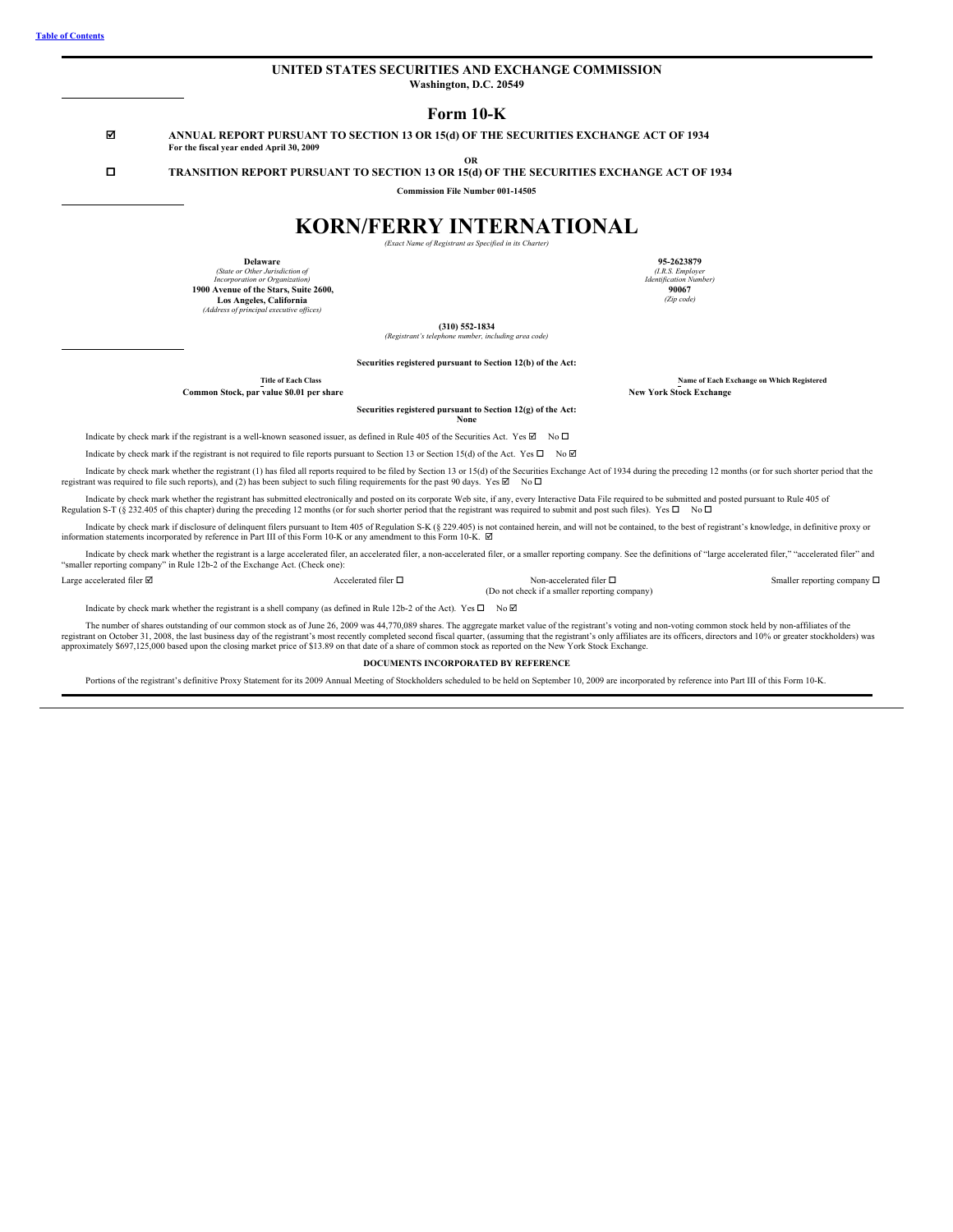# **KORN/FERRY INTERNATIONAL**

# **Index to Annual Report on Form 10-K for the Fiscal Year Ended April 30, 2009**

<span id="page-1-0"></span>

| Item#    | <b>Description</b>                                                                                           | Page            |
|----------|--------------------------------------------------------------------------------------------------------------|-----------------|
|          | PART I.                                                                                                      |                 |
| Item 1   | <b>Business</b>                                                                                              | -1              |
| Item 1A  | <b>Risk Factors</b>                                                                                          | 9               |
| Item 1B  | <b>Unresolved Staff Comments</b>                                                                             | 13              |
| Item 2   | Properties                                                                                                   | 13              |
| Item 3   | <b>Legal Proceedings</b>                                                                                     | 13              |
| Item 4   | Submission of Matters to a Vote of Security Holders                                                          | 13              |
|          | <b>Executive Officers</b>                                                                                    | 13              |
|          | PART II.                                                                                                     |                 |
| Item 5   | Market for Registrant's Common Equity, Related Stockholder Matters and Issuer Purchases of Equity Securities | 14              |
| Item 6   | <b>Selected Financial Data</b>                                                                               | 17              |
| Item 7   | Management's Discussion and Analysis of Financial Condition and Results of Operations                        | $18\,$          |
| Item 7A  | Quantitative and Qualitative Disclosures About Market Risk                                                   |                 |
| Item 8   | <b>Financial Statements and Supplementary Data</b>                                                           | $\frac{32}{33}$ |
| Item 9   | Changes in and Disagreements with Accountants on Accounting and Financial Disclosure                         | $33\,$          |
| Item 9A  | <b>Controls and Procedures</b>                                                                               | 33              |
| Item 9B  | Other Information                                                                                            | 34              |
|          |                                                                                                              |                 |
|          | PART III.                                                                                                    |                 |
| Item 10  | Directors, Executive Officers and Corporate Governance                                                       | 34              |
| Item 11  | <b>Executive Compensation</b>                                                                                | 35              |
| Item 12  | Security Ownership of Certain Beneficial Owners and Management and Related Stockholder Matters               | 35              |
| Item 13  | Certain Relationships and Related Transactions, and Director Independence                                    | 35              |
| Item 14  | <b>Principal Accountant Fees and Services</b>                                                                | 35              |
|          | PART IV.                                                                                                     |                 |
| Item 15  | <b>Exhibit and Financial Statements</b>                                                                      | 36              |
|          | <b>Signatures</b>                                                                                            | 39              |
|          | <b>Financial Statements and Financial Statement Schedules</b>                                                | $F-1$           |
| EX-10.44 |                                                                                                              |                 |
| EX-10.45 |                                                                                                              |                 |
| EX-10.50 |                                                                                                              |                 |
| EX-10.51 |                                                                                                              |                 |
| EX-21.1  |                                                                                                              |                 |
| EX-23.1  |                                                                                                              |                 |
| EX-31.1  |                                                                                                              |                 |
| EX-31.2  |                                                                                                              |                 |
| EX-32.1  |                                                                                                              |                 |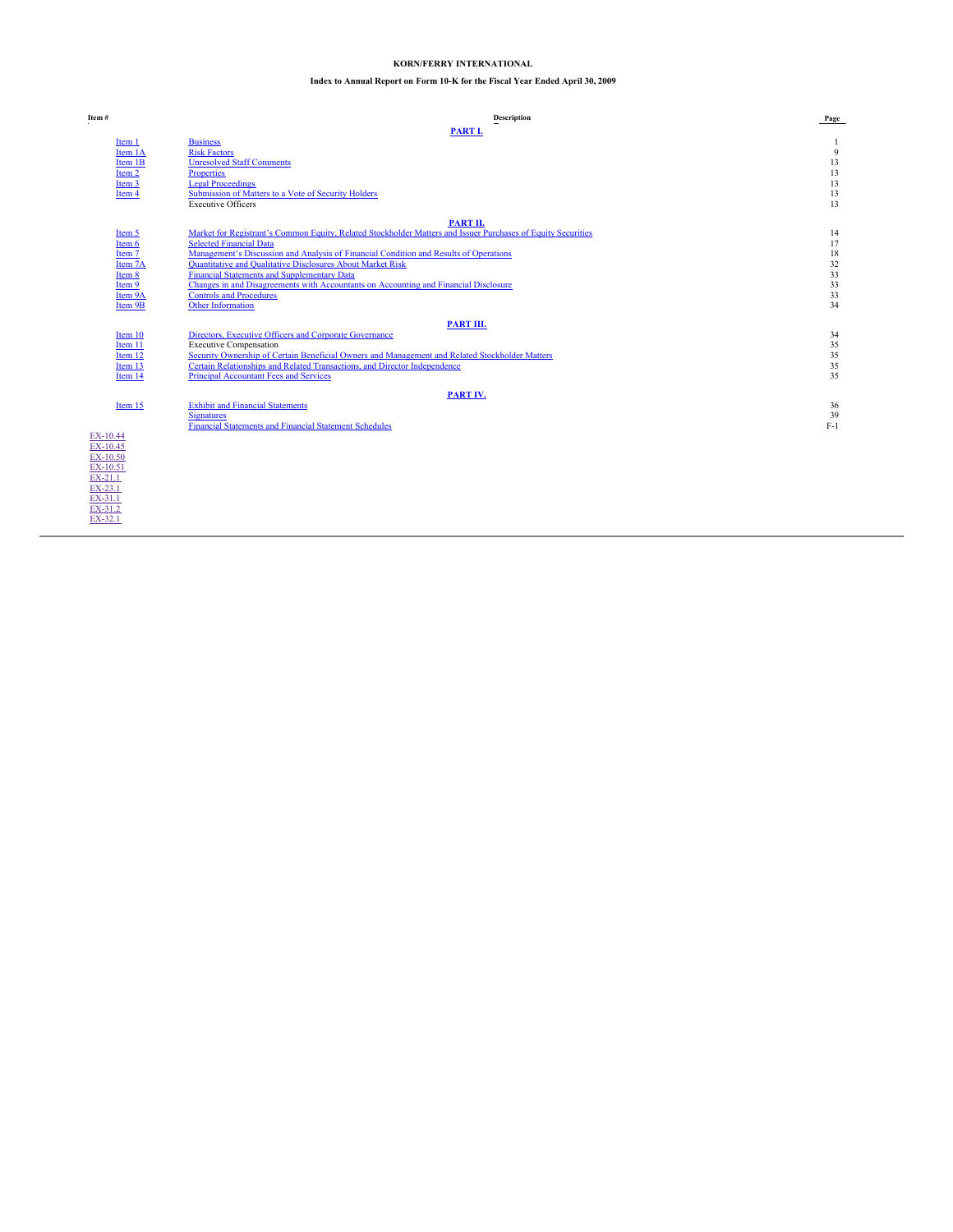**PART I.**

## <span id="page-2-0"></span>**Item 1.** *Business*

#### **Business Overview**

Kom/Ferry International (referred to herein as the "Company," "Kom/Ferry," or in the first person notations "we," "our," and "us") is a premier global provider of talent management solutions that<br>help clients to attract, d middle management with the introduction of Futurestep, our outsourced and mid-level recruiting subsidiary. As of April 30, 2009, we had approximately 2,100 full-time employees, including 460 executive<br>recruitment and 155 F and emerging growth companies, as well as government and nonprofit organizations. We have built strong client loyalty with 75% of the executive recruitment assignments we performed during the fiscal year<br>were on behalf of

We were originally formed as a California corporation in November 1969 and reincorporated as a Delaware corporation in fiscal 2000.

We provide the following talent management solutions:

Executivent: Executive Recruitment; our largest business, focuses on recruiting board-level, chief executive and other senior executive positions for clients predominantly in the consumer, financial services, industrial, l to clients.

Leadership and Talent Consulting ("LTC") (formerly known as Leadership Development Solutions): Our comprehensive blend of talent management offerings assists clients with their ongoing assessment, organizational and leadership development efforts. Services address three fundamental leadership and talent management needs — strategic and organizational alignment, leadership and<br>executive development, and t and the intellectual property of research-based, time-tested leadership assessment and developmental tools.

Talent Acquisition Solutions: Our Futurestep subsidiary draws from Korn/Ferry's nearly 40 years of industry experience to create customized, flexible talent acquisition solutions to meet<br>specific workforce needs of organiz acquisition and management consulting services, project-based recruitment, mid-level recruitment and interim professionals.

We file annual, quarterly and current reports, proxy statements and other documents with the Securities and Exchange Commission (the "SEC"), pursuant to the Securities Exchange Act of 1934 (the "Exchange Act"). You may read and copy any materials that we file with the SEC at the SEC's Public Reference Room at 100 F Street N.E., Washington, D.C. 20549. You may obtain information on the<br>operation of the Public Refe the SEC at *www.sec.gov*.

We also make available, free of charge on our website at www.kornferry.com, our annual, quarterly, and current reports, and, if applicable, amendments to those reports, filed or furnished pursuant to Section 13(a) of the E

Our Corporate Governance Guidelines, Code of Business Conduct and Ethics and the charters of the Audit Committee, Compensation and Personnel Committee, and Nominating and Corporate Governance Committee of our Board of Directors are also posted on our website at *www.kornferry.com*. Stockholders may request copies of these documents by writing to our Corporate Secretary at 1900 Avenue of the Stars, Suite 2600, Los Angeles, California 90067.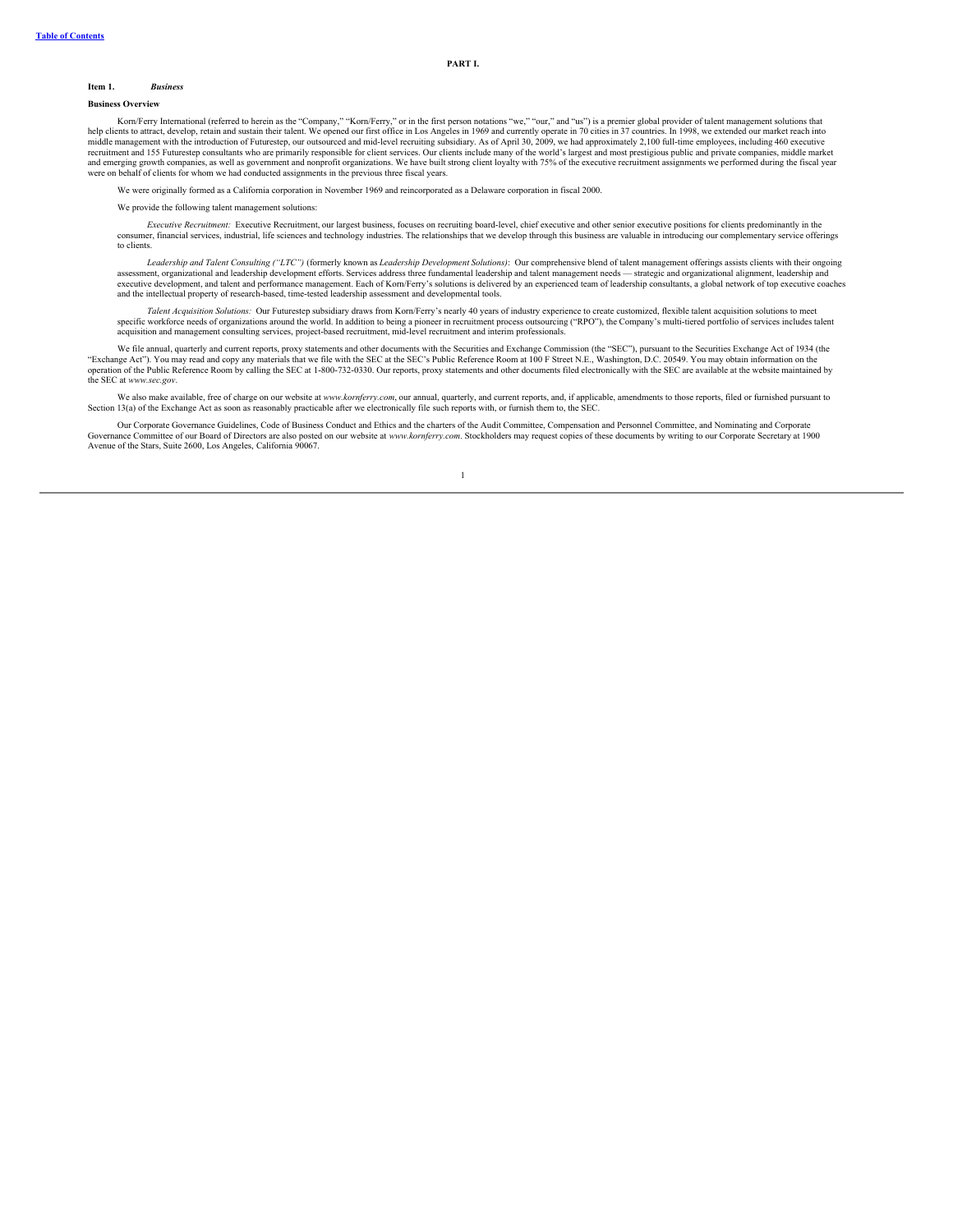## **Industry Overview**

*Executive Recruitment:* Our executive recruitment segment concentrates on searches for positions with annual compensation of \$150,000 or more, which may involve board-level, chief executive and other senior executive positions. The industry is comprised of retained and contingency search firms. Retained firms, such as Kom/Ferry, typically charge a fee for their services equal to approximately one-<br>third of the an successfully placing a recommended candidate.

*Leadership and Talent Consulting:* With an increasing amount of Korn/Ferry's revenue being generated by non-search engagements, our Leadership and Talent Consulting services are driving our transformation into a broad-based talent management firm. These diversified solutions help our clients not only attract but develop and retain their best people in the context of their organization and talent strategy.

*Talent Acquisition Solutions:* Futurestep, a Korn/Ferry subsidiary, offers talent acquisition solutions for mid- and high-level management with annual compensation generally in the \$100,000 to \$150,000 range. Founded in 1998 as Korn/Ferry's scalable, outsourced recruitment subsidiary, Futurestep today has locations on four continents and a record of success in securing top talent around the world.

#### **Industry Trends**

The unprecedented economic environment has impeded business throughout the world, including the talent management industry, during the past fiscal year and it is unclear when economic conditions will improve. However, we believe the long-term business prospects for the talent management industry are still strong due to a confluence of factors that will continue to fuel job growth and hiring.

*Consolidation of Talent Management Solution Providers* — In choosing recruitment and human resource service providers, we believe:

- Companies are actively in search of preferred providers in order to create efficiencies and consolidate vendor relationships;
- Companies that can offer a full suite of talent management solutions are becoming increasingly attractive; and
- Clients seek trusted advisors who understand their business and unique organizational culture in order to manage the multiple needs of their business on a global scale.

Aging Population — In many major economic centers, the workforce population is aging at a rapid pace. It is projected that there will be twice as many people retiring this decade as there were in the previous one. Moreover

*Globalization of Business*— As the world markets continue to integrate into one global economy, many companies are adding strength to their internal talent with experienced executives who can operate effectively in this global environment. Emerging markets such as China, India and Eastern Europe have executive talent demands that exceed the current available supply of executive talent in these regions. The rapidly changing competitive landscape challenges multinational and local companies to identify and recruit qualified executives with the right combination of skills, experience and cultural<br>compatibility. We needs.

Increased Outsourcing of Recruitment Functions — We believe more companies are focusing on core competencies and outsourcing non-core, back-office functions to providers who can provide<br>efficient, high-quality services. A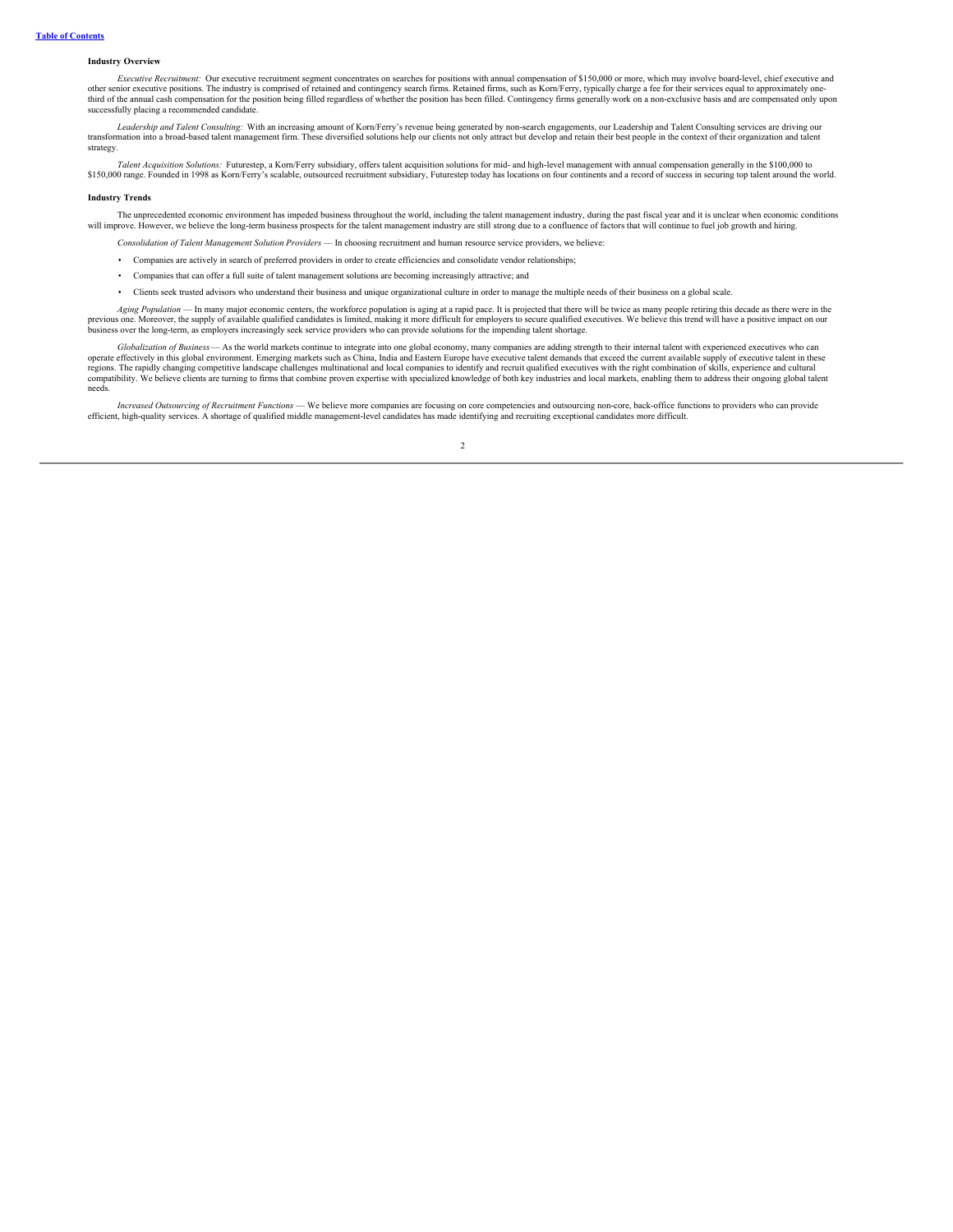Companies increasingly rely on experienced global executive recruitment firms to address their middle management recruitment needs. By hiring global executive recruitment firms, companies aim to:

- Have access to a diverse and highly qualified pool of candidates on an as-needed basis;
- Reduce or eliminate the costs required to maintain and train an in-house recruiting department in a rapidly changing industry;
- Benefit from the most updated industry and geographic market information;
- Access cutting-edge search technology software; and
- Maintain management focus on core strategic business issues.

*Key Role of Advanced Technology* — At Korn/Ferry we are adding more regimen and scientific research into the recruitment process — with emphasis shifting from candidate identification to candidate assessment and placement. Driving this initiative is enhanced technology, as the power of the Internet, search engines and databases make it possible to efficiently identify greater numbers of qualified candidates. Innovative technology, when combined with world-class intellectual property and thought leadership, creates a compelling set of tools to manage the process of identifying, recruiting and assessing the most desirable candidates.

*Other Industry Trends*— In addition to the industry trends mentioned above, we believe the following factors will have a long-term positive impact on the talent management industry:

- Increasing demand for managers with broader qualifications;
- Increasing desire by candidates to more actively manage their careers;
- Increasing demand for senior executives with not just the right technical skills, but also the right leadership characteristics to meet the specific requirements of the position and organizational culture;
- Increasing demand for senior executives who can exceed the high standards of due diligence and public scrutiny as a result of new securities legislation;
- Decreasing executive management tenure and more frequent job changes; and
- Inadequate succession planning.

## **Growth Strategy**

Our objective is to expand our position as a premier global provider of talent management solutions. The principal elements of our strategy include:

## *Recruiting and Retaining Key Consultants*

In the current environment we are operating in, our goal is to retain our most productive consultants and maintain the quality of service to which our clients are accustomed. Our consultants originated<br>from diverse backgro the current year, while decreasing the number of consultants by 69 to align our cost structure with the current environment. We further believe that the recruitment and retention of key consultants will be an ongoing driver of long-term growth.

## *Broadening our Product and Service Of erings*

In addition to our heritage as a leading provider of executive recruitment, we also offer clients outsourced and mid-level recruitment, strategic and organizational alignment, leadership and executive develops and add new

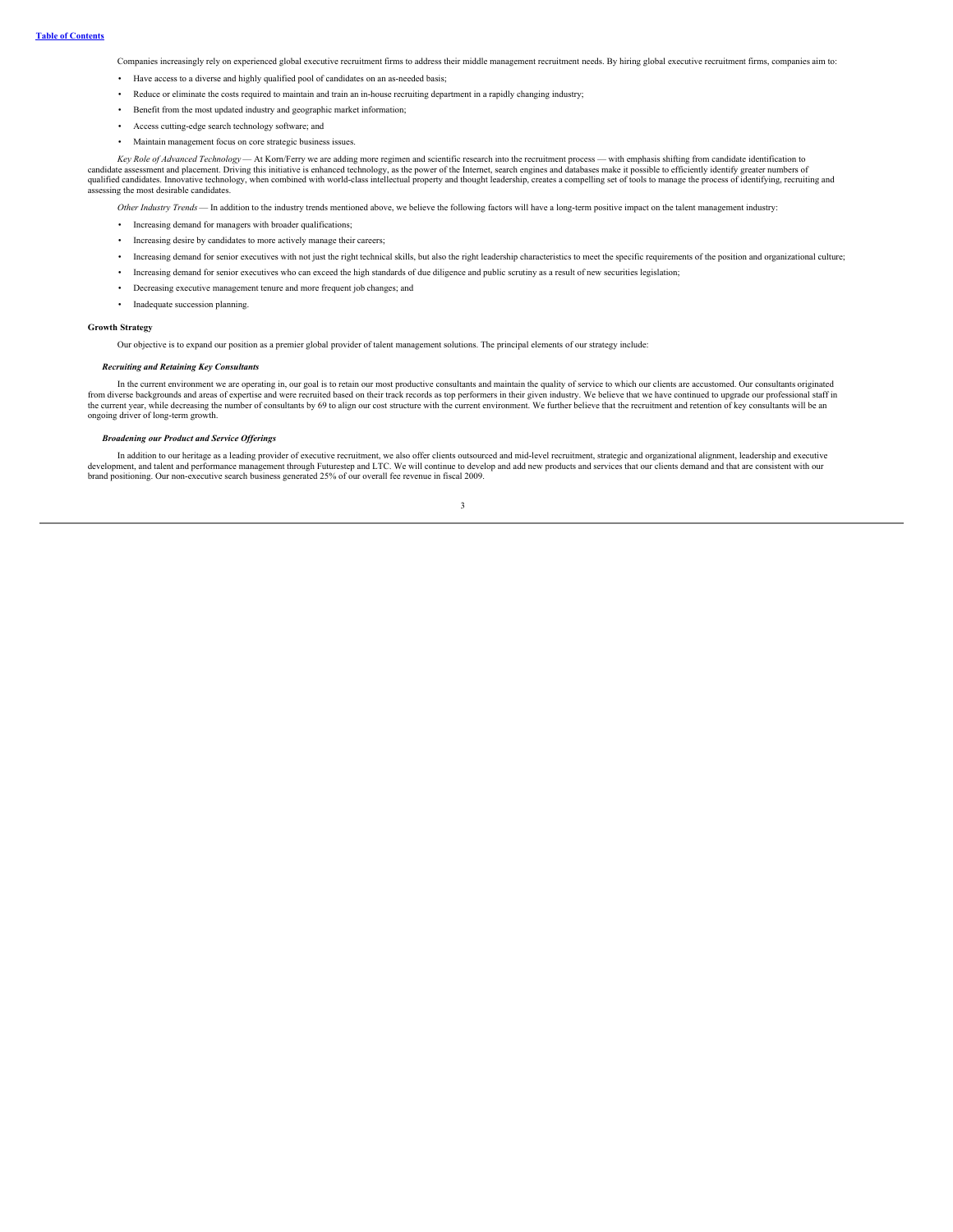#### *Global Account Management*

In an effort to better coordinate global recruiting and to gain operational efficiencies, we expect that multinational clients increasingly will turn to strategic partners who can manage their recruitment needs on a centralized basis. This will require vendors with a global network of offices and technological support systems to manage multiple hires across geographical regions. In fiscal 2009 we launched a<br>new firmwide ini positioning and unlocking new areas for cross introductions and integrated revenue growth.

### *Expanding our Market Reach and Presence through Technology and Assessment Solutions*

Information technology has become a critical element of the recruitment business. We have made significant investments in developing a state-of-the-art technology infrastructure and our proprietary executive recruitment software, *e-Korn/Ferry*. In fiscal 2009, we continued to invest in enhanced tools and information sharing for competitive advantage. We completed the development and global rollout of our next-generation applicant tracking platform, Searcher Express, designed for speed, ease of use, power and flexibility. Searcher Express is the comerstone of the Company's strategy to better share<br>knowledge, access data and consultative services 24/7 across all geographies. Also newly introduced in fiscal 2009 was the *Client Advantage* intranet site, an online repository of tools and best practices for serving our clients across<br>the full

As Futurestep continued its growth in RPO and project-based and mid-level recruitment, information technology helped fuel all of these lines of business. Fiscal 2009 saw several major system enhancements, including the addition of multi-language capabilities on the new corporate web site and streamlining the online registration process for candidates.

LTC also developed upgrades to its management assessment technology. Usage of *Search Assessment*, an assessment technology process for our core executive recruitment business, increased to 51% of all search engagements. Our library of *Best-In-Class* job profiles has been enriched through the collection of more extensive career experience information on our executive assessment web site.

Talent Acquisition Solutions: Offers talent acquisition solutions for positions with annual compensation generally in the \$100,000 to \$150,000 range. This market has been fundamentally transformed over the past several yea capabilities in identifying, targeting and reaching potential candidates, thereby reducing placement times.

We will continue to refine our technology, including the integration of Lominger and Lore intellectual property into our exclusive candidate assessment tools, in order to strengthen our relationships with our existing clients, attract new clients, expand into new markets and position ourselves to gain a competitive advantage in marketing complementary services.

### *Leveraging our Leadership and Brand Name in Executive Recruitment*

We believe that there are significant opportunities to extend our market share and develop new client relationships by aggressively marketing our global recruitment expertise. Our leadership in executive recruitment enables us to grow our business by increasing the number of recruitment assignments we handle for existing clients. We also believe that our strong relationships and well-recognized<br>brand name will en We plan to consider and, where applicable, make selective acquisitions in regions where we can gain market share and capitalize on cost saving opportunities.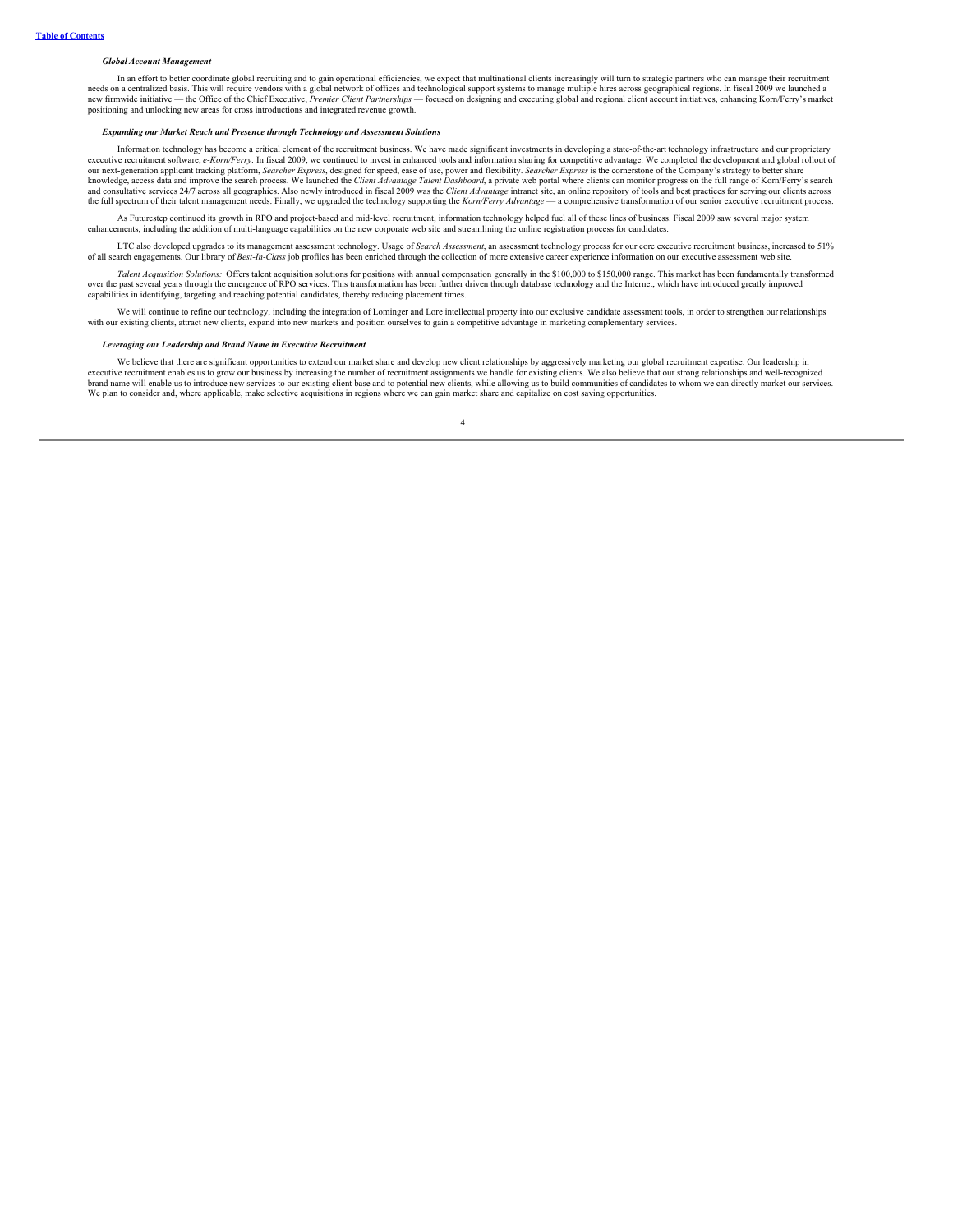## **Our Services and Organization**

We address the global recruitment needs of our clients at all levels of management by offering the following services:

### *Executive Recruitment Services*

*Overview.* Our executive recruitment services are typically used to fill executive-level positions, such as board directors, chief executive officers, chief financial officers, chief operating officers, chief information officers and other senior executive officers. Once we are retained by a client to conduct a search, we assemble a team comprised of consultants with appropriate geographic, industry and functional<br>expertise. Ou executive recruitment assignments.

We utilize a unique, standardized approach to placing talent that integrates scientific research with our practical experience. Providing a more complete view of the candidate than is otherwise possible, our proprietary tools are statistically proven to generate better results in identifying the right person for the position. We call our executive recruitment methodology The Korn/Ferry Advantage.

We emphasize a close working relationship with the client and a comprehensive understanding of the client's business issues, strategy and culture, as well as an in-depth knowledge of the skills necessary to succeed within a client's organization. Initially, the search team consults with the client to better understand its history, culture, structure, expectations, challenges, future direction and operations. In these meetings, the team identifies the specific needs of the client and develops a profile of an ideal candidate for the position using our proprietary Leadership Sort System, which allows clients to select the desired leadership characteristics for specific roles. Early in the process, the team also works with the client to develop the general parameters of a compensation package that will attract highly qualified candidates.

Once the position is defined and outlined via an Enhanced Job Specification that embodies the desired leadership characteristics, a research team identifies through the use of our proprietary databases and other information resources, companies in related industries facing similar issues and with operating characteristics similar to those of the client. In addition, the team consults with its established network and othe of resources and searches our databases containing profiles of approximately 4.2 million executives to assist in identifying individuals with the right background, cultural fit and abilities. These sources are a critical element in assessing the marketplace.

An original list of candidates is carefully screened through phone interviews, video conferences and in-person meetings, using our proprietary behavioral interviewing approach. Candidates also<br>Complete Search Assessment, a process, at times with the assistance of an independent third party.

The finalist for the position will usually meet with the client for a second and possibly a third round of discussions. At this point, the compensation package will have been discussed in detail, increasing the likelihood

Industry Specialization. Consultants in our five global markets and two regional specialty practice groups bring an in-depth understanding of the market conditions and strategic management issues faced by clients within th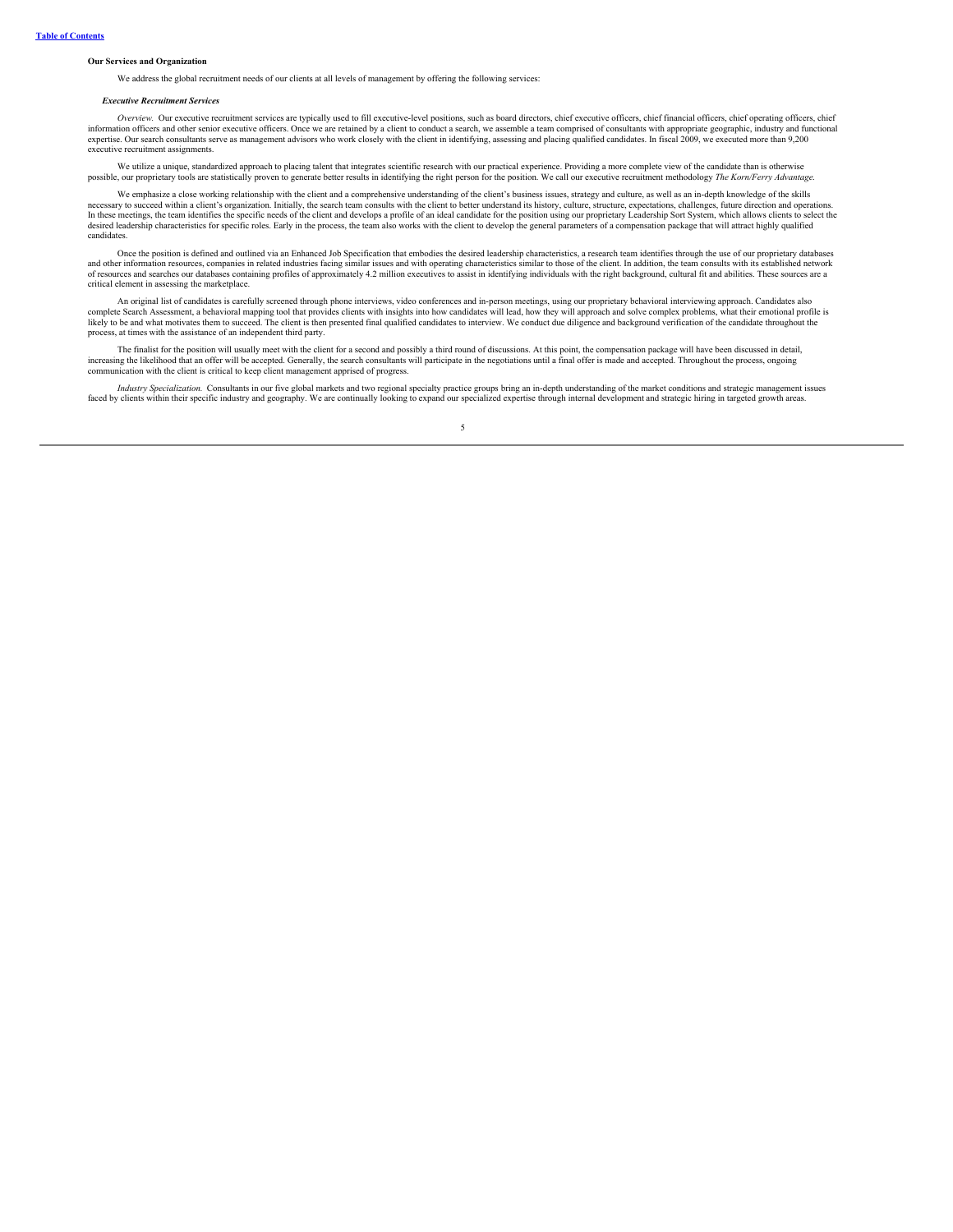# **Percentage of Fiscal 2009 Assignments by Industry Specialization**

| 29% |
|-----|
| 18% |
| 18% |
| 14% |
| 11% |
|     |
| 5%  |
| 5%  |
|     |

*Functional Expertise.* We have organized executive recruitment centers of functional expertise, composed of consultants who have extensive backgrounds in placing executives in certain functions, such as board directors, chief executive officers and other senior executive officers. Our CEO & Board Services group, for example, focuses exclusively on placing CEOs and board directors in organizations<br>around the world. conduct hundreds of engagements every year, tapping talent from every comer of the globe. This work spans all ranges of organizational scale and purpose. Members of functional groups are located<br>throughout our regions and

### **Percentage of Fiscal 2009 Assignments by Functional Expertise**

| Board Level/CEO/CFO/Senior Executive and General Management   | 63% |
|---------------------------------------------------------------|-----|
| Marketing and Sales                                           | 13% |
| Human Resources and Administration                            | 8%  |
| Manufacturing/Engineering/Research and Development/Technology | 8%  |
| Finance and Control                                           | 6%  |
| <b>Information Systems</b>                                    | 2%  |

*Regions*

*North America* — We opened our first office in Los Angeles in 1969, and currently have 22 offices throughout the United States and Canada. In fiscal 2009, the region generated fee revenue of  $$309.5$  million from more than  $3,800$  assignments billed, with an average of 254 consultants.

Europe, the Middle East and Africa ("EMEA") - We opened our first European office in London in 1972, and currently have 22 offices in 19 countries throughout the region. In fiscal 2009, the region generated fee revenue of \$143.2 million from more than 2,990 assignments billed, with an average of 144 consultants.

*Asia Pacific* — We opened our first Asia Pacific office in Tokyo in 1973, and currently have 17 offices in 10 countries throughout the region. In fiscal 2009, the region generated fee revenue of \$66.3 million from more than 1,630 assignments billed, with an average of 88 consultants.

*Latin America* — We opened our first Latin America office in Brazil in 1974. We expanded our practice to Mexico through the 1977 acquisition of a less than 50% interest in a Mexico City company, and currently conduct operations in Mexico through a subsidiary in which we hold a minority interest. As of April 30, 2009, we operate a network of 7 offices in 6 countries covering the entire South American and currently region and two offices in Mexico. The region, excluding operations in Mexico, generated fee revenue of \$24.3 million in fiscal 2009 from more than 780 assignments billed, with an average of 23 consultants.<br>Our share of the subsidiaries on the consolidated statements of operations.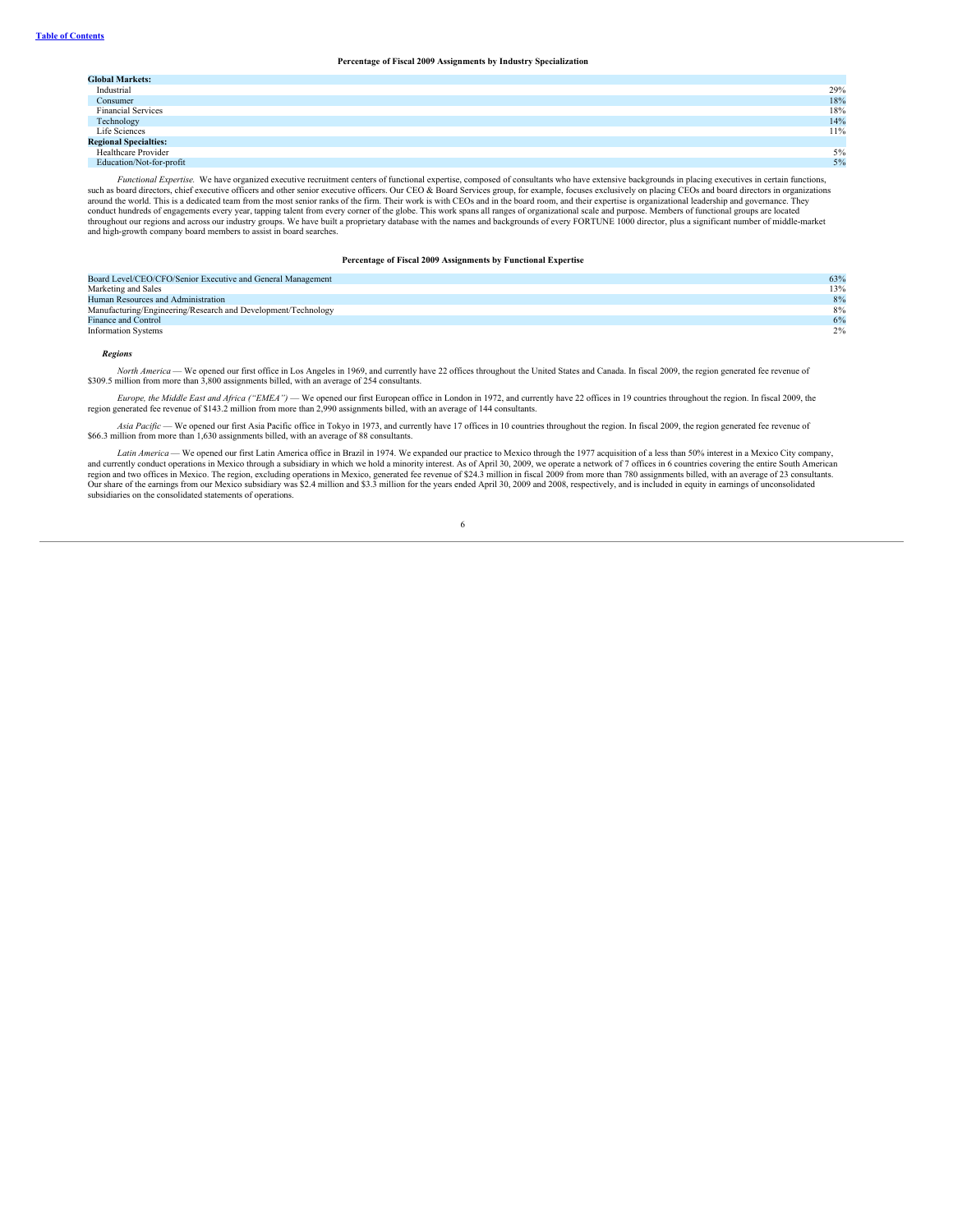Client Base. Our 4,238 clients include many of the world's largest and most prestigious public and private companies, including 45% of the FORTUNE 500 companies in the current fiscal year. In<br>fiscal 2009, no single client behalf of clients for whom we had conducted assignments in the previous three fiscal years.

Competition. We are a premier global provider of talent management solutions. Other multinational executive recruitment firms include Egon Zehnder International, Heidrick & Struggles (Struggles) International, Inc., Russel worldwide. We also believe that our long-term incentive compensation arrangements, as well as other executive benefits, distinguish us from most of our competitors and are important in attracting and retaining our key consultants.

Leadership and Talent Consulting. In fiscal 2009, we consolidated our strategic management assessment and executive coaching and development services under the new name Leadership and Talent *Consulting* to more accurately reflect the array of solutions we now offer and to accommodate further growth. We have made significant investments in these service areas with the acquisitions of Lominger Limited, Inc. and Lominger Consulting (the "Lominger Entities") and LeaderSource in fiscal 2007 and Lore International in fiscal 2009. Our comprehensive blend of talent management offerings assists clients with the ongoing assessment and development of their senior executives and management teams, and addresses three fundamental leadership and talent management needs

1. Strategic and Organizational Alignment: Korn/Ferry offers solutions for aligning structure, organization and talent with business strategy, including strategic alignment, organization structure and design, culture alignment, and merger and acquisition and post-merger integration.

2. Leadership and Executive Development: We offer several powerful solutions for equipping leaders to optimize performance, such as executive development and coaching, executive and leadership education, executive onboarding and senior team/board effectiveness.

3. Talent and Performance Management: Korn/Ferry can help organizations establish and implement a scalable talent management foundation through such services as succession planning, competency modeling, high-potential engagement and executive compensation.

Each of Korn/Ferry's solutions is delivered by an experienced team of leadership consultants, a global network of top executive coaches and the intellectual property of research-based, time-tested leadership assessment and developmental tools.

### *Talent Acquisition Solutions — Futurestep*

*Overview.* Founded in 1998 as Korn/Ferry's scalable, outsourced recruitment subsidiary, Futurestep offers clients a portfolio of talent acquisition solutions, including talent acquisition and management consulting services, RPO solutions, project-based recruitment, mid-level recruitment and interim professionals. Each Futurestep service benefits from the industry and functional expertise of our<br>global consultan

Futurestep combines traditional recruitment expertise with a multi-tiered portfolio of talent acquisition solutions. Futurestep consultants, based in 15 countries, have access to our databases of prescreened, mid-level professionals. Our global candidate pool complements our international presence and multi-channel sourcing strategy to aid speed, efficiency and quality service for clients worldwide.

Futurestep consulting services help companies reduce costs and boost efficiency for talent management processes, evaluate and select service and technology vendors, establish objectives and metrics<br>for success, and impleme companies align people, processes and technology.

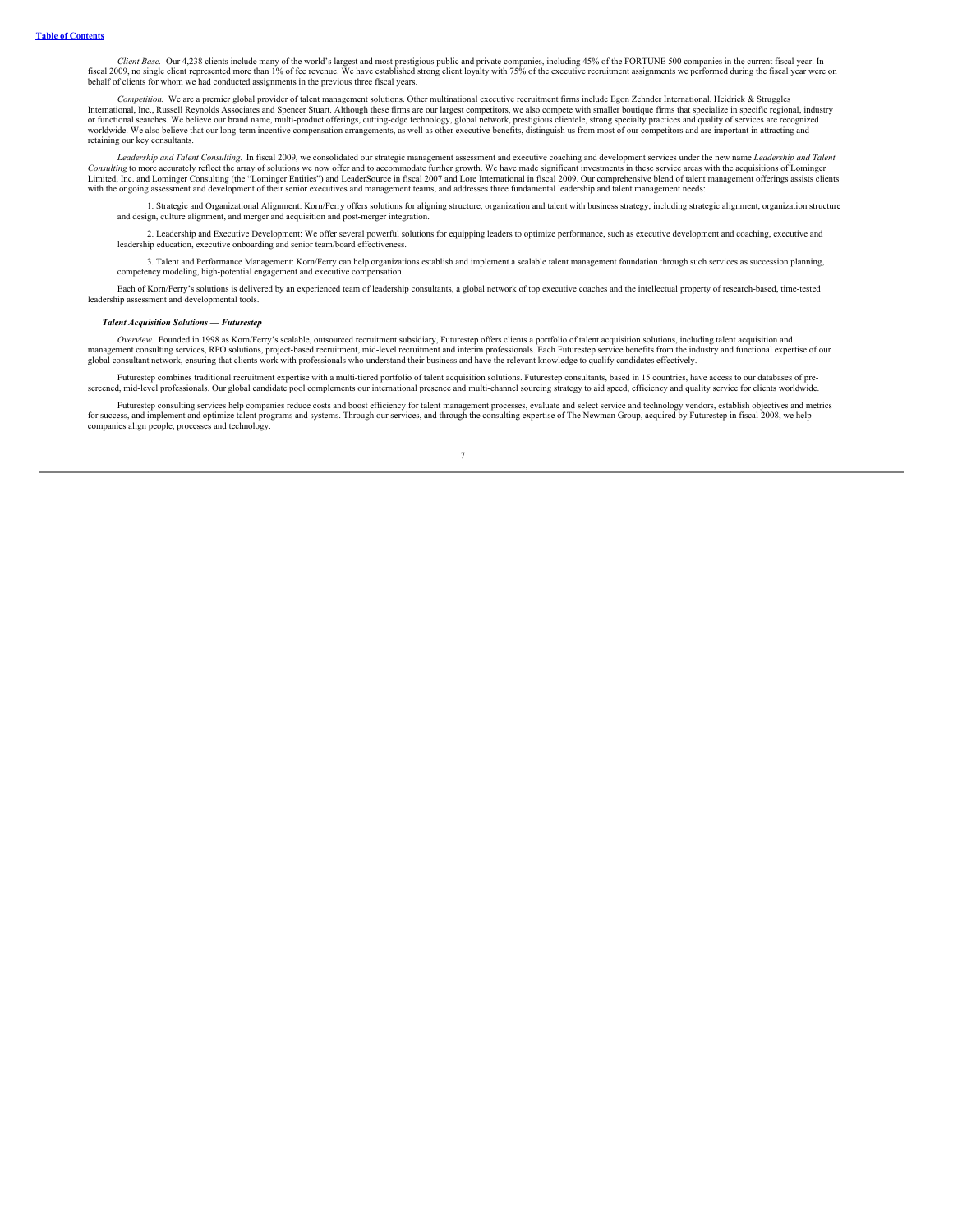Strategic RPO combines strategy, expertise and support from the industry's foremost thought leaders, covering all facets of talent acquisition. Customized solutions integrate talent acquisition strategy, global recruiting resources, competency-based methodologies and a flexible service delivery model to enable clients to identify, attract and retain top talent.

.Project-based recruitment solutions offer a proven, outsourced approach for augmenting and optimizing a company's talent acquisition strategy to manage multiple hires within a specific timeframe.<br>Consultants use our propr

Futurestep's mid-level recruitment service uses multiple sourcing channels, validated cultural assessments and our global database of more than two million pre-screened professionals to offer a low overhead approach that accelerates the recruitment process and provides a diverse, qualified set of mid-level candidates matched with specific cultural and strategic requirements.

Futurestep offers a full suite of specialized and scalable interim solutions that feature direct access to flexible, highly skilled professionals in every line of business and proven success in meeting interim talent needs.

*Regions.* We opened our first Futurestep office in Los Angeles in May 1998. In January 2000, we acquired the Executive Search & Selection business of PA Consulting with operations in Europe and Asia Pacific. As of April 30, 2009, we had Futurestep operations in 10 cities in North America, 7 in Europe and 14 in Asia Pacific.

*Competition.* Futurestep primarily competes for business with other RPO providers such as Spherion, KellyOCG and The Right Thing and competes for search assignments with regional contingency recruitment firms and large national retained search firms.

For talent acquisition and management consulting services, Futurestep competes with boutique consulting providers such as HRchitect, Knowledge Infusion and Capital H Group and larger consulting firms such as Accenture, Hewitt Associates and Watson Wyatt Worldwide.

#### **Organization**

The Company operates in two global business segments in the retained recruitment industry, executive recruitment and Futurestep. Our executive recruitment business is managed on a geographic basis throughout our four regions: North America, South America, EMEA and Asia Pacific. Futurestep is managed on a worldwide basis with operations in North America, Europe and Asia Pacific. We face risks associated with political instability, legal requirements and currency fluctuations in these international operations. Examples of such risks include difficulties in staffing and managing global operations, social and political instability, fluctuation in currency exchange rates and potential adverse tax consequences.

## *Professional Staf and Employees*

As of April 30, 2009, we had approximately 1,583 executive recruitment employees consisting of 460 consultants and 1,123 associates, researchers, administrative and support staff. In addition, we had approximately 1,583 ex at April 30, 2009. We have not been a party to a collective bargaining agreement and consider our relations with our employees to be good. Korn/Ferry is an equal opportunity employer.

In Executive Recruitment, senior associates, associates and researchers support the efforts of our consultants with candidate sourcing and identification, but do not generally lead assignments. We have training and professional development programs. Promotion to senior client partner is based on a variety of factors, including demonstrated superior execution and business development skills, the ability to<br>identify soluti recruiting experienced professionals into our firm.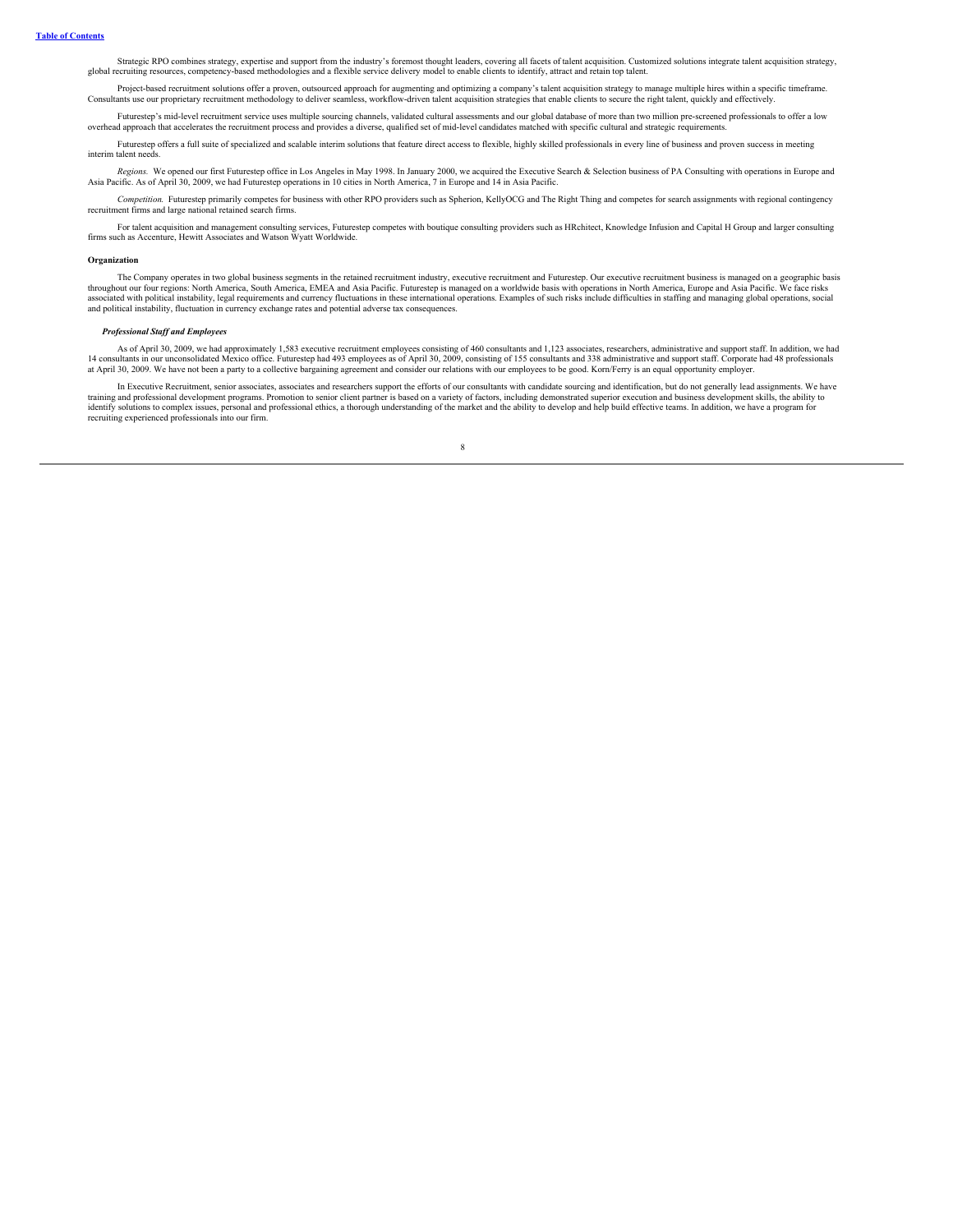The following table provides information relating to each of our business segments for fiscal 2009. Financial information regarding our business segments for fiscal 2008 and 2007 and additional information for fiscal 2009

|                                    |  | Fee<br>Revenue | Operating<br>Income<br>(Loss) | Number of<br>Offices as of<br>April 30, 2009<br>(Dollars in thousands) | Number of<br><b>Consultants as of</b><br>April 30, 2009 |
|------------------------------------|--|----------------|-------------------------------|------------------------------------------------------------------------|---------------------------------------------------------|
| <b>Executive Recruitment:</b>      |  |                |                               |                                                                        |                                                         |
| North America                      |  | 309,514        | 37,516                        | 22                                                                     | 230                                                     |
| <b>EMEA</b>                        |  | 143,184        | 2,061                         | 22                                                                     | 124                                                     |
| Asia Pacific                       |  | 66,332         | 5,396                         |                                                                        | 84                                                      |
| South America                      |  | 24,323         | 2,441                         |                                                                        | 22                                                      |
| <b>Total Executive Recruitment</b> |  | 543,353        | 47.414                        | 68                                                                     | 460                                                     |
| Futurestep(1)                      |  | 94,870         | (12,003)                      | 10                                                                     | 155                                                     |
| Corporate                          |  |                | (31,683)                      |                                                                        |                                                         |
| <b>Total</b>                       |  | 638,223        | 3,728                         | 78                                                                     | 615                                                     |

(1) Futurestep partially occupies 21 of the executive recruitment offices globally in 15 countries.

The following table provides information on fee revenues for each of the last three fiscal years attributable to the geographical regions in which the Company operates:

|                      |   | Year Ended April 30,           |  |         |   |         |
|----------------------|---|--------------------------------|--|---------|---|---------|
|                      |   | 2009<br>2008<br>(In thousands) |  |         |   | 2007    |
| <b>Fee Revenue:</b>  |   |                                |  |         |   |         |
| <b>United States</b> | S | 305,472                        |  | 368,039 | s | 324,349 |
| Canada               |   | 41,861                         |  | 48,646  |   | 35,559  |
| <b>EMEA</b>          |   | 172,899                        |  | 223,826 |   | 179,974 |
| Asia Pacific         |   | 93,668                         |  | 124,503 |   | 96,114  |
| South America        |   | 24,323                         |  | 25,556  |   | 17,426  |
| Total                |   | 638,223                        |  | 790,570 |   | 653,422 |

## **Item 1A.** *Risk Factors*

<span id="page-10-0"></span>The risks described below are the material risks facing our Company. Additional risks not presently known to us or that we currently deem immaterial may also impair our business operations. Our<br>business, financial conditio

## Competition in our industry could result in us losing market share and/or require us to charge lower prices for services, which could reduce our revenue.

We compete for executive search business with numerous executive search firms and businesses that provide job placement services. Traditional executive search competitors include Egon Zehnder International, Heidrick & Struggles International, Inc., Russell Reynolds Associates and Spencer Stuart. In each of our markets, our competitors may possess greater resources, greater name recognition and longer operating market share, each of which could reduce our revenue.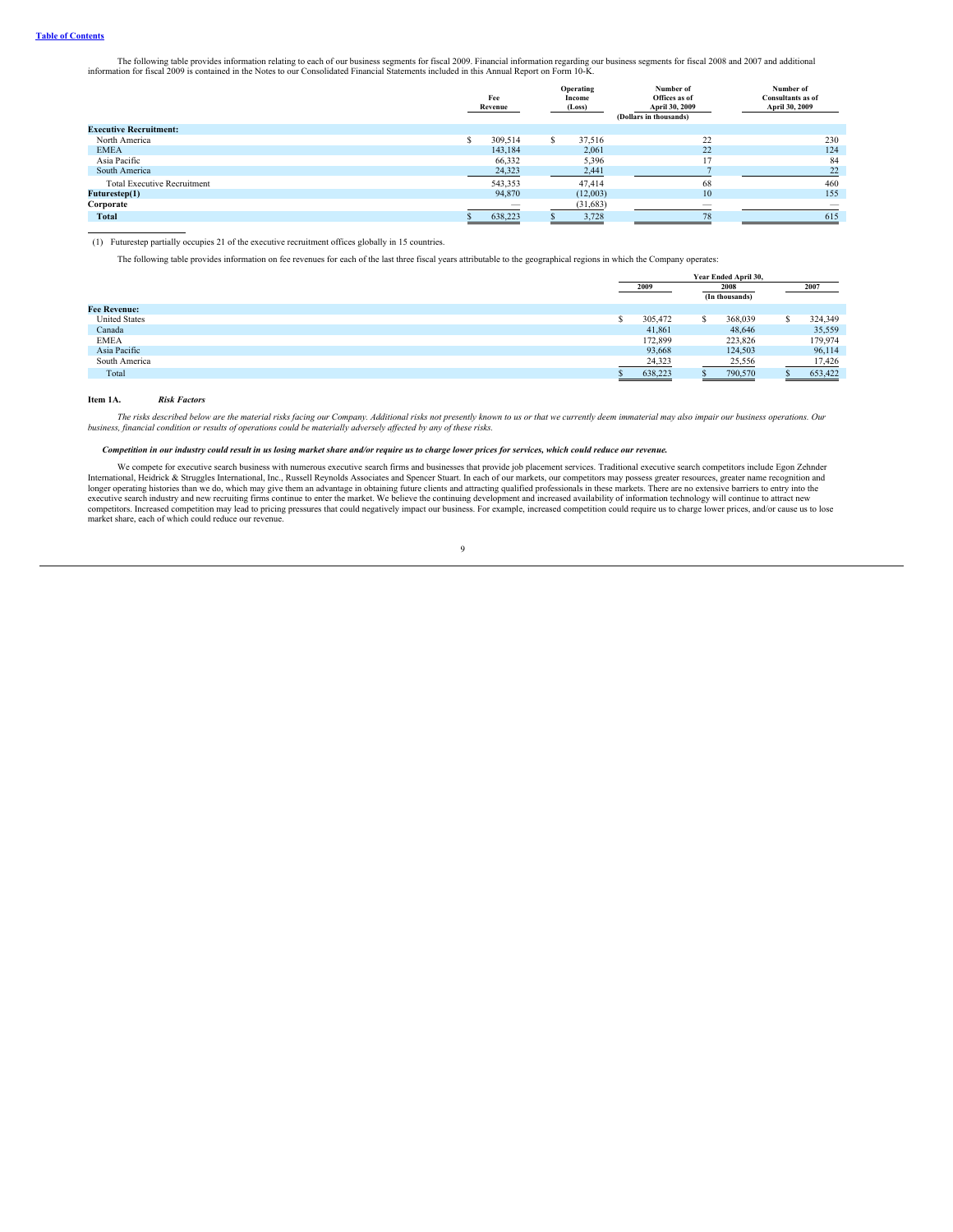# If we fail to attract and retain qualified and experienced consultants, our revenue could decline and our business could be harmed.

We compete with other executive search firms for qualified consultants. Attracting and retaining consultants in our industry is particularly important because, generally, a small number of consultants have primary responsibility for a client relationship. Because client responsibility is so concentrated, the loss of key consultants may lead to the loss of client relationships. This risk is heightened due to the general portability of a consultant's business. Any decrease in the quality of our reputation, reduction in our compensation levels or restructuring of our compensation program, whether as a result of<br>insufficient revenue, consultant to move business to his or her new employer could result in a loss of clients, which could in turn cause our revenue to decline and our business to be harmed.

### Global economic developments and the conditions in the geographic regions and the industries from which we derive a significant portion of our fee revenue could negatively affect our business, *financial condition and results of operations.*

Demand for our services is affected by global economic conditions and the general level of economic activity in the geographic regions and industries in which we operate. When conditions in the global economy, including the credit markets, deteriorate, or economic activity slows, many companies hire fewer permanent employees. The geographic regions and industries in which we operate have<br>recently deteriorated sig future, the demand for our services could continue to weaken, resulting in lower cash flows and a negative effect on our business, financial condition and results of operations.

## If we are unable to retain our executive officers and key personnel, or integrate new members of our senior management who are critical to our business, we may not be able to successfully manage our *business in the future.*

Our future success depends upon the continued service of our executive officers and other key management personnel. If we lose the services of one or more of our executives or key employees, or if one or more of them decid may not be able to successfully manage our business or achieve our business objectives.

## *If we are unable to maintain our professional reputation and brand name, our business will be harmed.*

We depend on our overall reputation and brand name recognition to secure new engagements and to hire qualified professionals. Our success also depends on the individual reputations of our<br>professionals. We obtain a majorit new engagements.

If any factor, including poor performance, hurts our reputation, we may experience difficulties in competing successfully for both new engagements and qualified consultants. Failing to maintain our professional reputation and the goodwill associated with our brand name could seriously harm our business.

### .<br>We are subject to potential legal liability from clients, employees and candidates for employment. Insurance coverage may not be available to cover all of our potential liability and available coverage *may not be suf icient to cover all claims that we may incur.*

Our ability to obtain liability insurance, its coverage levels, deductibles and premiums are all dependent on market factors, our loss history and insurers' perception of our overall risk profile. We are<br>exposed to potenti subsequently proves to be unsuitable for the

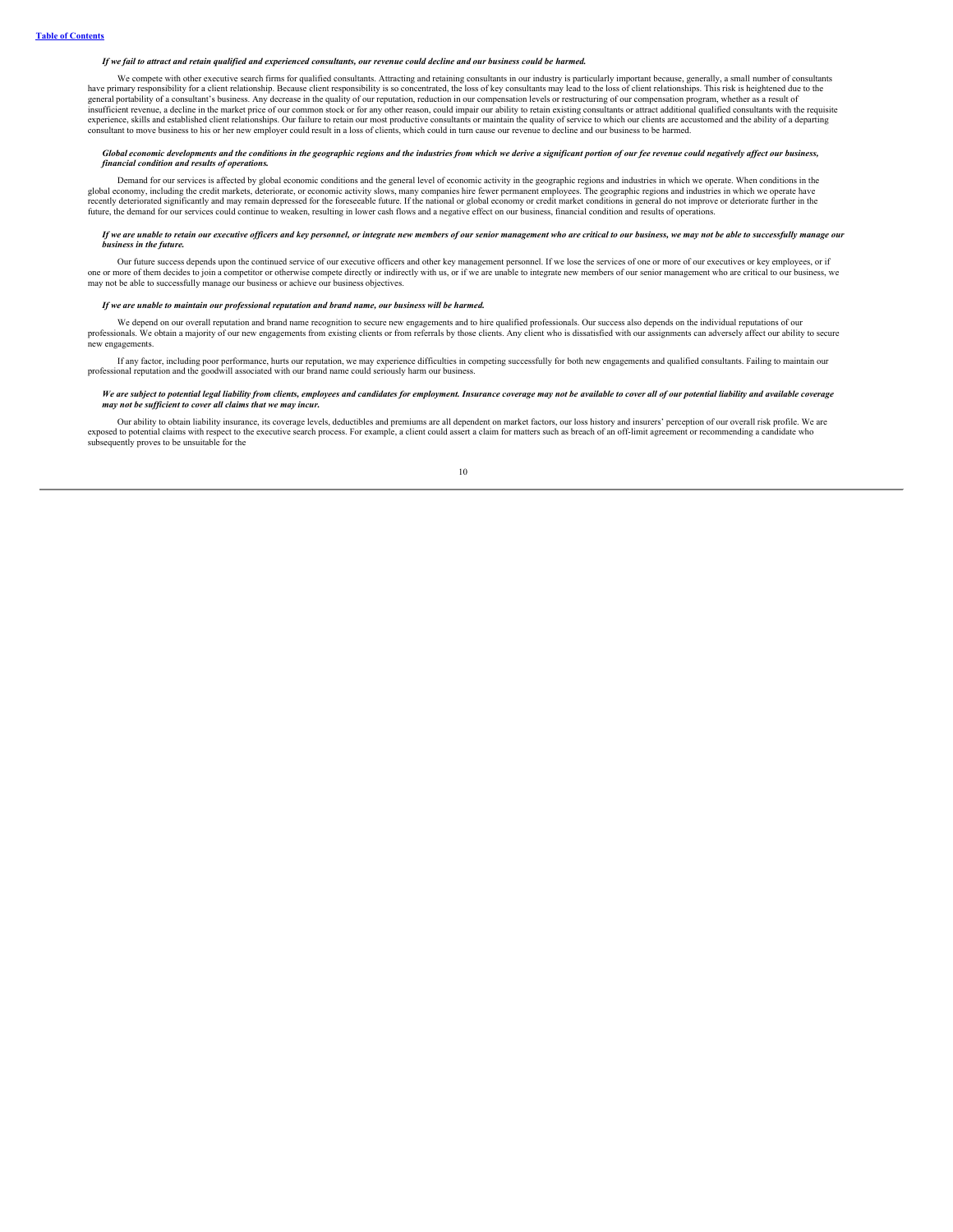position filled. Further, the current employer of a candidate whom we placed could file a claim against us alleging interference with an employment contract. In addition, a candidate could assert an action against us for failure to maintain the confidentiality of the candidate's employment search or for alleged discrimination, violations of employment law or other matters. We cannot ensure that our insurance will cover all claims or that insurance coverage will be available at economically acceptable rates.

#### We rely heavily on our information systems and if we lose that technology, or fail to further develop our technology, our business could be harmed.

Our success depends in large part upon our ability to store, retrieve, process, manage and protect substantial amounts of information. To achieve our strategic objectives and to remain competitive, we must continue to develop and enhance our information systems. This may require the acquisition of equipment and software and the development of new proprietary software, either internally or through independent consultants. If we are unable to design, develop, implement and utilize, in a cost-effective manner, information systems that provide the capabilities necessary for us to compete effectively, or for any reason any interruption or loss of our information processing capabilities occurs, this could harm our business, results of operations and financial condition.

## We face risks associated with social and political instability, legal requirements, economic conditions and currency fluctuations in our international operations.

We operate in 37 countries and during the year ended April 30, 2009, generated 46% of our fee revenue from operations outside of North America. We are exposed to the risk of changes in social, political, legal and economic conditions inherent in international operations. Examples of risks inherent in transacting business worldwide that we are exposed to include:

- changes in and compliance with applicable laws and regulatory requirements;
- difficulties in staffing and managing global operations;
- social and political instability;
- fluctuations in currency exchange rates;
- statutory equity requirements;
- repatriation controls; and
- potential adverse tax consequences.

We have no hedging or similar foreign currency contracts and therefore fluctuations in the value of foreign currencies could impact our global operations. We cannot ensure that one or more of these factors will not harm our business, financial condition or results of operations

## We may be limited in our ability to recruit employees from our clients and we could lose those opportunities to our competition, which could harm our business.

Either by agreement with clients, or for client relations or marketing purposes, we sometimes refrain from, for a specified period of time, recruiting candidates from a client when conducting searches<br>on behalf of other cl whether it covers all operations of the client and its affiliates or only certain divisions of a client, generally are subject to negotiation or internal policies and may depend on factors such as the scope, size and<br>compl these clients may make it difficult for us to obtain search assignments from, or to fulfill search assignments for, other companies in that client's industry. We cannot ensure that off-limit agreements will not<br>impede our

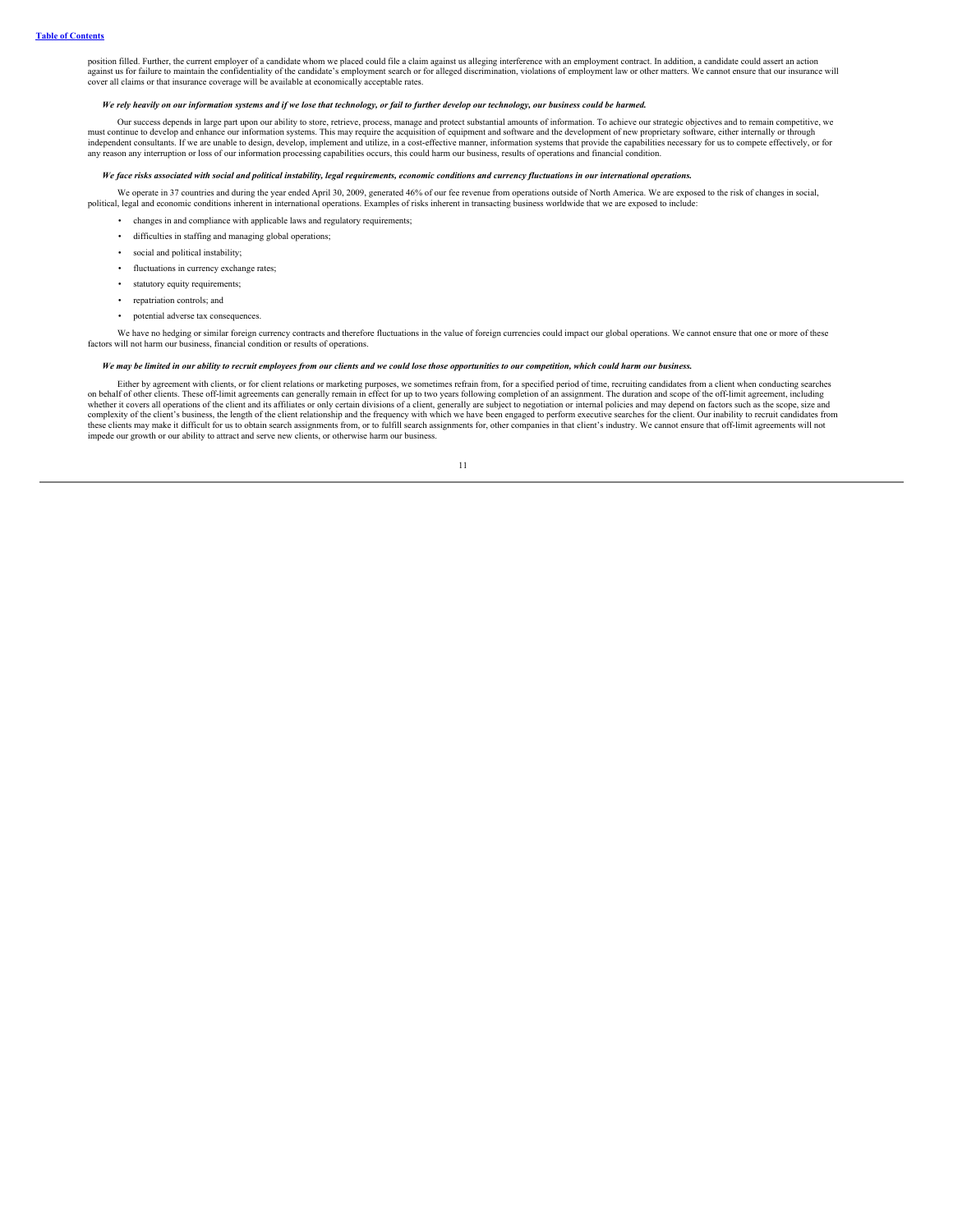# *We have provisions that make an acquisition of us more dif icult and expensive.*

Anti-takeover provisions in our Certificate of Incorporation, our Bylaws and under Delaware law make it more difficult and expensive for us to be acquired in a transaction that is not approved by our Board of Directors. Some of the provisions in our Certificate of Incorporation and Bylaws include:

- a classified Board of Directors;
- limitations on the removal of directors;
- limitation on stockholder actions;
- advance notification requirements for director nominations and actions to be taken at stockholder meetings; and
- the ability to issue one or more series of preferred stock by action of our Board of Directors.

These provisions could discourage an acquisition attempt or other transaction in which stockholders could receive a premium over the current market price for the common stock.

## *We have deferred tax assets that we may not be able to use under certain circumstances.*

If we are unable to generate sufficient future taxable income in certain jurisdictions, or if there is a significant change in the time period within which the underlying temporary differences become taxable or deductible, we could be required to increase our valuation allowances against our deferred tax assets. This would result in an increase in our effective tax rate, and an adverse effect on our future<br>operating re assets may also be impacted by new legislation or regulation.

# An impairment in the carrying value of goodwill and other intangible assets could negatively impact our consolidated results of operations and net worth.

Goodwill is initially recorded at fair value and is not amortized, but is reviewed for impairment at least annually or more frequently if impairment indicators are present. In assessing the carrying value of goodwill, we make estimates and assumptions about revenues, operating margins, growth rates, and discount rates based on our business plans, economic projections, anticipated future cash flows and marketplace data. There are inherent uncertainties related to these factors and management's judgment in applying these factors. Goodwill valuations have been calculated using an income approach based on<br>the present value declines in operating results, or sustained market capitalization declines. These types of events and the resulting analyses could result in goodwill impairment charges in the future. Impairment charges could substantially affect our results of operations and net worth in the periods of such charges.

## *Acquisitions may have an adverse ef ect on our business.*

While we may, under certain circumstances, pursue acquisitions in the future, we may not be able to consummate such acquisitions on satisfactory terms or integrate the acquired businesses effectively and profitably into our existing operations. To the extent we consummate any acquisitions, our future success may depend in part on our ability to complete the integration of the acquisition target successfully<br>into our op expenses as a percentage of net revenues and reduce operating income. Further, after any acquisition, the acquired businesses' clients may choose not to move their business to us causing an adverse affect on<br>our business,

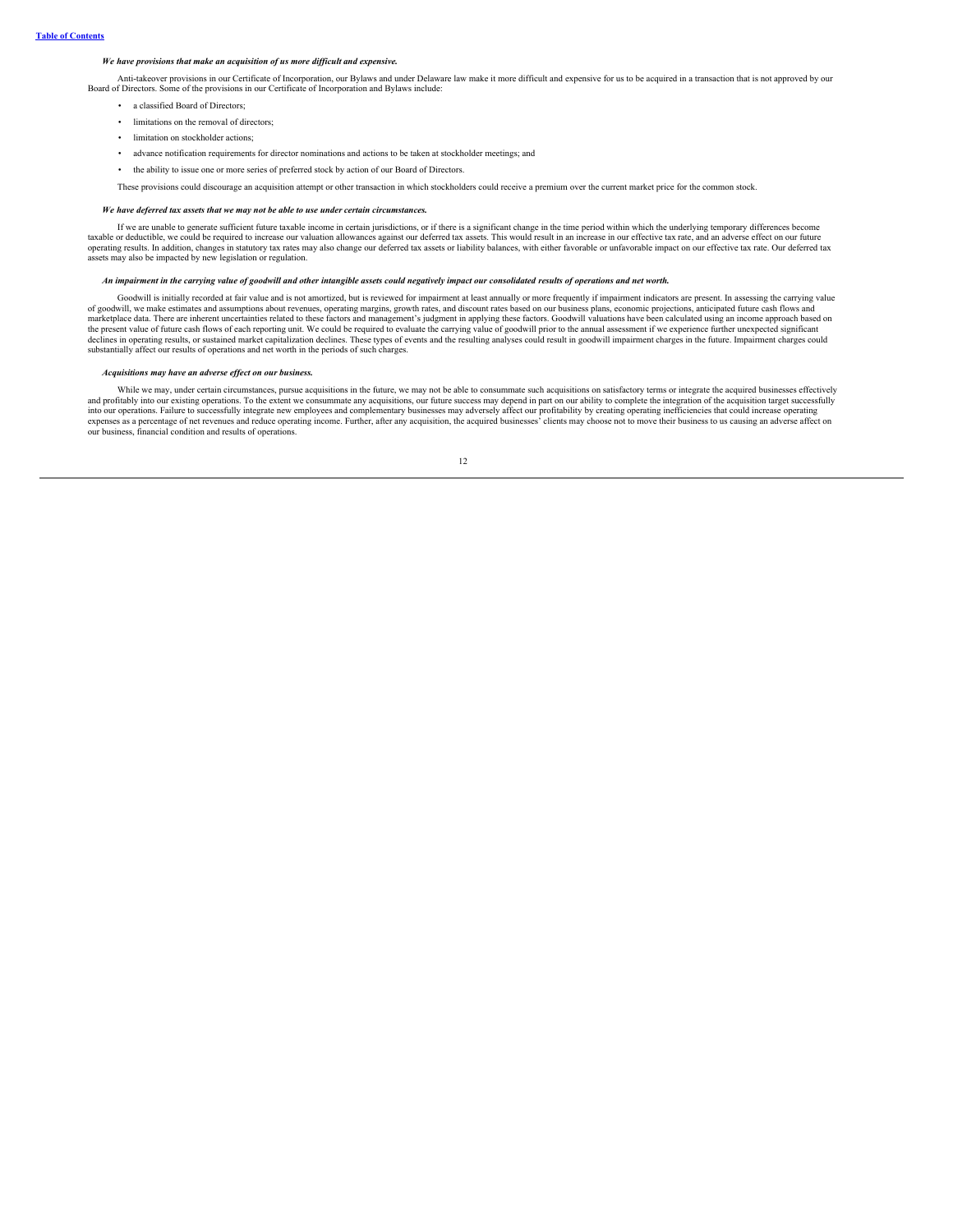# *We may not be able to align our cost structure with our revenue level.*

We must ensure that our costs and workforce continue to be in proportion to demand for our services. Any failure to maintain a balance between our cost structure and headcount and our revenue could adversely affect our business, financial condition, and results of operations.

# We may require additional capital in the future, which may not be available at all or may be available only on unfavorable terms.

Continued adverse changes in the Company's revenue could require us to institute additional cost cutting measures, and to the extent our efforts are insufficient, we may be required to obtain additional financing to meet our needs. If we are unable to secure additional financing on favorable terms or at all, our ability to fund our operations could be impaired, which could have a material adverse effect on our results of operations.

# **Item 1B.** *Unresolved Staf Comments*

<span id="page-14-1"></span><span id="page-14-0"></span>Not applicable.

# **Item 2.** *Properties*

Our corporate office is located in Los Angeles, California. We lease all 78 of our executive recruitment and Futurestep offices located in North America, EMEA, Asia Pacific and South America. As of April 30, 2009, we leased an aggregate of approximately 671,969 square feet of office space. The leases generally are for terms of one to 10 years and contain customary terms and conditions. We believe that<br>our facilities

### <span id="page-14-2"></span>**Item 3.** *Legal Proceedings*

From time to time, we are involved in litigation both as a plaintiff and a defendant, relating to claims arising out of our operations. As of the date of this report, we are not engaged in any legal proceedings that are expected, individually or in the aggregate, to have a material adverse effect on our business, financial condition or results of operations.

## **Item 4.** *Submission of Matters to a Vote of Security Holders*

<span id="page-14-3"></span>No matters were submitted to a vote of security holders during the fourth quarter of fiscal 2009.

### **Executive Officers of the Registrant**

| Name                  | Age | Position                                                                                 |
|-----------------------|-----|------------------------------------------------------------------------------------------|
| Gary D. Burnison      | 48  | Chief Executive Officer                                                                  |
| Michael A. DiGregorio |     | Executive Vice President and Chief Financial Officer                                     |
| Ana Dutra             | -45 | Executive Vice President and Chief Executive Officer of Leadership and Talent Consulting |
| Robert H. McNabb      |     | Executive Vice President, Korn/Ferry and Chief Executive Officer, Futurestep             |

Our executive officers serve at the discretion of our Board of Directors. There is no family relationship between any executive officer or director. The following information sets forth the business experience for at least the past five years for each of our executive officers as of April 30, 2009.

*Gary D. Burnison* has been Chief Executive Officer since July 2007. He was the Executive Vice President and Chief Financial Officer from March 2002 until June 30, 2007. He was appointed Chief Operating Officer from November 2003 until June 30, 2007. Prior to joining Korn/Ferry, Mr. Burnison was Principal and Chief Financial Officer of Guidance Solutions, a privately held consulting firm, from 1999 to 2001. Prior to that, he served as an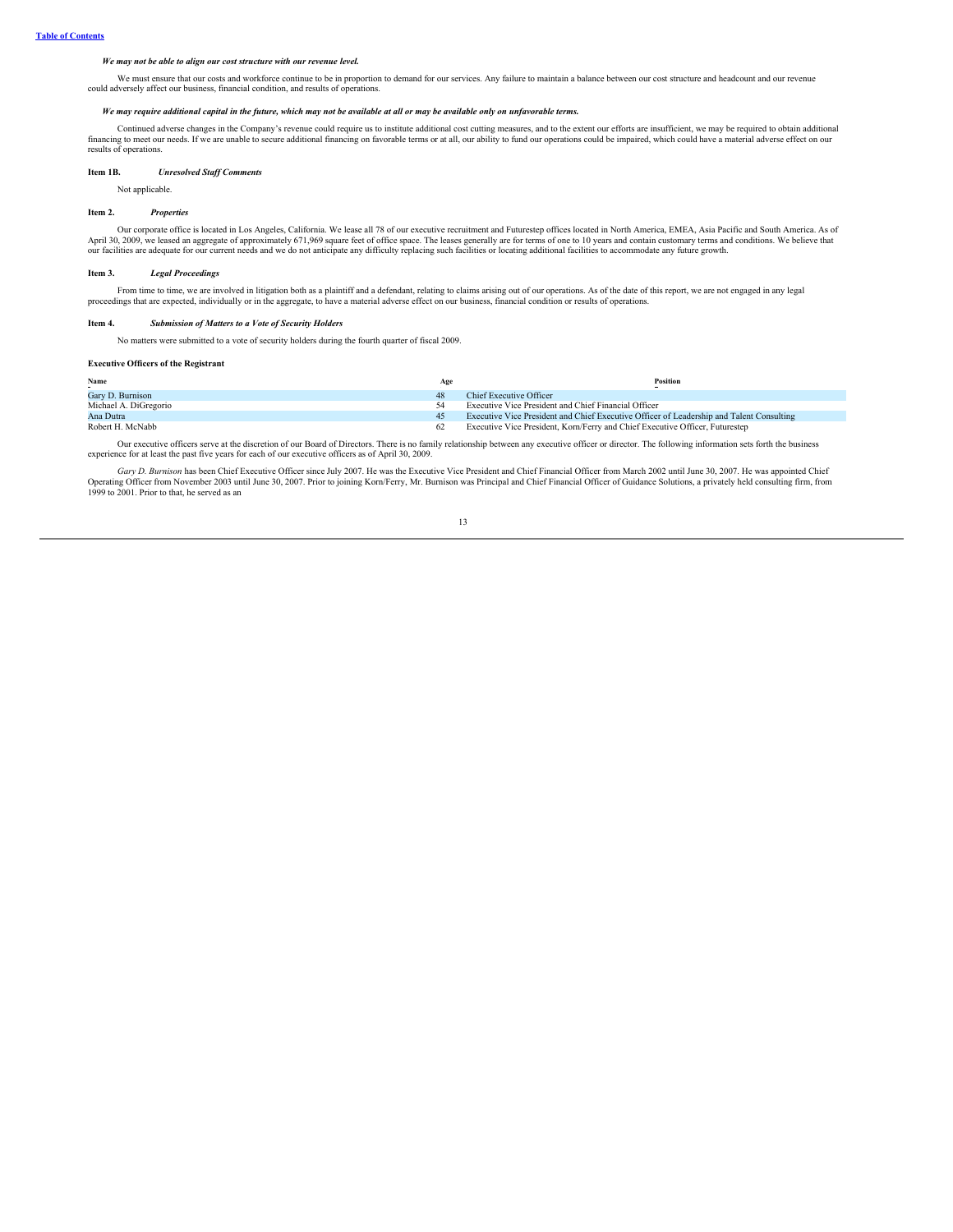executive officer and a member of the board of directors of Jefferies and Company, an investment bank and brokerage firm, from 1995 to 1999. Earlier, Mr. Burnison was a partner at KPMG Peat Marwick.

*Michael A. DiGregorio* joined the Company in June 2009 as our Executive Vice President and Chief Financial Officer. Prior to joining Korn/Ferry, he served as Executive Vice President and Chief Financial Officer of St. John Knits International, Inc., a luxury women's apparel company, from 2006 to 2009. Prior to joining St. John Knits International, Inc. Mr. DiGregorio served in various capacities at Jafa Cosmetic

*Ana Dutra* has been Executive Vice President of Korn/Ferry and Chief Executive Officer of Leadership and Talent Consulting since February 2008. She is responsible for driving the global growth of our Leadership and Talent Consulting group, including our Lominger, LeaderSource and Executive Compensation Advisors companies. Prior to joining Kom/Ferry, Ms. Dutra led the global organization and<br>change strategy practice

*Robert H. McNabb* has been Executive Vice President of Korn/Ferry since November 2003 and was appointed Chief Executive Officer for Futurestep in July 2002. Prior to becoming the Chief Executive Officer for Futurestep, he was President of the Futurestep Americas and Asia Pacific regions. Before joining Futurestep in December 2001, he was the President and Chief Executive Officer of<br>Corestaff from 1998 to

# **PART II.**

<span id="page-15-0"></span>Item 5. Market for Registrant's Common Equity, Related Stockholder Matters and Issuer Purchases of Equity Securities

## **Common Stock**

Our common stock is listed on the New York Stock Exchange under the symbol "KFY." The following table sets forth the high and low sales price per share of the common stock for the periods indicated, as reported on the New York Stock Exchange:

|                                  |              | High  | Low |                    |
|----------------------------------|--------------|-------|-----|--------------------|
| Fiscal Year Ended April 30, 2009 |              |       |     |                    |
| First Quarter                    | S.           | 18.88 | S.  | 15.42              |
| Second Quarter                   | S.           | 20.52 | S.  | 9.87               |
| Third Quarter                    |              | 14.50 | S.  | 9.28               |
| Fourth Quarter                   | S.           | 11.49 | S.  | 7.54               |
| Fiscal Year Ended April 30, 2008 |              |       |     |                    |
| First Quarter                    | $\mathbf{s}$ | 27.13 |     | $\frac{\$}{22.62}$ |
| Second Quarter                   | S.           | 24.62 | S.  | 16.27              |
| Third Quarter                    | S.           | 20.75 | S.  | 13.10              |
| Fourth Quarter                   |              | 18.95 | S.  | 14.42              |

On June 26, 2009 the last reported sales price on the New York Stock Exchange for the common stock was \$10.86 per share and there were approximately 4,800 beneficial holders of common stock.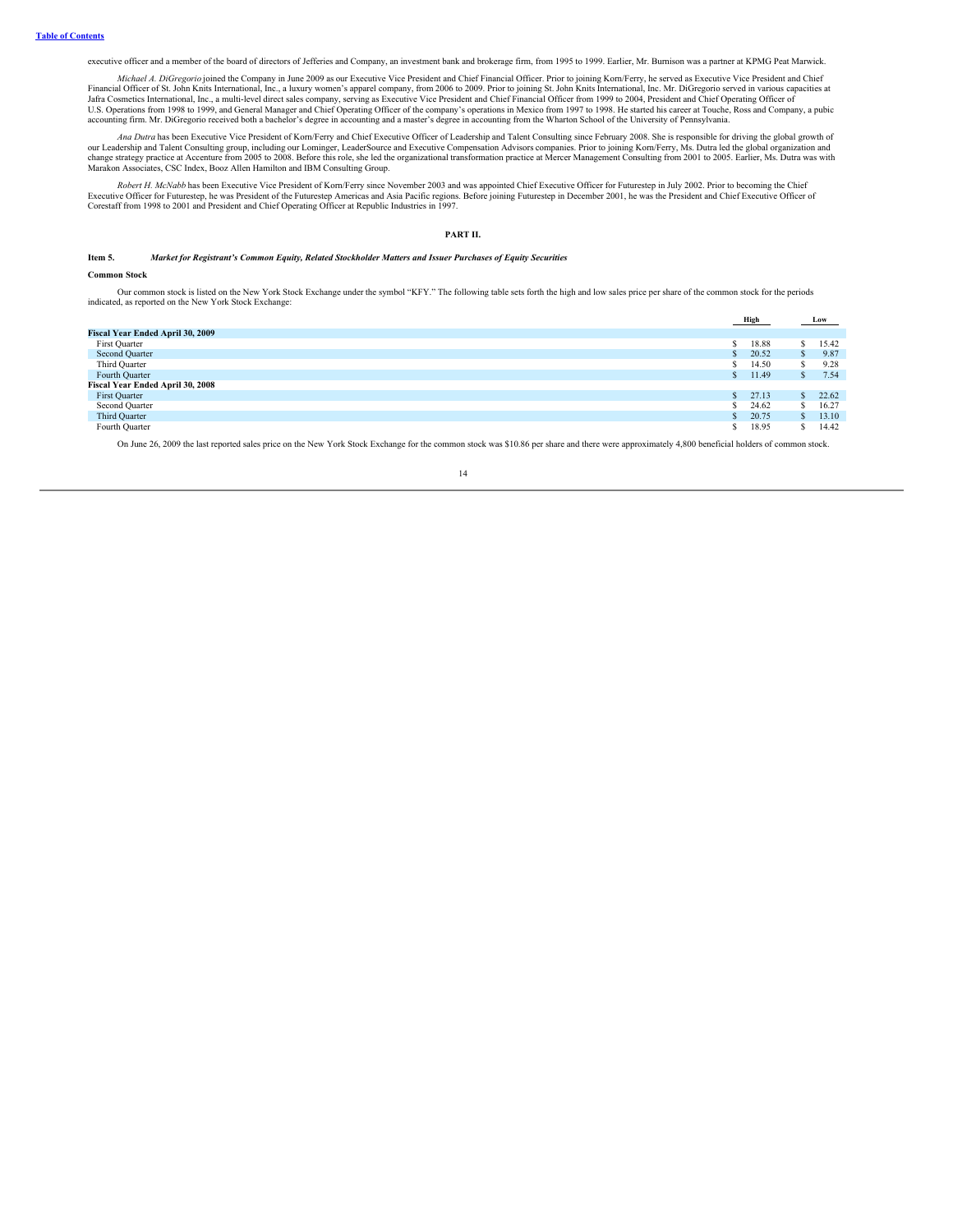## **Performance Graph**

We have presented below a graph comparing the cumulative total stockholder return on the Company's shares with the cumulative total stockholder return on (1) the Standard & Poor's 500 Stock Index and (2) a company-established peer group. The following graph compares the monthly percentage change in the Company's cumulative total stockholder return with the cumulative total return of the cumulative total retur companies in the Standard & Poor's 500 Stock Index and a peer group constructed by us. Cumulative total return for each of the periods shown in the performance graph is measured assuming an initial<br>investment of \$100 on Ap

The peer group is comprised of publicly traded companies, which are engaged principally or in significant part in professional staffing and consulting. The returns of each company have been weighted according to their respective stock market capitalization at the beginning of each measurement period for purposes of arriving at a peer group average. The members of the peer group are Caldwell Partners<br>International Inc.

The stock price performance depicted in this graph is not necessarily indicative of future price performance. This graph will not be deemed to be incorporated by reference by any general statement<br>incorporating this Form 1



\* \$100 invested on 4/30/04 in stock or index-including reinvestment of dividends. Fiscal year ending April 30.

Copyright© 2007, Standard & Poor's, a division of The McGraw-Hill Companies, Inc. All rights reserved. *www.researchdatagroup.com/S&P.htm*

## **Dividends and Stock Repurchases**

We have not paid any cash dividends on our common stock since April 30, 1996 and do not currently intend to pay any cash dividends on our common stock in the foreseeable future. The Board of Directors has authorized the Company to repurchase up to \$175.0 million of the Company's outstanding shares of common stock pursuant to issuer repurchase programs. We have repurchased approximately<br>\$138.6 million of the Co depend on our earnings, capital requirements, financial condition and other factors considered relevant by our Board of Directors. Our credit facility does not restrict our ability to pay dividends.

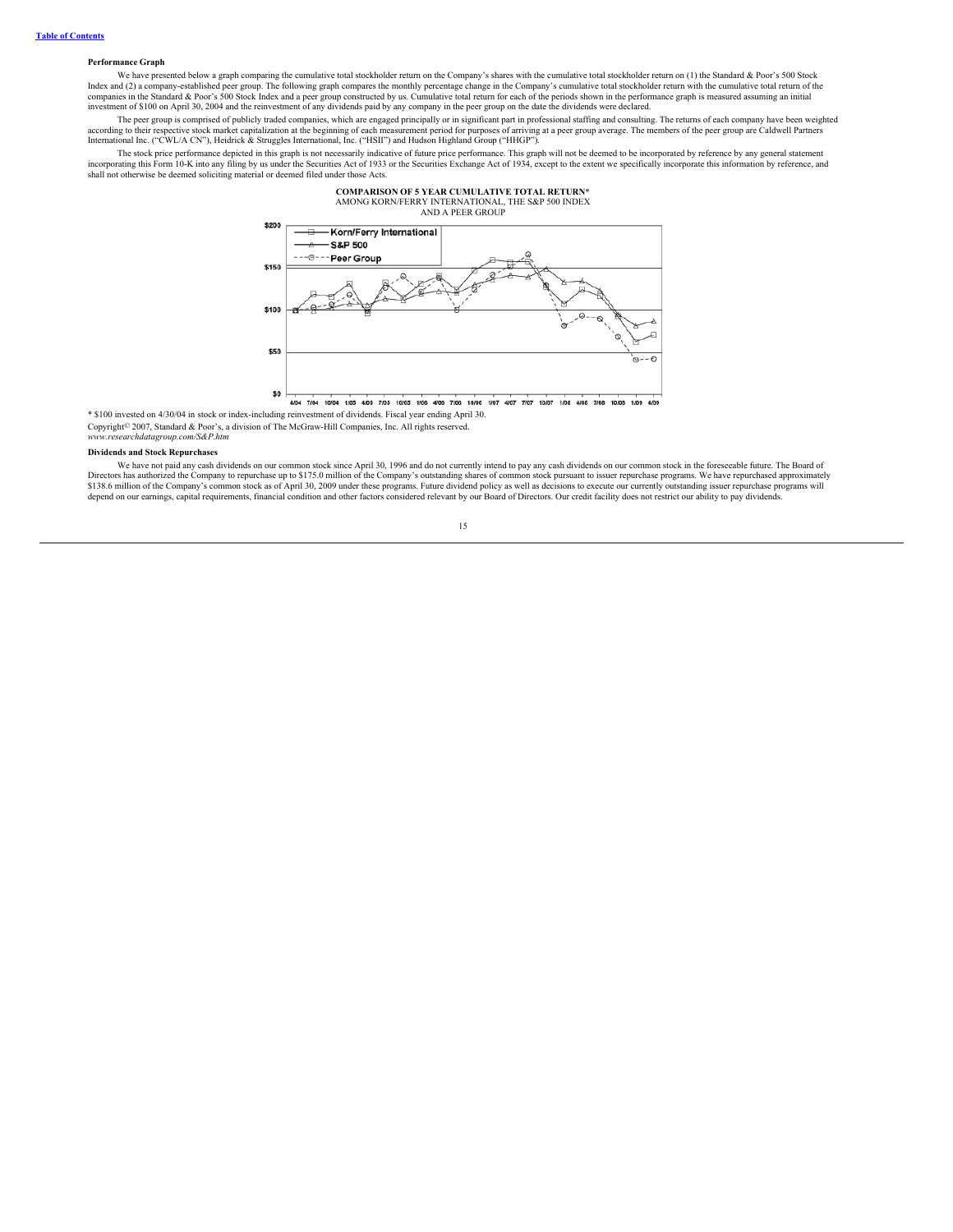## **Recent Sales of Unregistered Securities**

On September 23, October 1, October 6, and December 8, 2008, the Company issued 84,104, 1,000, 1,500 and 19,310 shares of restricted stock, respectively, to certain directors and vice presidents of the Company pursuant to the Company's 2008 Stock Incentive Plan as consideration for services performed. Each of these issuances was exempt from the registration requirements of Section 5 of the<br>Securities Act of 1933, as investors," as such term is defined in Rule 501 of Regulation D.

On March 7, 2007, the Company issued notice for the redemption (the "Redemption Notice") of its 7.5% Convertible Subordinated Notes (the "Convertible Notes") in an aggregate principal amount of (40) and its 7.5% Convertibl option to convert (the "Conversion") the Convertible Notes and the Convertible Preferred Stock, pursuant to the terms thereof, which were convertible into shares of the Company's common stock at \$10.19 per share. The Conversion resulted in (i) 5,586,187 shares of the Company's common stock being delivered to the holder of the convertible securities in April 2007 and (ii) the cancellation of the Convertible Notes and Convertible Preferred Stock in April 2007.

The issuance of the shares of the Company's common stock into which the Convertible Notes and the Convertible Preferred Stock were converted was exempt from the registration provisions of the Securities Act by virtue of th Company with its existing security holder exclusively, the then beneficial owners of the Convertible Notes and Convertible Preferred Stock, and no commission or other remuneration was paid of given<br>directly or indirectly f

# **Issuer Purchases of Equity Securities**

The following table summarizes common stocks repurchased by us during the fourth quarter of fiscal 2009:

|                                      | <b>Shares</b><br>Purchased | <b>Average Price</b><br>Paid per Share |                          | <b>Shares Purchased</b><br>as Part of Publicly-<br><b>Announced Programs</b><br>$(1), (2), (3)$ and $(4)$<br>(Dollars in thousands) |  | <b>Approximate Dollar</b><br><b>Value of Shares</b><br>that may Yet be<br><b>Purchased Under</b><br>the Programs<br>$(1), (2), (3)$ and $(4)$ |
|--------------------------------------|----------------------------|----------------------------------------|--------------------------|-------------------------------------------------------------------------------------------------------------------------------------|--|-----------------------------------------------------------------------------------------------------------------------------------------------|
| February 1, 2009 - February 28, 2009 | _                          |                                        | $-$                      |                                                                                                                                     |  | 36.4 million                                                                                                                                  |
| March 1, 2009 - March 31, 2009       | 5,749(5)                   |                                        | 8.47                     |                                                                                                                                     |  | 36.4 million                                                                                                                                  |
| April 1, 2009 - April 30, 2009       | __                         |                                        | $\overline{\phantom{a}}$ |                                                                                                                                     |  | 36.4 million                                                                                                                                  |
| Total                                | 5,749(5)                   |                                        |                          |                                                                                                                                     |  |                                                                                                                                               |

(1) On December 7, 2005, the Board of Directors approved the repurchase of up to \$50 million of the Company's common stock in a common stock repurchase program. The shares can be repurchased in open market transactions or privately negotiated transactions at the Company's discretion.

(2) On June 8, 2006, the Board of Directors approved the repurchase of an additional \$25 million of the Company's common stock in a common stock repurchase program. The shares can be repurchased in open market transactions

(3) On March 6, 2007, the Board of Directors approved the repurchase of an additional \$50 million of the Company's common stock in a common stock repurchase program. The shares can be repurchased in open market transactions or privately negotiated transactions at the Company's discretion.

(4) On November 2, 2007, the Board of Directors approved the repurchase of an additional \$50 million of the Company's common stock in a common stock repurchase program. The shares can be repurchased in open market transactions or privately negotiated transactions at the Company's discretion.

(5) Represents withholding of a portion of restricted shares to cover taxes on vested restricted shares.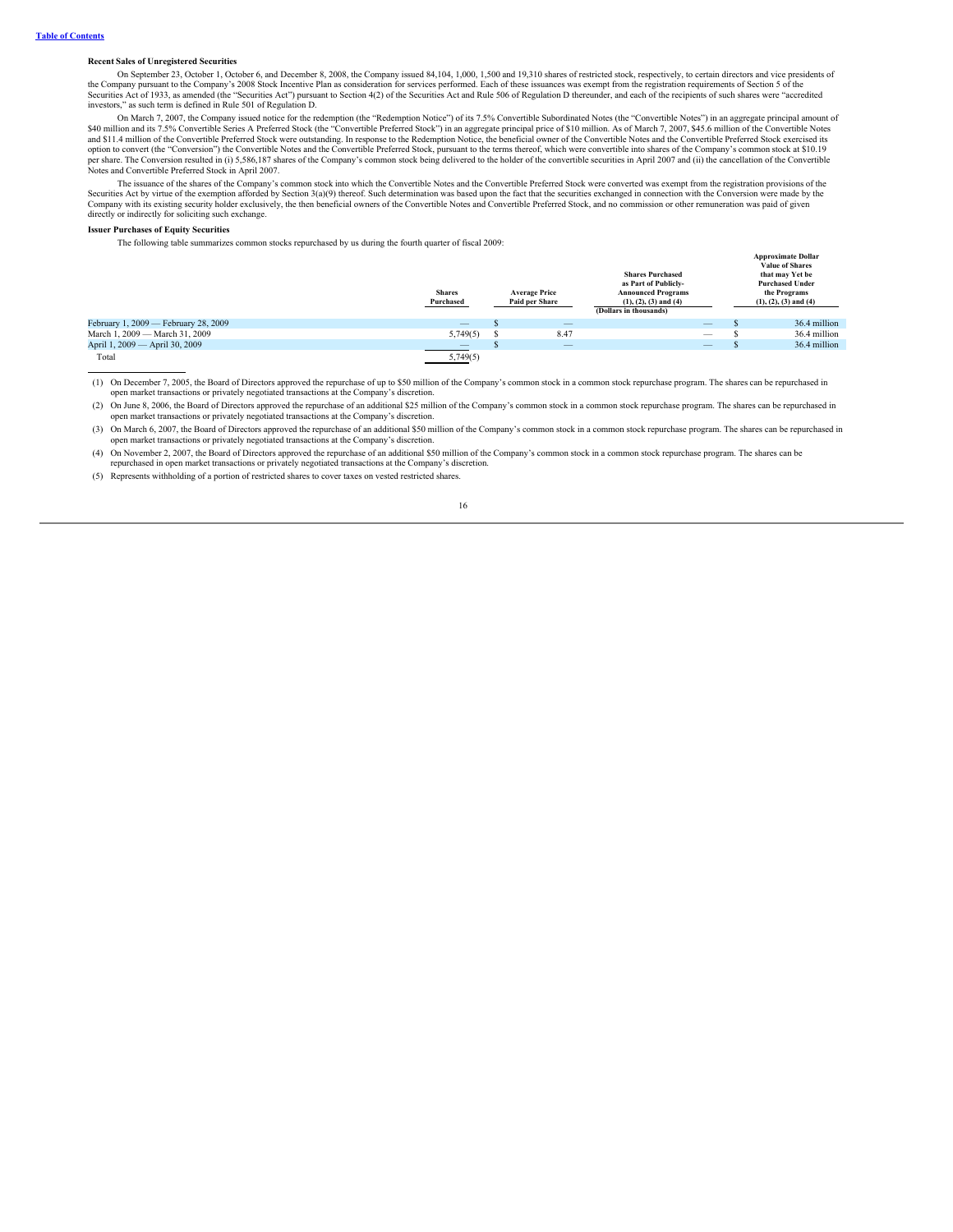## <span id="page-18-0"></span>**Item 6.** *Selected Financial Data*

The following selected financial data are qualified by reference to, and should be read together with, our "Audited Consolidated Financial Statements and Notes to Consolidated Financial Statements"<br>and "Management"s Discus

|                                                        | Year Ended April 30, |           |              |         |              |                                                                |              |         |              |         |
|--------------------------------------------------------|----------------------|-----------|--------------|---------|--------------|----------------------------------------------------------------|--------------|---------|--------------|---------|
|                                                        | 2009                 |           |              | 2008    |              | 2007                                                           | 2006         |         |              | 2005    |
|                                                        |                      |           |              |         |              | (In thousands, except per share data and other operating data) |              |         |              |         |
| <b>Selected Statement of Operations Data:</b>          |                      |           |              |         |              |                                                                |              |         |              |         |
| Fee revenue                                            | S.                   | 638,223   | \$.          | 790,570 | s            | 653,422                                                        | s            | 522,882 | s            | 452.194 |
| Reimbursed out-of-pocket engagement expenses           |                      | 37,905    |              | 45,072  |              | 35,779                                                         |              | 28,887  |              | 24,183  |
| Total revenue                                          |                      | 676.128   |              | 835.642 |              | 689.201                                                        |              | 551.769 |              | 476,377 |
| Compensation and benefits                              |                      | 442,632   |              | 540,056 |              | 447.692                                                        |              | 341.196 |              | 292,913 |
| General and administrative expenses                    |                      | 126,882   |              | 134,542 |              | 105,312                                                        |              | 93,462  |              | 83,544  |
| Out-of-pocket engagement expenses                      |                      | 49.388    |              | 58,750  |              | 44,662                                                         |              | 31,927  |              | 25,702  |
| Depreciation and amortization                          |                      | 11,583    |              | 10,441  |              | 9,280                                                          |              | 9,002   |              | 8,437   |
| Restructuring charges(1)                               |                      | 41,915    |              |         |              |                                                                |              |         |              |         |
| Total operating expenses                               |                      | 672,400   |              | 743,789 |              | 606,946                                                        |              | 475,587 |              | 410,596 |
| Operating income                                       |                      | 3,728     |              | 91,853  |              | 82,255                                                         |              | 76,182  |              | 65,781  |
| Interest and other income (loss), net                  |                      | (10, 391) |              | 11,949  |              | 10,416                                                         |              | 11.086  |              | 3,360   |
| Interest expense                                       |                      | 5,410     |              | 4,812   |              | 10.172                                                         |              | 10,244  |              | 10,463  |
| Provision for income taxes                             |                      | 384       |              | 36,081  |              | 30,164                                                         |              | 19,594  |              | 20,251  |
| Equity in earnings of unconsolidated subsidiaries, net |                      | 2,365     |              | 3,302   |              | 3,163                                                          |              | 2,000   |              | 193     |
| Net (loss) income                                      | $\mathbf{\hat{S}}$   | (10,092)  | S.           | 66,211  | S            | 55,498                                                         | S.           | 59,430  | S.           | 38,620  |
| Basic (loss) earnings per share                        | <sup>\$</sup>        | (0.23)    | $\mathbf{s}$ | 1.50    | S            | 1.40                                                           | $\mathbf{s}$ | 1.49    | $\mathbf S$  | 1.00    |
| Diluted (loss) earnings per share                      | \$.                  | (0.23)    | -S           | 1.46    | S.           | 1.24                                                           | s            | 1.32    | S.           | 0.90    |
| Basic weighted average common shares outstanding       |                      | 43,522    |              | 44,012  |              | 39,774                                                         |              | 39,890  |              | 38,516  |
| Diluted weighted average common shares outstanding     |                      | 43,522    |              | 45,528  |              | 46,938                                                         |              | 47,270  |              | 46,229  |
| <b>Other Operating Data:</b>                           |                      |           |              |         |              |                                                                |              |         |              |         |
| Fee revenue by business segment:                       |                      |           |              |         |              |                                                                |              |         |              |         |
| Executive recruitment:                                 |                      |           |              |         |              |                                                                |              |         |              |         |
| North America                                          | S                    | 309,514   | \$.          | 374,891 | s            | 329,065                                                        | s            | 259,089 | S.           | 225,850 |
| <b>EMEA</b>                                            |                      | 143,184   |              | 183,042 |              | 146,155                                                        |              | 120,059 |              | 110,455 |
| Asia Pacific                                           |                      | 66,332    |              | 95,915  |              | 74,987                                                         |              | 57,922  |              | 51,196  |
| South America                                          |                      | 24,323    |              | 25,556  |              | 17,426                                                         |              | 15,660  |              | 10,828  |
| Total executive recruitment                            |                      | 543,353   |              | 679,404 |              | 567,633                                                        |              | 452,730 |              | 398,329 |
| Futurestep                                             |                      | 94,870    |              | 111,166 |              | 85,789                                                         |              | 70,152  |              | 53,865  |
| Total fee revenue                                      |                      | 638,223   | \$           | 790,570 | Ś.           | 653,422                                                        | s.           | 522,882 | \$.          | 452,194 |
| Number of offices (at period end)                      |                      | 78        |              | 89      |              | 82                                                             |              | 72      |              | 70      |
| Number of consultants (at period end)                  |                      | 615       |              | 684     |              | 601                                                            |              | 507     |              | 474     |
| Number of new engagements opened                       |                      | 9.630     |              | 11,106  |              | 10,415                                                         |              | 9,608   |              | 8,062   |
| Selected Balance Sheet Data as of April 30:            |                      |           |              |         |              |                                                                |              |         |              |         |
| Cash and cash equivalents(3)                           | $\mathcal{S}$        | 255,000   | <sup>S</sup> | 305.296 | $\mathbf{s}$ | 226.137                                                        | S.           | 211.753 | <sup>S</sup> | 178,906 |
| Marketable securities(3)                               |                      | 75.255    |              | 83.966  |              | 98.130                                                         |              | 66,444  |              | 28.042  |
| Working capital(3)                                     |                      | 198.250   |              | 196,259 |              | 193,716                                                        |              | 197.540 |              | 138,179 |
| <b>Total</b> assets                                    |                      | 740,879   |              | 880,214 |              | 761,491                                                        |              | 635,491 |              | 534,168 |
| Total long-term debt(2)                                |                      |           |              |         |              |                                                                |              | 45,147  |              | 44,949  |
| Mandatorily redeemable preferred stock(2)              |                      |           |              |         |              | $\overline{\phantom{a}}$                                       |              | 10,989  |              | 10,795  |
| Total stockholders' equity                             |                      | 459,099   |              | 496.134 |              | 432.955                                                        |              | 323,751 |              | 252,902 |
|                                                        |                      |           |              |         |              |                                                                |              |         |              |         |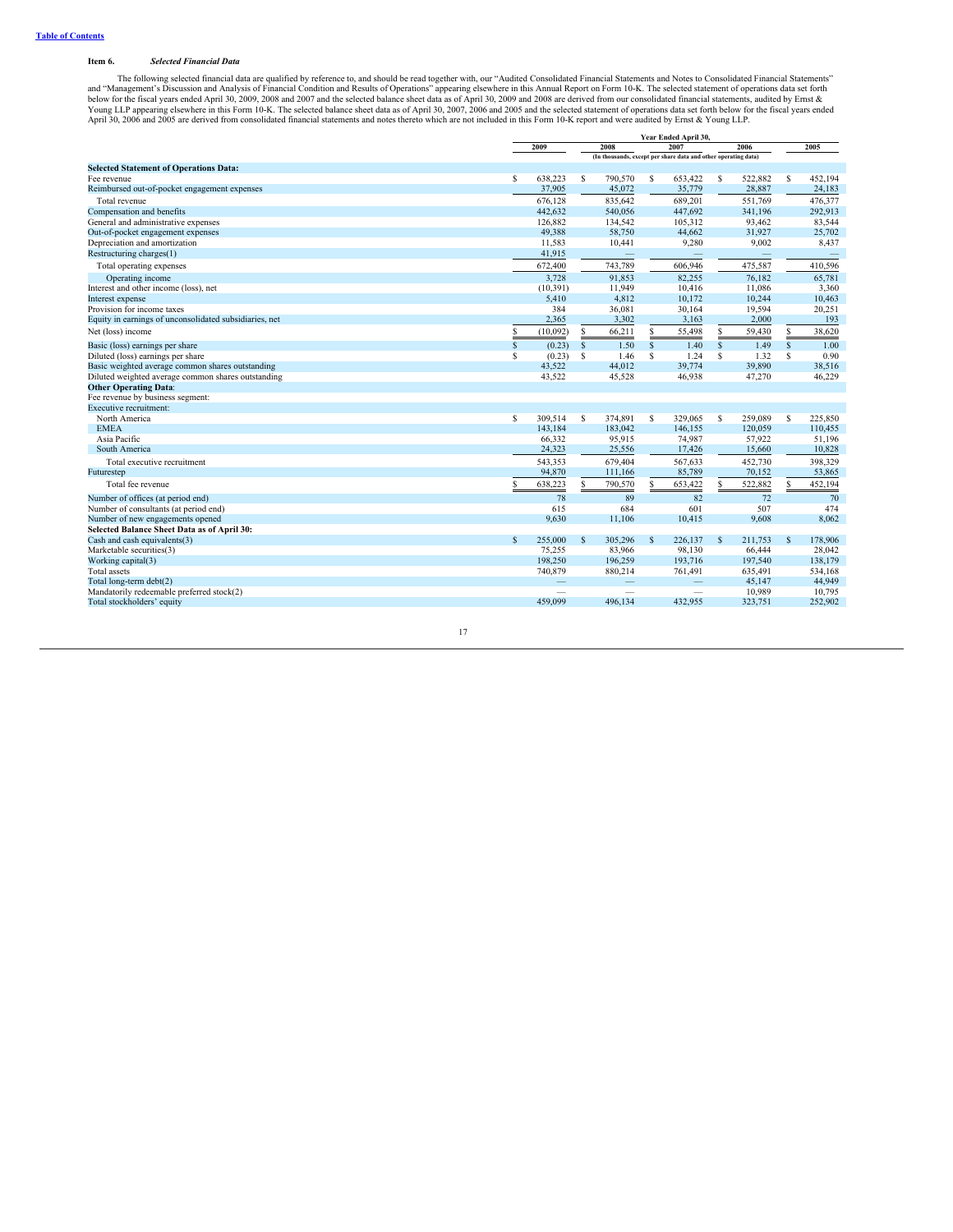- (1) In response to deteriorating economic conditions encountered in fiscal 2009, we recognized \$41.9 million of restructuring charges comprised of (a) severance charges of \$26.9 million and (b) facilities charges of \$15.0 million.
- (2) In the fourth quarter of fiscal 2007, we issued notice for the redemption of our 7.5% Convertible Series Subordinated Notes and 7.5% Convertible Series A Preferred Stock. In response, the holder of the notes and prefer common stock being delivered to the debt and preferred stock holder in April 2007. As of April 30, 2009, we had no outstanding amounts related to these convertible securities. Conversion of debt is discussed in Item 7*, Long-Term Debt*.
- (3) Certain amounts in the consolidated balance sheet have been conformed to current year presentation.

## <span id="page-19-0"></span>**Item 7.** *Management's Discussion and Analysis of Financial Condition and Results of Operations*

#### **Forward-looking Statements**

This Annual Report on Form 10-K may contain certain statements that we believe are, or may be considered to be, "forward-looking" statements, within the meaning of Section 27A of the Securities Act of 1933 and Section 21E of the Securities Exchange Act of 1934. These forward-looking statements generally can be identified by use of statements that include phrases such as "believe", "expect "anticipate", "intend", "plan", "foresee", "may", "will", "estimates", "potential", "continue" or other similar words or phrases. Similarly, statements that describe our objectives, plans or goals also are<br>forward-looking forward-looking statement. The principal risk factors that could cause actual performance and future actions to differ materially from the forward-looking statements include, but are not limited to, those set<br>forth above u developments in or affecting countries where we have operations, currency fluctuations in our international operations, ability to manage growth, competition, reliance on information processing systems,<br>level, and also inc *to reflect subsequent events or circumstances.*

The following presentation of management's discussion and analysis of our financial condition and results of operations should be read together with our consolidated financial statements and related *notes included in this Annual Report on Form 10-K.*

## **Executive Summary**

Korn/Ferry is a premier global provider of talent management solutions that help clients to attract, develop, retain and sustain their talent. We are the largest provider of executive recruitment, leadership and talent consulting and talent acquisition solutions, with the broadest global presence in the recruitment industry. Our services include executive recruitment, middle-management recruitment<br>(through Futureste level, chief executive and other senior executive and general management positions. Our 4,238 clients in fiscal 2009 included many of the world's largest and most prestigious public and private companies, including approximately 45% of the FORTUNE 500 companies. We have established strong client loyalty with 75% of the executive recruitment assignments we performed during the fiscal year were on behalf of clients for whom we had conducted assignments in the previous three fiscal years.

In an effort to maintain our long-term strategy of being the leading provider of executive search, middle-management recruitment, recruitment process outsourcing, leadership and talent consulting and executive

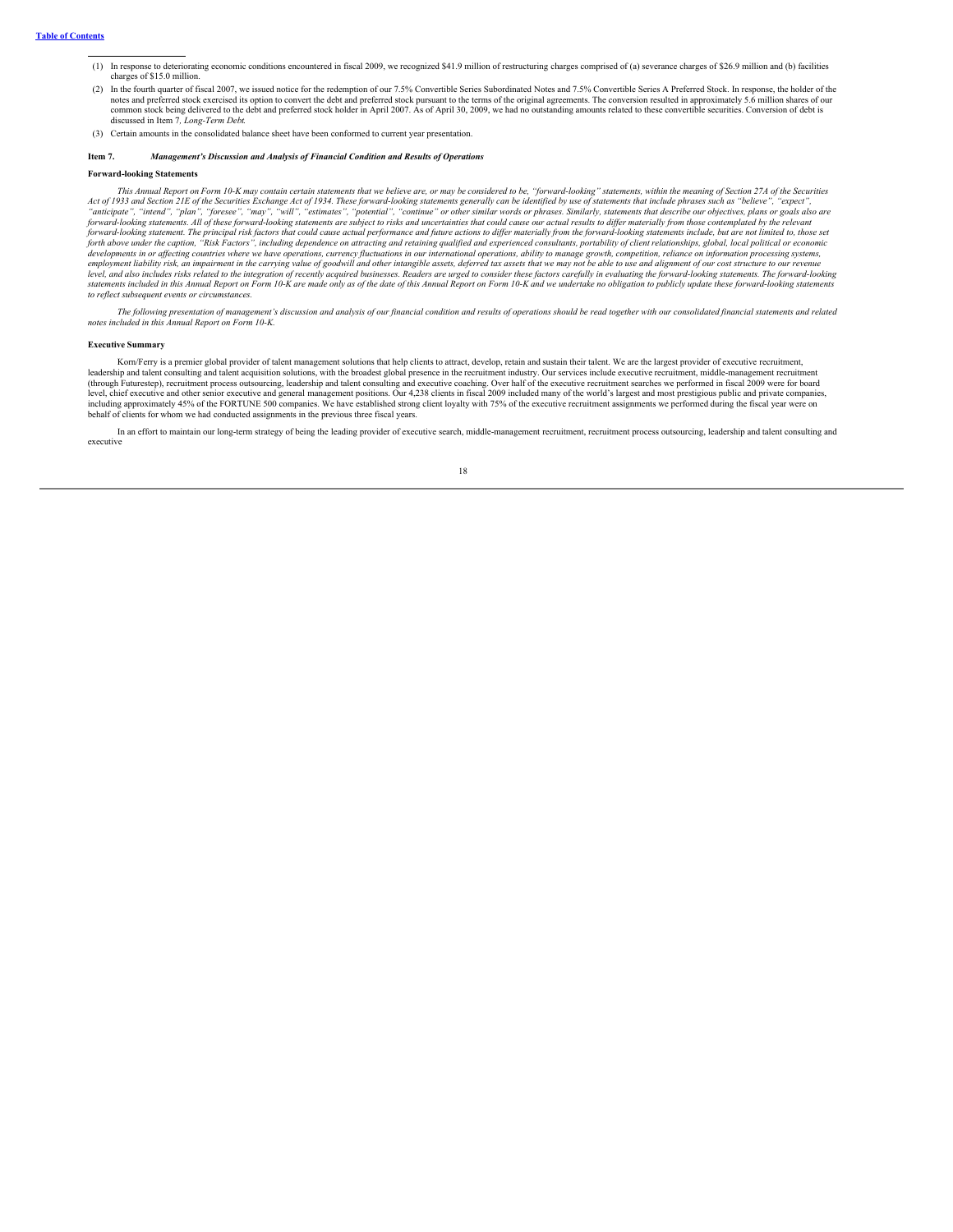oaching, our strategic focus for fiscal 2010 will center upon enhancing the cross-selling of our multi-service strategy. We plan to continue to address areas of increasing client demand, including RPO and LTC. We plan to explore new products and services, continue to pursue a disciplined acquisition strategy, enhance our technology and processes and aggressively leverage our brand through thought leadership and intellectual capital projects as a means of delivering world-class service to our clients.

During the second half of fiscal 2009 global economic conditions significantly deteriorated, which caused a significant decline in the results of our operations. Fee revenue decreased 19% in fiscal 2009 to \$638.2 million compared to \$790.6 million in fiscal 2008, with decreases in fee revenue in all regions. The North America and Europe regions in executive recruitment experienced the largest dollar<br>decreases in fee reven Futurestep and corporate expenses of \$31.7 million. This represents a decrease of 96% over operating income of \$91.9 million in fiscal 2008.

Due to the deteriorating economic conditions, in fiscal 2009 we implemented a restructuring of our cost structure designed to reduce our work force by approximately 800 employees and to consolidate premises. As a result, during fiscal 2009, we recorded a total of \$41.9 million in restructuring charges with \$26.9 million of severance costs related to a reduction in our work force and \$15.0 million relating to the consolidation of prem

During fiscal 2009 our cash, cash equivalents and marketable securities decreased \$59.0 million, or 15% to \$330.3 million at April 30, 2009 compared to \$389.3 million at April 30, 2008. As of April 30, 2009, we held marketable securities, to settle obligations under the Company's Executive Capital Accumulation Plan ("ECAP") with a cost value of \$70.8 million and a fair value of \$60.8 million.<br>Our working capita capital expenditures and general corporate requirements. We had no long-term debt or outstanding balance under our credit facility at April 30, 2009.

#### **Critical Accounting Policies**

The following discussion and analysis of our financial condition and results of operations are based on our consolidated financial statements. Preparation of this Annual Report on Form 10-K requires us to make estimates and assumptions that affect the reported amount of assets and liabilities, disclosure of contingent assets and liabilities at the date of our financial statements and the reported amounts of revenue and expenses during the reporting period. Actual results may differ from those estimates and assumptions. In preparing our consolidated financial statements and accounting for the underlying transactions and balances, we apply our accounting policies as disclosed in our notes to consolidated financial statements. We consider the policies discussed below as critical to an understanding of our consolidated financial statements because their application places the most significant demands on management's judgment. Specific risks for these critical accounting policies are described in the following<br>paragraphs. Sen

*Revenue Recognition.* Management is required to establish policies and procedures to ensure that revenue is recorded over the performance period for valid engagements and related costs are matched against such revenue. We provide recruitment services on a retained basis and generally bill clients in three monthly installments. Since the fees are generally not contingent upon placement of a candidate, our assumptions primarily relate to establishing the period over which such service is performed. These assumptions determine the timing of revenue recognition and profitability for the reported period. If these<br>assumptions do fulfilled.

Deferred Compensation. Estimating deferred compensation requires assumptions regarding the timing and probability of payments of benefits to participants and the discount rate. Changes in these assumptions would significan order to ensure that they reflect the population and economics of our deferred compensation plans in all material respects and to assist us in estimating our deferred compensation liability and the related cost. The actuarial assumptions we use may differ from actual

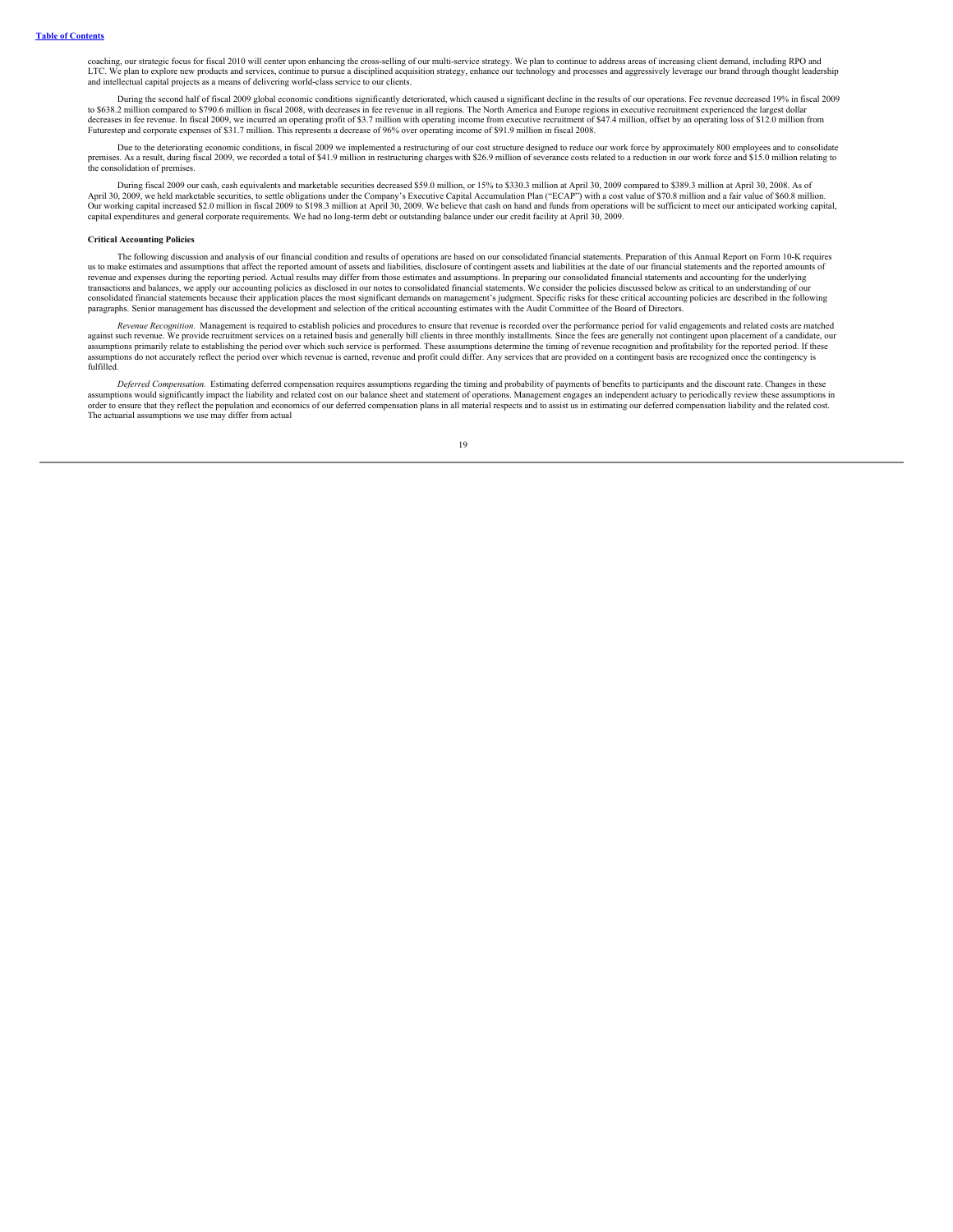results due to changing market conditions or changes in the participant population. These differences could have a significant impact on our deferred compensation liability and the related cost.

*Carrying Values.* Valuations are required under U.S. generally accepted accounting principles to determine the carrying value of various assets. Our most significant assets for which management is required to prepare valuations are goodwill, intangible assets and deferred income taxes. Management must identify whether events have occurred that may impact the carrying value of these assets and make arrying value of t

## **Accounting Adjustment**

In the fourth quarter of fiscal 2009, an adjustment was made to correct compensation and benefits expenses that had been recorded twice by the Company during the periods covering fiscal 2002<br>through fiscal 2009, an adjustm

## **Results of Operations**

The following table summarizes the results of our operations as a percentage of fee revenue:

|                                              | Year Ended April 30, |           |        |
|----------------------------------------------|----------------------|-----------|--------|
|                                              | 2009                 | 2008      | 2007   |
| Fee revenue                                  | 100.0%               | $100.0\%$ | 100.0% |
| Reimbursed out-of-pocket engagement expenses | 5.9                  | 5.7       | $-5.5$ |
| Revenue                                      | 105.9                | 105.7     | 105.5  |
| Compensation and benefits                    | 69.3                 | 68.3      | 68.5   |
| General and administrative expenses          | 19.9                 | 17.0      | 16.1   |
| Out-of-pocket engagement expenses            | 7.7                  | 7.4       | 6.8    |
| Depreciation and amortization                | 1.8                  | 1.4       | 1.5    |
| Restructuring charges                        | 6.6                  |           |        |
| Operating income                             | 0.6                  | 11.6      | 12.6   |
| Net (loss) income                            | $(1.6)\%$            | 8.4%      | 8.5%   |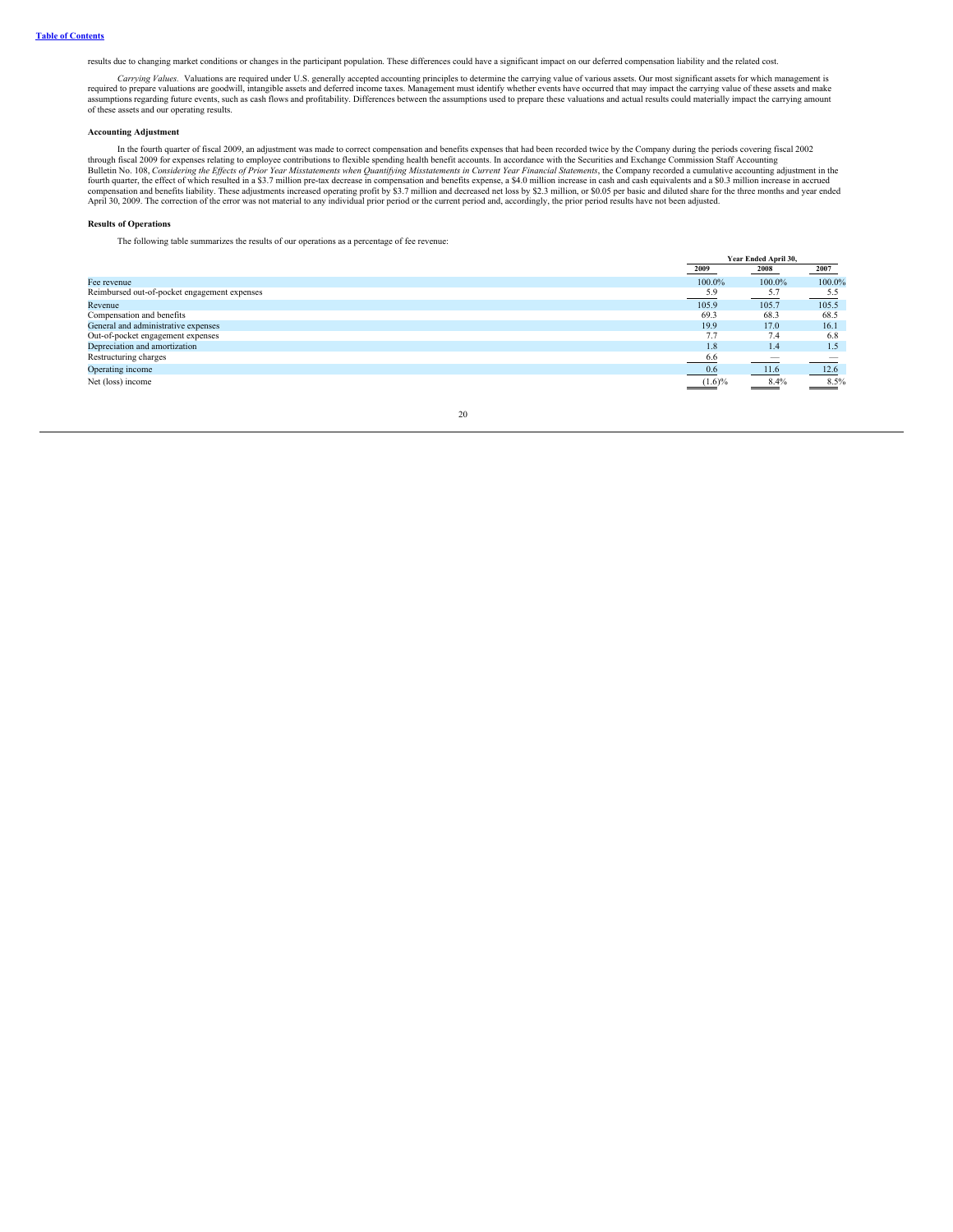The following tables summarize the results of our operations by business segment:

|                                             |                |                                             | Year Ended April 30,   |               |                |         |           |
|---------------------------------------------|----------------|---------------------------------------------|------------------------|---------------|----------------|---------|-----------|
|                                             | 2009           |                                             | 2008                   |               |                | 2007    |           |
|                                             | <b>Dollars</b> |                                             | <b>Dollars</b>         | $\%$          | <b>Dollars</b> |         | $\%$      |
|                                             |                |                                             | (Dollars in thousands) |               |                |         |           |
| <b>Fee revenue</b>                          |                |                                             |                        |               |                |         |           |
| <b>Executive recruitment::</b>              |                |                                             |                        |               |                |         |           |
| North America                               | 309,514        | 48.5%                                       | 374,891                | 47.4%         |                | 329,065 | 50.4%     |
| <b>EMEA</b>                                 | 143.184        | 22.4                                        | 183,042                | 23.2          |                | 146,155 | 22.4      |
| Asia Pacific                                | 66,332         | 10.4                                        | 95,915                 | 12.1          |                | 74.987  | 11.5      |
| South America                               | 24,323         | 3.8                                         | 25,556                 | 3.2           |                | 17,426  | 2.6       |
| <b>Total executive recruitment</b>          | 543,353        | 85.1                                        | 679,404                | 85.9          |                | 567,633 | 86.9      |
| Futurestep                                  | 94,870         | 14.9                                        | 111,166                | 14.1          |                | 85,789  | 13.1      |
| Total fee revenue                           | 638.223        | 100.0%<br><b>Contract Contract Contract</b> | 790,570                | 100.0%<br>___ |                | 653,422 | $100.0\%$ |
| Reimbursed out-of-pocket engagement expense | 37,905         |                                             | 45,072                 |               |                | 35,779  |           |
| <b>Total revenue</b>                        | 676,128        |                                             | 835,642                |               |                | 689,201 |           |

|                                    |                | Year Ended April 30, |                        |           |                |           |  |  |  |  |  |  |
|------------------------------------|----------------|----------------------|------------------------|-----------|----------------|-----------|--|--|--|--|--|--|
|                                    | 2009           |                      | 2008                   |           | 2007           |           |  |  |  |  |  |  |
|                                    | <b>Dollars</b> | Margin(1)            | <b>Dollars</b>         | Margin(1) | <b>Dollars</b> | Margin(1) |  |  |  |  |  |  |
|                                    |                |                      | (Dollars in thousands) |           |                |           |  |  |  |  |  |  |
| <b>Operating (loss) income</b>     |                |                      |                        |           |                |           |  |  |  |  |  |  |
| <b>Executive recruitment::</b>     |                |                      |                        |           |                |           |  |  |  |  |  |  |
| North America                      | 37.516<br>S    | 12.1%                | 70.628                 | 18.8%     | 69.815         | 21.2%     |  |  |  |  |  |  |
| <b>EMEA</b>                        | 2,061          | 1.4                  | 29,820                 | 16.3      | 24,166         | 16.5      |  |  |  |  |  |  |
| Asia Pacific                       | 5,396          | 8.1                  | 19.299                 | 20.1      | 16,010         | 21.4      |  |  |  |  |  |  |
| South America                      | 2,441          | 10.0                 | 2,230                  | 8.7       | 1,894          | 10.9      |  |  |  |  |  |  |
| <b>Total executive recruitment</b> | 47,414         | 8.7                  | 121.977                | 18.0      | 111.885        | 19.7      |  |  |  |  |  |  |
| Futurestep                         | (12,003)       | (12.7)               | 8,545                  | 7.7       | 7,854          | 9.2       |  |  |  |  |  |  |
| Corporate                          | (31,683)       |                      | (38,669)               |           | (37, 484)      |           |  |  |  |  |  |  |
| Total operating income             | 3,728          | 0.6%                 | 91,853                 | 11.6%     | 82,255         | 12.6%     |  |  |  |  |  |  |

(1) Margin calculated as a percentage of fee revenue by business segment.

## **Fiscal 2009 Compared to Fiscal 2008**

# *Fee Revenue*

Fee Revenue. Fee revenue decreased \$152.4 million, or 19%, to \$638.2 million in fiscal 2009 compared to \$790.6 million in fiscal 2008. The decline in fee revenue was primarily attributable to a 12%<br>decrease in average fees

*Executive Recruitment.* Executive recruitment reported fee revenue of \$543.3 million, a decrease of \$136.1 million, or 20%, in fiscal 2009 compared to \$679.4 million in fiscal 2008 due to a 14% decrease in number of engag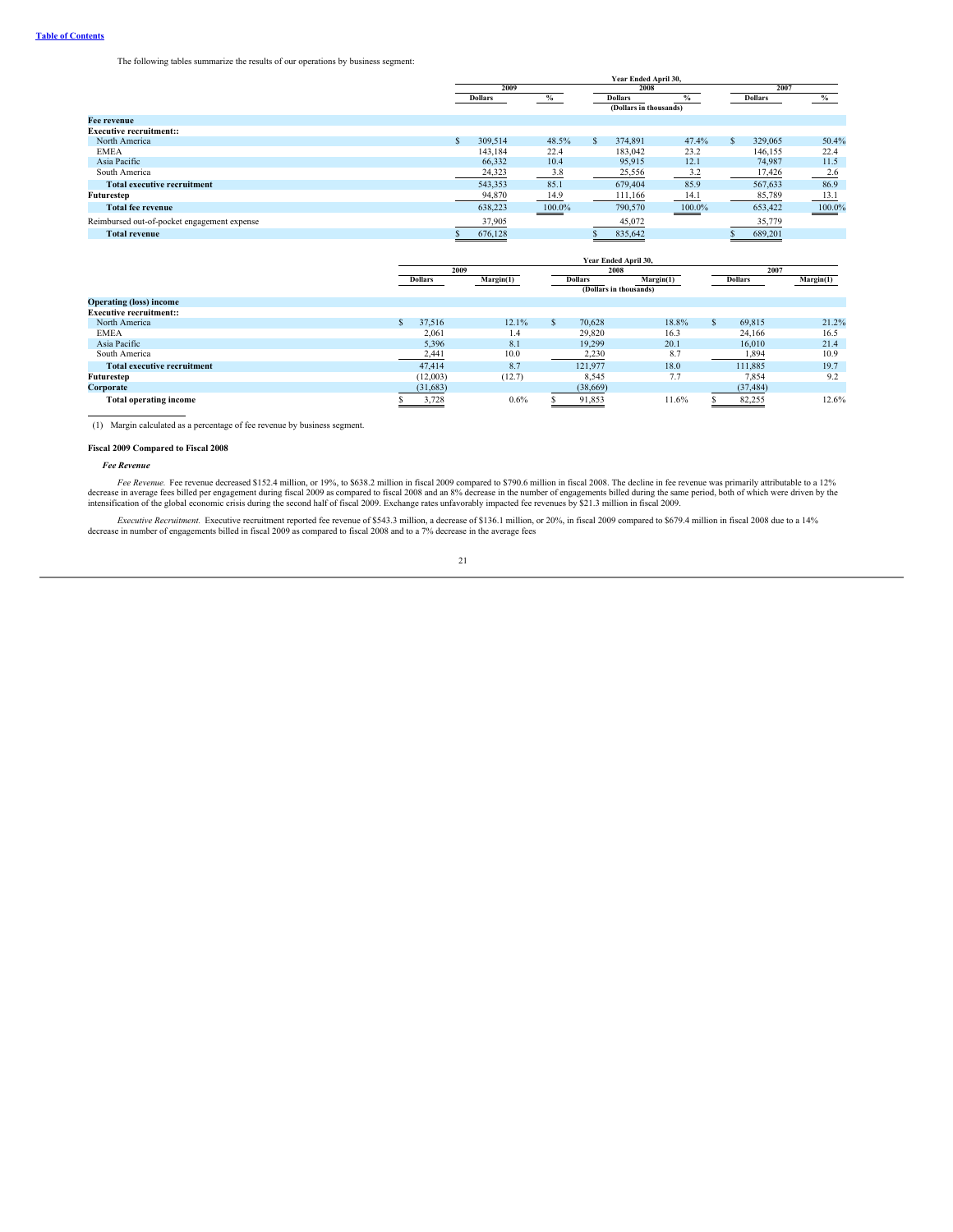billed per engagement during the same period. Exchange rates unfavorably impacted fee revenues by \$15.9 million in fiscal 2009.

North America reported fee revenue of \$309.5 million, a decrease of \$65.4 million, or 17%, in fiscal 2009 compared to \$374.9 million in fiscal 2008 primarily due to a 13% decrease in the number of engagements billed during fiscal 2009 as compared to fiscal 2008 and a 5% decrease in the average fees billed per engagement in the region during the same period. The overall decline in fee revenue was<br>driven by significan

EMEA reported fee revenue of \$143.2 million, a decrease of \$39.8 million, or 22%, in fiscal 2009 compared to \$183.0 million in fiscal 2008. EMEA's decrease in fee revenue was driven by a 14% decrease in the number of engagements billed and a 9% decrease in average fees billed per engagement. The performance in existing offices in the United Kingdom, France, and the Netherlands were the<br>primary contributors to .<br>technology sectors experienced the largest decrease in fee revenue in fiscal 2009 as compared to fiscal 2008. Exchange rates unfavorably impacted EMEA fee revenue by \$7.7 million in fisc

Asia Pacific reported fee revenue of \$66.3 million, a decrease of \$29.6 million, or 31%, in fiscal 2009 compared to \$95.9 million in fiscal 2008 due to a decrease of 14% in average fees billed per engagement and a 20% decline in the number of engagements billed in fiscal 2009 compared to fiscal 2008. The decline in performance in Australia, China, India and Japan were the primary contributors to the<br>decrease in fee impacted fee revenue for Asia Pacific by \$3.3 million in fiscal 2009.

South America reported fee revenue of \$24.3 million, a decrease of \$1.3 million, or 5%, in fiscal 2009 compared to \$25.6 million in fiscal 2008. Average fees billed per engagement increased 7% while engagements billed decreased 11% within the region in fiscal 2009 compared to fiscal 2008. The decline in performance in the industrial and technology sectors was the primary contributor to the decrease in fee revenue in fiscal 2009 over fiscal 2008. Exchange rates unfavorably impacted fee revenue for South America by \$1.5 million in fiscal 2009.

*Futurestep.* Futurestep reported fee revenue of \$94.9 million, a decrease of \$16.3 million, or 15%, in fiscal 2009 compared to \$111.2 million in fiscal 2008. The decline in Futurestep's fee revenue is due to a 20% decrease in average fee billed per engagement offset by a 7% increase in the number of engagements billed in fiscal 2009 as compared to fiscal 2008. Of the total decrease in fee revenue, Europe<br>experienced the decreased \$1.2 million, or 4%, to \$27.4 million. All regions reflect decreased revenue from search engagements. Exchange rates unfavorably impacted fee revenue by \$5.4 million in fiscal 2009.

#### *Compensation and Benefits*

Compensation and benefits expense decreased \$97.5 million, or 18%, to \$442.6 million in fiscal 2009 from \$540.1 million in fiscal 2008. The decrease in compensation and benefits expenses is primarily due to a decrease in global headcount, coupled with a \$77.2 million decrease in profitability based compensation in fiscal 2009 as compared to fiscal 2008. Global headcount declined overall by a net of 460 employees, or 18% from April 30, 2008 to April 30, 2009. As discussed below, due to the current global economic crisis, the Company implemented a restructuring to reduce workforce in both the third and fourth quarter of fiscal 2009. Exchange rates favorably impacted compensation and benefits expenses by \$14.9 million during fiscal 2009.

Executive recruitment compensation and benefits costs decreased \$84.5 million, or 19%, to \$356.2 million in fiscal 2009 compared to \$440.7 million in fiscal 2008 primarily due to an 11% decrease in<br>ber of consultants and a the number of consultants and a \$73.9 million decrease in the profitability based compensation. Exchange rates impacted executive recruitment compensation and benefits expense favorably by \$11.4 million.<br>Executive recruitm

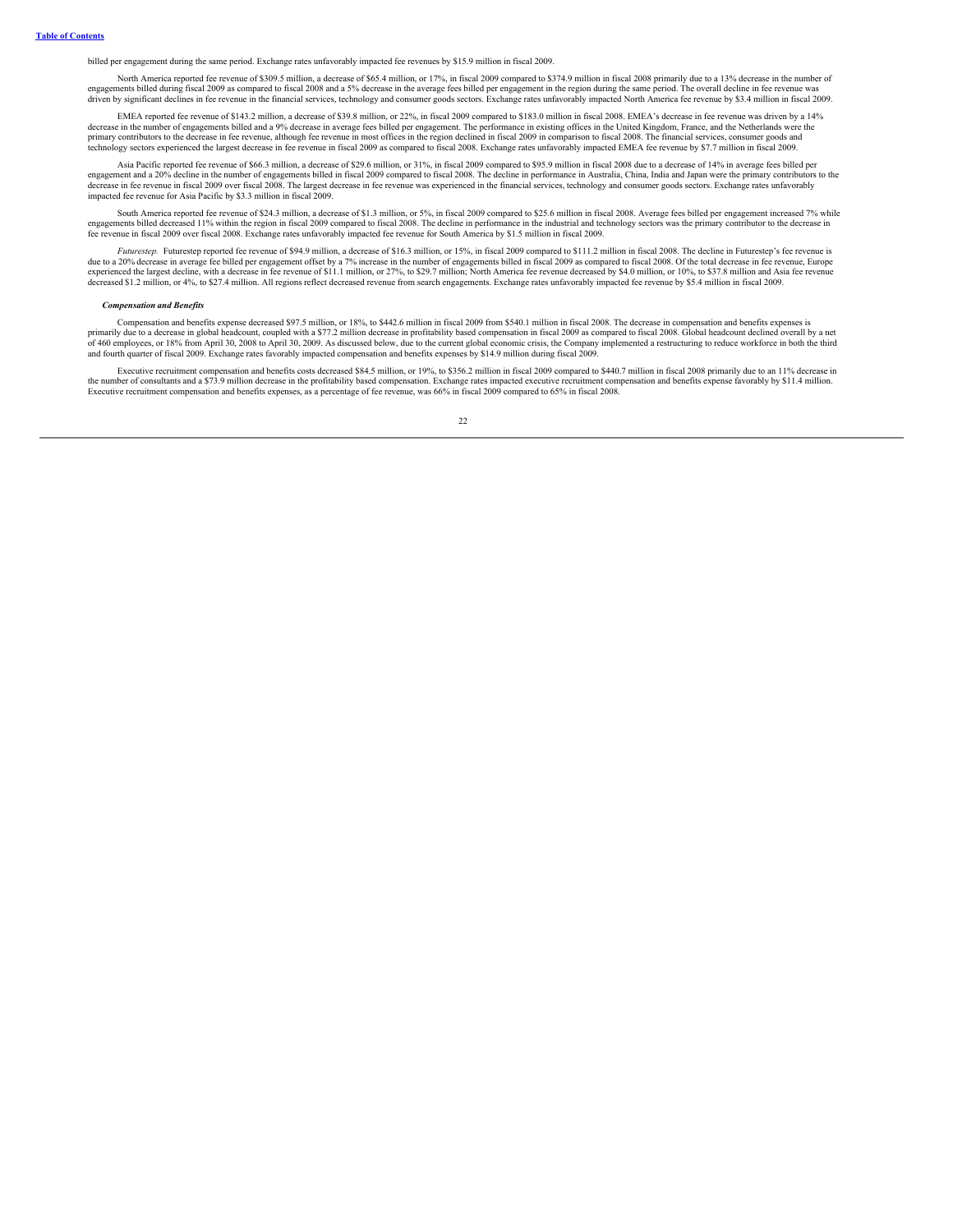Futurestep compensation and benefits expense decreased \$5.3 million, or 7%, to \$71.0 million in fiscal 2009 from \$76.3 million in fiscal 2008 due to a decrease in average consultant headcount during fiscal 2009 and to a \$3.6 million decline in profitability based compensation in fiscal 2009 as compared to fiscal 2008. Exchange rates favorably impacted Futurestep compensation and benefits expense by<br>\$3.5 million. Futur

Corporate compensation and benefits expense decreased \$7.7 million, or 33%, to \$15.4 million in fiscal 2009 compared to \$23.1 million in fiscal 2008 primarily because of a \$9.5 million decrease in certain deferred compensation retirement plan liabilities. The Company holds marketable securities in a trust for settlement of certain of these deferred compensation obligations as discussed in Note 5 —<br>Marketable Securit surrender value of company owned life insurance policies ("COLI").

#### *General and Administrative Expenses*

General and administrative expenses decreased \$7.6 million, or 6%, to \$126.9 million in fiscal 2009 compared to \$134.5 million in fiscal 2008. Exchange rates favorably impacted general and<br>administrative expenses by \$4.6 m

Executive recruitment general and administrative expenses decreased \$5.7 million, or 6%, to \$91.9 million in fiscal 2009 from \$97.6 million in fiscal 2008. The decrease in general and administrative expenses was driven by a decrease in meeting and travel expense of \$5.2 million, business development of \$1.3 million and \$1.3 million in marketing. Offsetting the overall decrease in executive recruitment<br>general and admi decline in our overall business activities as a result of the global economic crisis. Executive recruitment general and administrative expenses, as a percentage of fee revenue, was 17% in fiscal 2009 compared to 14% in fiscal 2008.

Futurestep general and administrative expenses decreased \$2.1 million, or 9%, to \$20.5 million in fiscal 2009 compared to \$22.6 million in fiscal 2008 primarily due to decreases of \$0.8 million in futurestep general and ad 2009 compared to 20% in fiscal 2008.

Corporate general and administrative expenses increased \$0.2 million, or 1%, to \$14.5 million in fiscal 2009 compared to \$14.3 million in fiscal 2008 primarily due to an increase in professional fees, partially offset by a decrease in realized foreign exchange losses.

### *Out-of-Pocket Engagement Expenses*

Out-of-pocket engagement expenses consist of expenses incurred by candidates and our consultants that are generally billed to clients. Out-of-pocket engagement expenses decreased \$9.4 million, or 0% in fiscal 2009, compare

#### *Depreciation and Amortization Expenses*

Depreciation and amortization expenses increased \$1.2 million, or 12%, to \$11.6 million in fiscal 2009 compared to \$10.4 million in fiscal 2008. This expense relates mainly to computer equipment,<br>software, furniture and le amortization of software costs that added new functionality in our corporate and executive search segments.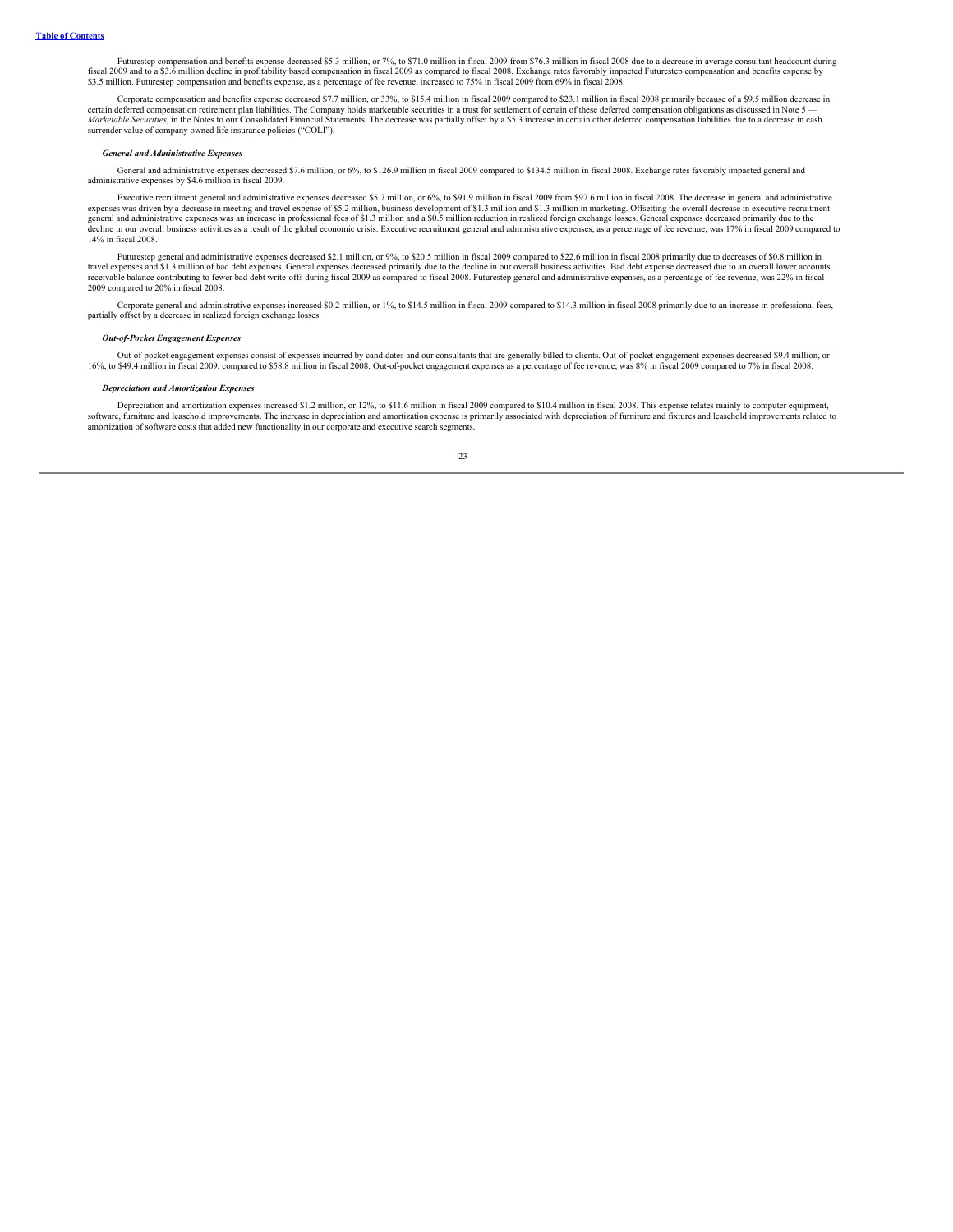# *Restructuring Charges*

During fiscal 2009, the Company announced it would incur expenses to rationalize its cost structure to the changing economic environment. During fiscal 2009, we recorded \$41.9 million in restructuring charges with \$26.9 million of severance costs related to a reduction in our work force and \$15.0 million relating to the consolidation of premises.

## *Operating Income*

Operating income decreased \$88.2 million, to \$3.7 million in fiscal 2009 compared to \$91.9 million in fiscal 2008. This decrease in operating income resulted from a \$152.4 million decrease in fee revenue which was partially offset by a decrease in operating expenses of \$71.4 million. The decrease in operating expenses is primarily attributable to a decrease in compensation and benefits, offset by an<br>increase in res

Executive recruitment operating income decreased \$74.6 million, or 61%, to \$47.4 million in fiscal 2009 compared to \$122.0 million in fiscal 2008. The decline in executive recruitment operating<br>income is attributable to a percentage of fee revenue, was 9% compared to 18% in fiscal 2008.

Futurestep operating income decreased by \$20.5 million, to an operating loss of \$12.0 million in fiscal 2009 as compared to operating income of \$8.5 million in fiscal 2008. The change in Futurestep operating loss is primarily due to a decrease in fee revenue of \$16.3 million due to a decrease in engagements billed and increased restructuring related costs of \$11.4 million during fiscal 2009 compared to<br>fiscal 2008. F

#### *Interest Income and Other (Loss) Income, Net*

Interest income and other (loss) income, net decreased by \$22.3 million, to a loss of \$10.4 million in fiscal 2009 from income of \$11.9 million in fiscal 2008. The decrease in net interest and other (loss) income, net was due to a non-cash asset impairment charge of \$15.9 million related to marketable securities, offset by \$5.9 million unrealized gains recorded in interest income and other (loss) income, net<br>upon the transfe lower average United States cash balances, and lower overall interest rates compared to fiscal 2008.

# *Interest Expense*

Interest expense, primarily related to borrowings under COLI, was \$5.4 million in fiscal 2009 compared to \$4.8 million in fiscal 2008.

### *Provision for Income Taxes*

The provision for income taxes was \$0.4 million in fiscal 2009 compared to \$36.1 million in fiscal 2008. The provision for income taxes in fiscal 2009 reflects a 3% effective tax rate, compared to a<br>36% effective tax rate

## *Equity in Earnings of Unconsolidated Subsidiary*

Equity in earnings of unconsolidated subsidiary is comprised of our less than 50% interest in our Mexican subsidiary. We report our interest in earnings or loss of our Mexican subsidiary on the equity basis as a one-line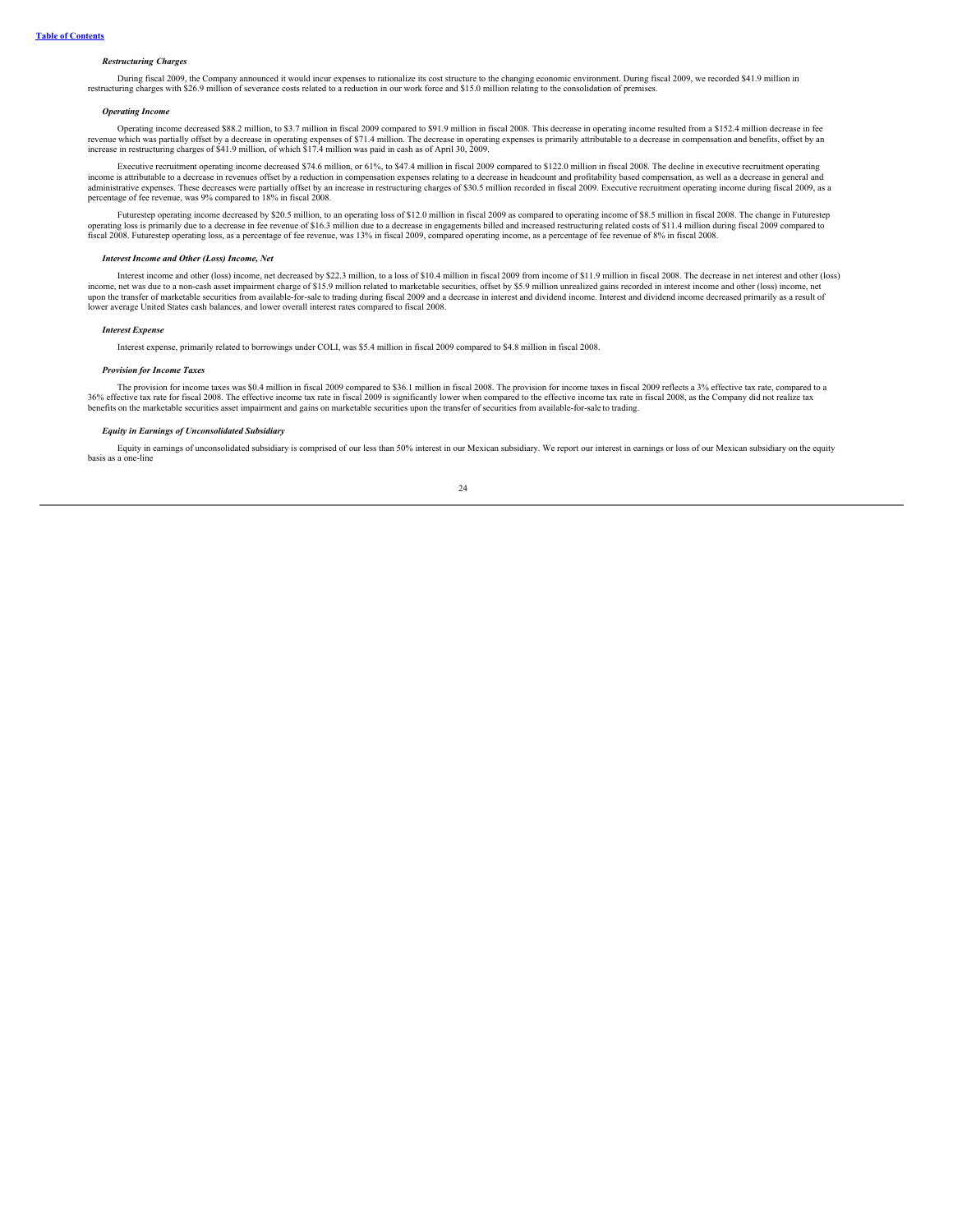adjustment to net income, net of taxes. Equity in earnings was \$2.4 million in fiscal 2009 compared to \$3.3 million in fiscal 2008.

#### **Fiscal 2008 Compared to Fiscal 2007**

#### *Fee Revenue*

Fee revenue increased \$137.2 million, or 21%, to \$790.6 million in fiscal 2008 compared to \$653.4 million in fiscal 2007. The improvement in fee revenue was attributable mainly to an 8% increase in the number of engagements billed within executive recruitment and an increase of 13% in average fees billed per engagement in all regions. Exchange rates favorably impacted fee revenues by \$35.4 million in fiscal 2008.

*Executive Recruitment*— Executive recruitment fee revenue increased \$111.8 million, or 20%, to \$679.4 million in fiscal 2008 due to an increase in the number of engagements billed, an increase in average fees billed per engagement and \$10.4 million from Lominger Limited, Inc. and Lominger Consulting, Inc. in fiscal 2007. On a year-to-date basis, the number of executive recruitment engagements billed increased 11% in fiscal 2008 as compared to fiscal 2007.

North America fee revenue increased \$45.8 million, or 14%, to \$374.9 million in fiscal 2008 primarily due to a 10% increase in the number of engagements billed as well as a 4% increase in average fees billed per engagement as compared to fiscal 2007. The industrial, education, life sciences and healthcare sectors were the primary contributors to the increase in fee revenues offset by a slight decline<br>within the fin

EMEA reported fee revenue of \$183.0 million in fiscal 2008, an increase of \$36.8 million, or 25%, compared to \$146.2 million in fiscal 2007, which was driven by a 15% increase in the number of engagements billed and an increase in average fees billed per engagement of 9%. Fee revenue growth was experienced throughout the region in fiscal 2008 with the strongest performance from offices located in Germany, United Arab Emirates, France and Sweden. The industrial, technology and consumer goods sectors experienced strong growth in fiscal 2008 over fiscal 2007. Exchange rates favorably impacted EMEA fee revenue by \$15.4 million in fiscal 2008.

Asia Pacific fee revenue increased \$20.9 million, or 28%, to \$95.9 million in fiscal 2008, compared to fiscal 2007 due to a 9% increase in the number of engagements billed and an increase in average fees billed per engagement of 18%. The offices of Greater China (Hong Kong, Shanghai and Beijing), Australia, India and Singapore contributed 23%, 26%, 22% and 15%, respectively to the increase in fee revenue. All sectors experienced strong growth during fiscal 2008, with the industrial and financial services sectors providing the largest contributions to the increase in fee revenue compared to fiscal 2007. Exchange rates favorably impacted fee revenue for Asia Pacific by \$5.3 million in fiscal 2008.

South America fee revenue was \$25.6 million in fiscal 2008, an increase of \$8.1 million, or 47%, of which \$2.9 million related to the favorable impact of exchange rates. Overall number of engagements billed within the region were comparable to fiscal 2007 while average fees billed per engagement increased by 32%. Every country in the region experienced growth during fiscal 2008, except for<br>Ecuador and Peru

*Futurestep* — Fee revenue increased \$25.4 million, or 30%, to \$111.2 million in fiscal 2008 compared to \$85.8 million in fiscal 2007. The improvement in fee revenue, reflected across all regions, is due to an increase in average fees resulting from our emphasis on larger outsourced recruiting solutions. Of the total increase in fee revenue, North America experienced the largest increase in fee revenue of S1% to S4%. t and a migration to larger engagements. Exchange rates favorably impacted fee revenue by \$8.0 million in fiscal 2008.

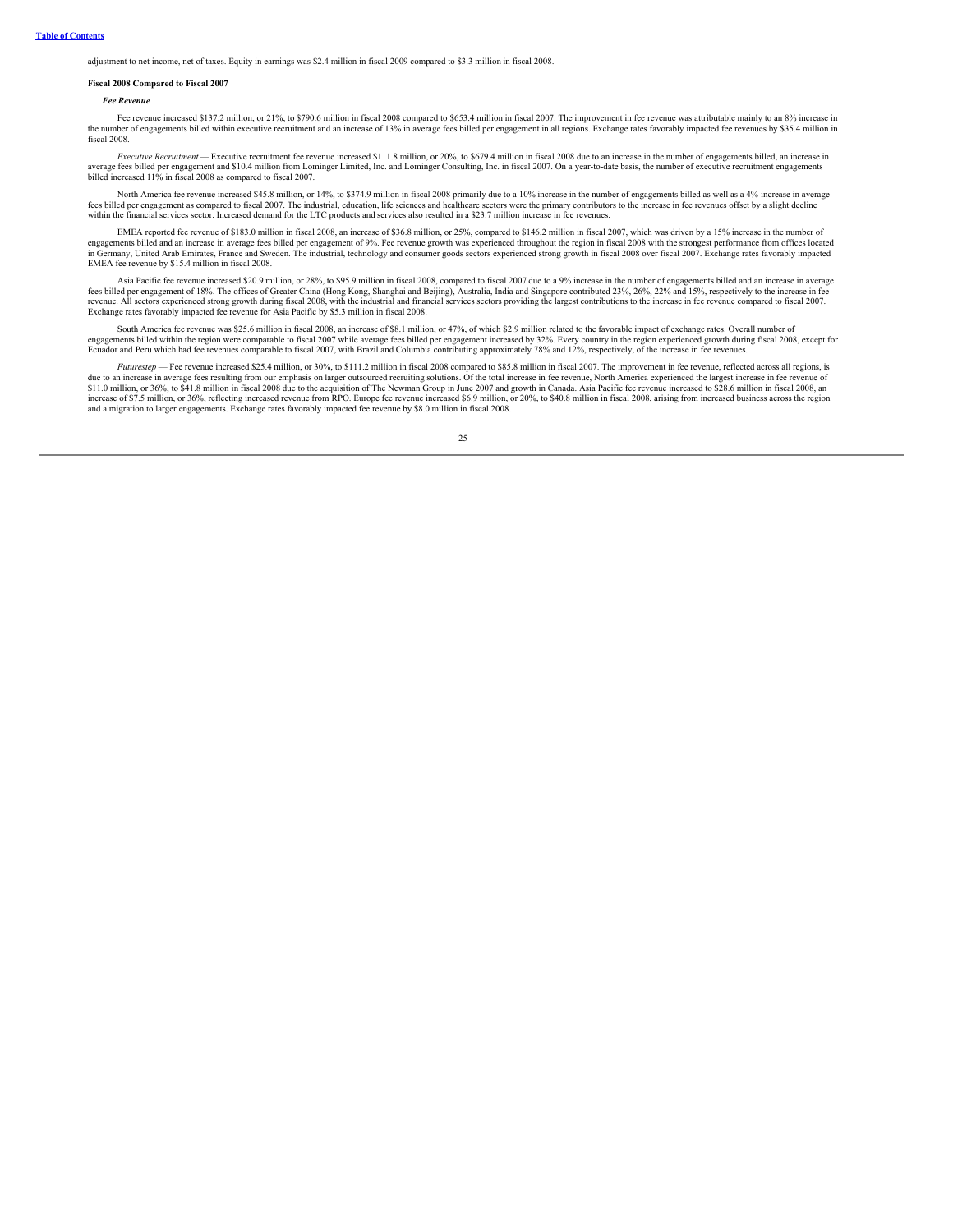### *Compensation and Benefits*

Compensation and benefits expense increased \$92.4 million, or 21%, to \$540.1 million in fiscal 2008 from \$447.7 million in fiscal 2007. The increase in compensation and benefits expense was primarily due to increased global headcount of 323, or 14%, at April 30, 2008 compared to April 30, 2007, including an 18% increase in the average number of consultants, coupled with increased productivity<br>and retention aw

Executive recruitment compensation and benefits costs of \$440.7 million increased \$75.7 million in fiscal 2008, or 21%, compared to \$365.0 million in fiscal 2007 primarily due to the number of consultants hired in fiscal 2008. In fiscal 2008, the number of consultants increased by 24, or 5%, compared to fiscal 2007. Exchange rates impacted executive recruitment compensation and benefits expense unfavorably by \$17.4 million in fiscal 2008. Executive recruitment compensation and benefits expense, as a percentage of fee revenue, increased to 65% in fiscal 2008 compared to 64% in fiscal 2007.

Futurestep compensation and benefits expense increased \$17.9 million, or 31%, to \$76.3 million in fiscal 2008 from \$58.4 million in fiscal 2007 due to significant investments in new employees which increased Futurestep average consultant headcount by 71% during fiscal 2008. Exchange rates unfavorably impacted Futurestep compensation and benefits expense by \$5.0 million. Futurestep compensation and benefits expense, as a percentage of fee revenue, increased to 69% in fiscal 2008 from 68% in fiscal 2007.

Corporate compensation and benefits expense decreased \$1.2 million, or 5%, to \$23.1 million in fiscal 2008, primarily from a \$5.2 million charge for executive contract changes recorded in the fourth quarter of fiscal 2007

### *General and Administrative Expenses*

General and administrative expenses increased \$29.2 million, or 28%, to \$134.5 million in fiscal 2008 compared to \$105.3 million in fiscal 2007. Exchange rates unfavorably impacted general and administrative expenses by \$7.1 million in fiscal 2008.

Executive recruitment general and administrative expenses increased \$20.9 million, or 27%, from \$76.7 million in fiscal 2007 to \$97.6 million in fiscal 2008. The increase was driven by increases of \$8.5 million in premise and office expenses, \$5.0 million in business development expenses, \$3.7 million in other types of general expenses including meetings and travel expense and \$3.1 million in bad debt expense. Increased premise and office expense was attributable to all regions due to increased rent expense, total space leased and associated utility costs. Business development increased primarily due to growth in the business and increased advertising and promotion costs to elevate our brand. Executive recruitment general and administrative expenses, as a percentage of fee revenue, was 14% in both fiscal 2008 and 2007.

Futurestep general and administrative expenses increased \$6.4 million, or 40%, to \$22.6 million, in fiscal 2008 compared to fiscal 2007, primarily due to a net increase in premise and office expense of \$2.8 million resulting from increases in rent expense across all regions, the opening of new offices in Europe and Asia and \$0.9 million reversal of a previously recorded lease reserve in fiscal 2007 that was<br>not present i

Corporate general and administrative expenses increased \$1.9 million, or 15%, to \$14.3 million in fiscal 2008 primarily due to increased professional fees and premise and office expenses related to additional office space leased in fiscal 2007.

Out-of-Pocket Engagement Expenses. Out-of-pocket engagement expenses consist of expenses incurred by candidates and our consultants that are generally billed to clients. Out-of-pocket Engagement expenses of \$58.8 million i fiscal 2008 compared to 7% in fiscal 2007.

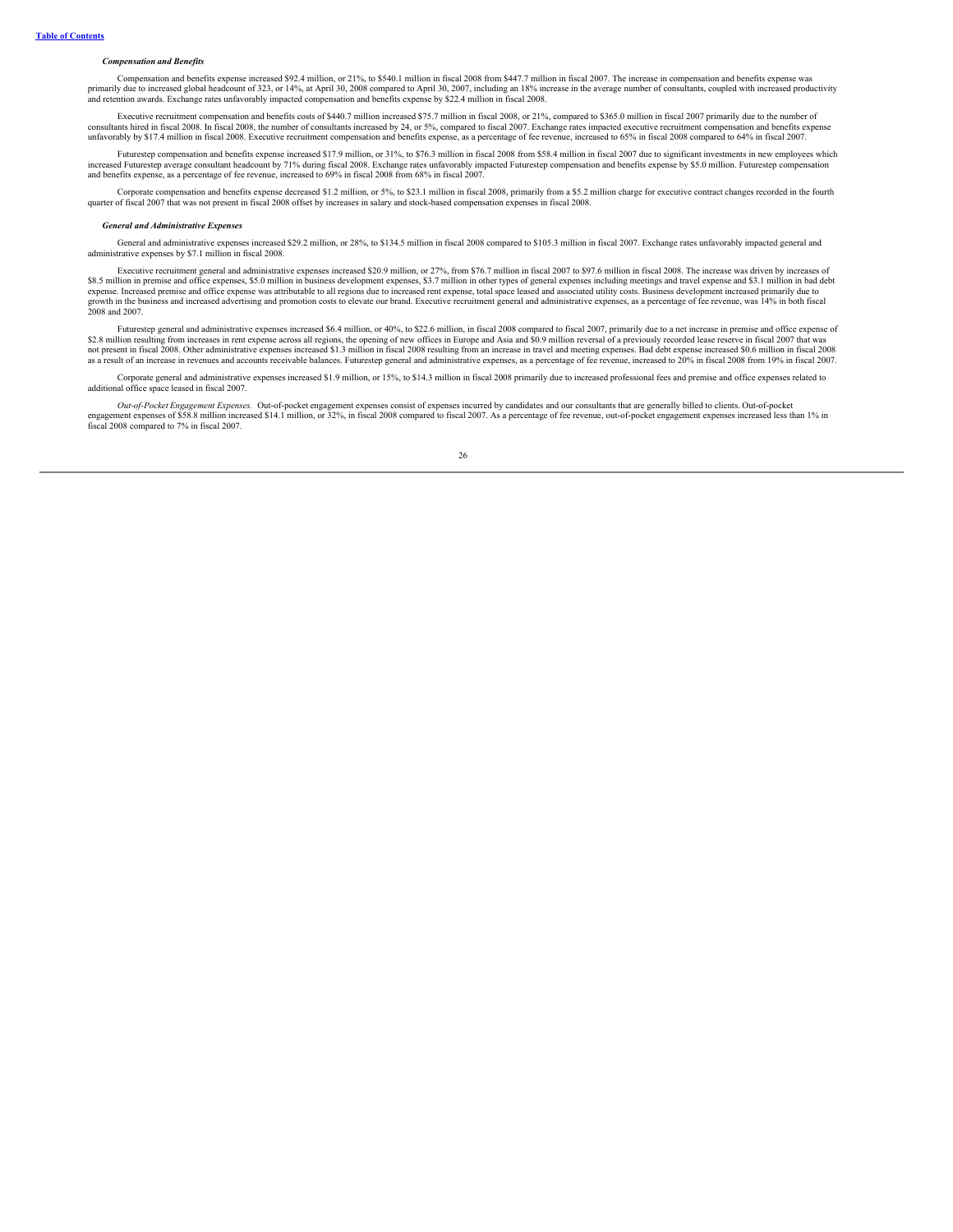*Depreciation and Amortization Expenses.* Depreciation and amortization expense of \$10.4 million in fiscal 2008 increased \$1.1 million, or 12%, from fiscal 2007. Depreciation expense relates mainly to computer equipment, software, furniture and leasehold improvements. The increase in such expenses in fiscal 2008 is attributable to an increase in fixed asset balances primarily associated with furniture and fixtures and leasehold improvements related to business expansion and office buildout and amortization of software costs that add new functionality in our corporate and executive search segments.

#### *Operating Income*

Operating income increased \$9.6 million, or 12%, to \$91.9 million in fiscal 2008 compared to \$82.3 million in fiscal 2007, resulting from increased revenue of \$146.4 million offset by a \$136.8 million increase to operating expenses, primarily compensation and benefits and general and administrative expenses.

Executive recruitment operating income increased \$10.1 million, or 9%, to \$122.0 million in fiscal 2008 compared to \$111.9 million in fiscal 2007. The improvement in executive recruitment operating to increased revenues of premise and other general administrative expense. Executive recruitment operating income, as a percentage of fee revenue, decreased to 18% from 20%, due to our continued investment in LTC and increases<br>in productivity base

Futurestep operating income increased by \$0.6 million to \$8.5 million in fiscal 2008 as compared to operating income of \$7.9 million in fiscal 2007. The increase in Futurestep operating income is primarily due to higher average fees in engagements billed, offset by a \$0.9 million reversal of a previously recorded lease reserve recorded in fiscal 2007 and not present in fiscal 2008 and an increase in<br>compensation an from 9% in fiscal 2007

Interest Income and Other Income, Net. Interest income and other income, net, increased by \$1.5 million to \$11.9 million in fiscal 2008 from \$10.4 million in fiscal 2007. Interest and dividend income increased as a result of higher yields on larger balances of funds available for investment compared to fiscal 2007.

Interest Expense. Interest expense was \$4.8 million in fiscal 2008, a decrease of \$5.4 million compared to fiscal 2007. Interest expense in fiscal 2008 primarily related to borrowings under COLI. The decrease in interest e

*Provision for Income Taxes.* The provision for income taxes was \$36.1 million in fiscal 2008 compared to \$30.2 million in fiscal 2007. The provision for income taxes in fiscal 2008 reflects a 36.4% effective tax rate. The provision for income taxes for fiscal 2007 reflects a 36.6% tax rate.

Equity in Earnings of Unconsolidated Subsidiaries. Equity in earnings of unconsolidated subsidiaries is comprised of our less than 50% interest in our Mexican subsidiaries. We report our interest in earnings or loss of our Mexican subsidiaries on the equity basis as a one line adjustment to net income, net of taxes. Equity in earnings was \$3.3 million in fiscal 2008 compared to \$3.2 million in fiscal 2007,<br>resulting f carrying value of our investment.

## **Liquidity and Capital Resources**

The operating environment for the Company's suite of services deteriorated rapidly in the second half of fiscal 2009. In response to the uncertain economic environment and labor markets, the Company has taken steps to align its cost structure with anticipated revenue levels, in an effort to retain positive cash flow. Continued adverse changes in the Company's revenue, however, could require us to institute additional cost cutting measures, and to the extent our efforts are not quick or deep enough, we may incur negative cash flows, which if persist, would require us to obtain additional financing to meet<br>our needs.

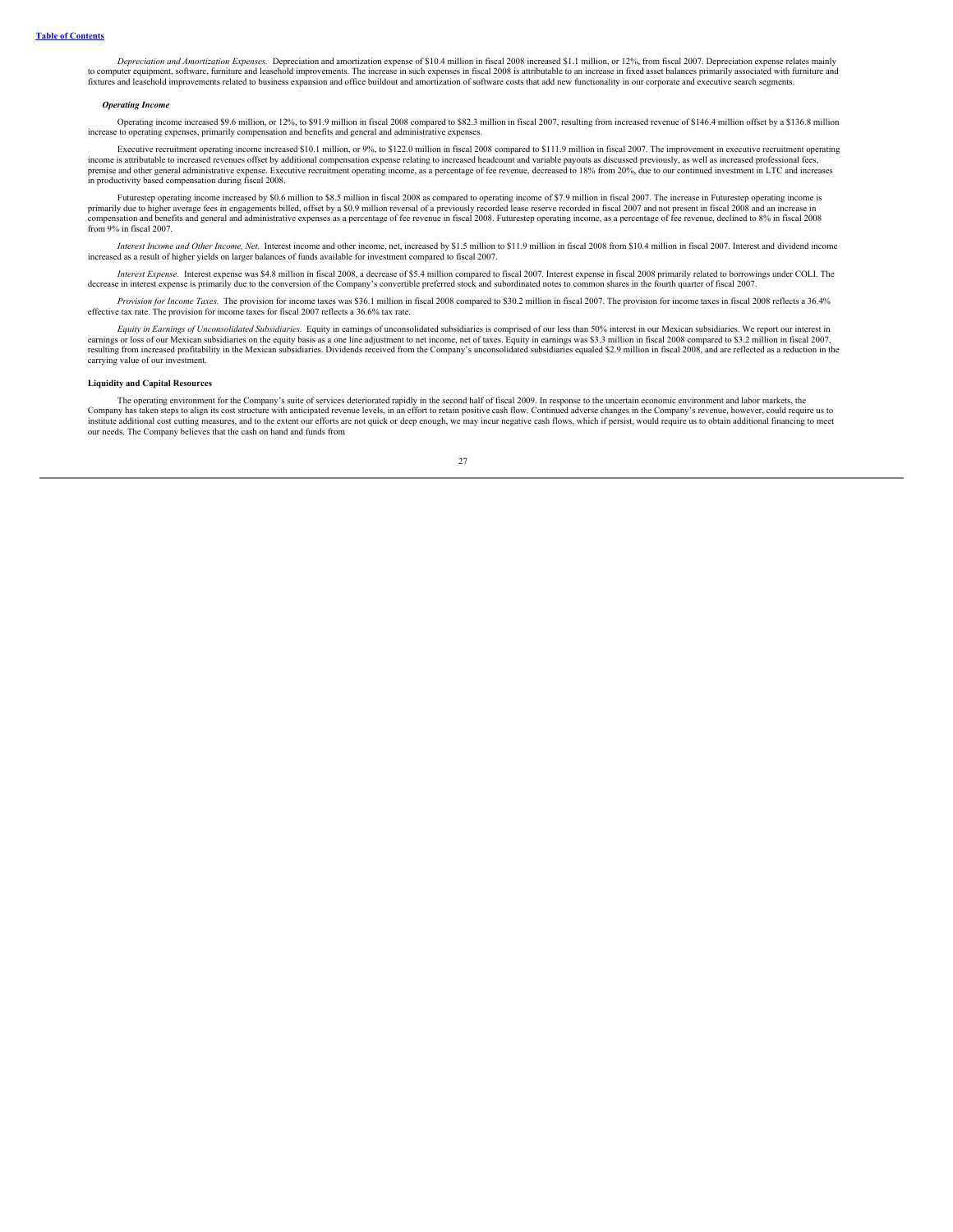operations will be sufficient to meet anticipated working capital, capital expenditures and general corporate requirements during the next twelve months.

Our performance is subject to the general level of economic activity in the geographic regions and industries in which we operate. The economic activity in those regions and industries have recently deteriorated significantly and may remain depressed for the foreseeable future. If the national or global economy or credit market conditions in general were to deteriorate further in the future, it is possible that such changes could put additional negative pressure on demand for our services and affect our cash flows.

As of April 30, 2009, we held marketable securities to settle obligations under the ECAP with a cost value of \$70.8 million and a fair value of \$60.8 million. The difference between cost and fair value has previously been recorded as an unrealized loss in our statement of stockholders equity. As a result of the severity and duration of the decline in fair value of these securities the Company recorded a<br>\$15.9 million ass to participants which were previously adjusted to the market value of the assets, this non-cash charge did not impact the Company's operations, operating income or liquidity. On April 30, 2009, considering the increase in investment activity and in accordance with Statement of Financial Accounting Standards ("SFAS") No. 115, Accounting for Certain Investments in Debt and Equity Securities ("SFAS 115"), the<br>Company transferre Unrealized gains of \$5.9 million at the date of the transfer were reversed from accumulated other comprehensive income and recognized in the statement of operations.

As of April 30, 2009 we held approximately \$12.4 million par value (with a fair value of \$11.3 million) of marketable securities investments, classified as noncurrent assets, with an auction reset<br>feature ("auction rate se auctions for all of our auction rate securities to fail because the amount of securities offered for sale exceeded the amount of bids. As a result, the liquidity of our remaining auction rate securities has<br>diminished. We instruments. Despite the current auction market, we believe the credit quality of our auction rate securities remains high due to the creditworthiness of the issuers. We continue to collect interest when due and at this time we expect to continue to do so going forward. Additionally, we expect we will receive the principal balance through either future successful auctions, sales of these securities outside the auction at this tim process, the issuers' establishment of different form of financing to replace these securities, or the maturing of the securities.

In August 2008 we received notification from one of our investment securities firms ("Investment Firm") announcing a proposed settlement to repurchase all of our auction rate security holdings at par<br>we formally accepted t purchase the auction rate securities from us any time after the Acceptance Date as long as we receive the par value. The Agreement covers \$12.4 million par value (fair value of \$11.3) of our auction rate<br>securities as of A

The net increase in our working capital of \$2.0 million in fiscal 2009 compared to fiscal 2008 is primarily attributable to decreases in accrued compensation and benefits payable, income taxes payable and accounts payable, offset to some extent by a decrease in cash and cash equivalents and accounts receivable. Compensation and benefits payable decreased due to a reduction in worldwide headcount and a reduction in profitability based compensation. Accounts receivable declined due to the decrease in the number of engagements billed plus lower average fees billed per engagement in all regions

Cash and cash equivalents and marketable securities were approximately \$330.3 million and \$389.3 million as of April 30, 2009 and 2008, respectively. Cash and cash equivalents consisted of cash and<br>highly liquid investment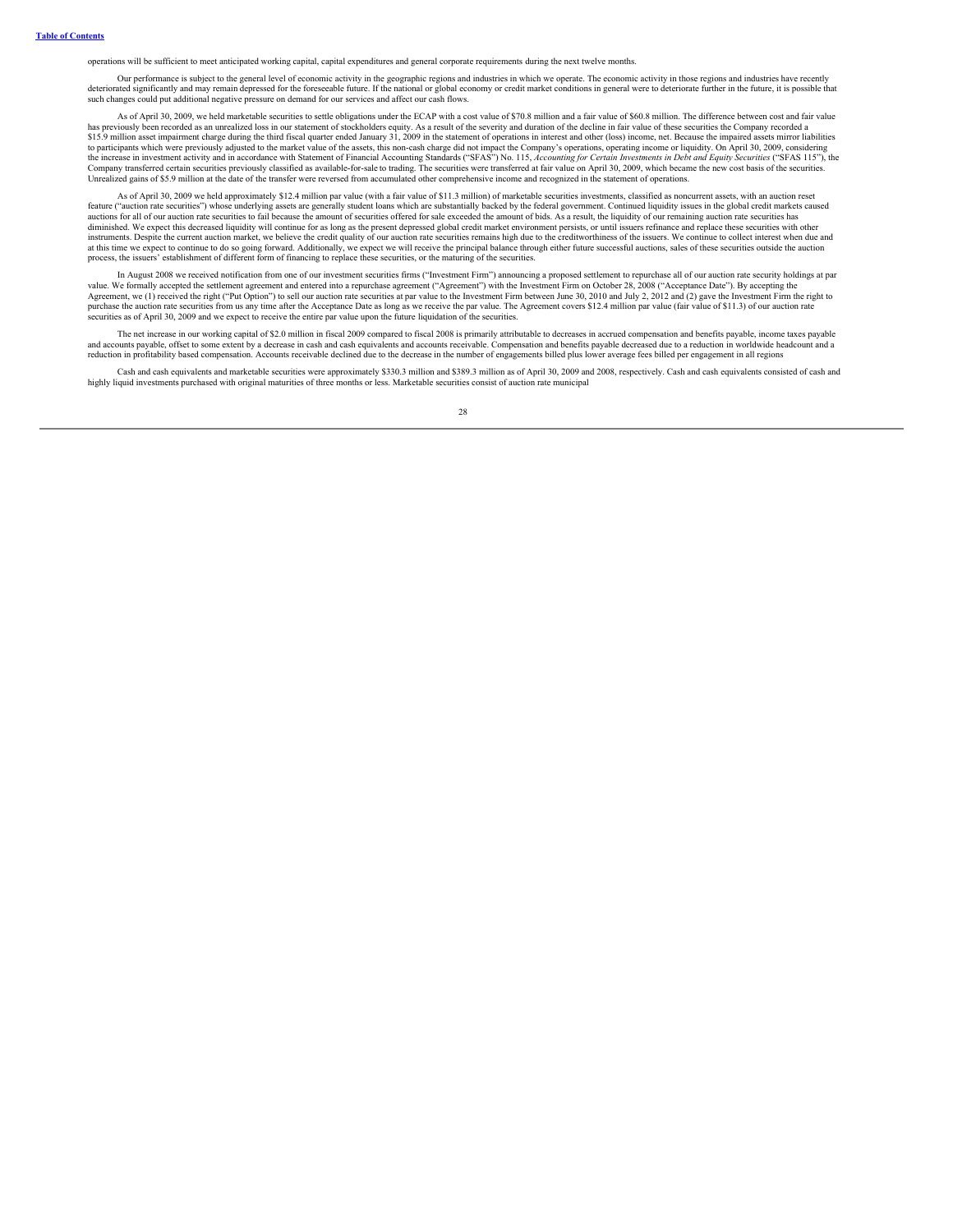securities, equity securities and fixed income mutual funds. The primary objectives for these investments are liquidity or to meet the obligations under certain of our deferred compensation plans.

Cash provided by operating activities was \$3.2 million in fiscal 2009, a decrease of \$106.3 million, from cash provided in operating activities of \$109.5 million in fiscal 2008. The decrease in cash used in operating activities is primarily due to a \$76.3 million decrease in net income, a \$130.0 million decrease in accounts payable and accrued liabilities and a \$17.4 million decrease in accrued liabilities related<br>to defer based compensation. Offsetting these amounts are decreases in accounts receivable, which resulted in cash flows from operations of \$67.9 million over the prior year. The decrease in revenues resulted from once compute the global economic and financial crisis, which led to deteriorating labor markets throughout the world and had a resulting dampening effect on demand for our services. In addition, as a result of the severity and duration of the decline in the fair value of marketable securities the Company recorded a \$15.9 million other-than-temporary asset impairment charge in fiscal 2009, offset by \$5.9 million of unrealized<br>gains reclassifi

Cash used in investing activities was \$27.8 million for fiscal 2009, compared to \$5.5 million cash used in the prior year. For the year ended April 30, 2009, the increase in cash used was primarily<br>attributable to \$4.1 mil \$12.9 million, an increase in cash used for acquisition of \$9.3 million over prior year. The increase in cash used for the purchase of marketable securities and acquisitions was partially offset by a decrease in<br>spending o

Cash used in financing activities was \$5.7 million in fiscal 2009, a \$35.7 million decrease from fiscal 2008. In the current fiscal year, we repurchased \$9.6 million of common stock, to buy back approximately 0.7 million shares of common stock and in fiscal 2008 we repurchased \$64.2 million of common stock, to buy back 3.1 million shares of common stock. As of April 30, 2009, \$36.4 million<br>remained available for r repurchases were offset by proceeds received from the exercise of stock options of \$3.6 million and \$17.4 million in the fiscal 2009 and 2008, respectively, due in part to a decline in the number stock options exercised and a decline in the number of shares purchased through our employee stock purchase plan.

# **Off-Balance Sheet Arrangements**

We have no off-balance sheet arrangements and have not entered into any transactions involving unconsolidated, limited purpose entities.

### **Contractual Obligations**

Contractual obligations represent future cash commitments and liabilities under agreements with third parties, and exclude contingent liabilities for which we cannot reasonably predict future payment. The following table represents our contractual obligations as of April 30, 2009:

|                                  |      | <b>Payments Due in:</b> |         |                   |        |           |                |           |        |                  |        |  |
|----------------------------------|------|-------------------------|---------|-------------------|--------|-----------|----------------|-----------|--------|------------------|--------|--|
|                                  |      | <b>Less Than</b>        |         |                   |        |           |                |           |        | <b>More Than</b> |        |  |
|                                  | Note | Total                   |         | <sup>1</sup> Year |        | 1-3 Years |                | 3-5 Years |        | 5 Years          |        |  |
|                                  |      |                         |         |                   |        |           | (In thousands) |           |        |                  |        |  |
| Operating lease commitments      | 16   |                         | 90.482  |                   | 26.717 |           | 29.142         |           | 17.570 |                  | 17,053 |  |
| Accrued restructuring charges(1) |      |                         | 13.642  |                   | 7,439  |           | 4.325          |           | 1.487  |                  | 391    |  |
| Total                            |      |                         | 104.124 |                   | 34.156 |           | 33,467         |           | 19.057 |                  | 17,444 |  |

(1) Represents rent payments, net of sublease income on an undiscounted basis.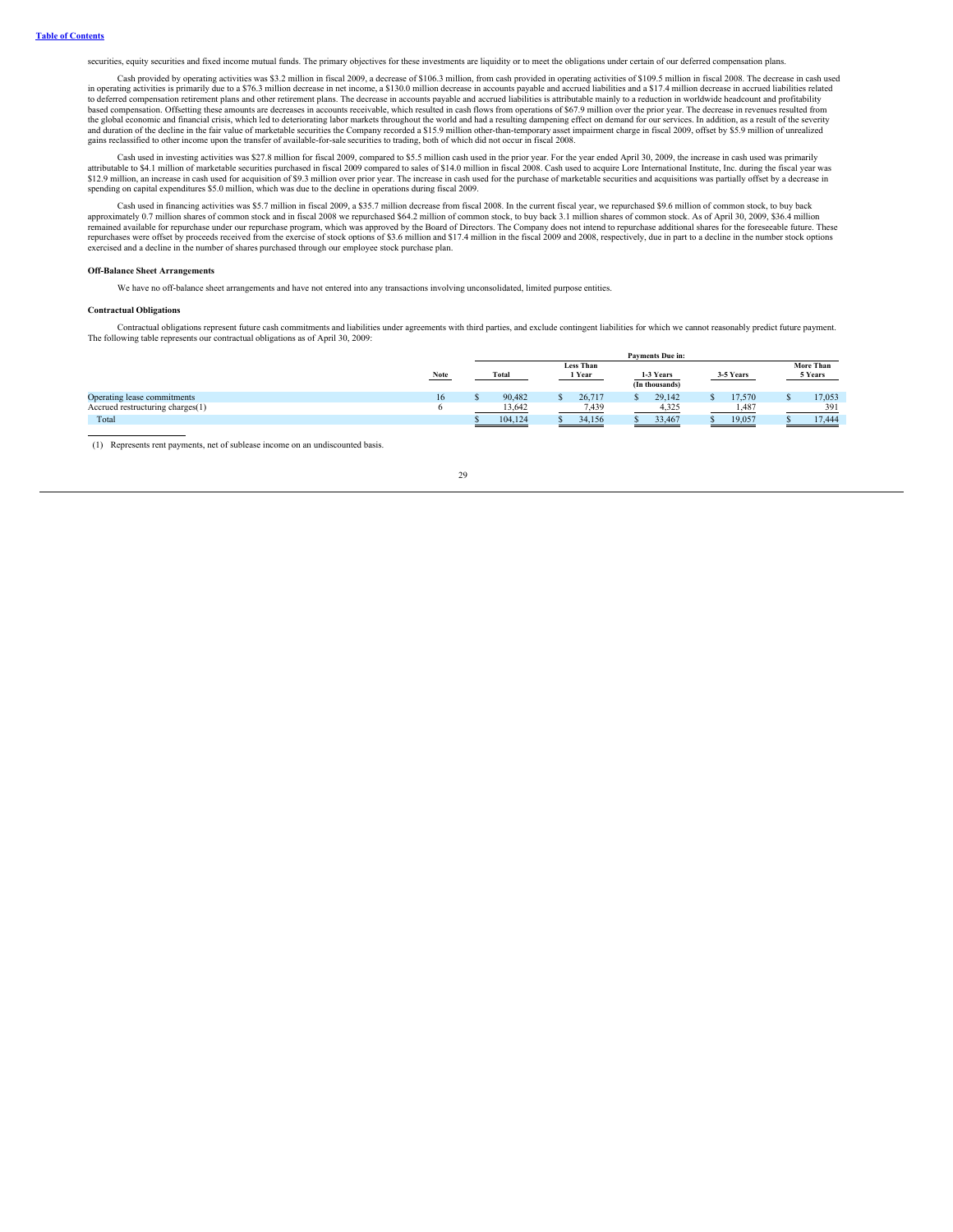In addition to the contractual obligations above, we have liabilities related to certain employee benefit plans. These liabilities are recorded in our Consolidated Balance Sheets. The obligations related to these employee benefit plans are described in Note 8 — *Deferred Compensation and Retirement Plans*, in the Notes to our Consolidated Financial Statements.

We also make interest payments on our COLI loans. These loans are described in Note 12 — *Long-Term Debt*, in the Notes to our Consolidated Financial Statements. As the timing of these loan repayments are uncertain, we have not included these obligations in the table above.

Lastly, we have contingent commitments under certain employment agreements that are payable upon termination of employment.

#### *Long-Term Debt.*

Total outstanding borrowings under our COLI policies were \$61.6 million, \$60.7 million and \$60.0 million as of April 30, 2009, 2008 and 2007, respectively. Generally, we borrow under our COLI policies to pay related premiums. Such borrowings do not require annual principal repayments, bear interest primarily at variable rates and are secured by the cash surrender value of the life insurance policies of \$124.7 million, \$142.1 million and \$136.5 million as of April 30, 2009, 2008 and 2007, respectively. At April 30, 2009, the net cash value of these policies was \$63.1 million of which \$48.7 million was held in a trust.

As of April 30, 2009, we had no outstanding Convertible Notes or Convertible Preferred Stock. On March 7, 2007, the Company issued notice for the redemption of its Convertible Notes in an aggregate principal amount of \$40 million and its Convertible Preferred Stock in an aggregate principal price of \$10 million. As of March 7, 2007, \$45.6 million of the Convertible Protes and \$11.4 million of<br>the Convertibl Redemption Notice, the holder of the Convertible Notes and Convertible Preferred Stock exercised the Conversion of the Convertible Notes and Convertible Preferred Stock pursuant to the terms thereof. The Conversion resulte

In March 2008, we amended our Senior Secured Revolving Credit Facility (the "Facility") with Wells Fargo Bank. The Facility has a \$50.0 million borrowing capacity with no borrowing base restrictions, expiring March 2011. Borrowings under the Facility bear interest, at management's discretion, either at the bank's prime rate or at the Eurodollar rate plus 1.00% per annum, which were 3.25%<br>and 1.90%, respec minimum fixed charge ratio, a maximum leverage ratio and a quick ratio, which were met at April 30, 2009. During the fourth quarter of fiscal 2009, the Company drew down \$42 million on its line of credit<br>and subsequently r

## **Accounting Developments**

## *Recently Adopted Accounting Standards*

In September 2006, the Financial Accounting Standards Board ("FASB") issued SFAS No. 158, Employers' Accounting for Defined Benefit Pension and Other Postretirement Plans - an amendment of FASB Statements No. 87, 88, 106 and 132(R) ("SFAS 158"). SFAS 158 retains the previous measurement and disclosure requirements of prior accounting guidance, but now requires the recognition of the funded status of pensi fiscal-year-end measurements of plan assets and benefit obligations, eliminating the use of earlier measurement dates currently permissible. The recognition provisions of SFAS 158 were effective for the<br>Company on April 30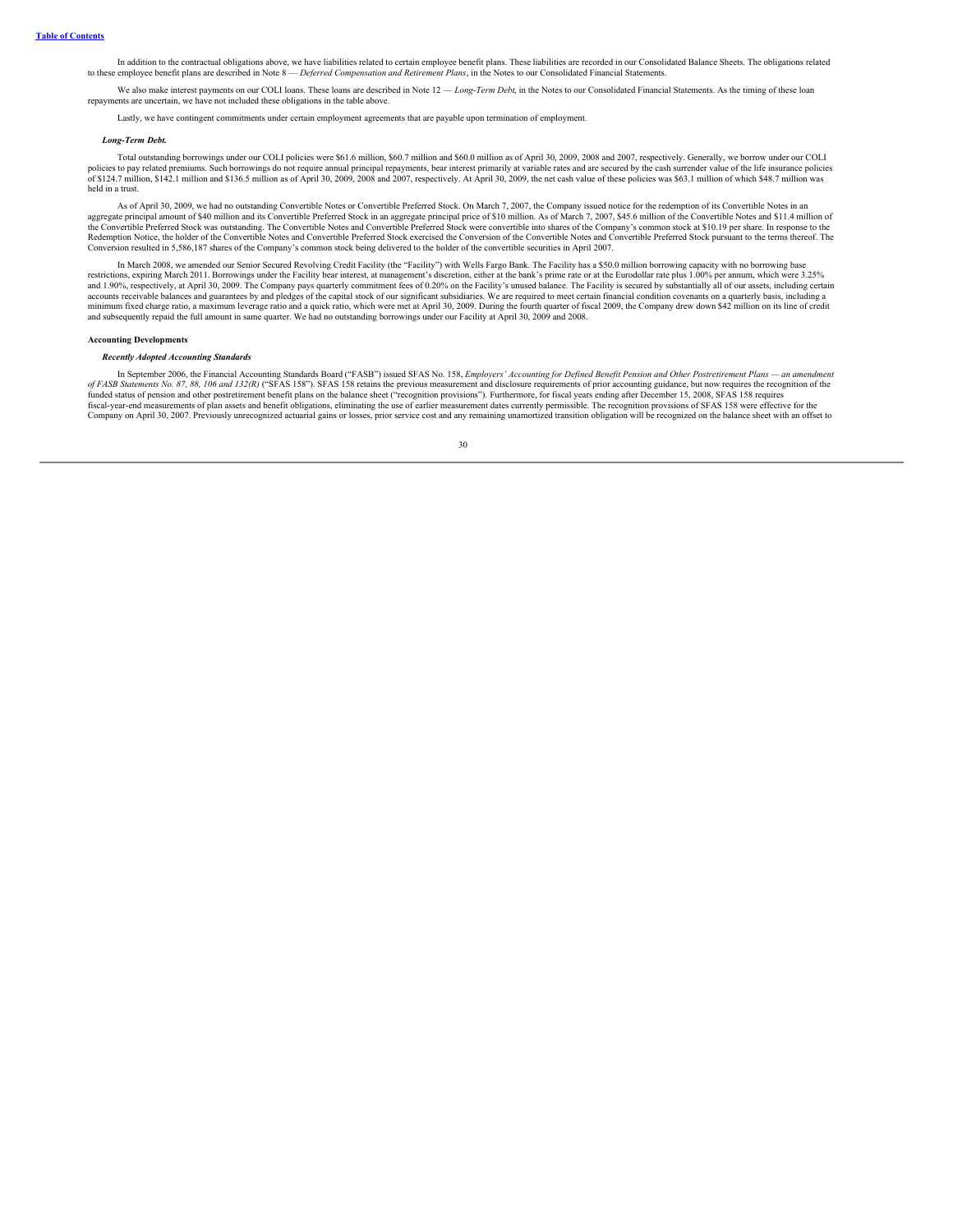accumulated other comprehensive (loss) income, net of any resulting deferred tax balances. The Company adopted SFAS 158 on April 30, 2007. The adoption did not have a material impact on its financial position or results of operations.

The Company adopted FASB Interpretation No. 48, Accounting for Uncertainty in Income Taxes, an interpretation of FASB Statement No. 109 ("FIN 48") as of May 1, 2007. FIN 48 clarifies the accounting for income taxes by prescribing a minimum threshold for benefit recognition of a tax position for financial reporting purposes. FIN 48 also establishes tax accounting rules for measurement,<br>classification, inter \$3.5 million on May 1, 2007.

In September 2006, the Emerging Issues Task Force ("EITF") of the FASB ratified EITF Issue No. 06-4, Accounting for Deferred Compensation and Postretirement Benefit Aspects of Endorsement Split-Dollar Life Insurance Arrangements ("EITF 06-4"). The scope of EITF 06-4 is limited to the recognition of a liability and related compensation costs for endorsement split-dollar life insurance policies that provide a benefit to an employee that extends to postretirement periods. Therefore, EITF 06-4 would not apply to a split-dollar life insurance arrangement that provides a specified benefit to an employee<br>that is limit EITF 06-4 effective May 1, 2008 and it did not have a material impact on its financial position or results of operations.

In September 2006, the FASB issued SFAS No. 157, Fair Value Measurements ("SFAS 157"), which defines fair value, establishes a framework for measuring fair value and expands disclosures about fair value measurements. The s how the assumptions of risk and the effect of restrictions on sales or use of an asset effect the valuation. SFAS 157 is effective for financial statements issued for fiscal years beginning after November 15, 2007<br>and inte this statement effective May 1, 2008 and it did not have a material impact on its financial position or results of operations.

In February, 2007, the FASB issued SFAS No. 159, The Fair Value Option for Financial Assets and Financial Liabilities ("SFAS 159") including an amendment of SFAS 115. This statement provides companies with an option to report selected financial assets and liabilities at fair value. This statement is effective for fiscal years beginning after November 15, 2007 with early adoption permitted. The<br>Company adopted

### *Recently Issued Accounting Standards*

In December 2007, the FASB issued SFAS No. 141 (Revised 2007), *Business Combinations* ("SFAS 141R"). SFAS 141R expands the definition of transactions and events that qualify as business combinations; requires that the acquired assets and liabilities including contingencies and any noncontrolling interests in the acquiree, be recorded at the fair value determined on the acquisition date and changes thereafter be reflected in earnings, rather than goodwill; changes the recognition timing for restructuring costs; and requires acquisition costs to be expensed as incurred. SFAS 141R also includes a substantial number of new disclosure requirements. Adoption of SFAS 141R is required for combinations occurring in fiscal years beginning on or after December 15, 2008, earlier adoption is not permitted.<br>The Company expect cost of the acquisition. The impact of the adoption of SFAS 141R on the Company's consolidated financial position and results of operations will largely be dependent on the size and nature of the business combinations completed after the adoption of this statement.

In December 2007, the FASB issued SFAS No. 160, Noncontrolling Interests in Consolidated Financial Statements - An Amendment of ARB No. 51 ("SFAS 160"). SFAS 160 establishes new accounting and reporting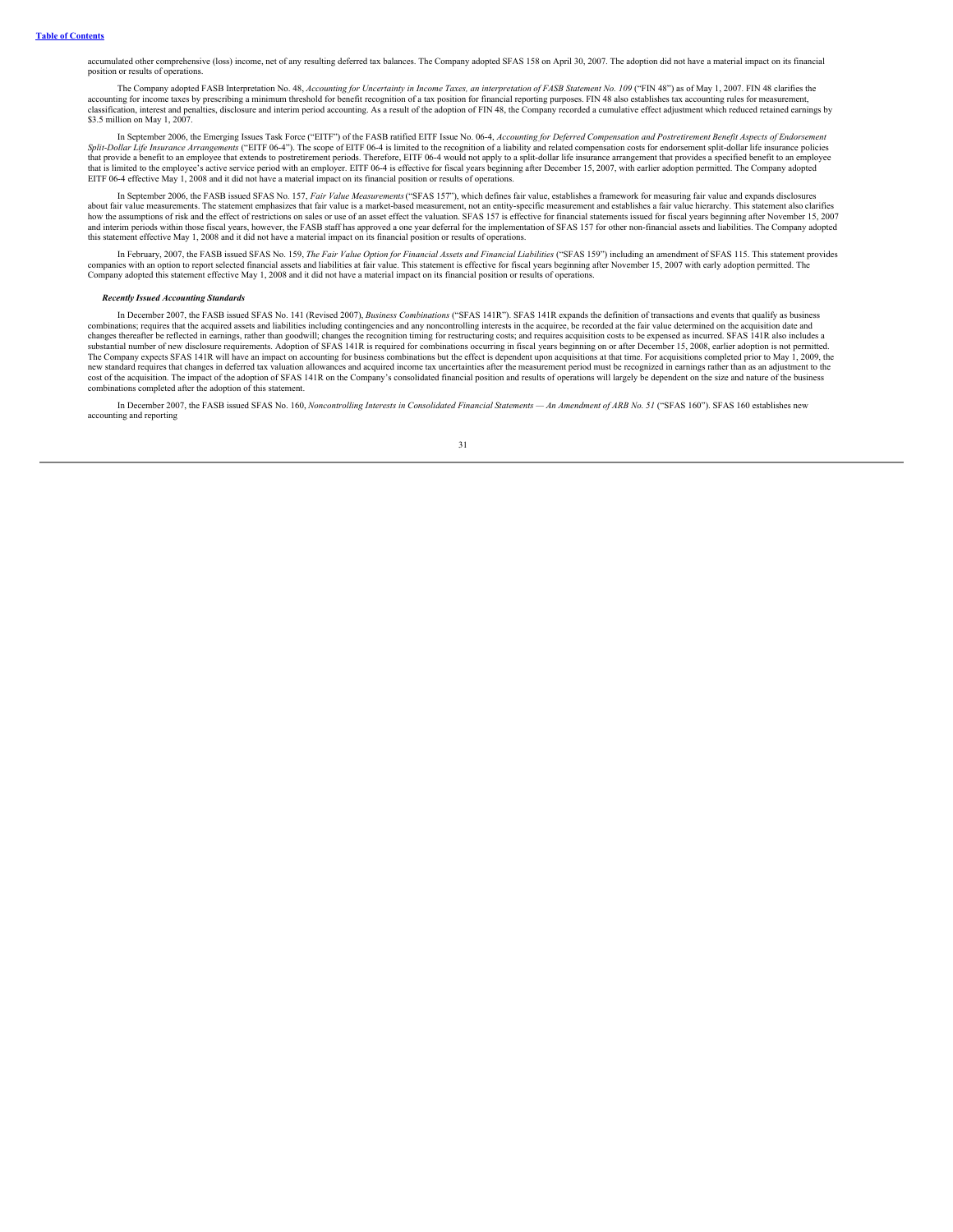standards for the noncontrolling interest in a subsidiary and for the deconsolidation of a subsidiary. Specifically, this statement requires the recognition of a noncontrolling interest (minority interest) as equity in the consolidated financial statements and separate from the parent's equity. The amount of net income attributable to the noncontrolling interest will be included in consolidated net income on the face of the income statement. SFAS 160 clarifies that changes in a parent's ownership interest in a subsidiary that do not result in deconsolidation are equity transactions if the parent retains its controlling financial interest. In addition, this statement requires that a parent recognize a gain or loss in net income when a subsidiary is deconsolidated. Such gain or loss will be measured using the fair value of the noncontrolling equity consolidated subsidiaries.

In May 2008, the FASB issued SFAS No. 162, The Hierarchy of Generally Accepted Accounting Principle ("SFAS 162"). SFAS 162 identifies the sources of accounting principles and the framework, or hierarchy, for selecting the accounting principles used in preparing financial statements that are presented in conformity with GAAP by nongovernmental entities. This statement is effective 60 days<br>following the SEC app *Accounting Principle* ("Section 411"). As of the date of this report, the SEC had not approved the PCAOB amendments to AU Section 411. Adoption of SFAS 162 will not have a material impact on the Company's consolidated financial position, results of operations or cash flows.

## <span id="page-33-0"></span>**Item 7A.** *Quantitative and Qualitative Disclosures About Market Risk*

As a result of our global operating activities, we are exposed to certain market risks, including foreign currency exchange fluctuations and fluctuations in interest rates. We manage our exposure to these risks in the normal course of our business as described below. We have not utilized financial instruments for trading, hedging or other speculative purposes nor do we trade in derivative financial instruments.

#### **Foreign Currency Risk.**

Substantially all our foreign subsidiaries' operations are measured in their local currencies. Assets and liabilities are translated into U.S. dollars at the rates of exchange in effect at the end of each reporting period and revenue and expenses are translated at average rates of exchange during the reporting period. Resulting translation adjustments are reported as a component of comprehensive income on<br>our consolidated S

Transactions denominated in a currency other than the reporting entity's functional currency may give rise to transaction gains and losses that impact our results of operations. Historically, we have not realized significa

Our primary exposure to exchange losses is based on outstanding intercompany loan balances denominated in U.S. dollars. If the U.S. dollar strengthened 15%, 25% and 35% against the Pound Sterling, the Euro, the Canadian dollar, the Australian dollar and the Yen, our exchange loss would have been \$3.2 million, \$5.3 million and \$7.5 million, respectively, based on outstanding balances at<br>April 30, 2009. If t

#### **Interest Rate Risk.**

We primarily manage our exposure to fluctuations in interest rates through our regular financing activities, which generally are short term and provide for variable market rates. As of April 30, 2009, we had no outstanding The risk of fluctuations in these variable

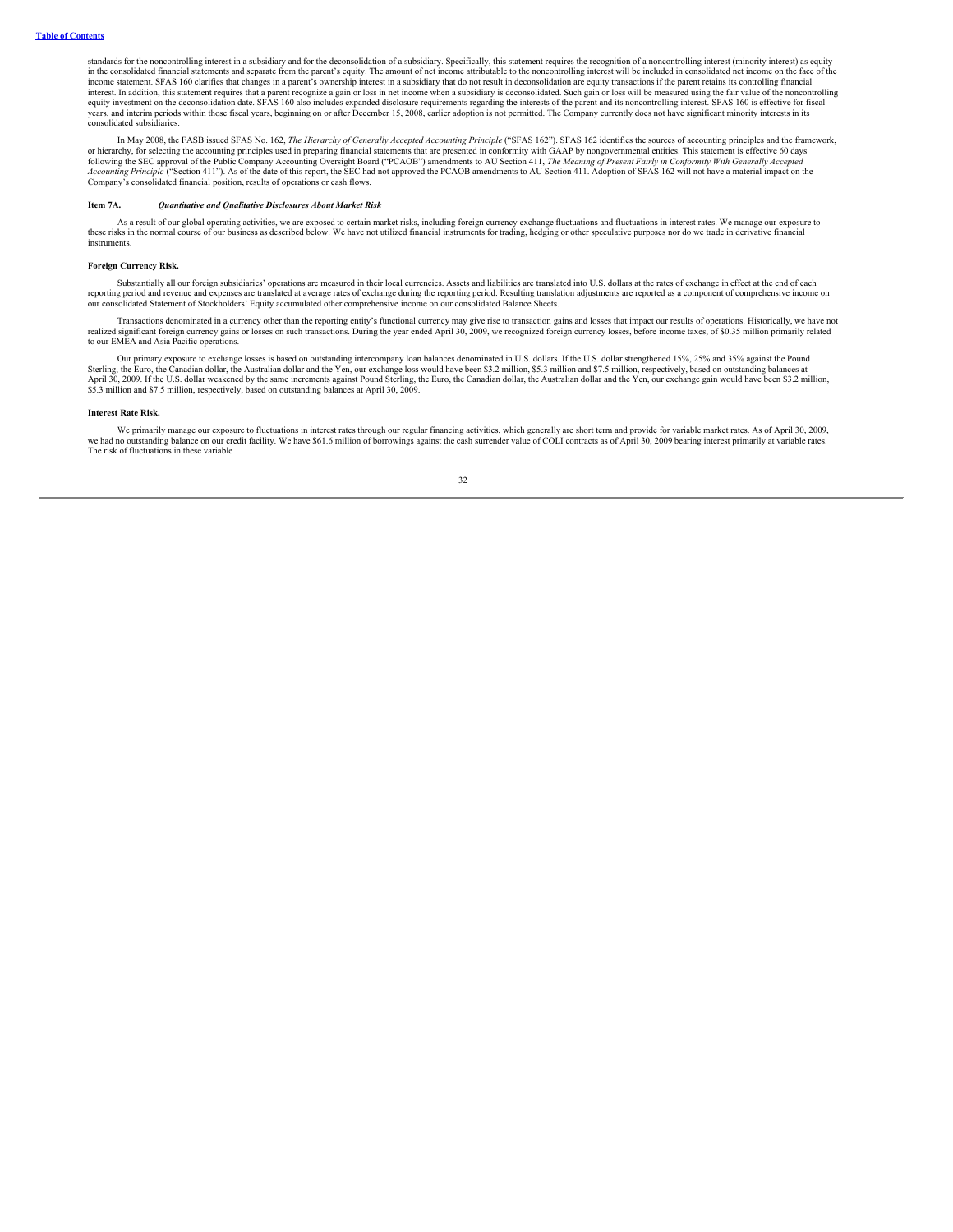rates is minimized by the fact that we receive a corresponding adjustment to our borrowed funds crediting rate on the cash surrender value on our COLI contracts.

As of April 30, 2009, we held approximately \$12.4 million par value (fair valued of \$11.3 million) of auction rate securities. Continued liquidity issues in the global credit markets caused auctions for all of our auction rate securities to fail, and there is no assurance that currently successful auctions on the other auction rate securities in our investment portfolio will continue to succeed. As a result of the<br>current auction failure means that the parties wishing to sell securities cannot. If in the future the issuers are unable to successfully close future auctions and their credit ratings deteriorate, we may be required to record<br>an notes (up to 30 years) to realize our investments' recorded value. Based on our expected operating cash flows, and our other sources of cash, we do not anticipate the potential lack of liquidity on these investments will affect our ability to execute our current business plan.

#### **Equity Risk.**

As of April 30, 2009, we held marketable securities (to settle obligations under the ECAP) with a cost value of \$70.8 million and a fair value of \$60.8 million. The difference between cost and fair value has previously been recorded as an unrealized loss in our statement of stockholders equity. As a result of the severity and duration of the decline in fair value of these securities the Company recorded a<br>\$15.9 milli to participants which were previously adjusted to the market value of the assets, this non-cash charge did not impact the Company's operations, operating income or liquidity. On April 30, 2009, subsequent to<br>the asset impa April 30, 2009, which became the new cost basis of the securities. Unrealized gains of \$5.9 million at the date of the transfer were reversed from accumulated other comprehensive income and recognized in the statement of operations.

## **Item 8.** *Financial Statements and Supplementary Data*

<span id="page-34-0"></span>See Consolidated Financial Statements beginning on page F-1 of this Annual Report on Form 10-K.

Supplemental Financial Information regarding quarterly results is contained in Note 17 — *Quarterly Results*, in the Notes to our Consolidated Financial Statements.

## **Item 9.** *Changes in and Disagreements with Accountants on Accounting and Financial Disclosure*

<span id="page-34-2"></span><span id="page-34-1"></span>No changes or disagreements were noted in the current fiscal year.

### **Item 9A.** *Controls and Procedures*

(a) Evaluation of Disclosure Controls and Procedures.

Based on their evaluation of our disclosure controls and procedures conducted as of the end of the period covered by this Annual Report on Form 10-K, our Chief Executive Officer and Chief Financial Officer have concluded t

(b) Changes in Internal Control over Financial Reporting.

There were no changes in our internal control over financial reporting during the fourth fiscal quarter that have materially affected or are reasonably likely to materially affect our internal control over financial reporting, including any corrective actions with regard to significant deficiencies and material weaknesses. See Management's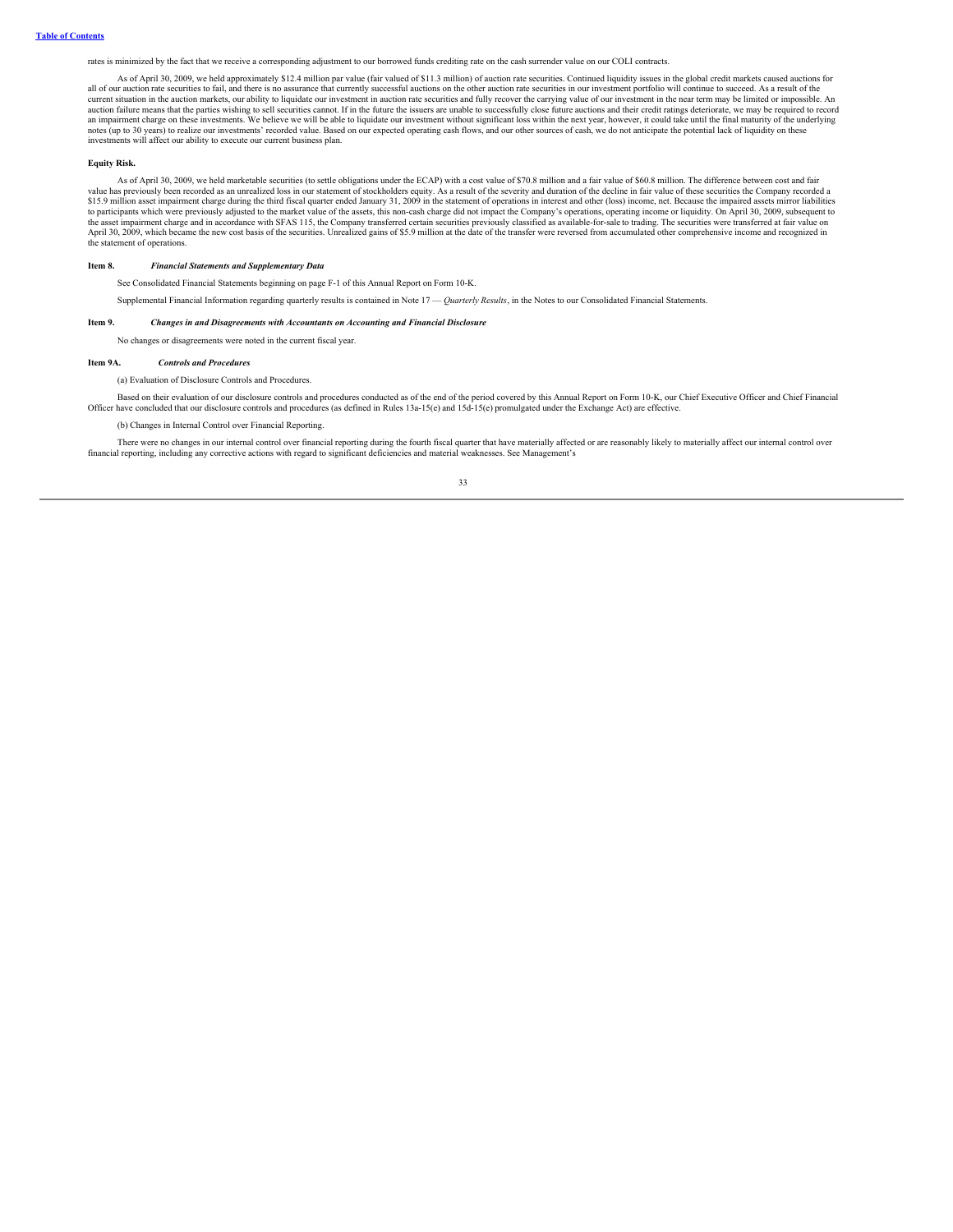Report on Internal Control Over Financial Reporting and Report of Independent Registered Public Accounting Firm on Internal Control Over Financial Reporting on pages F-2 and F-3, respectively.

#### **Annual Certifications**

The Company filed the CEO and CFO Certifications required by Section 302 of the Sarbanes-Oxley Act as exhibits to its Annual Report on Form 10-K for the years ended April 30, 2009 and 2008.

## **Item 9B.** *Other Information*

# <span id="page-35-0"></span>*Restructuring Charges*

Due to further deteriorating economic conditions encountered in the third quarter of fiscal 2009, we implemented a second restructuring of our cost structure in the fourth quarter of fiscal 2009<br>designed to reduce our work months ended April 30, 2009 of which \$13.4 million and \$11.7 million related to severance costs (of which approximately \$4.9 million was paid in cash during the fourth quarter of fiscal 2009) and the consolidation of premises, respectively.

## *Renewal and Modification of McNabb Employment Agreement*

On June 25, 2009, the Company and Mr. Robert McNabb entered into a letter agreement (the "Letter Agreement") renewing and modifying certain terms of that certain Employment Agreement (the "Employment Agreement") between th Executive Officer of Futurestep, and Executive Vice President of the Company, subject to the Company's right to change Mr. McNabb's titles and roles at any time, and will continue to receive the same base<br>salary (which may termination provisions set forth in the Employment Agreement and entitles Mr. McNabb to certain severance payments if the Company terminates his employment without Cause (as defined in the Employment<br>Agreement) prior to th

### *Modification to Burnison Compensation*

In response to the current economic environment, on June 25, 2009, the Company and Mr. Gary D. Burnison, the Company's Chief Executive Officer, entered into a letter agreement pursuant to which<br>Mr. Burnison forgoing approx an aggregate ratable base salary reduction of \$100,000, effective July 1, 2009 through April 30, 2010.

#### **PART III.**

### <span id="page-35-1"></span>**Item 10.** *Directors, Executive Of icers and Corporate Governance*

The information required by this Item will be included under the captions "The Board of Directors" and "Section 16(a) Beneficial Ownership Reporting Compliance" and elsewhere in our 2009 Proxy<br>Statement, and is incorporate reference in this section.

We have adopted a "Code of Business Conduct and Ethics," which is applicable to our directors, chief executive officer and senior financial officers, including our principal accounting officer. The Code of Business Conduct adopted. Upon written request, we will provide a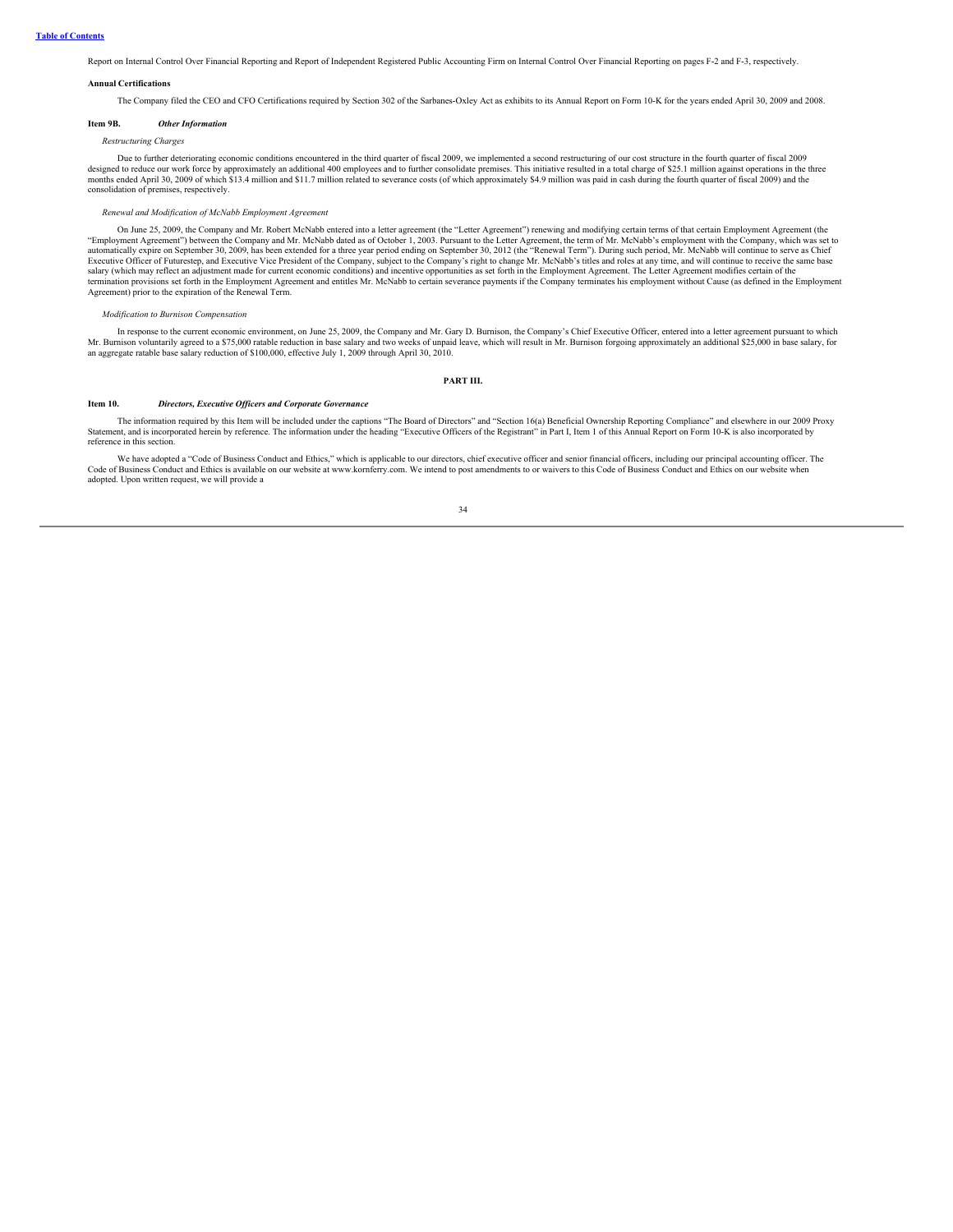copy of the Code of Business Conduct and Ethics free of charge. Requests should be directed to Korn/Ferry International, 1900 Avenue of the Stars, Suite 2600, Los Angeles, California 90067, Attention: Peter Dunn.

## **Item 11.** *Executive Compensation*

The information required by this Item will be included in our 2009 Proxy Statement, and is incorporated herein by this reference.

## **Item 12.** *Security Ownership of Certain Beneficial Owners and Management and Related Stockholder Matters*

The information required by this Item will be included under the caption "Security Ownership of Certain Beneficial Owners and Management" and elsewhere in our 2009 Proxy Statement, and is incorporated herein by reference.

### **Item 13.** *Certain Relationships and Related Transactions, and Director Independence*

The information required by this Item will be included under the caption "Certain Relationships and Related Transactions" and elsewhere in our 2009 Proxy Statement, and is incorporated herein by reference.

#### **Item 14.** *Principal Accountant Fees and Services*

The information required by this Item will be included under the captions "Audit Fees," "Audit-Related Fees," "Tax Fees" and "All Other Fees" and elsewhere in our 2009 Proxy Statement, and is incorporated herein by reference.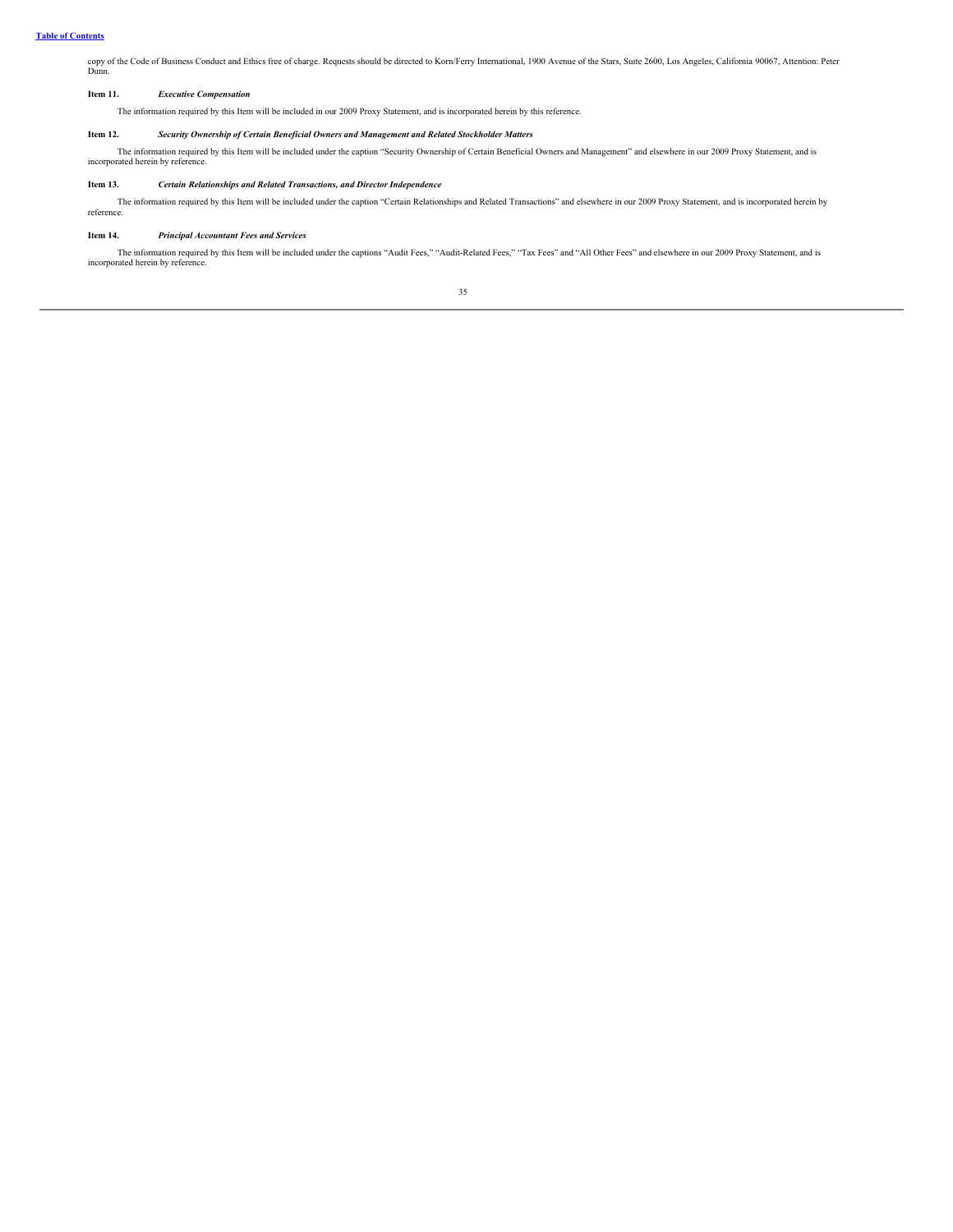## **PART IV.**

## **Financial Statements.**

**Exhibits:**

*Index to Financial Statements:*<br>See Consolidated Financial Statements included as part of this Form 10-K. Pursuant to Rule 7-05 of Regulation S-X, the schedules have been omitted as the information to be<br>set forth therein

**Page**

| Exhibit<br>Number | Description                                                                                                                                                                                                                                                                                                                                                                                      |
|-------------------|--------------------------------------------------------------------------------------------------------------------------------------------------------------------------------------------------------------------------------------------------------------------------------------------------------------------------------------------------------------------------------------------------|
| $3.1+$            | Certificate of Incorporation of the Company, filed as Exhibit 3.1 to the Company's Quarterly Report on Form 10-Q, filed December 15, 1999.                                                                                                                                                                                                                                                       |
| $3.2+$            | Certificate of Designations of 7.5% Convertible Preferred Stock, filed as Exhibit 3.1 to the Company's Current Report on Form 8-K, filed June 18, 2002.                                                                                                                                                                                                                                          |
| $3.3+$            | Second Amended and Restated Bylaws of the Company, filed as Exhibit 3.1 to the Company's Current Report on Form 8-K, filed April 29, 2009.                                                                                                                                                                                                                                                       |
| $4.1+$            | Form of Common Stock Certificate of the Company, filed as Exhibit 4.1 to the Company's Registration Statement on Form S-3 (No. 333-49286), filed November 3, 2000.                                                                                                                                                                                                                               |
| $4.2+$            | Form of 7.5% Convertible Subordinated Note Due 2010, filed as Exhibit 4.1 to the Company's Current Report on Form 8-K, filed June 18, 2002.                                                                                                                                                                                                                                                      |
| $4.3+$            | Form of Stock Purchase Warrant, filed as Exhibit 4.2 to the Company's Current Report on Form 8-K, filed June 18, 2002.                                                                                                                                                                                                                                                                           |
| $4.4+$            | Subordination Agreement, dated as of June 13, 2002, made by Korn/Ferry International, a Delaware corporation, Friedman Fleischer & Lowe Capital Partners, L.P., a Delaware limited<br>partnership, and FFL Executive Partners, L.P., a Delaware limited partnership in favor of Bank of America, N.A., filed as Exhibit 4.3 to the Company's Current Report on Form 8-K, filed<br>June 18, 2002. |
| $10.1*+$          | Form of Indemnification Agreement between the Company and some of its executive officers and Directors, filed as Exhibit 10.1 to the Company's Registration Statement on Form S-1<br>(No. 333-61697), effective February 10, 1999.                                                                                                                                                               |
| $10.2*+$          | Form of U.S. and International Worldwide Executive Benefit Retirement Plan, filed as Exhibit 10.3 to the Company's Registration Statement of Form S-1 (No. 333-61697), effective<br>February 10, 1999.                                                                                                                                                                                           |
| $10.3*+$          | Form of U.S. and International Worldwide Executive Benefit Life Insurance Plan, filed as Exhibit 10.4 to the Company's Registration Statement on Form S-1 (No. 333-61697), effective<br>February 10, 1999.                                                                                                                                                                                       |
| $10.4*+$          | Worldwide Executive Benefit Disability Plan (in the form of Long-Term Disability Insurance Policy), filed as Exhibit 10.5 to the Company's Registration Statement on Form S-1<br>(No. 333-61697), effective February 10, 1999.                                                                                                                                                                   |
| $10.5*+$          | Form of U.S. and International Enhanced Executive Benefit and Wealth Accumulation Plan, filed as Exhibit 10.6 to the Company's Registration Statement on Form S-1 (No. 333-61697),<br>effective February 10, 1999.                                                                                                                                                                               |
| $10.6*+$          | Form of U.S. and International Senior Executive Incentive Plan, filed as Exhibit 10.7 to the Company's Registration Statement on Form S-1 (No. 333-61697), effective February 10, 1999.                                                                                                                                                                                                          |
| $10.7*+$          | Executive Salary Continuation Plan, filed as Exhibit 10.8 to the Company's Registration Statement on Form S-1 (No. 333-61697), effective February 10, 1999.                                                                                                                                                                                                                                      |
| $10.8*+$          | Form of Amended and Restated Stock Repurchase Agreement, filed as Exhibit 10.10 to the Company's Registration Statement on Form S-1 (No. 333-61697), effective February 10, 1999.                                                                                                                                                                                                                |
| $10.9*+$          | Form of Standard Employment Agreement, filed as Exhibit 10.11 to the Company's Registration Statement on Form S-1 (No. 333-61697), effective February 10, 1999.                                                                                                                                                                                                                                  |
| $10.10*+$         | Form of U.S. and Foreign Executive Participation Program, filed as Exhibit 10.27 to the Company's Registration Statement on Form S-1 (No. 333-61697), effective February 10, 1999.                                                                                                                                                                                                               |

## 36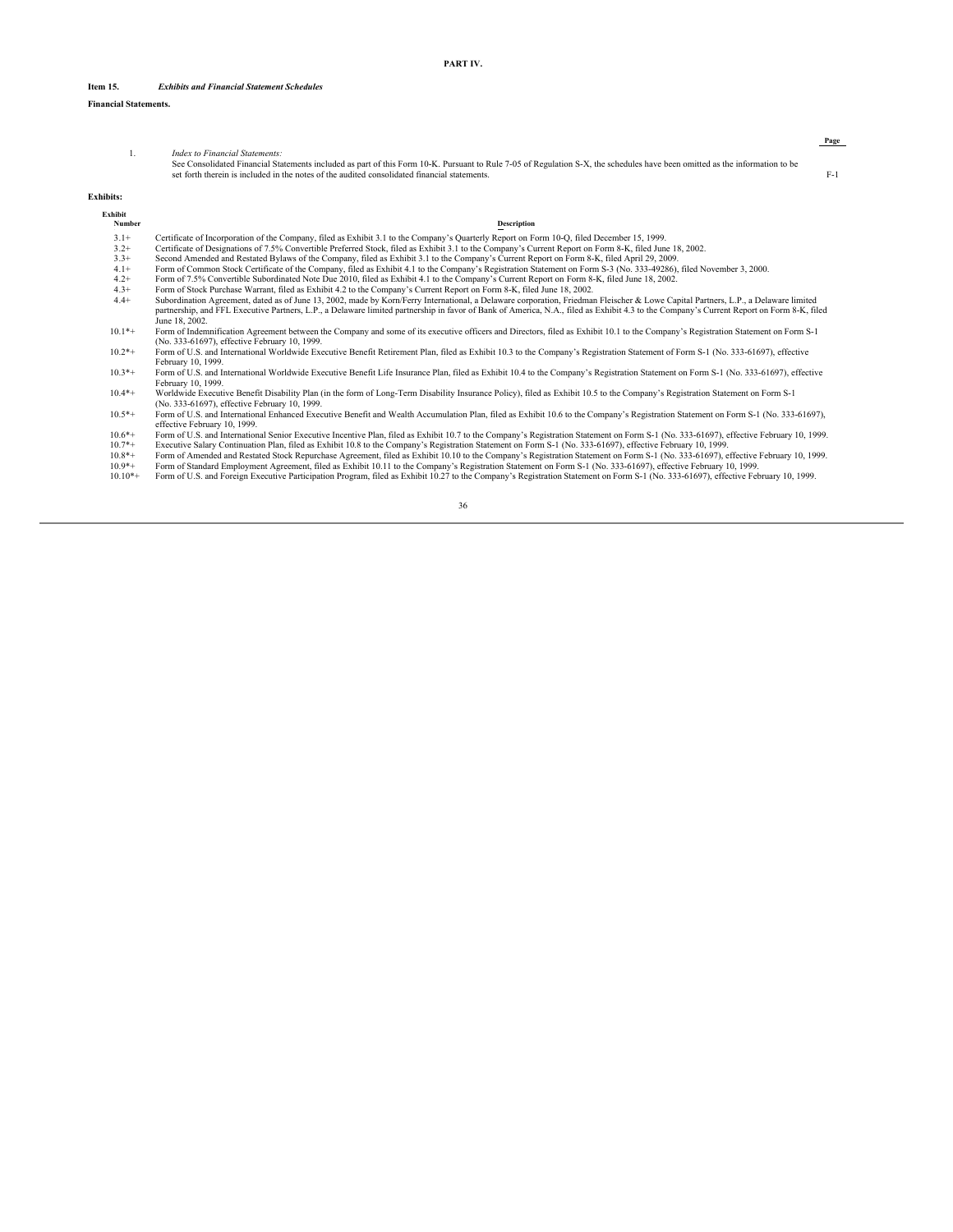2006.

**Exhibit Number Description** 10.11\*+ Employment Agreement between the Company and Paul C. Reilly, dated May 24, 2001, filed as Exhibit 10.14 to the Company's Annual Report on Form 10-K, filed July 30, 2001.  $L_{\text{m}}$ ,  $L_{\text{m}}$ ,  $L_{\text{m}}$ ,  $L_{\text{m}}$ ,  $L_{\text{m}}$ ,  $L_{\text{m}}$ ,  $L_{\text{m}}$ ,  $L_{\text{m}}$ ,  $L_{\text{m}}$ ,  $L_{\text{m}}$ ,  $L_{\text{m}}$ ,  $L_{\text{m}}$ ,  $L_{\text{m}}$ ,  $L_{\text{m}}$ ,  $L_{\text{m}}$ ,  $L_{\text{m}}$ ,  $L_{\text{m}}$ ,  $L_{\text{m}}$ ,  $L_{\text{m}}$ ,  $L_{\text{m}}$ , December 17, 2001. 10.13\*+ Second Amendment to Employment Agreement between the Company and Paul C. Reilly, dated July 1, 2003 filed as Exhibit 10.13 to the Company's Annual Report on Form 10-K, filed July 22, 2003. 10.14\*+ Letter from the Company to Paul C. Reilly, dated June 6, 2001, filed as Exhibit 10.2 to the Company's Quarterly Report on Form 10-Q, filed December 17, 2001.<br>10.15\*+ Employment Agreement between the Company and 10.17\*+ Korn/Ferry International Second Amended and Restated Performance Award Plan, filed as Appendix A to the Company's Definitive Proxy Statement, filed August 12, 2004.<br>10.18+ Investor Rights Agreement, dated as of Jun partnership, and FFL Executive Partners, L.P., a Delaware limited partnership, filed as Exhibit 10.1 to the Company's Current Report on Form 8-K, filed June 18, 2002. 10.19\*+ Letter from Korn/Ferry International Futurestep, Inc. to Robert H. McNabb, dated December 3, 2001, filed as Exhibit 10.29 to the Company's Amended Annual Report on Form 10-K/A, filed August 12, 2002. 10.20\*+ Letter from the Company to Robert H. McNabb, dated November 29, 2001, filed as Exhibit 10.30 to the Company's Amended Annual Report on Form 10-K/A, filed August 12, 2002.<br>10.21\*+ Employment Agreement between the Co 10.21\*+ Employment Agreement between the Company and Robert H. McNabb, dated October 1, 2003, filed as Exhibit 10.2 to the Company's Quarterly Report on Form 10-Q, filed December 12, 2003. 10.22\*+ Employee Stock Purchase Plan filed as Exhibit 10.29 to the Company's Annual Report on Form 10-K, filed July 22, 2003. 10.23\*+ Employment Agreement between the Company and Gary D. Burnison, dated October 1, 2003, filed as Exhibit 10.2 to the Company's Quarterly Report on Form 10-Q, filed March 12, 2004.<br>10.24+ Letter Agreement, dated Decem Quarterly Report on Form 10-Q, filed March 12, 2004. 10.25\*+ Third Amendment to the Employment Agreement between the Company and Paul C. Reilly, dated March 10, 2004, filed as Exhibit 10.3 to the Company's Quarterly Report on Form 10-Q, filed March 12, 2004. 10.26\*+ Form of Indemnification Agreement between the Company and some of its executive officers and directors, filed as Exhibit 10.4 to the Company's Quarterly Report on Form 10-Q, filed March 12, 2004. 10.27\*+ Fourth Amendment to the Employment Agreement between the Company and Paul C. Reilly, dated March 7, 2005, filed as Exhibit 10.32 to the Company's Annual Report on Form 10-K, filed July 14, 2005. 10.28+ Summary of Non-Employee Director Compensation, filed as Exhibit 10.1 to the Company's Current Report on Form 8-K, filed January 12, 2006.<br>10.29\*+ Fifth Amendment to the Employment Agreement between the Company and P Fifth Amendment to the Employment Agreement between the Company and Paul C. Reilly, dated April 26, 2006, filed as Exhibit 10.32 to the Company's Annual Report on Form 10-K, filed July 14, 2006. 10.30\*+ Form of Restricted Stock Award Agreement to Employees Under the Performance Award Plan filed as Exhibit 10.1 to the Company's Current Report on Form 8-K, filed June 29, 2006. 10.31\*+ Form of Restricted Stock Award Agreement to Non-Employee Directors Under the Performance Award Plan filed as Exhibit 10.2 to the Company's Current Report on Form 8-K, filed June 29, 2006. 10.32\*+ Stock and Asset Purchase Agreement dated as of August 8, 2006 by and among Lominger Limited, Inc., Lominger Consulting, Inc., Michael M. Lombardo, Robert W. Eichinger, and the Company filed as Exhibit 10.1 to the Company's Quarterly Report on Form 10-Q, filed September 8, 2006.<br>10.33\*+ Letter Agreement between the Company and Robert H. McNabb dated as of September 29, 2006, filed as Exhibit 10.1

37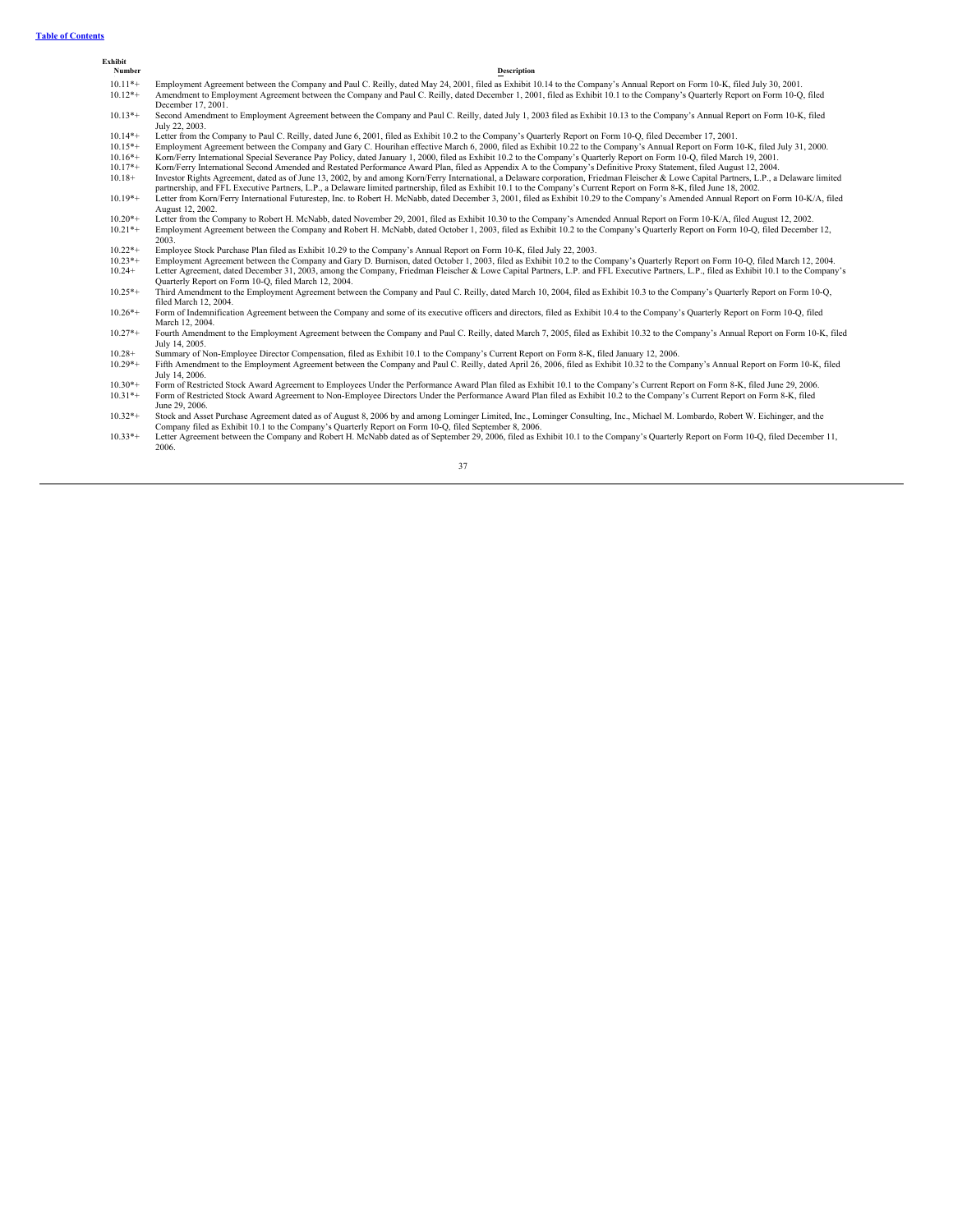| Exhibit<br>Number | <b>Description</b>                                                                                                                                                                                                                                                                                                                                           |
|-------------------|--------------------------------------------------------------------------------------------------------------------------------------------------------------------------------------------------------------------------------------------------------------------------------------------------------------------------------------------------------------|
| $10.34*+$         | Letter Agreement dated December 14, 2006 by and among the Company and Gary C. Hourihan, Executive Vice President of the Company and President of Leadership Development<br>Solutions, modifying the terms of Mr. Hourihan's Employment Agreement, dated March 6, 2000, filed as Exhibit 10.1 to the Company's Quarterly Report on Form 10-Q, filed March 12, |
|                   | 2007.                                                                                                                                                                                                                                                                                                                                                        |
| $10.35*+$         | Letter from the Company to Gary Burnison, dated March 30, 2007, filed as Exhibit 10.38 to the Company's Annual Report on Form 10-K, filed June 29, 2007.                                                                                                                                                                                                     |
| $10.36*+$         | Non Renewal of Employment Agreement between the Company and Paul C. Reilly, dated April 24, 2007, filed as Exhibit 10.39 to the Company's Annual Report on Form 10-K, filed June 29,<br>2007.                                                                                                                                                                |
| $10.37*+$         | Employment Agreement between the Company and Paul C. Reilly, dated April 24, 2007, filed as Exhibit 10.40 to the Company's Annual Report on Form 10-K, filed June 29, 2007.                                                                                                                                                                                  |
| $10.38*+$         | Employment Agreement between the Company and Gary Burnison, dated April 24, 2007, filed as Exhibit 10.41 to the Company's Annual Report on Form 10-K, filed June 29, 2007.                                                                                                                                                                                   |
| $10.39*+$         | Employment Agreement between the Company and Stephen J. Giusto, dated October 10, 2007, filed as Exhibit 10.1 to the Company's Quarterly Report on Form 10-Q, filed December 10,<br>2007.                                                                                                                                                                    |
| $10.40*+$         | Form of Restricted Stock Unit Award Agreement to Directors Under the Performance Award Plan, filed as Exhibit 10.2 to the Company's Quarterly Report on Form 10-Q, filed December 10,<br>2007.                                                                                                                                                               |
| $10.41*+$         | Letter from the Company to Ana Dutra, dated January 16, 2008, filed as Exhibit 10.1 to the Company's Quarterly Report on Form 10-Q, filed March 11, 2008.                                                                                                                                                                                                    |
| $10.42*+$         | Offer of Employment Letter between the Company and Paul C. Reilly, dated June 26, 2008, filed as Exhibit 10.1 to the Company's Quarterly Report on Form 10-Q, filed September 9, 2008.                                                                                                                                                                       |
| $10.43*+$         | Reimbursement Letter Agreement between the Company and Paul C. Reilly, dated March 1, 2008, filed as Exhibit 10.2 to the Company's Quarterly Report on Form 10-Q, filed September 9,<br>2008.                                                                                                                                                                |
| $10.44*$          | Employment Agreement between the Company and Stephen J. Giusto dated March 17, 2009.                                                                                                                                                                                                                                                                         |
| $10.45*$          | Employment Agreement between the Company and Michael A. DiGregorio.                                                                                                                                                                                                                                                                                          |
| $10.46*+$         | Korn/Ferry 2008 Stock Incentive Plan, filed as Exhibit 99.1 to the Company's Registration Statement on Form S-8 (No. 333-158632), filed April 17, 2009.                                                                                                                                                                                                      |
| $10.47*+$         | Form of Restricted Stock Award Agreement to Employees and Non-Employee Directors Under the Korn/Ferry International 2008 Stock Incentive Plan, filed as Exhibit 10.2 to the Company's<br>Current Report on Form 8-K, filed June 12, 2009.                                                                                                                    |
| $10.48*+$         | Form of Stock Option Agreement to Employees and Non-Employee Directors Under the Korn/Ferry International 2008 Stock Incentive Plan, filed as Exhibit 10.3 to the Company's Current<br>Report on Form 8-K, filed June 12, 2009.                                                                                                                              |
| $10.49*+$         | Korn/Ferry International Executive Capital Accumulation Plan, filed as Exhibit 4.1 to the Company's Registration Statement on Form S-8 (No. 333-111038), filed December 10, 2003.                                                                                                                                                                            |
| $10.50*$          | Letter Agreement dated June 25, 2009, by and among the Company and Robert McNabb, modifying the terms of Mr. McNabb's Employment Agreement, dated October 1, 2003, as renewed<br>and amended on September on September 29, 2006.                                                                                                                             |
| $10.51*$          | Letter Agreement between the Company and Gary D. Burnison dated June 25, 2009.                                                                                                                                                                                                                                                                               |
| 21.1              | Subsidiaries of Korn/Ferry International.                                                                                                                                                                                                                                                                                                                    |
| 23.1              | Consent of Ernst & Young LLP, Independent Registered Public Accounting Firm.                                                                                                                                                                                                                                                                                 |
| 24.1              | Power of Attorney (contained on signature page).                                                                                                                                                                                                                                                                                                             |
| 31.1              | Chief Executive Officer Certification pursuant to Rule 13a-14(a) under the Exchange Act.                                                                                                                                                                                                                                                                     |
| 31.2              | Chief Financial Officer Certification pursuant to Rule 13a-14(a) under the Exchange Act.                                                                                                                                                                                                                                                                     |
| 32.1              | Chief Executive Officer and Chief Financial Officer Certification pursuant to 18 U.S.C. Section 1350.                                                                                                                                                                                                                                                        |
|                   |                                                                                                                                                                                                                                                                                                                                                              |

\* Management contract, compensatory plan or arrangement.

+ Incorporated herein by reference.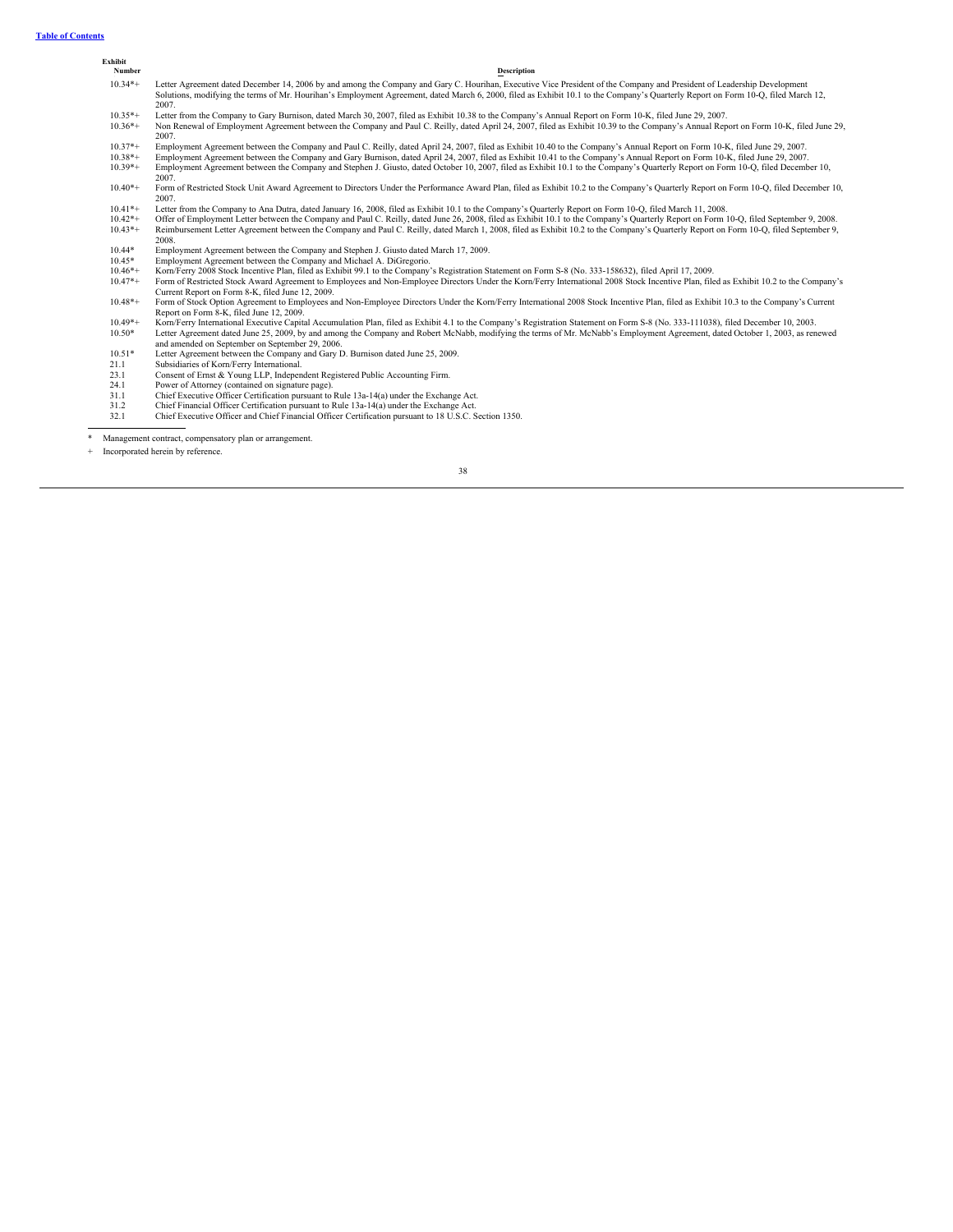**SIGNATURES**

Pursuant to the requirements of Section 13 or 15(d) of the Securities Exchange Act of 1934, as amended, the registrant has duly caused this report to be signed on its behalf by the<br>undersigned, thereunto duly authorized.

Korn/Ferry International

By:  $\frac{1}{s}$  Michael A. DiGregorio **Michael A. DiGregorio Executive Vice President and Chief Financial Officer**

Date: June 29, 2009

## **POWER OF ATTORNEY**

KNOW ALL MEN BY THESE PRESENTS, that each of the undersigned officers and directors of the registrant hereby constitutes and appoints Peter L. Dunn and Gary D. Burnison, and each of<br>them, as law will attomey-in-fact and ag

Pursuant to the requirements of the Securities Exchange Act of 1934, as amended, this report has been signed below by the following persons on behalf of the registrant and in the capacities and on the dates indicated.

| Signature                                          | Title                                                                                 |               |
|----------------------------------------------------|---------------------------------------------------------------------------------------|---------------|
| /s/ Kenneth Whipple<br><b>Kenneth Whipple</b>      | Chairman of the Board and Director                                                    | June 29, 2009 |
| /s/ Gary D. Burnison<br>Gary D. Burnison           | Chief Executive Officer (Principal Executive Officer) and Director                    | June 29, 2009 |
| /s/ Michael A. Digregorio<br>Michael A. DiGregorio | Executive Vice President and Chief Financial Officer (Principal Financial<br>Officer) | June 29, 2009 |
| /s/ Mark Neal<br><b>Mark Neal</b>                  | Vice President, Finance (Principal Accounting Officer)                                | June 29, 2009 |
| /s/ James E. Barlett<br><b>James E. Barlett</b>    | Director                                                                              | June 29, 2009 |
|                                                    | 39                                                                                    |               |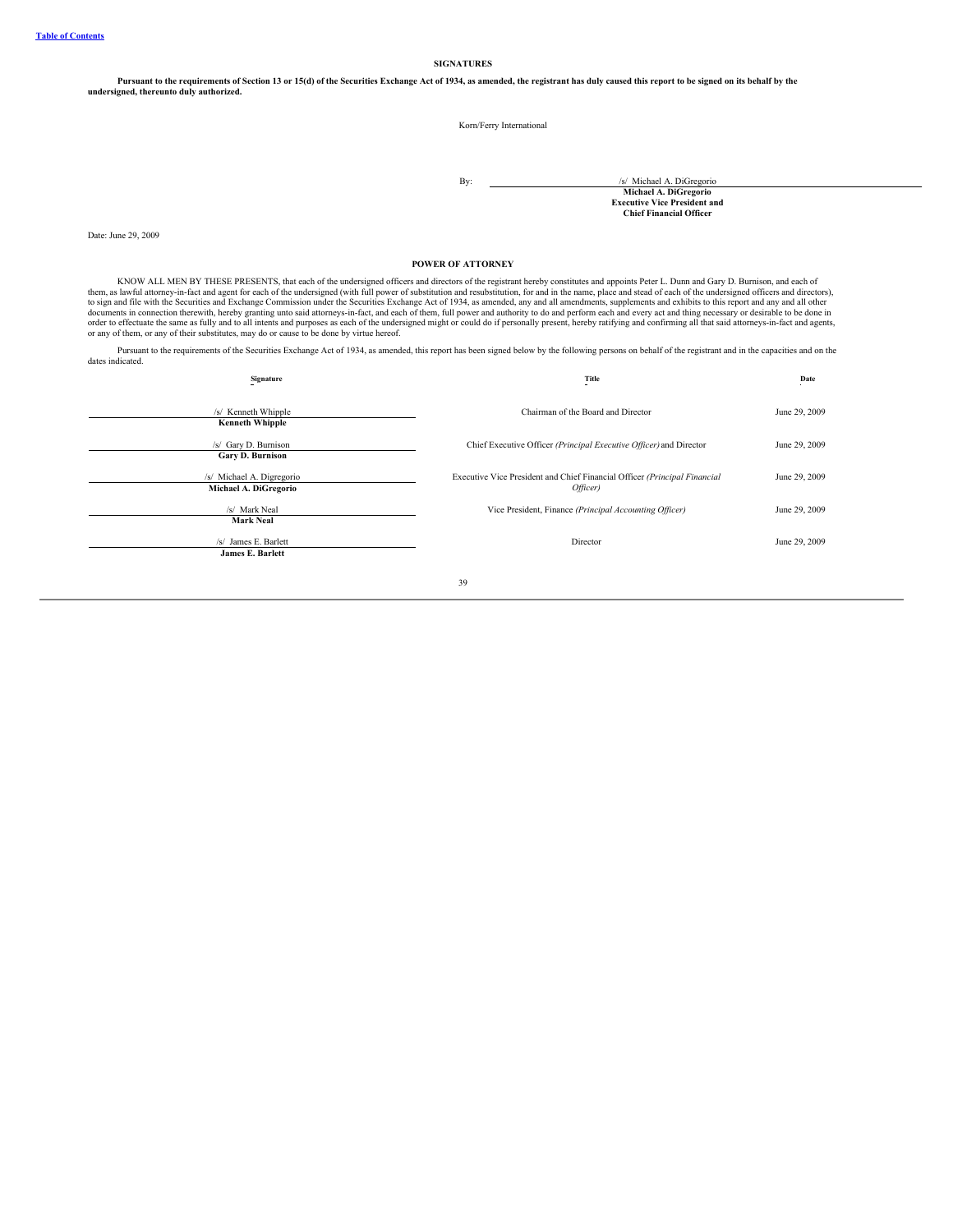| Signature                                           | Title    | Date          |
|-----------------------------------------------------|----------|---------------|
| /s/ Patti S. Hart<br>Patti S. Hart                  | Director | June 29, 2009 |
| /s/ Edward D. Miller<br><b>Edward D. Miller</b>     | Director | June 29, 2009 |
| /s/ Debra Perry<br><b>Debra Perry</b>               | Director | June 29, 2009 |
| /s/ Ihno Schneevoigt<br><b>Ihno Schneevoigt</b>     | Director | June 29, 2009 |
| /s/ Gerhard Schulmeyer<br><b>Gerhard Schulmeyer</b> | Director | June 29, 2009 |
| /s/ Harry L. You<br>Harry L. You                    | Director | June 29, 2009 |
|                                                     |          |               |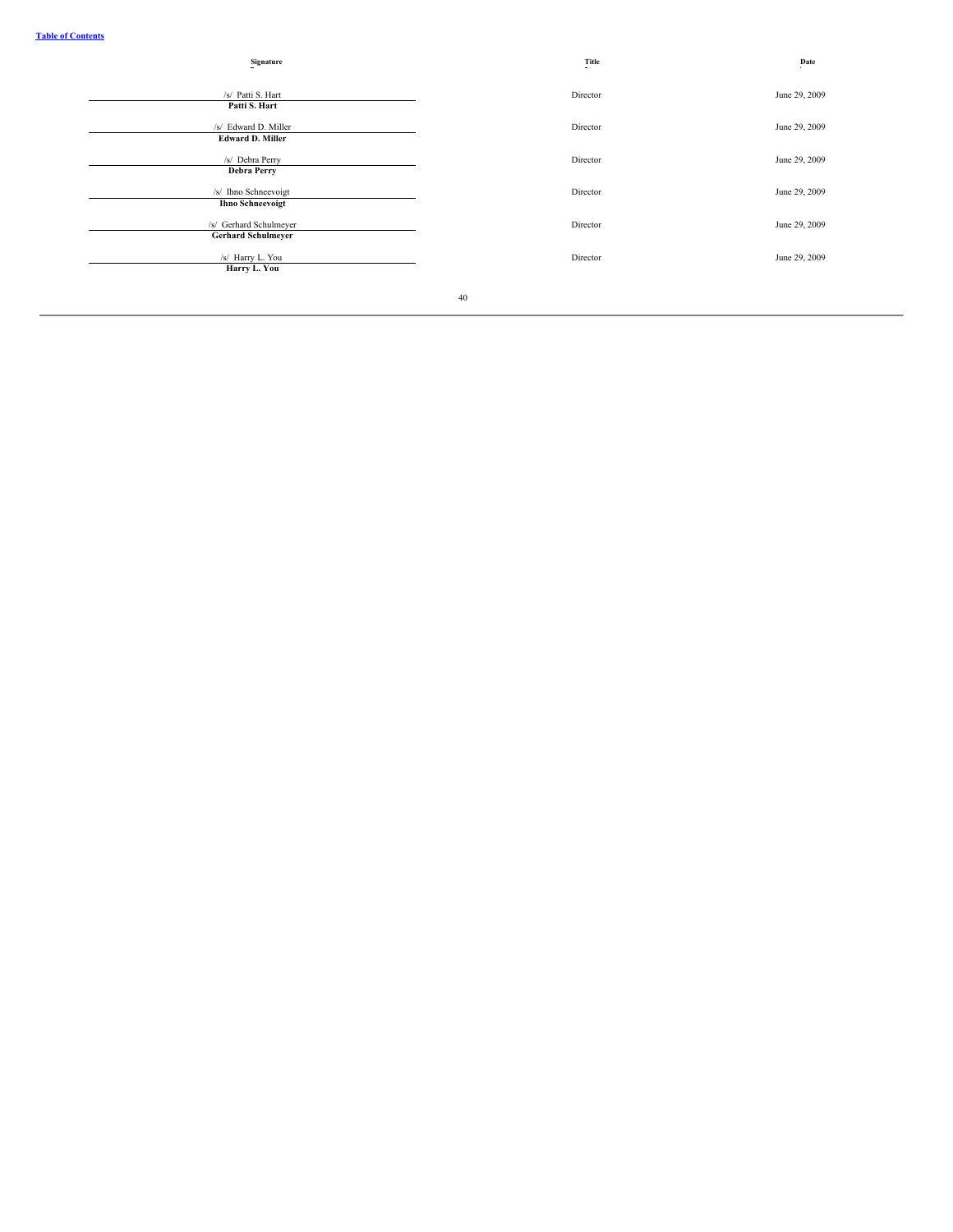**INDEX TO CONSOLIDATED FINANCIAL STATEMENTS**

**APRIL 30, 2009**

|                                                                                                      | Page  |
|------------------------------------------------------------------------------------------------------|-------|
| Management's Report on Internal Control over Financial Reporting                                     | $F-2$ |
| Report of Independent Registered Public Accounting Firm on Internal Control over Financial Reporting | $F-3$ |
| Report of Independent Registered Public Accounting Firm                                              | $F-4$ |
| Consolidated Balance Sheets as of April 30, 2009 and 2008                                            | F-5   |
| Consolidated Statements of Operations for the years ended April 30, 2009, 2008 and 2007              | F-6   |
| Consolidated Statements of Stockholders' Equity for the years ended April 30, 2009, 2008 and 2007    |       |
| Consolidated Statements of Cash Flows for the years ended April 30, 2009, 2008 and 2007              | $F-8$ |
| <b>Notes to Consolidated Financial Statements</b>                                                    | F-9   |
|                                                                                                      |       |
|                                                                                                      |       |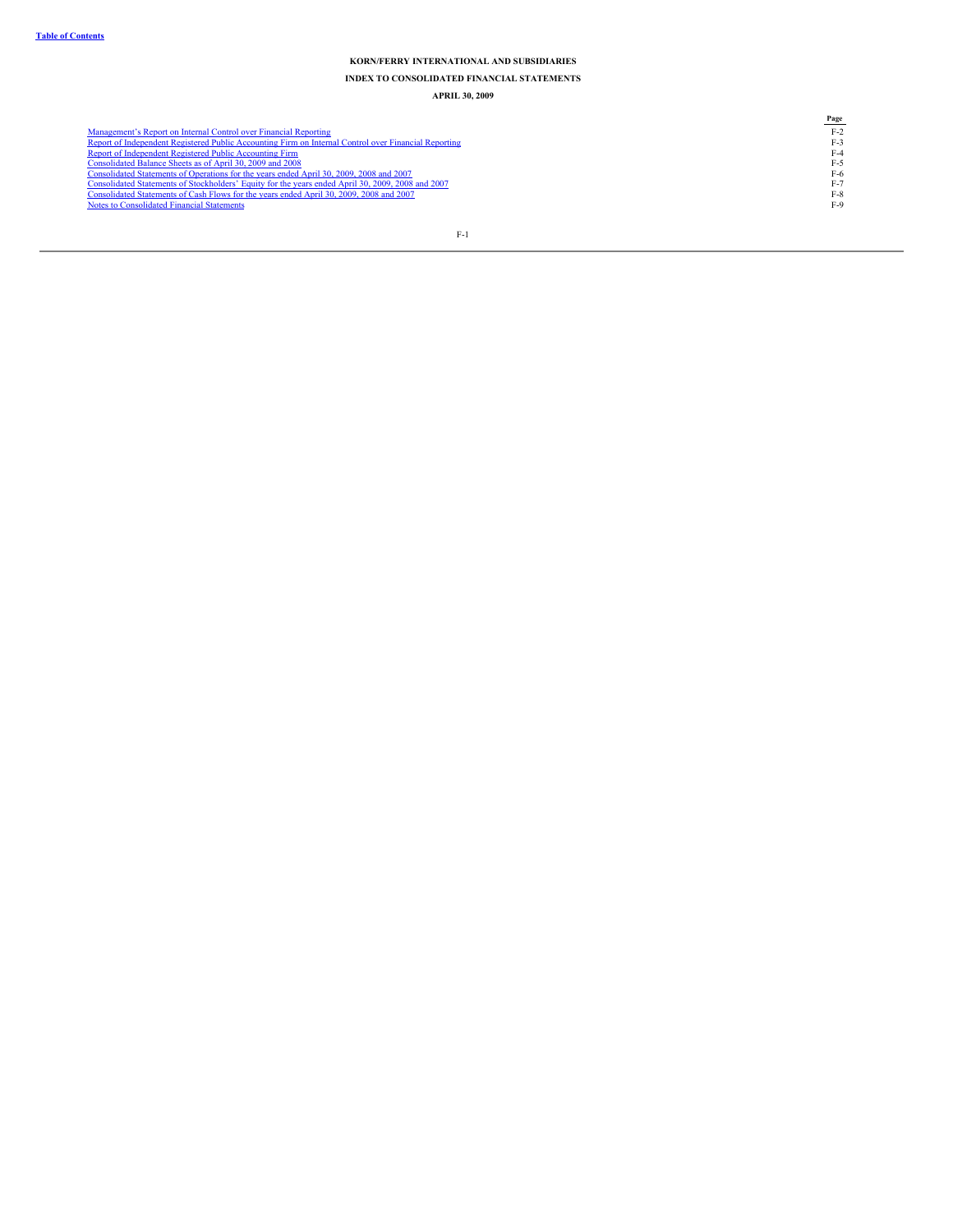#### <span id="page-43-0"></span>**MANAGEMENT'S REPORT ON INTERNAL CONTROL OVER FINANCIAL REPORTING**

Management of Korn/Ferry International (the "Company") is responsible for establishing and maintaining adequate internal control over financial reporting and for the assessment of the effectiveness of internal control over financial reporting. As defined by the Securities and Exchange Commission, internal control over financial reporting is a process designed by, or supervised by, the Company's principal expacinity a

The Company's internal control over financial reporting is supported by written policies and procedures, that (1) pertain to the maintenance of records that, in reasonable detail, accurately and fairly reflect the transactions and dispositions of the Company's assets; (2) provide reasonable assurance that transactions are recorded as necessary to permit preparation of financial statements in accordance with generally accepted accounting principles, and that receipts and expenditures of the Company are being made only in accordance with authorizations of the Company's management and directors; and<br>(3) provide reasonable assura

Because of its inherent limitations, internal control over financial reporting may not prevent or detect misstatements. Projections of any evaluation of effectiveness to future periods are subject to the risk that control may become inadequate because of changes in conditions, or that the degree of compliance with the policies or procedures may deteriorate.

In connection with the preparation of the Company's annual financial statements, management of the Company has undertaken an assessment of the effectiveness of the Company's internal control "<br>over financial reporting as o internal control over financial reporting.

Based on this assessment, management did not identify any material weakness in the Company's internal control over financial reporting, and management has concluded that the Company's internal control over financial reporting was effective as of April 30, 2009.

Ernst & Young, LLP, the independent registered public accounting firm that audited the Company's financial statements for the year ended April 30, 2009 included in this annual report, has issued an audit report on the effe

June 26, 2009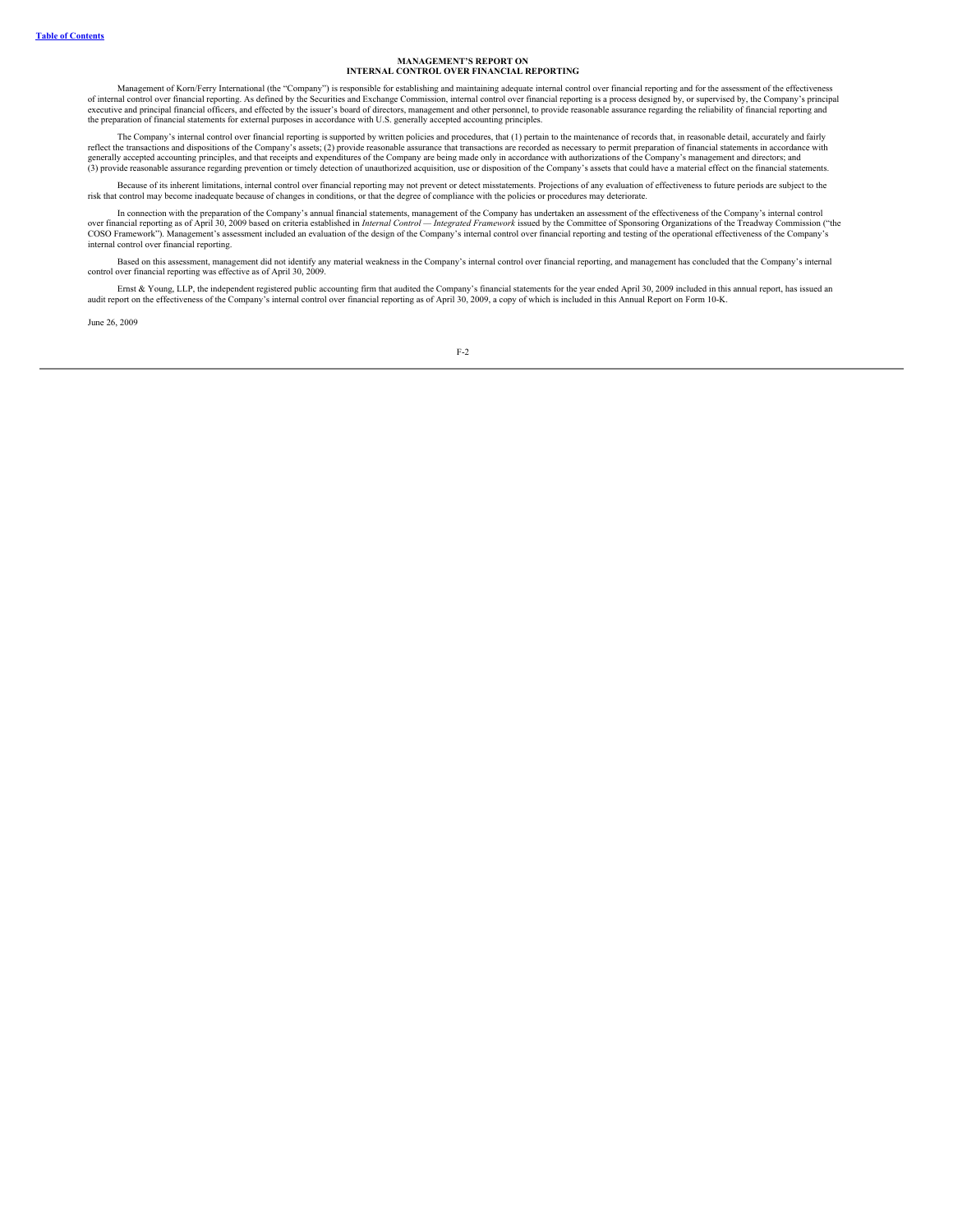#### **REPORT OF INDEPENDENT REGISTERED PUBLIC ACCOUNTING FIRM ON INTERNAL CONTROL OVER FINANCIAL REPORTING**

Stockholders and Board of Directors Korn/Ferry International

We have audited Korn/Ferry International and subsidiaries' (the "Company") internal control over financial reporting as of April 30, 2009 based on criteria established in Internal Control — Integrated Framework issued by the Committee of Sponsoring Organizations of the Treadway Commission (the COSO criteria). The Company's management is responsible for maintaining effective internal control over<br>financial reporting, and responsibility is to express an opinion on the Company's internal control over financial reporting based on our audit.

We conducted our audit in accordance with the standards of the Public Company Accounting Oversight Board (United States). Those standards require that we plan and perform the audit to obtain reasonable assurance about whether effective internal control over financial reporting was maintained in all material respects. Our audit included obtaining an understanding of internal control over financial<br>reporting, as we considered necessary in the circumstances. We believe that our audit provides a reasonable basis for our opinion.

A company's internal control over financial reporting is a process designed to provide reasonable assurance regarding the reliability of financial reporting and the preparation of financial statements for external purposes permit preparation of financial statements in accordance with generally accepted accounting principles, and that receipts and expenditures of the company are being made only in accordance with<br>authorizations of management assets that could have a material effect on the financial statements.

Because of its inherent limitations, internal control over financial reporting may not prevent or detect misstatements. Also, projections of any evaluation of effectiveness to future periods are subject to the risk that controls may become inadequate because of changes in conditions, or that the degree of compliance with the policies or procedures may deteriorate.

In our opinion, Korn/Ferry International and subsidiaries maintained, in all material respects, effective internal control over financial reporting as of April 30, 2009, based on the COSO criteria.

We also have audited, in accordance with the standards of the Public Company Accounting Oversight Board (United States), the consolidated balance sheets of Korn/Ferry International and<br>subsidiaries as of April 30, 2009 and report dated June 26, 2009 expressed an unqualified opinion thereon.

/s/ Ernst & Young LLP

Los Angeles, California June 26, 2009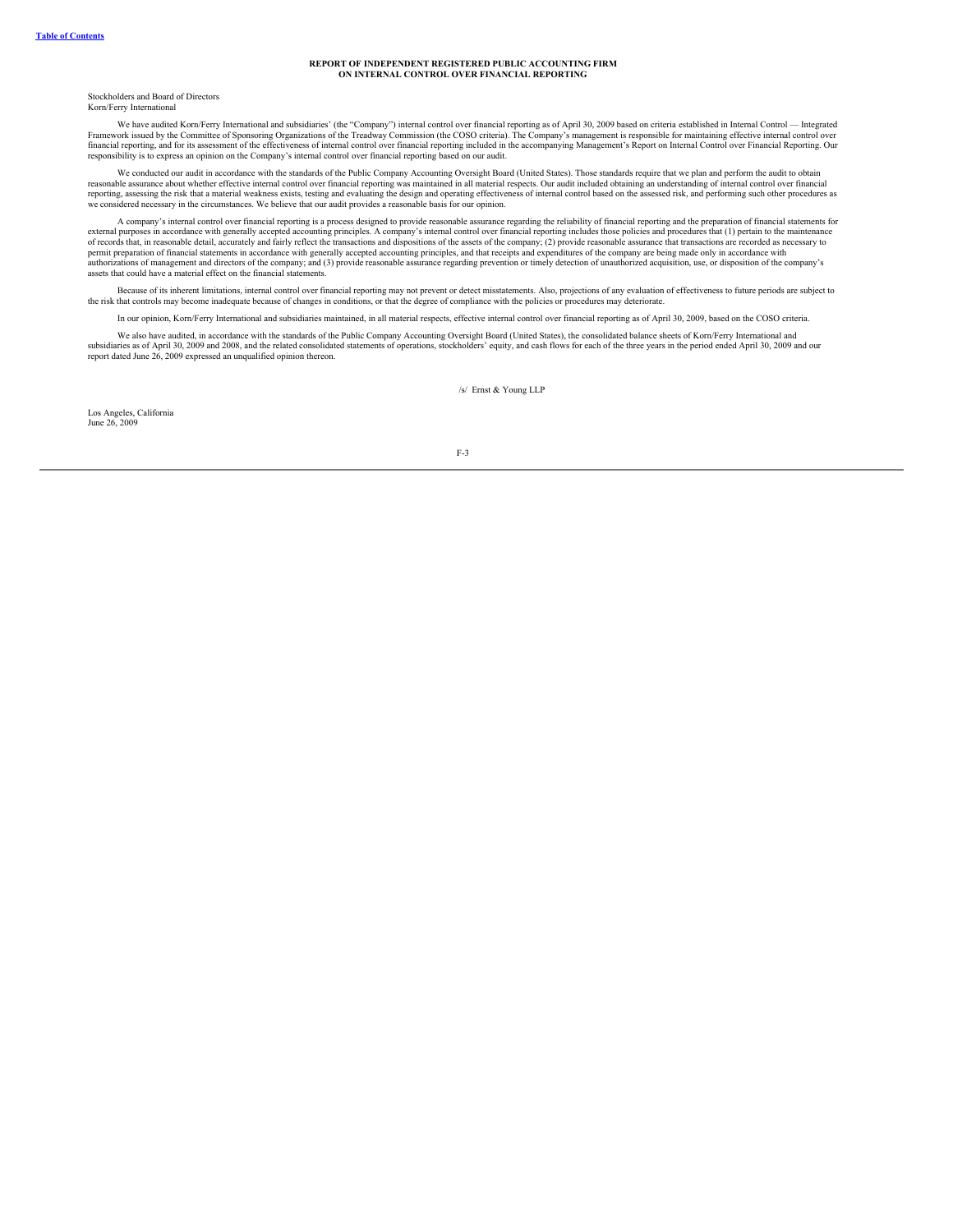#### **REPORT OF INDEPENDENT REGISTERED PUBLIC ACCOUNTING FIRM**

Stockholders and Board of Directors Korn/Ferry International

We have audited the accompanying consolidated balance sheets of Korn/Ferry International and subsidiaries (the "Company") as of April 30, 2009 and 2008, and the related consolidated statements of operations, stockholders'

We conducted our audits in accordance with the standards of the Public Company Accounting Oversight Board (United States). Those standards require that we plan and perform the audit to obtain reasonable assurance about whe statements. An audit also includes assessing the accounting principles used and significant estimates made by management, as well as evaluating the overall financial statement presentation. We believe that<br>our audits provi

In our opinion, the financial statements referred to above present fairly, in all material respects, the consolidated financial position of Korn/Ferry International and subsidiaries at April 30, 2009 and<br>2008, and the cons

As discussed in Note 1 to the consolidated financial statements, the Company adopted the provisions of Financial Accounting Standards Board Interpretation No. 48 on May 1, 2007. Also as discussed in Note 1, the Company changed its method of accounting for defined benefit pension and other post retirement plans in accordance with Statement of Financial Accounting Standards No. 158 on April 30, 2007.

We also have audited, in accordance with the standards of the Public Company Accounting Oversight Board (United States), the Company's internal control over financial reporting as of April 30,<br>2009, based on criteria estab an unqualified opinion thereon.

/s/ Ernst & Young LLP

Los Angeles, California June 26, 2009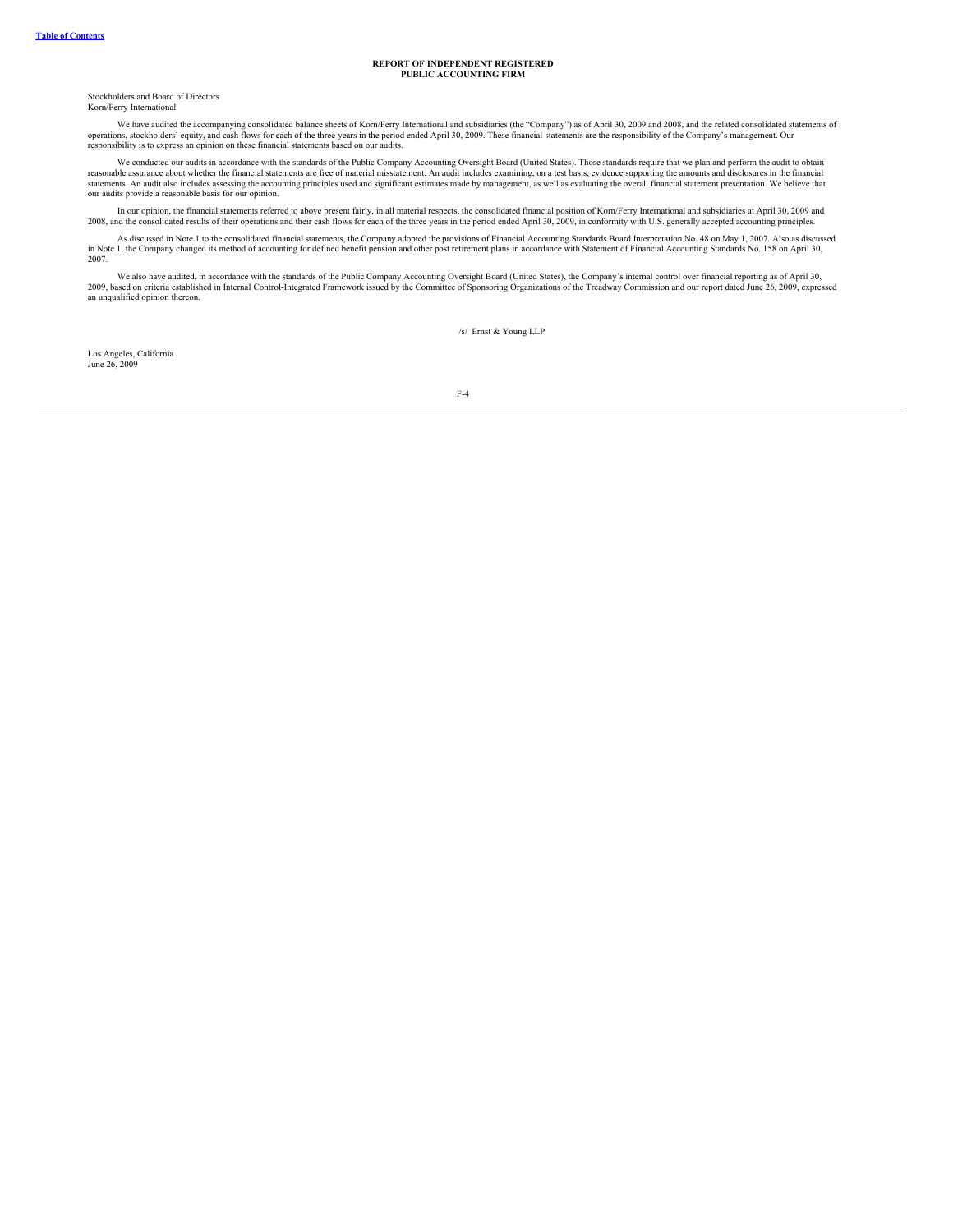<span id="page-46-0"></span>**CONSOLIDATED BALANCE SHEETS**

|                                                                                                                                                   | April 30, |                                       |   |         |
|---------------------------------------------------------------------------------------------------------------------------------------------------|-----------|---------------------------------------|---|---------|
|                                                                                                                                                   |           | 2009                                  |   | 2008    |
|                                                                                                                                                   |           | (In thousands, except per share data) |   |         |
| <b>ASSETS</b>                                                                                                                                     |           |                                       |   |         |
| Cash and cash equivalents                                                                                                                         | S         | 255,000                               | s | 305,296 |
| Marketable securities                                                                                                                             |           | 4,263                                 |   | 5.940   |
| Receivables due from clients, net of allowance for doubtful accounts of \$11,197 and \$11,504, respectively                                       |           | 67,308                                |   | 119,952 |
| Income taxes and other receivables                                                                                                                |           | 9,001                                 |   | 7,071   |
| Deferred income taxes                                                                                                                             |           | 14,583                                |   | 10,401  |
| Prepaid expenses and other assets                                                                                                                 |           | 21,442                                |   | 20,057  |
| Total current assets                                                                                                                              |           | 371,597                               |   | 468,717 |
| Marketable securities, noncurrent                                                                                                                 |           | 70,992                                |   | 78,026  |
| Property and equipment, net                                                                                                                       |           | 27,970                                |   | 32,462  |
| Cash surrender value of company owned life insurance policies, net of loans                                                                       |           | 63,108                                |   | 81,377  |
| Deferred income taxes                                                                                                                             |           | 45,141                                |   | 47,128  |
| Goodwill                                                                                                                                          |           | 133,331                               |   | 142,699 |
| Intangible assets, net                                                                                                                            |           | 16.928                                |   | 15,519  |
| Investments and other assets                                                                                                                      |           | 11,812                                |   | 14,286  |
| Total assets                                                                                                                                      |           | 740,879                               | s | 880,214 |
|                                                                                                                                                   |           |                                       |   |         |
| <b>LIABILITIES AND STOCKHOLDERS' EQUITY</b>                                                                                                       | s         |                                       | s |         |
| Accounts payable                                                                                                                                  |           | 10,282                                |   | 15,309  |
| Income taxes payable                                                                                                                              |           | 2,059                                 |   | 20,948  |
| Compensation and benefits payable<br>Other accrued liabilities                                                                                    |           | 116,705                               |   | 199,081 |
|                                                                                                                                                   |           | 44,301                                |   | 37,120  |
| Total current liabilities                                                                                                                         |           | 173,347                               |   | 272,458 |
| Deferred compensation and other retirement plans                                                                                                  |           | 99,238                                |   | 105,719 |
| Other liabilities                                                                                                                                 |           | 9,195                                 |   | 5,903   |
| <b>Total liabilities</b>                                                                                                                          |           | 281,780                               |   | 384,080 |
| Commitments and contingencies                                                                                                                     |           |                                       |   |         |
| Stockholders' equity:                                                                                                                             |           |                                       |   |         |
| Common stock: \$0.01 par value, 150,000 shares authorized, 56,185 and 54,786 shares issued and 44,729 and 44,593 shares outstanding, respectively |           | 368,430                               |   | 358,568 |
| <b>Retained earnings</b>                                                                                                                          |           | 84,922                                |   | 95,014  |
| Accumulated other comprehensive income, net                                                                                                       |           | 6,285                                 |   | 43,097  |
| Stockholders' equity                                                                                                                              |           | 459,637                               |   | 496,679 |
| Less: notes receivable from stockholders                                                                                                          |           | (538)                                 |   | (545)   |
| Total stockholders' equity                                                                                                                        |           | 459,099                               |   | 496,134 |
| Total liabilities and stockholders' equity                                                                                                        |           | 740,879                               | s | 880,214 |

The accompanying notes are an integral part of these consolidated financial statements.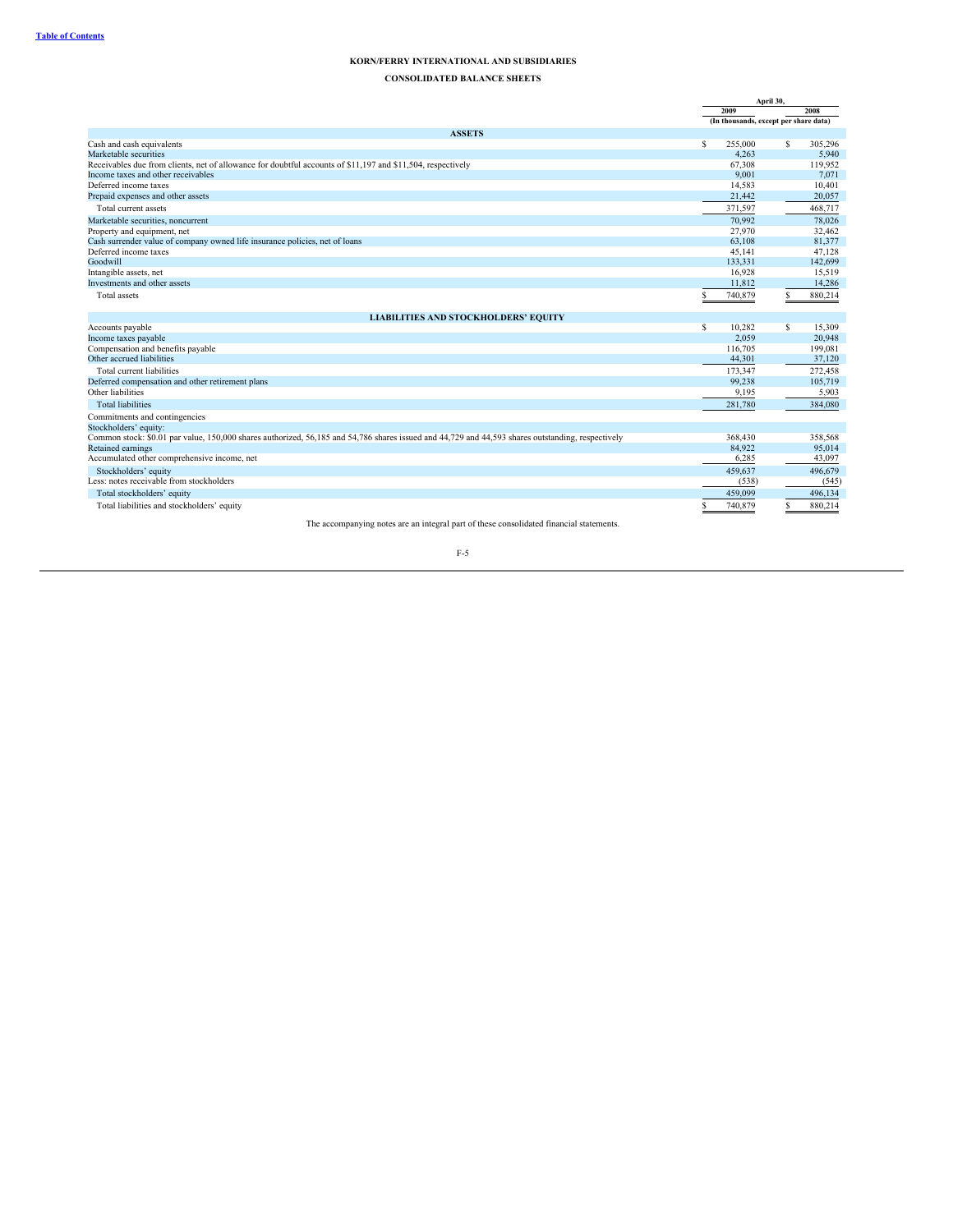**CONSOLIDATED STATEMENTS OF OPERATIONS**

|                                                                                                       |    | Year Ended April 30,                  |    |         |    |         |  |
|-------------------------------------------------------------------------------------------------------|----|---------------------------------------|----|---------|----|---------|--|
|                                                                                                       |    | 2009                                  |    | 2008    |    | 2007    |  |
|                                                                                                       |    | (In thousands, except per share data) |    |         |    |         |  |
| Fee revenue                                                                                           | S. | 638,223                               | S. | 790,570 | S. | 653,422 |  |
| Reimbursed out-of-pocket engagement expenses                                                          |    | 37,905                                |    | 45,072  |    | 35,779  |  |
| Total revenue                                                                                         |    | 676,128                               |    | 835,642 |    | 689,201 |  |
| Compensation and benefits                                                                             |    | 442,632                               |    | 540,056 |    | 447,692 |  |
| General and administrative expenses                                                                   |    | 126,882                               |    | 134,542 |    | 105,312 |  |
| Out-of-pocket engagement expenses                                                                     |    | 49,388                                |    | 58,750  |    | 44,662  |  |
| Depreciation and amortization                                                                         |    | 11,583                                |    | 10,441  |    | 9,280   |  |
| Restructuring charges                                                                                 |    | 41,915                                |    |         |    |         |  |
| Total operating expenses                                                                              |    | 672,400                               |    | 743,789 |    | 606,946 |  |
| Operating income                                                                                      |    | 3,728                                 |    | 91,853  |    | 82,255  |  |
| Interest and other (loss) income, net                                                                 |    | (10, 391)                             |    | 11,949  |    | 10,416  |  |
| Interest expense                                                                                      |    | 5,410                                 |    | 4,812   |    | 10,172  |  |
| (Loss) income before provision for income taxes and equity in earnings of unconsolidated subsidiaries |    | (12,073)                              |    | 98,990  |    | 82,499  |  |
| Provision for income taxes                                                                            |    | 384                                   |    | 36,081  |    | 30,164  |  |
| Equity in earnings of unconsolidated subsidiaries, net                                                |    | 2,365                                 |    | 3,302   |    | 3,163   |  |
| Net (loss) income                                                                                     |    | (10,092)                              | S  | 66,211  |    | 55,498  |  |
| (Loss) earnings per common share:                                                                     |    |                                       |    |         |    |         |  |
| Basic                                                                                                 |    | (0.23)                                |    | 1.50    |    | 1.40    |  |
| <b>Diluted</b>                                                                                        |    | (0.23)                                |    | 1.46    |    | 1.24    |  |
| Weighted-average common shares outstanding:                                                           |    |                                       |    |         |    |         |  |
| Basic                                                                                                 |    | 43,522                                |    | 44,012  |    | 39,774  |  |
| Diluted                                                                                               |    | 43,522                                |    | 45,528  |    | 46,938  |  |

The accompanying notes are an integral part of these consolidated financial statements.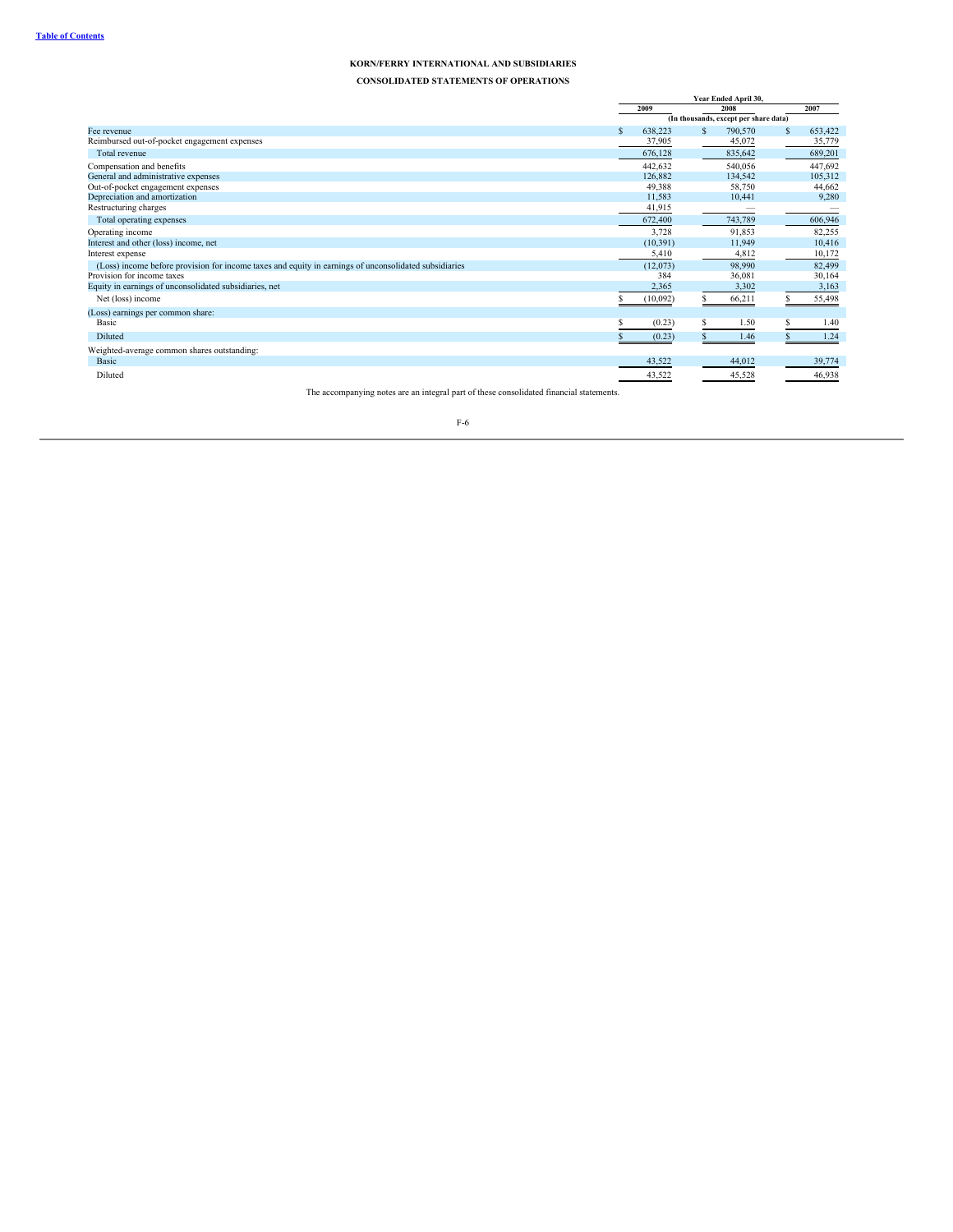# **CONSOLIDATED STATEMENTS OF STOCKHOLDERS' EQUITY**

|                                                                                                                     | <b>Common Stock</b><br>Retained |                          | Unearned<br><b>Restricted</b><br><b>Stock</b> | Accumulated<br>Other<br>Comprehensive |                          |               |
|---------------------------------------------------------------------------------------------------------------------|---------------------------------|--------------------------|-----------------------------------------------|---------------------------------------|--------------------------|---------------|
|                                                                                                                     | <b>Shares</b>                   | Amount                   | Earnings                                      | Compensation<br>(In thousands)        | <b>Income, Net</b>       | Total         |
| Balance at May 1, 2006                                                                                              | 41.201                          | \$ 344,285               | (23, 154)<br>s.                               | $\mathbf S$<br>(7, 731)               | 10,910<br><b>S</b>       | \$ 324,310    |
| Comprehensive income:                                                                                               |                                 |                          |                                               |                                       |                          |               |
| Net income                                                                                                          |                                 |                          | 55,498                                        |                                       |                          | 55,498        |
| Other comprehensive income, net of tax:                                                                             |                                 |                          |                                               |                                       |                          |               |
| Unrealized gain on marketable securities, net of taxes                                                              |                                 |                          |                                               |                                       | 844                      | 844           |
| Foreign currency translation adjustments                                                                            |                                 |                          |                                               |                                       | 9,186                    | 9,186         |
| Total comprehensive income                                                                                          |                                 |                          |                                               |                                       |                          | 65,528        |
| Adjustment from adoption of SFAS No. 123(R)                                                                         | $\overline{\phantom{a}}$        | (7, 731)                 | $\equiv$                                      | 7,731                                 | $\overline{\phantom{m}}$ | $\equiv$      |
| Purchase of stock                                                                                                   | (2, 722)                        | (57, 622)                |                                               | $\overline{\phantom{a}}$              | $\overline{\phantom{a}}$ | (57, 622)     |
| Issuance of stock                                                                                                   | 1.975                           | 22,986                   |                                               | $\overline{\phantom{0}}$              | $\overline{\phantom{m}}$ | 22.986        |
| Conversion of 7.5% Convertible Series A Preferred Stock                                                             | 1,117                           | 11,257                   | ÷                                             |                                       | $\qquad \qquad =$        | 11,257        |
| Conversion of 7.5% Convertible Subordinated Notes                                                                   | 4,469                           | 45,043                   | $\overline{\phantom{a}}$                      |                                       | $\overline{\phantom{a}}$ | 45,043        |
| Variable stock-based compensation                                                                                   |                                 | (339)                    |                                               |                                       | $\overline{\phantom{0}}$ | (339)         |
| Stock-based compensation                                                                                            | $\overline{\phantom{a}}$        | 15,669                   | $\overline{\phantom{a}}$                      | $\overline{\phantom{a}}$              | $\overline{\phantom{a}}$ | 15,669        |
| Tax benefit from exercise of stock options                                                                          |                                 | 7,011                    |                                               | -                                     | $\qquad \qquad -$        | 7,011         |
| Adjustment from adoption of SFAS No. 158, net of taxes                                                              |                                 |                          |                                               |                                       | (335)                    | (335)         |
| Balance at April 30, 2007                                                                                           | 46,040                          | 380,559                  | 32.344                                        |                                       | 20.605                   | 433,508       |
| Comprehensive income:                                                                                               |                                 |                          |                                               |                                       |                          |               |
| Net income                                                                                                          |                                 |                          | 66,211                                        | $\overline{\phantom{a}}$              | $\overline{\phantom{a}}$ | 66,211        |
| Other comprehensive income, net of tax:                                                                             |                                 |                          |                                               |                                       |                          |               |
| Unrealized loss on marketable securities, net of taxes                                                              |                                 |                          |                                               |                                       | (3,516)                  | (3,516)       |
| Foreign currency translation adjustments                                                                            |                                 |                          |                                               |                                       | 24,894                   | 24,894        |
| Defined benefit plan                                                                                                |                                 |                          |                                               |                                       | 1,114                    | 1,114         |
|                                                                                                                     |                                 |                          |                                               |                                       |                          | 88,703        |
| Total comprehensive income                                                                                          |                                 |                          |                                               |                                       |                          |               |
| Purchase of stock                                                                                                   | (3,099)                         | (60, 950)                |                                               |                                       | $\qquad \qquad$          | (60, 950)     |
| Issuance of stock                                                                                                   | 1.652                           | 18,736                   | $\overline{\phantom{a}}$                      | -                                     | $\overline{\phantom{a}}$ | 18.736        |
| Variable stock-based compensation                                                                                   |                                 | (76)                     | $\overline{\phantom{a}}$                      |                                       |                          | (76)          |
| Stock-based compensation                                                                                            |                                 | 15.429                   | $\overline{\phantom{0}}$                      |                                       | -                        | 15.429        |
| Tax benefit from exercise of stock options                                                                          |                                 | 5,096                    | $\equiv$                                      |                                       | $\overline{\phantom{a}}$ | 5,096         |
| Cumulative effect of the adoption of FIN 48                                                                         |                                 | $\overline{\phantom{a}}$ | (3, 541)                                      |                                       | $\overline{\phantom{a}}$ | (3, 541)      |
| Purchase of minority shares                                                                                         |                                 | (226)                    |                                               |                                       | $\qquad \qquad -$        | (226)         |
| Balance at April 30, 2008                                                                                           | 44.593                          | 358,568                  | 95.014                                        | $\overline{\phantom{a}}$              | 43,097                   | 496.679       |
| Comprehensive loss:                                                                                                 |                                 |                          |                                               |                                       |                          |               |
| Net loss                                                                                                            |                                 |                          | (10,092)                                      |                                       |                          | (10,092)      |
| Other comprehensive loss, net of tax:                                                                               |                                 |                          |                                               |                                       |                          |               |
| Unrealized loss on marketable securities, net of taxes                                                              |                                 |                          |                                               |                                       | (3,624)                  | (3,624)       |
| Reclassification of unrealized losses on marketable securities, net of taxes to other-than-temporary impairment and |                                 |                          |                                               |                                       |                          |               |
| upon transfer of securities from available-for-sale to trading                                                      |                                 |                          |                                               |                                       | 5.514                    | 5,514         |
| Foreign currency translation adjustments                                                                            |                                 |                          | $\overline{\phantom{a}}$                      |                                       | (40, 685)                | (40, 685)     |
| Defined benefit plan                                                                                                |                                 |                          |                                               |                                       | 1,983                    | 1,983         |
| Total comprehensive loss                                                                                            |                                 |                          |                                               |                                       |                          | (46,904)      |
| Purchase of stock                                                                                                   | (709)                           | (9, 588)                 | $\overline{\phantom{a}}$                      | -                                     |                          | (9, 588)      |
| Issuance of stock                                                                                                   | 845                             | 3.609                    | $\overline{\phantom{a}}$                      |                                       | -                        | 3,609         |
| Stock-based compensation                                                                                            |                                 | 16,495                   |                                               |                                       |                          | 16,495        |
| Tax benefit from exercise of stock options                                                                          |                                 | (654)                    | $\overline{\phantom{a}}$                      | $\overline{\phantom{a}}$              | $\overline{\phantom{a}}$ | (654)         |
| Balance at April 30, 2009                                                                                           | 44,729                          | 368,430<br>S.            | 84.922                                        | S                                     | 6.285<br>S               | 459,637<br>S. |

The accompanying notes are an integral part of these consolidated financial statements.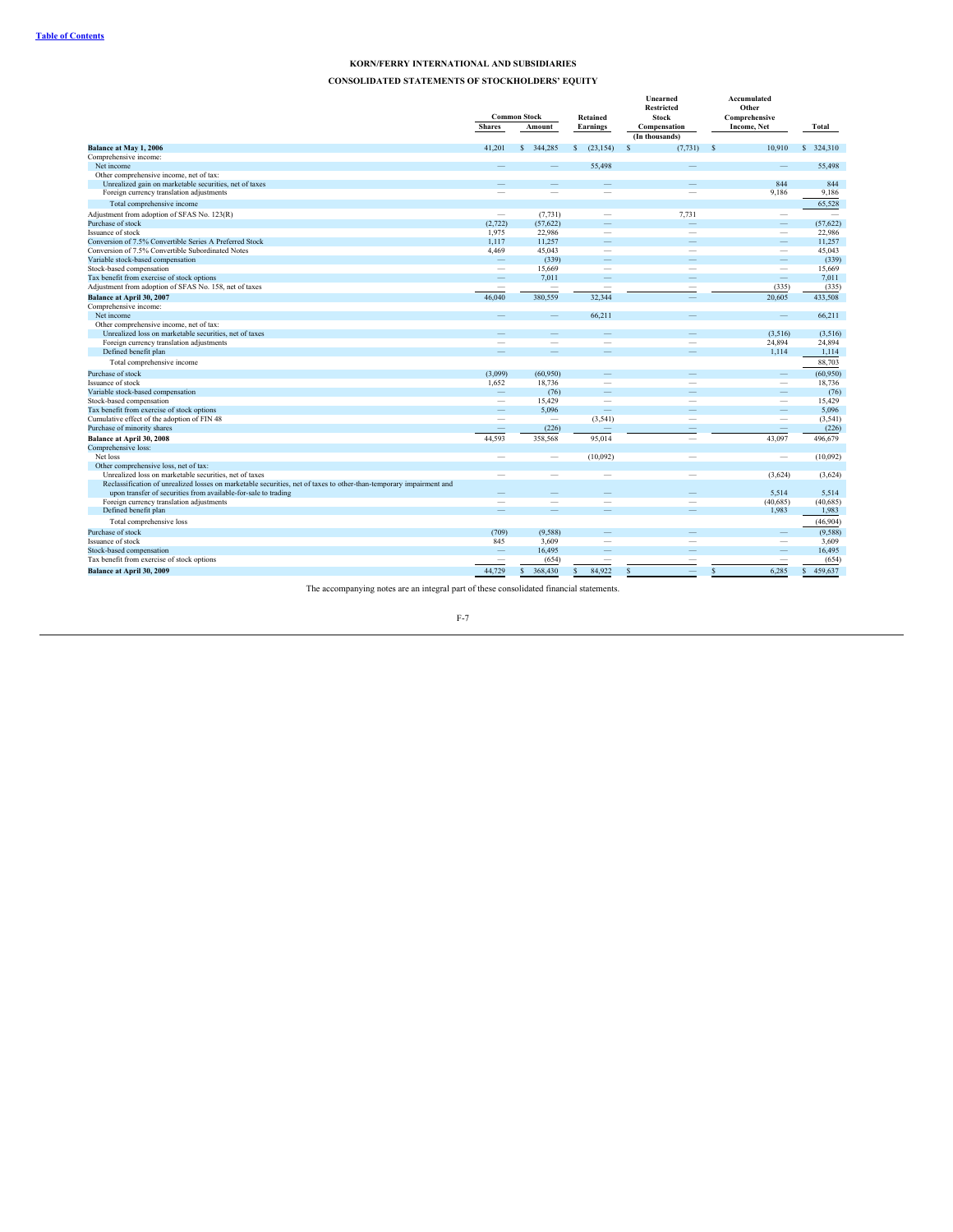**CONSOLIDATED STATEMENTS OF CASH FLOWS**

|                                                                                                                                                                                         | Year Ended April 30, |           |   |                |     |           |
|-----------------------------------------------------------------------------------------------------------------------------------------------------------------------------------------|----------------------|-----------|---|----------------|-----|-----------|
|                                                                                                                                                                                         |                      | 2009      |   | 2008           |     | 2007      |
|                                                                                                                                                                                         |                      |           |   | (In thousands) |     |           |
| Cash flows from operating activities:                                                                                                                                                   |                      |           |   |                |     |           |
| Net (loss) income                                                                                                                                                                       | s                    | (10.092)  | s | 66.211         | s   | 55,498    |
| Adjustments to reconcile net (loss) income to net cash (used in) provided by operating activities:                                                                                      |                      |           |   |                |     |           |
| Depreciation and amortization                                                                                                                                                           |                      | 11.583    |   | 10.441         |     | 9.280     |
| Stock-based compensation expense                                                                                                                                                        |                      | 16.301    |   | 15.949         |     | 15.556    |
| Interest paid in kind and amortization of discount on convertible securities                                                                                                            |                      |           |   |                |     | 915       |
| Loss on disposition of property and equipment                                                                                                                                           |                      | 3.740     |   | 561            |     | $\equiv$  |
| Provision for doubtful accounts                                                                                                                                                         |                      | 9.127     |   | 10,299         |     | 6,583     |
| Loss (gain) on cash surrender value of life insurance policies                                                                                                                          |                      | 3,578     |   | (3,780)        |     | (5,647)   |
| Realized loss (gain) on marketable securities                                                                                                                                           |                      | 5.040     |   | (5,555)        |     | (2, 138)  |
| Other-than-temporary impairment on available-for-sale securities, net of unrealized gains reclassified to other income upon the transfer of available-for-sale<br>securities to trading |                      | 9,967     |   |                |     |           |
| Deferred income taxes                                                                                                                                                                   |                      | (4, 354)  |   | (5,992)        |     | (12, 571) |
| Change in other assets and liabilities, net of effect of acquisitions:                                                                                                                  |                      |           |   |                |     |           |
| Deferred compensation                                                                                                                                                                   |                      | (3,085)   |   | 14.359         |     | 19.570    |
| Receivables                                                                                                                                                                             |                      | 44.639    |   | (23, 214)      |     | (25,966)  |
| Prepaid expenses                                                                                                                                                                        |                      | (1,340)   |   | (3, 143)       |     | (2, 332)  |
| Investment in unconsolidated subsidiaries                                                                                                                                               |                      | (2,365)   |   | (4,180)        |     | (3,668)   |
| Income taxes payable                                                                                                                                                                    |                      | (18,909)  |   | (5,282)        |     | 5.178     |
| Accounts payable and accrued liabilities                                                                                                                                                |                      | (82, 236) |   | 47,802         |     | 44,328    |
| Other                                                                                                                                                                                   |                      | 21,577    |   | (4,965)        |     | (2, 255)  |
| Net cash provided by operating activities                                                                                                                                               |                      | 3,171     |   | 109,511        |     | 102,331   |
| Cash flows from investing activities:                                                                                                                                                   |                      |           |   |                |     |           |
| Purchase of property and equipment                                                                                                                                                      |                      | (11.947)  |   | (16,976)       |     | (14, 108) |
| (Purchase of) proceeds from marketable securities, net                                                                                                                                  |                      | (4,104)   |   | 14,038         |     | (28,049)  |
| Cash paid for acquisitions, net of cash acquired                                                                                                                                        |                      | (12,900)  |   | (3,622)        |     | (24, 129) |
| Premiums on life insurance policies                                                                                                                                                     |                      | (1,781)   |   | (1, 835)       |     | (1, 844)  |
| Dividends received from unconsolidated subsidiaries                                                                                                                                     |                      | 2,952     |   | 2,923          |     | 2,429     |
| Net cash used in investing activities                                                                                                                                                   |                      | (27,780)  |   | (5, 472)       |     | (65, 701) |
| <b>Cash flows from financing activities:</b>                                                                                                                                            |                      |           |   |                |     |           |
| Payments on life insurance policy loans                                                                                                                                                 |                      | (770)     |   | (1,012)        |     |           |
| Borrowings under life insurance policies                                                                                                                                                |                      | 1,721     |   | 1,736          |     | 1,617     |
| Purchase of common stock                                                                                                                                                                |                      | (9,588)   |   | (64, 162)      |     | (57, 622) |
| Proceeds from issuance of common stock upon exercise of employee stock options and in connection with an employee stock purchase plan                                                   |                      | 3,609     |   | 17,436         |     | 22,975    |
| Tax benefit from exercise of stock options                                                                                                                                              |                      | (654)     |   | 4,612          |     | 7,011     |
| Net cash used in financing activities                                                                                                                                                   |                      | (5,682)   |   | (41,390)       |     | (26, 019) |
|                                                                                                                                                                                         |                      |           |   |                |     |           |
| Effect of exchange rate changes on cash and cash equivalents                                                                                                                            |                      | (20,005)  |   | 16,510         |     | 3,773     |
| Net (decrease) increase in cash and cash equivalents                                                                                                                                    |                      | (50, 296) |   | 79,159         |     | 14,384    |
| Cash and cash equivalents at beginning of year                                                                                                                                          |                      | 305,296   |   | 226,137        |     | 211,753   |
| Cash and cash equivalents at end of year                                                                                                                                                | $\mathbf{\hat{S}}$   | 255,000   | S | 305,296        | \$. | 226,137   |
| Supplemental cash flow information:                                                                                                                                                     |                      |           |   |                |     |           |
| Cash used to pay interest                                                                                                                                                               |                      | 5,969     |   | 4,379          |     | 10,019    |
| Cash used to pay income taxes                                                                                                                                                           | S                    | 24,369    | S | 47,760         |     | 27,951    |
| Supplemental non-cash investing and financing activities:                                                                                                                               |                      |           |   |                |     |           |
| Conversion of debt to equity                                                                                                                                                            |                      |           |   |                | s   | 56,300    |

The accompanying notes are an integral part of these consolidated financial statements.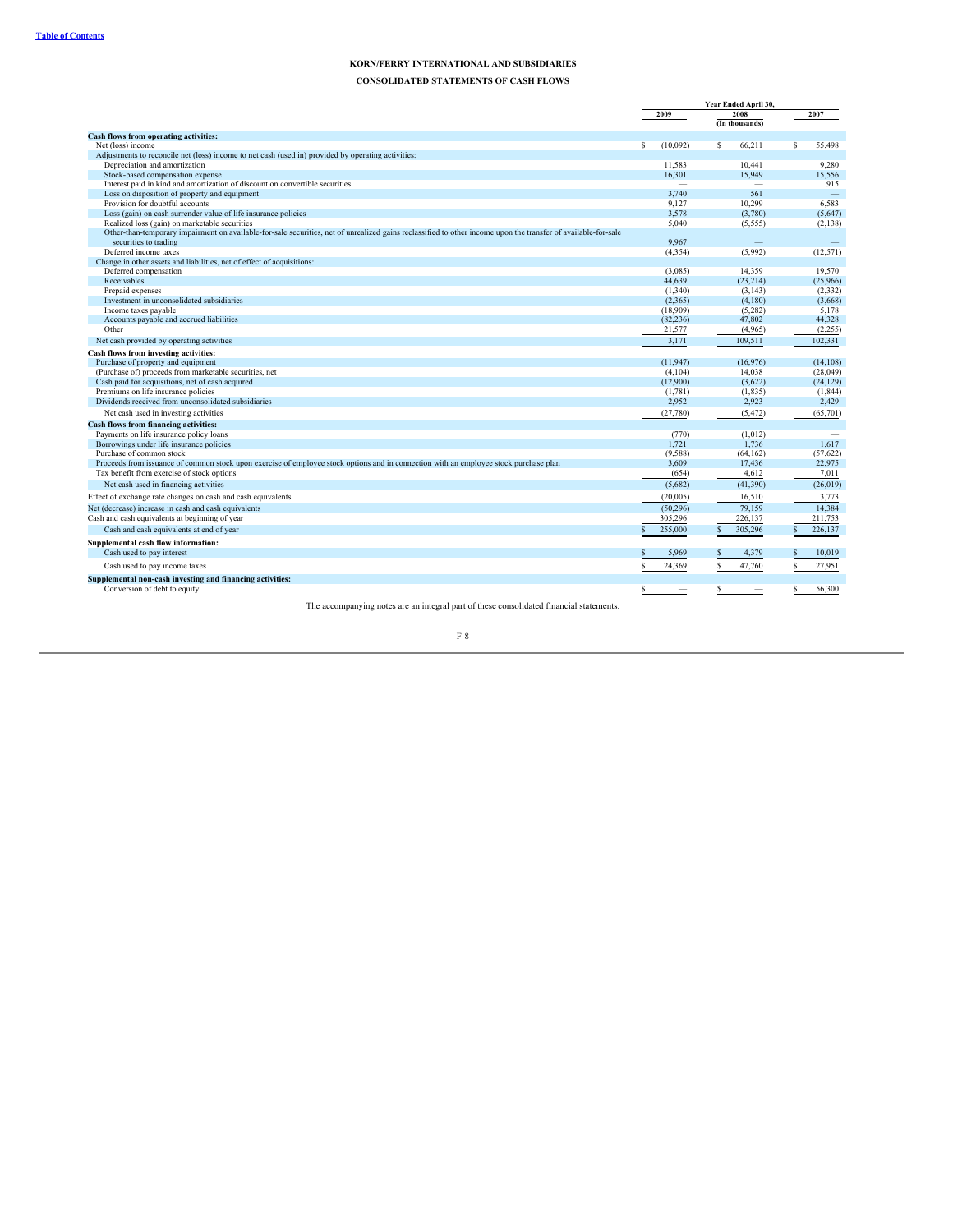## **NOTES TO CONSOLIDATED FINANCIAL STATEMENTS**

**April 30, 2009**

### **1. Organization and Summary of Significant Accounting Policies**

## *Nature of Business*

Korn/Ferry International, a Delaware corporation (the "Company"), and its subsidiaries are engaged in the business of providing executive search, outsourced recruiting and leadership and talent consulting on a retained basis. The Company's worldwide network of over 78 offices in 37 countries enables it to meet the needs of its clients in all industries.

#### *Basis of Consolidation and Presentation*

The consolidated financial statements include the accounts of the Company and its wholly and majority owned/controlled domestic and international subsidiaries. All intercompany balances and<br>transactions have been eliminate prevailing practice within the industry.

Investments in affiliated companies which are 50% or less owned and where the Company exercises significant influence over operations are accounted for using the equity method. Dividends and<br>other distributions of earnings \$2.9 million and \$2.4 million during fiscal 2009, 2008 and 2007, respectively.

#### *Use of Estimates and Uncertainties*

The preparation of the consolidated financial statements in conformity with GAAP requires management to make estimates and assumptions that affect the reported amounts of assets and liabilities and disclosure of contingent assets and liabilities at the date of the financial statements and the reported amounts of revenue and expenses during the reporting period. Actual results could differ from these discussed terms a estimates. The most significant areas that require management judgment are revenue recognition, deferred compensation, marketable securities, evaluation of the carrying value of receivables, goodwill and other intangible assets and deferred income taxes.

#### *Revenue Recognition*

Substantially all professional fee revenue is derived from fees for professional services related to executive recruitment, middle-management recruitment and related services performed on a retained basis. Fee revenue from recruitment activities is generally one-third of the estimated first year compensation plus a percentage of the fee to cover indirect expenses. Fee revenue is recognized as earned. The<br>Company gener Any services that are provided on a contingent basis are recognized once the contingency is fulfilled.

#### *Reimbursements*

The Company incurs certain out-of-pocket expenses that are reimbursed by its clients. The Company accounts for its reimbursed out-of-pocket expenses as revenue in its consolidated statements of operations in accordance with Emerging Issues Task Force ("EITF") Issue No. 01-14, Income Statement Characterization of Reimbursements Received for "Out-of-Pocket" Expenses Incurred.

#### *Allowance for Doubtful Accounts*

A provision is established for doubtful accounts through a charge to general and administrative expenses based on historical loss experience. After all collection efforts have been exhausted, the Company reduces the allowance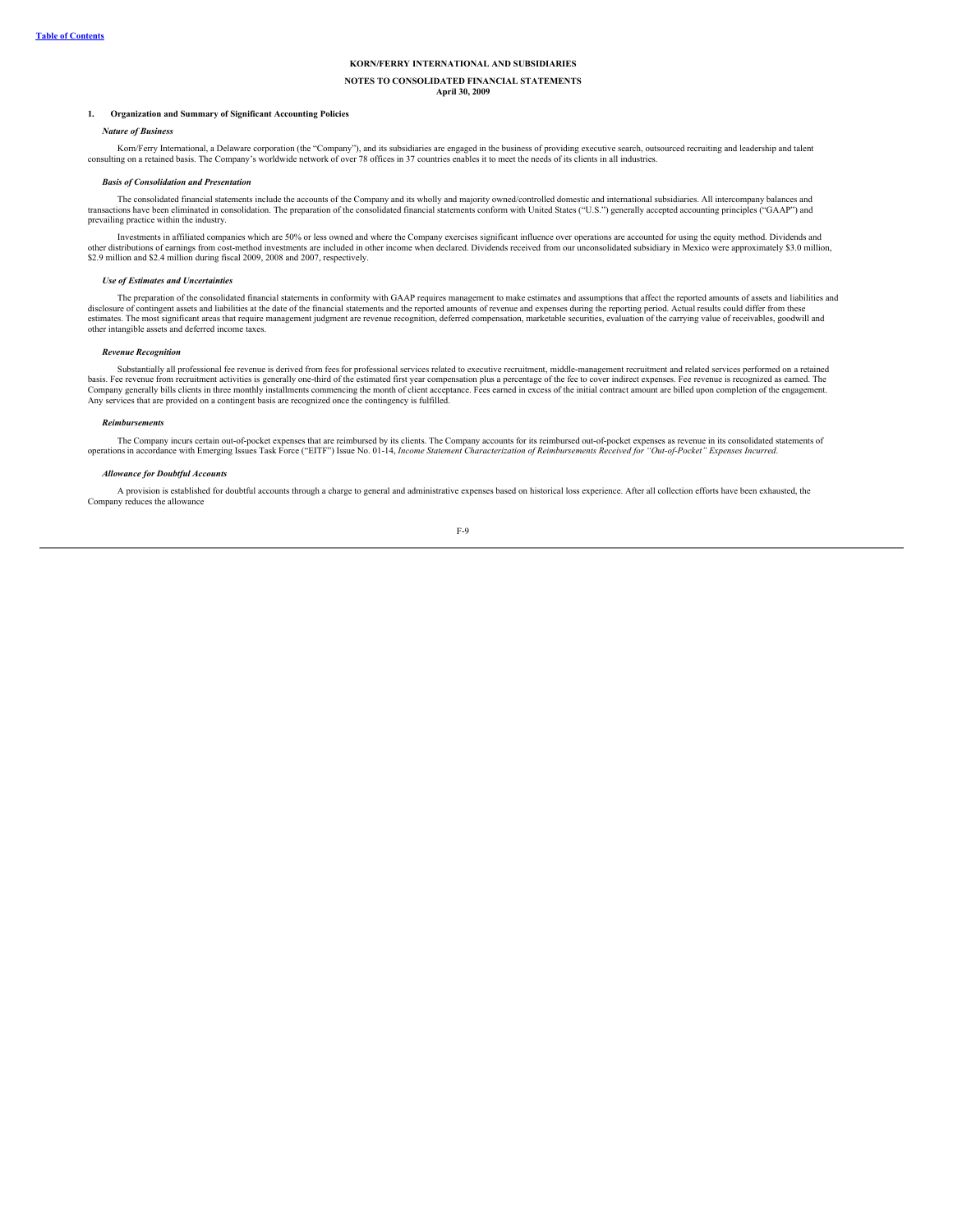#### **NOTES TO CONSOLIDATED FINANCIAL STATEMENTS — (Continued)**

for doubtful accounts for balances identified as uncollectible. Total write-offs of accounts receivable were \$7.0 million, \$8.1 million and \$5.7 million during fiscal 2009, 2008 and 2007, respectively.

#### *Cash and Cash Equivalents*

The Company considers all highly liquid investments with original maturities of three months or less to be cash equivalents.

#### *Marketable Secu*

The Company classifies its marketable securities as either trading securities or available-for-sale as defined in Statement of Financial Accounting Standards ("SFAS") No. 115, *Accounting for Certain* Investments in Debt and Equity Securities ("SFAS 115"). These investments are recorded at fair value and are classified as marketable securities in the accompanying consolidated balance sheets as of April 30,<br>2009 and 2008 the types of investments that can be made.

In accordance with SFAS 115 and considering the increase in investment activity, on April 30, 2009, the Company transferred certain securities previously classified as available-for-sale to trading. The securities were transferred at fair value on April 30, 2009, which became the new cost basis of the securities. Unrealized gains of \$5.9 million at the date of the transfer were reversed from accumulated other<br>comprehensiv

Trading securities consist of the Company's investments, which are held in trust to satisfy obligations under the Company's deferred compensation plans (see Note 5). The changes in fair values on trading securities are recorded as a component of net (loss) income in interest and other (loss) income.

Available-for-sale securities consist of time deposits. The changes in fair values, net of applicable taxes, on available-for-sale marketable securities are recorded as unrealized (losses) gains as a component of accumulated other comprehensive (loss) income in stockholders' equity. When, in the opinion of management, a decline in the fair value of an investment below its cost or amortized cost is<br>considered to be "oth (loss) income, net. The determination of other-than-temporary decline includes, in addition to other relevant factors, a presumption that if the market value is below cost by a significant amount for a period of<br>time, a wr decline is identified. During fiscal 2009, the Company recorded a write-down of \$15.9 million related to an other-than-temporary decline in fair value of marketable securities (see Note 5).

#### *Property and Equipment*

Property and equipment is carried at cost, less accumulated depreciation. Leasehold improvements are amortized on a straight-line basis over the estimated useful life of the asset, or the lease term, whichever is shorter. Software development costs for internal use are capitalized in accordance with Statement of Position 98-1, Accounting for the Cost of Computer Software Developed or Obtained for<br>Internal Use and, once a straight-line basis over the estimated useful lives of three to ten years.

The Company reviews long-lived assets for impairment whenever events or changes in circumstances indicate that the carrying value of an asset may not be recoverable.

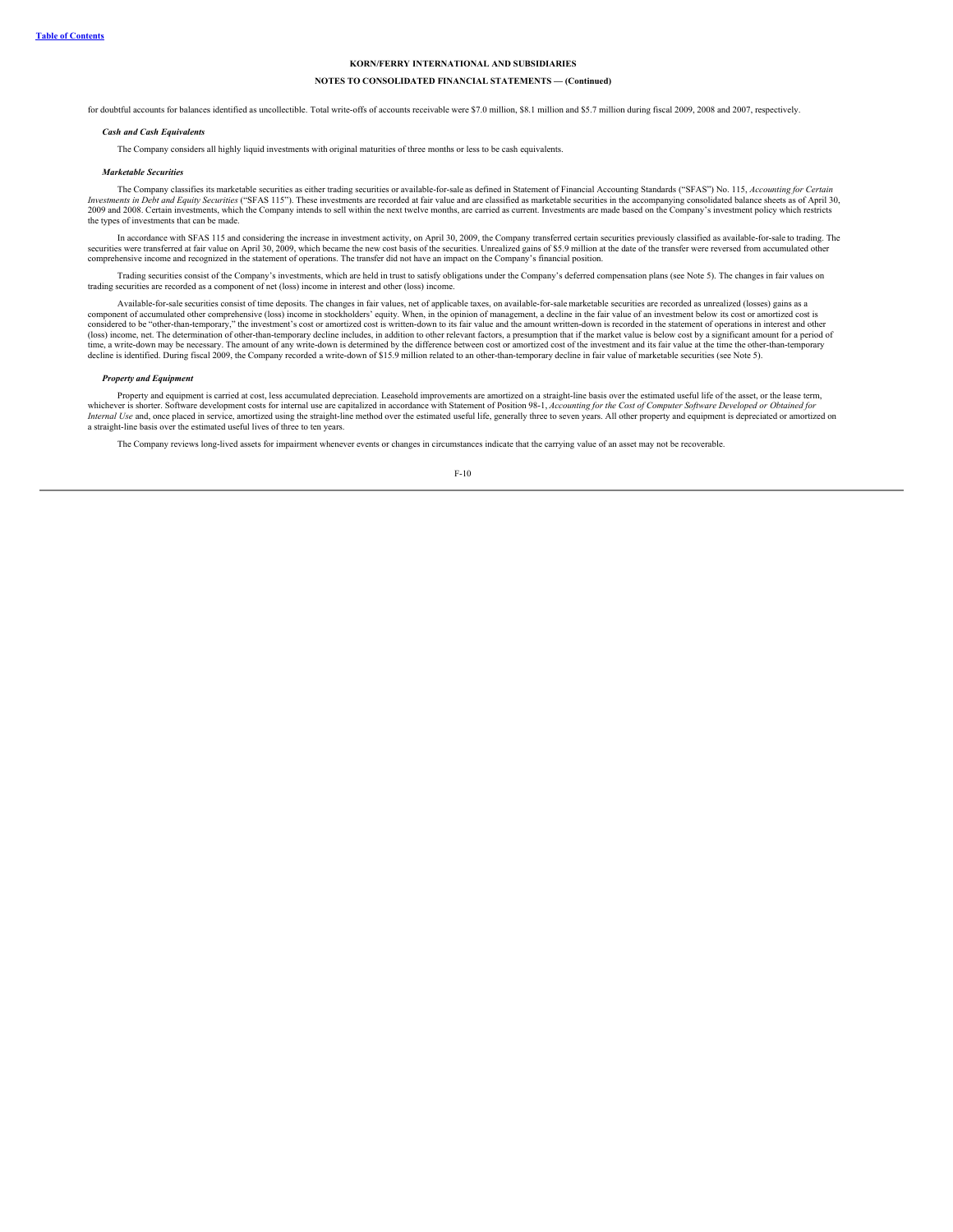#### **NOTES TO CONSOLIDATED FINANCIAL STATEMENTS — (Continued)**

#### *Goodwill and Intangible Assets*

Goodwill represents the excess of the purchase price over the fair value of assets acquired. Purchased intangible assets primarily consist of customer lists, non-compete agreements, proprietary<br>databases, intellectual prop 24 years.

In accordance with SFAS No. 142, *Goodwill and Other Intangible Assets* ("SFAS 142"), the Company's annual goodwill impairment test was performed as of January 31, 2009. The goodwill impairment test compares the fair value of a reporting unit with its carrying amount, including goodwill. If the carrying amount of a reporting unit exceeds its fair value, goodwill of the reporting unit would be considere techniques, including a discounted cash flow methodology. These impairment tests indicated that the fair value of each reporting unit exceeded its carrying amount. As a result, no impairment charge was<br>recognized. There wa

As of April 30 2009, there were no indicators of impairment with respect to the Company's intangible assets.

### *Stock-Based Compensation*

The Company has employee compensation plans under which various types of stock-based instruments are granted. These instruments, principally include stock options, stock appreciation rights ("SARs"), restricted stock and an Employee Stock Purchase Plan ("ESPP"). The Company accounts for stock-based instruments in accordance with SFAS No. 123(R), Share-Based Payments<br>("SFAS 123(R)"). In addition to recognizing fair value of stock options and for purchases under the ESPP.

The following table summarizes the components of stock-based compensation expense recognized in the Company's consolidated statements of operations for the periods indicated:

|                                                    | Year Ended April 30. |  |                        |  |         |
|----------------------------------------------------|----------------------|--|------------------------|--|---------|
|                                                    | 2009                 |  | 2008<br>(In thousands) |  | 2007    |
| Stock options and SARs                             | 210                  |  | 1.806                  |  | 4.974   |
| Restricted stock                                   | 15.633               |  | 13,590                 |  | 10.086  |
| <b>ESPP</b>                                        | 458                  |  | 553                    |  | 496     |
| Total stock-based compensation expense, pre-tax    | 16.301               |  | 15,949                 |  | 15.556  |
| Tax benefit from stock-based compensation expense  | (5,950)              |  | (5,821)                |  | (5,875) |
| Total stock-based compensation expense, net of tax | 10,351               |  | 10,128                 |  | 9,681   |

The Company uses the Black-Scholes option valuation model to estimate the grant date fair value of employee stock options. The expected volatility reflects the consideration of the historical volatility in the Company's publicly traded instruments during the period the option is granted. The Company believes historical volatility in these instruments is more indicative of expected future volatility than the<br>implied volati with a remaining term approximating the expected term of the

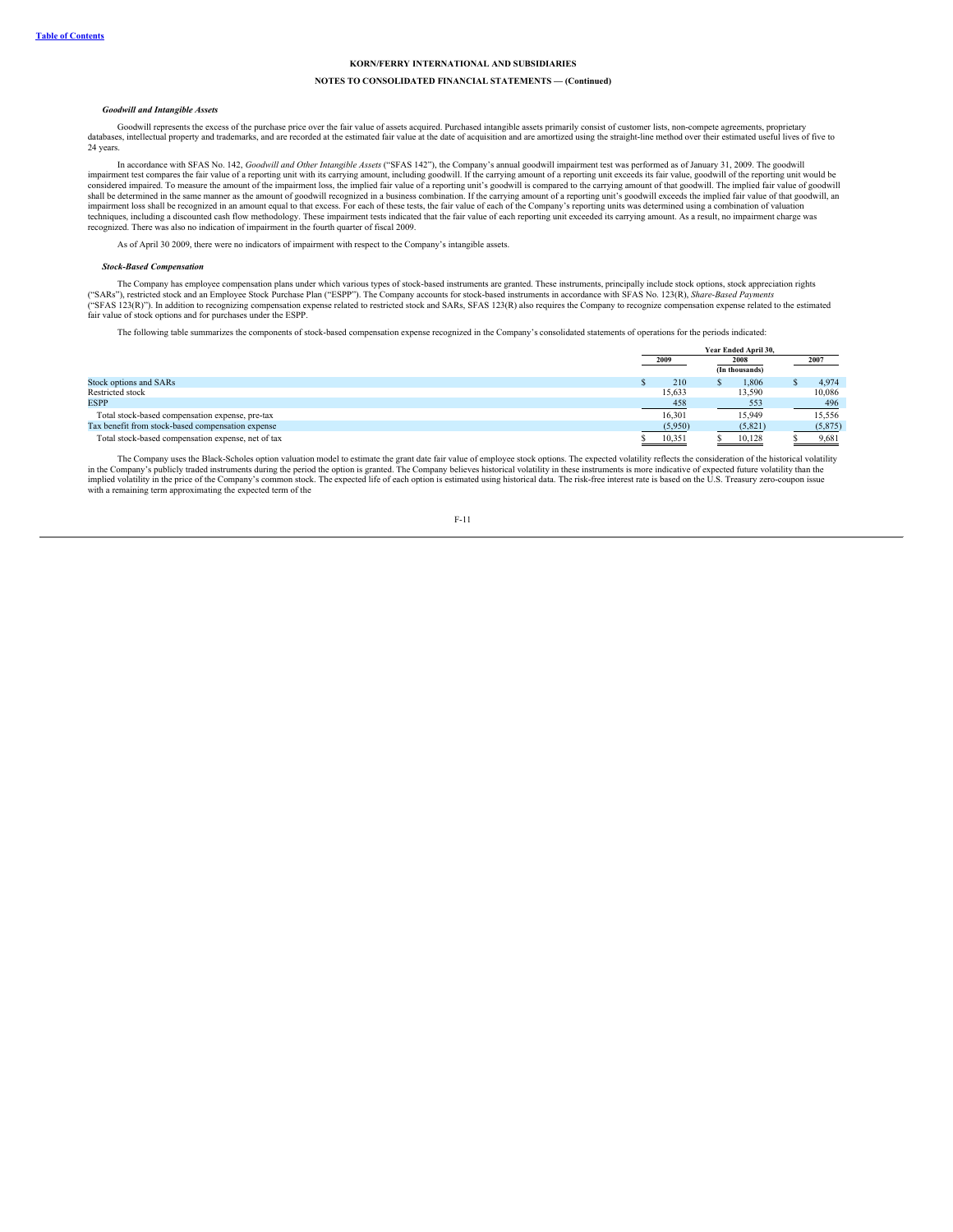### **NOTES TO CONSOLIDATED FINANCIAL STATEMENTS — (Continued)**

option. The Company uses historical data to estimate forfeiture rates applied to the gross amount of expense determined using the option valuation model.

The weighted-average assumptions used to estimate the fair value of each employee stock option and SARs were as follows:

|                                 | <b>Year Ended April 30</b> |          |              |
|---------------------------------|----------------------------|----------|--------------|
|                                 | 2009                       | 2008     | 2007<br>____ |
| <b>Expected volatility</b>      | 44.11%                     | 44.42%   | 48.05%       |
| Risk-free interest rate         | 3.27%                      | 4.60%    | 4.95%        |
| Expected option life (in years) | 4.25                       | 4.00     | 4.00         |
| Expected dividend yield         | $0.00\%$                   | $0.00\%$ | $0.00\%$     |

The Black-Scholes option pricing model was developed for use in estimating the fair value of traded options. The assumptions used in option valuation models are highly subjective, particularly the expected stock price volatility of the underlying stock.

#### *Restructuring Charges*

The Company accounts for its restructuring charges in accordance with SFAS No. 146, Accounting for Costs Associated with Exit or Disposal Activities ("SFAS 146"). Under SFAS 146, a liability is recognized when the costs are incurred and are recorded at fair value.

## *Translation of Foreign Currencies*

Generally, financial results of the Company's foreign subsidiaries are measured in their local currencies. Assets and liabilities are translated into U.S. dollars at year-end exchange rates, while revenue and expenses are translated at weighted-average exchange rates during the fiscal year. Resulting translation adjustments are recorded as a component of accumulated comprehensive (loss) income. Gains and<br>losses from foreign expense in the period incurred. Foreign currency losses, on an after tax basis, included in net (loss) income, were \$0.35 million, \$0.56 million and \$0.15 million during fiscal 2009, 2008 and 2007, respectively.

#### *Income Taxes*

The Company accounts for income taxes in accordance with SFAS No. 109, *Accounting for Income Taxes* ("SFAS 109") as interpreted by Financial Accounting Standards Board ("FASB") Interpretation No. 48, Accounting for Uncertainty in Income Taxes, an interpretation of FASB Statement No. 109 ("FIN 48"), resulting in two components of income tax expense: current and deferred. Current income tax expense approximates taxes to be paid or refunded for the current period. Deferred income tax expense results from changes in deferred tax assets and liabilities between periods. These gross<br>deferred tax assets by tax laws and their bases as reported in the financial statements. Deferred tax assets are also recognized for tax attributes such as net operating loss carryforwards and tax credit carryforwards. Valuation allowances ar

Under FIN 48, income tax benefits are recognized and measured based upon a two-step model: (1) a tax position must be more-likely-than-not to be sustained based solely on its technical merits in order to be recognized, and (2) the benefit is measured as the largest dollar amount of that position that is more-likely-than-not to be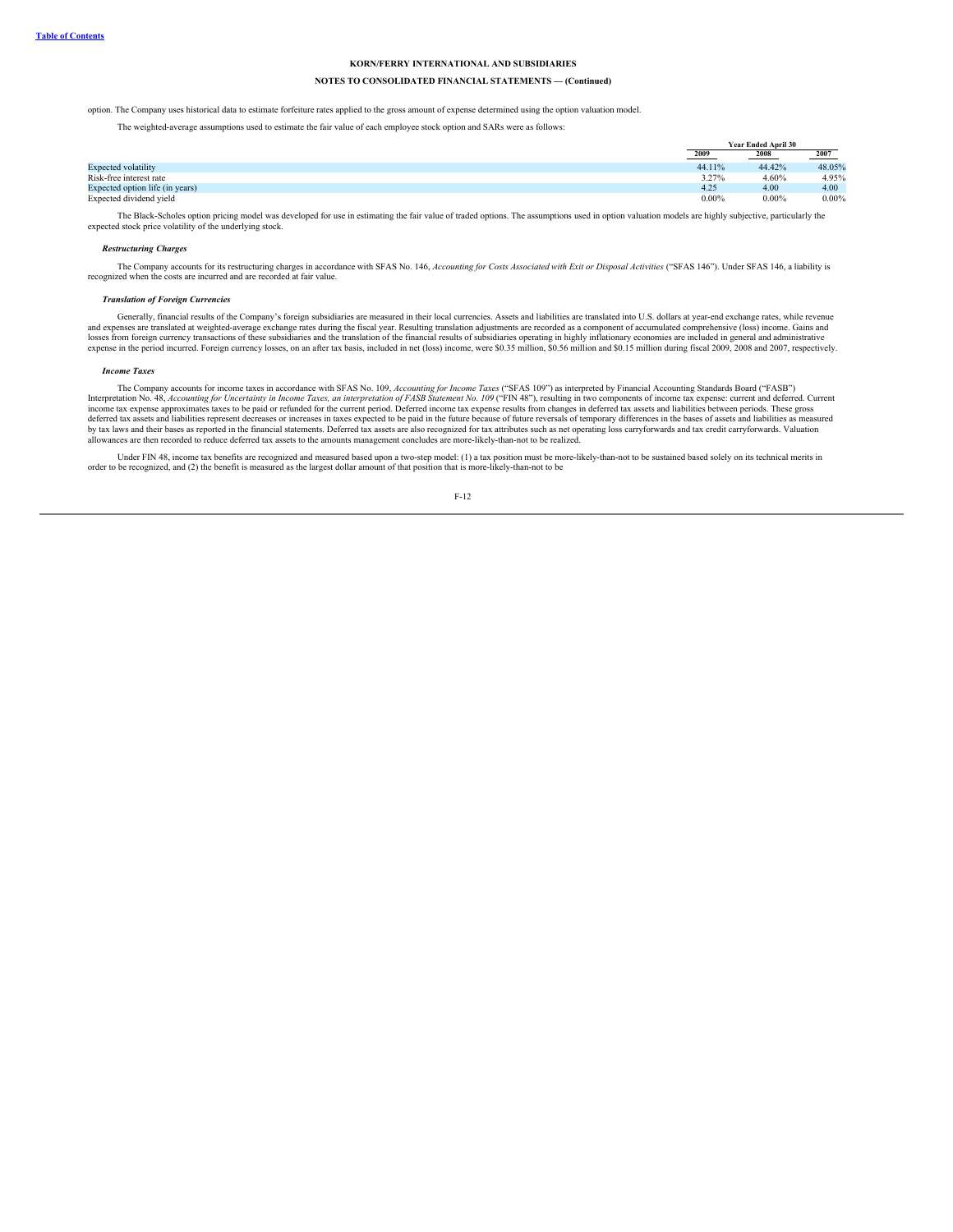#### **NOTES TO CONSOLIDATED FINANCIAL STATEMENTS — (Continued)**

sustained upon settlement. The difference between the benefit recognized for a position in accordance with this FIN 48 model and the tax benefit claimed on a tax return is referred to as an unrecognized tax benefit

#### *Fair Value of Financial Instruments*

Effective May 1, 2008, the Company adopted SFAS 157, *Fair Value Measurements*("SFAS 157") for financial assets and liabilities, which defines fair value, provides guidance for measuring fair value and requires certain disclosures. SFAS 157 discusses valuation techniques, such as the market approach (comparable market prices), the income approach (present value of future income or cash flow) and the cost approa fair value into three broad levels. The following is a brief description of those three levels:

- Level 1: Observable inputs such as quoted prices (unadjusted) in active markets that are accessible at the measurement date for identical, unrestricted assets or liabilities.
- Level 2: Inputs other than quoted prices that are observable for the asset or liability, either directly or indirectly. These include quoted prices for similar assets or liabilities in active markets and quoted prices for identical or similar assets or liabilities in markets that are not active.
- *Level 3:* Unobservable inputs that reflect the reporting entity's own assumptions.

As of April 30, 2009, the Company held certain assets that are required to be measured at fair value on a recurring basis. These included cash equivalents, marketable securities and a put option. The carrying amount of cash, cash equivalents and accounts receivable approximates fair value due to the short maturity of these instruments. The fair values of marketable securities, other than auction rate<br>securities ("ARS")

#### *Concentration of Credit Risk*

Financial instruments which potentially subject the Company to concentrations of credit risk consist principally of receivables due from clients and net cash surrender value due from insurance companies, which is discussed below. Concentrations of credit risk with respect to receivables are limited due to the Company's large number of clients and their dispersion across many different industries and<br>countries wo

#### *Cash Surrender Value of Life Insurance*

The change in the cash surrender value ("CSV") of company owned life insurance ("COLI") contracts, net of insurance premiums paid and gains realized, is reported in compensation and benefits expense. As of April 30, 2009 a respectively. If these insurance companies were to become insolvent, the Company would be considered a general creditor for \$31.9 million of net cash surrender value as of April 30, 2009, therefore these assets are subject to risk. Management routinely monitors the credit ratings of these insurance companies.

## *Accounting Adjustment*

In the fourth quarter of fiscal 2009, an adjustment was made to correct compensation and benefits expenses that had been recorded twice by the Company during the periods covering fiscal 2002 through fiscal 2009 for expenses relating to employee contributions to flexible spending health benefit accounts. In accordance with the Securities and Exchange Commission Staff Accounting<br>Bulletin No. 108, *Considering th* 

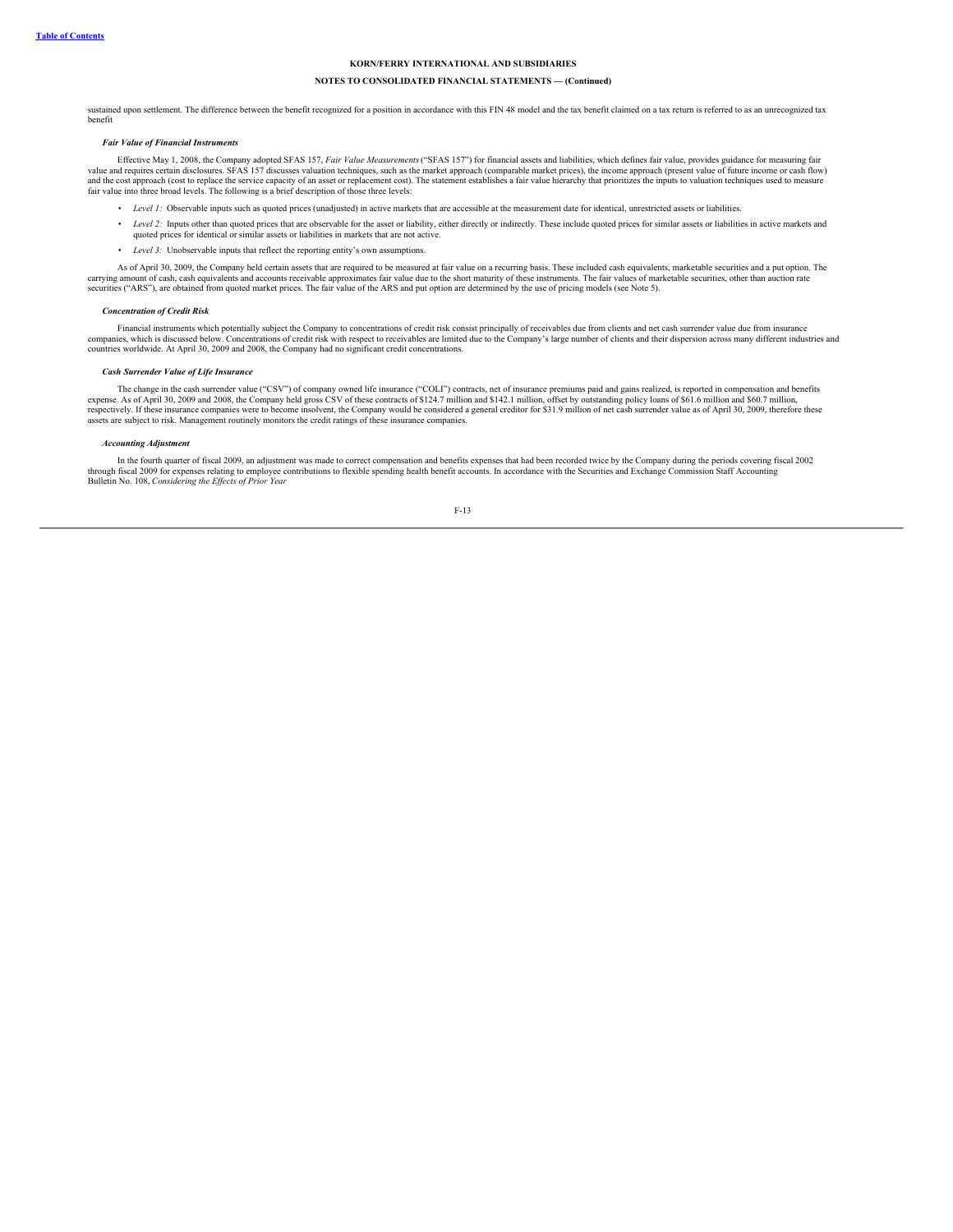#### **NOTES TO CONSOLIDATED FINANCIAL STATEMENTS — (Continued)**

Misstatements when Quantifying Misstatements in Current Year Financial Statements, the Company recorded a cumulative accounting adjustment in the fourth quarter, the effect of which resulted in a<br>\$3.7 million pre-tax decre adjustments increased operating profit by \$3.7 million and decreased net loss by \$2.3 million, or \$0.05 per basic and diluted share for the three months and year ended April 30, 2009. The correction of the error was not material to any individual prior period or the current period and, accordingly, the prior period results have not been adjusted.

#### *Reclassifications*

Certain prior year amounts have been reclassified to conform to the current year presentation.

#### *Recently Adopted Accounting Standards*

In September 2006, the FASB issued SFAS No. 158, Employers' Accounting for Defined Benefit Pension and Other Postretirement Plans - an amendment of FASB Statements No. 87, 88, 106 and *132(R)* ("SFAS 158"). SFAS 158 retains the previous measurement and disclosure requirements of prior accounting guidance, but now requires the recognition of the funded status of pension and other postretirement benefit plans on the balance sheet ("recognition provisions"). Furthermore, for fiscal years ending after December 15, 2008, SFAS 158 requires fiscal-year-end measurements of plan assets and<br>benefit obligati actuarial gains or losses, prior service cost and any remaining unamortized transition obligation will be recognized on the balance sheet with an offset to accumulated other comprehensive (loss) income, net of any resulting deferred tax balances. The Company adopted SFAS 158 on April 30, 2007. The adoption did not have a material impact on its financial position or results of operations

The Company adopted FIN 48 as of May 1, 2007. FIN 48 clarifies the accounting for income taxes by prescribing a minimum threshold for benefit recognition of a tax position for financial reporting<br>purposes. FIN 48 also esta recorded a cumulative effect adjustment which reduced retained earnings by \$3.5 million on May 1, 2007.

In September 2006, the EITF of the FASB ratified EITF Issue No. 06-4, Accounting for Deferred Compensation and Postretirement Benefit Aspects of Endorsement Split-Dollar Life Insurance<br>Arrangements ("EITF 06-4"). The scope employee that extends to postretirement periods. Therefore, EITF 06-4 would not apply to a split-dollar life insurance arrangement that provides a specified benefit to an employee that is limited to the<br>employee's active s May 1, 2008 and it did not have a material impact on its financial position or results of operations.

In September 2006, the FASB issued SFAS 157, which defines fair value, establishes a framework for measuring fair value and expands disclosures about fair value measurements. The statement emphasizes that fair value is a market-based measurement, not an entity-specific measurement and establishes a fair value hierarchy. This statement also clarifies how the assumptions of risk and the effect of<br>restrictions however, the FASB staff has approved a one year deferral for the implementation of SFAS 157 for other non-financial assets and liabilities. The Company adopted this statement effective May 1, 2008 and it<br>did not have a mat

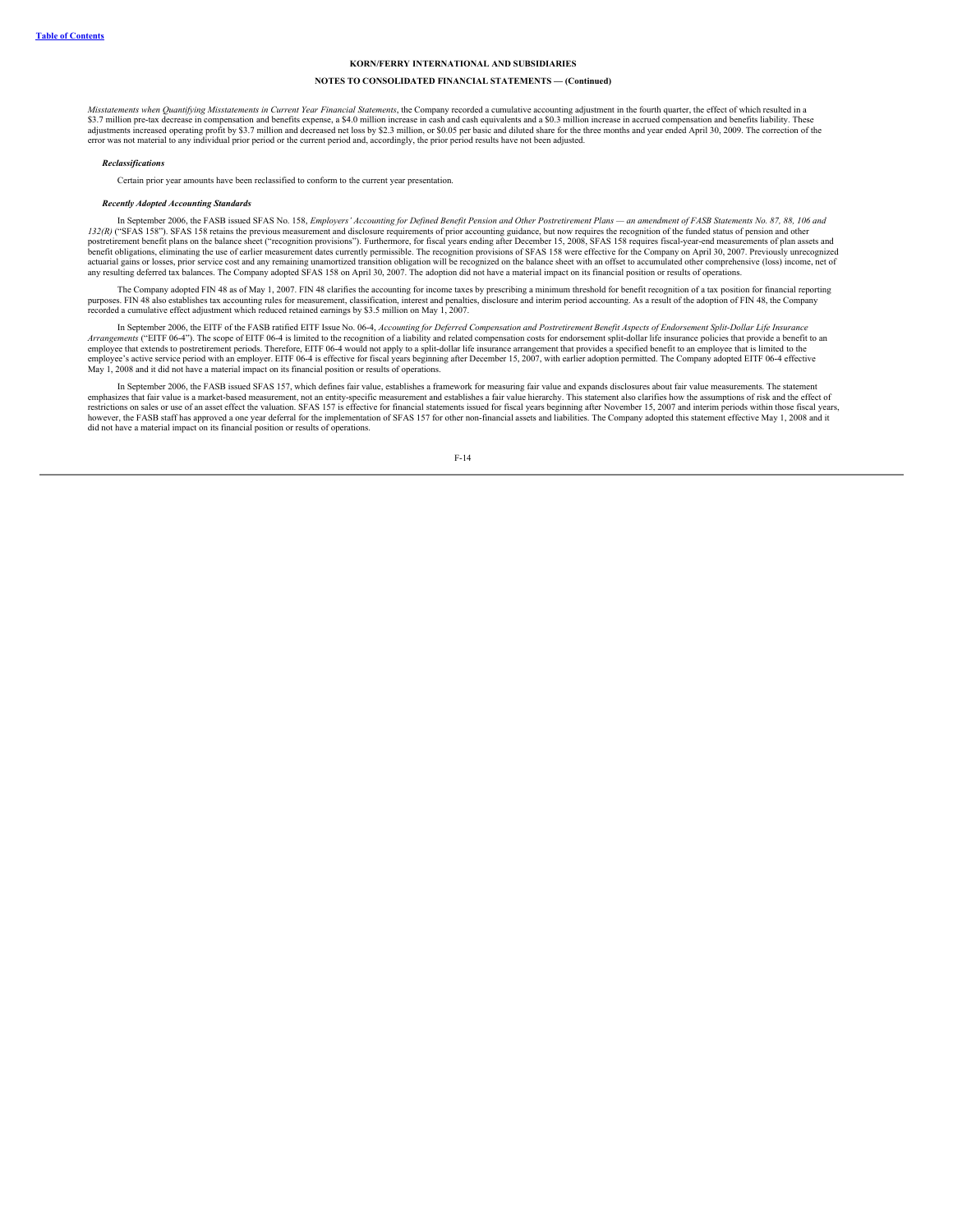#### **NOTES TO CONSOLIDATED FINANCIAL STATEMENTS — (Continued)**

In February, 2007, the FASB issued SFAS No. 159, *The Fair Value Option for Financial Assets and Financial Liabilities* ("SFAS 159") including an amendment of SFAS 115. This statement provides companies with an option to r Company adopted this statement effective May 1, 2008 and it did not have a material impact on its financial position or results of operations.

#### *Recently Issued Accounting Standards*

In December 2007, the FASB issued SFAS No. 141 (Revised 2007), *Business Combinations* ("SFAS 141R"). SFAS 141R expands the definition of transactions and events that qualify as business combinations; requires that the acquired assets and liabilities including contingencies and any noncontrolling interests in the acquiree, be recorded at the fair value determined on the acquisition date and changes thereafter be reflected in earnings, rather than goodwill; changes the recognition timing for restructuring costs; and requires acquisition costs to be expensed as incurred. SFAS 141R also includes a<br>substantial nu The Company expects SFAS 141R will have an impact on accounting for business combinations but the effect is dependent upon acquisitions at that time. For acquisitions completed prior to May 1, 2009, the<br>new standard requir cost of the acquisition. The impact of the adoption of SFAS 141R on the Company's consolidated financial position and results of operations will largely be dependent on the size and nature of the business<br>combinations comp

In December 2007, the FASB issued SFAS No. 160, Noncontrolling Interests in Consolidated Financial Statements — An Amendment of ARB No. 51 ("SFAS 160"). SFAS 160 establishes new<br>accounting and reporting standards for the n net income on the face of the income statement. SFAS 160 clarifies that changes in a parent's ownership interest in a subsidiary that do not result in deconsolidation are equity transactions if the parent retains in the pa its controlling financial interest. In addition, this statement requires that a parent recognize a gain or loss in net income when a subsidiary is deconsolidated. Such gain or loss will be measured using the fair<br>value of SFAS 160 is effective for fiscal years, and interim periods within those fiscal years, beginning on or after December 15, 2008, earlier adoption is not permitted. The Company currently does not have<br>significant minority in

In May 2008, the FASB issued SFAS No. 162, *The Hierarchy of Generally Accepted Accounting Principle* ("SFAS 162"). SFAS 162 identifies the sources of accounting principles and the framework, or hierarchy, for selecting th Accounting Principle ("Section 411"). As of the date of this report, the SEC had not approved the PCAOB amendments to AU Section 411. Adoption of SFAS 162 will not have a material impact on the Company's consolidated financial position, results of operations or cash flows.

#### **2. Basic and Diluted (Loss) Earnings Per Share**

Basic (loss) earnings per common share was computed by dividing net (loss) earnings by the weighted-average number of common shares outstanding. Diluted earnings per common share reflects the potential dilution that

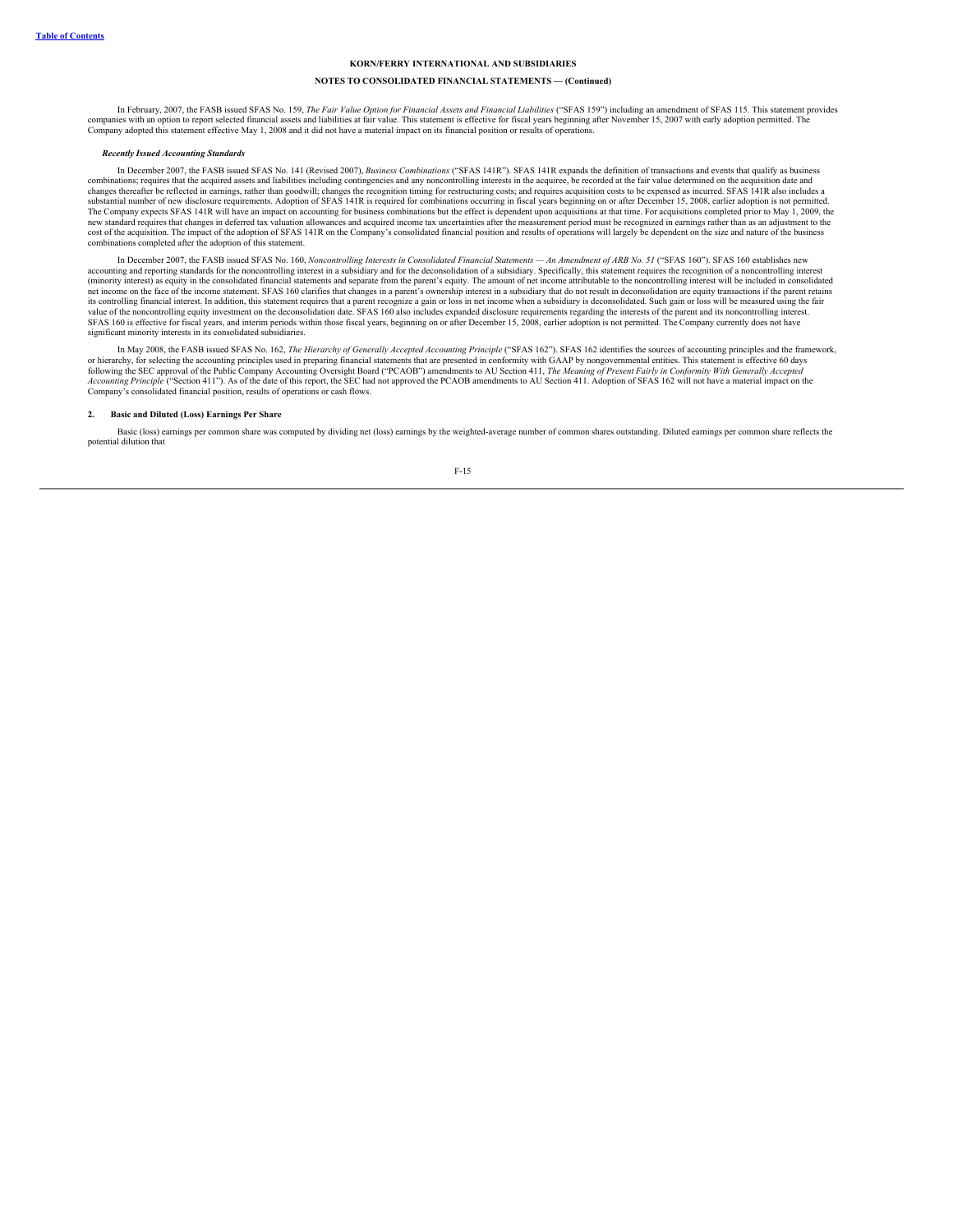### **NOTES TO CONSOLIDATED FINANCIAL STATEMENTS — (Continued)**

would occur if all in-the-money outstanding options or other contracts to issue common stock were exercised or converted and was computed by dividing net (loss) earnings attributable to common stockholders, after assumed c

The following table summarizes basic and diluted (loss) earnings per share calculations:

|                                                                        | Year Ended April 30, |          |   |                                       |      |        |
|------------------------------------------------------------------------|----------------------|----------|---|---------------------------------------|------|--------|
|                                                                        | 2008<br>2009         |          |   |                                       | 2007 |        |
|                                                                        |                      |          |   | (In thousands, except per share data) |      |        |
| Net (loss) earnings:                                                   |                      |          |   |                                       |      |        |
| Net (loss) earnings                                                    | s                    | (10,092) | s | 66,211                                |      | 55,498 |
| Interest expense on convertible securities, net of related tax effects |                      |          |   | 145                                   |      | 2,863  |
| Net (loss) earnings attributable to common stockholders                |                      | (10,092) |   | 66,356                                |      | 58,361 |
| Weighted-average common shares outstanding:                            |                      |          |   |                                       |      |        |
| Basic weighted-average number of common shares outstanding             |                      | 43,522   |   | 44,012                                |      | 39,774 |
| Effect of dilutive securities:                                         |                      |          |   |                                       |      |        |
| Convertible subordinated notes                                         |                      |          |   |                                       |      | 4,083  |
| Convertible preferred stock                                            |                      |          |   | --                                    |      | 1.016  |
| Warrants                                                               |                      |          |   | 109                                   |      | 123    |
| Restricted stock                                                       |                      |          |   | 319                                   |      | 274    |
| Stock options                                                          |                      |          |   | 1,078                                 |      | 1,665  |
| Employee stock purchase plan                                           |                      |          |   | 10                                    |      |        |
| Diluted weighted-average number of common shares outstanding           |                      | 43,522   |   | 45,528                                |      | 46,938 |
| Net (loss) earnings per common share:                                  |                      |          |   |                                       |      |        |
| Basic (loss) earnings per share                                        |                      | (0.23)   |   | 1.50                                  |      | 1.40   |
| Diluted (loss) earnings per share                                      |                      | (0.23)   |   | 1.46                                  |      | 1.24   |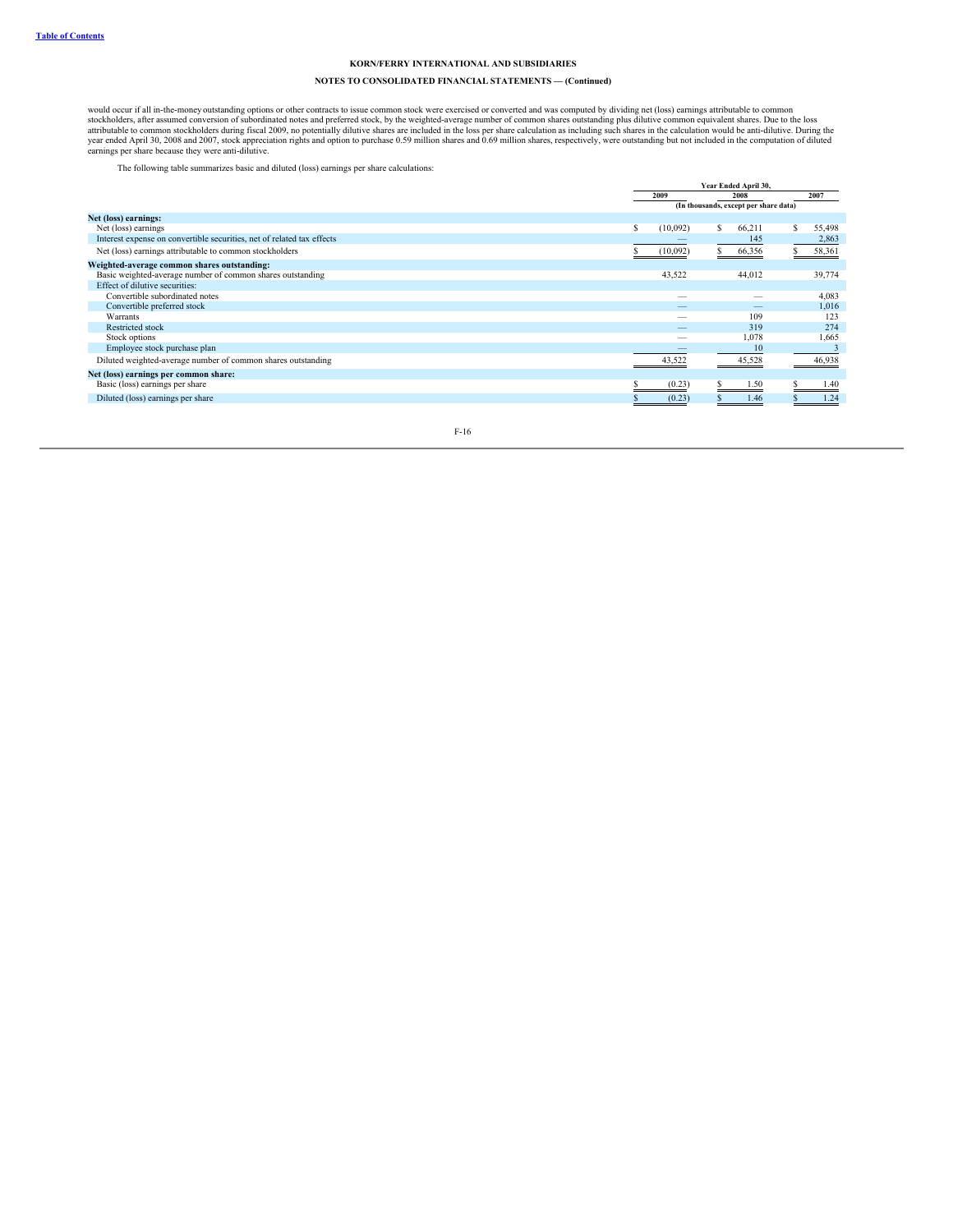#### **NOTES TO CONSOLIDATED FINANCIAL STATEMENTS — (Continued)**

#### **3. Comprehensive (Loss) Income**

Comprehensive (loss) income is comprised of net (loss) income and all changes to stockholders' equity, except those changes resulting from investments by stockholders (changes in paid in capital) and distributions to stockholders (dividends).

Total comprehensive (loss) income is as follows:

|                                                                                                                                                  |          | Year Ended April 30. |        |
|--------------------------------------------------------------------------------------------------------------------------------------------------|----------|----------------------|--------|
|                                                                                                                                                  | 2009     | 2008                 | 2007   |
|                                                                                                                                                  |          | (In thousands)       |        |
| Net (loss) income                                                                                                                                | (10.092) | 66.211               | 55,498 |
| Unrealized (loss) gain on marketable securities, net of taxes                                                                                    | (3,624)  | (1,890)              | 1,626  |
| Reclassification of unrealized losses (gains) on marketable securities, net of taxes to other-than-temporary impairment and upon the transfer of |          |                      |        |
| available-for-sale securities to trading                                                                                                         | 5.514    | (1.626)              | (782)  |
| Foreign currency translation adjustments                                                                                                         | (40.685) | 24.894               | 9.186  |
| Defined benefit plans                                                                                                                            | 1,983    | 1,114                |        |
| Comprehensive (loss) income                                                                                                                      | (46,904) | 88,703               | 65,528 |

The components of accumulated other comprehensive income were as follows:

|                                                                             |                          | April 30.      |         |
|-----------------------------------------------------------------------------|--------------------------|----------------|---------|
|                                                                             | 2009                     |                | 2008    |
|                                                                             |                          | (In thousands) |         |
| Foreign currency translation adjustments                                    | 3,523                    |                | 44,208  |
| Unrealized losses on available-for-sale marketable securities, net of taxes | $\overline{\phantom{m}}$ |                | (1,890) |
| SFAS 158 adjustments, net of taxes                                          | 2,762                    |                | 779     |
| Accumulated other comprehensive income                                      | 6,285                    |                | 43,097  |

### **4. Employee Stock Plans**

### *Stock Option Plans*

The Korn/Ferry International 2008 Stock Incentive Plan (the "2008 Plan") was adopted by the Company's stockholders on September 23, 2008, at the Annual Stockholder Meeting, and replaced the<br>Company's former stock incentive be paid in cash or a combination thereof.

Options granted to officers, non-employee directors and other key employees generally vest over a three to five year period and generally expire seven to ten years from the date of grant. Stock options are granted at a pri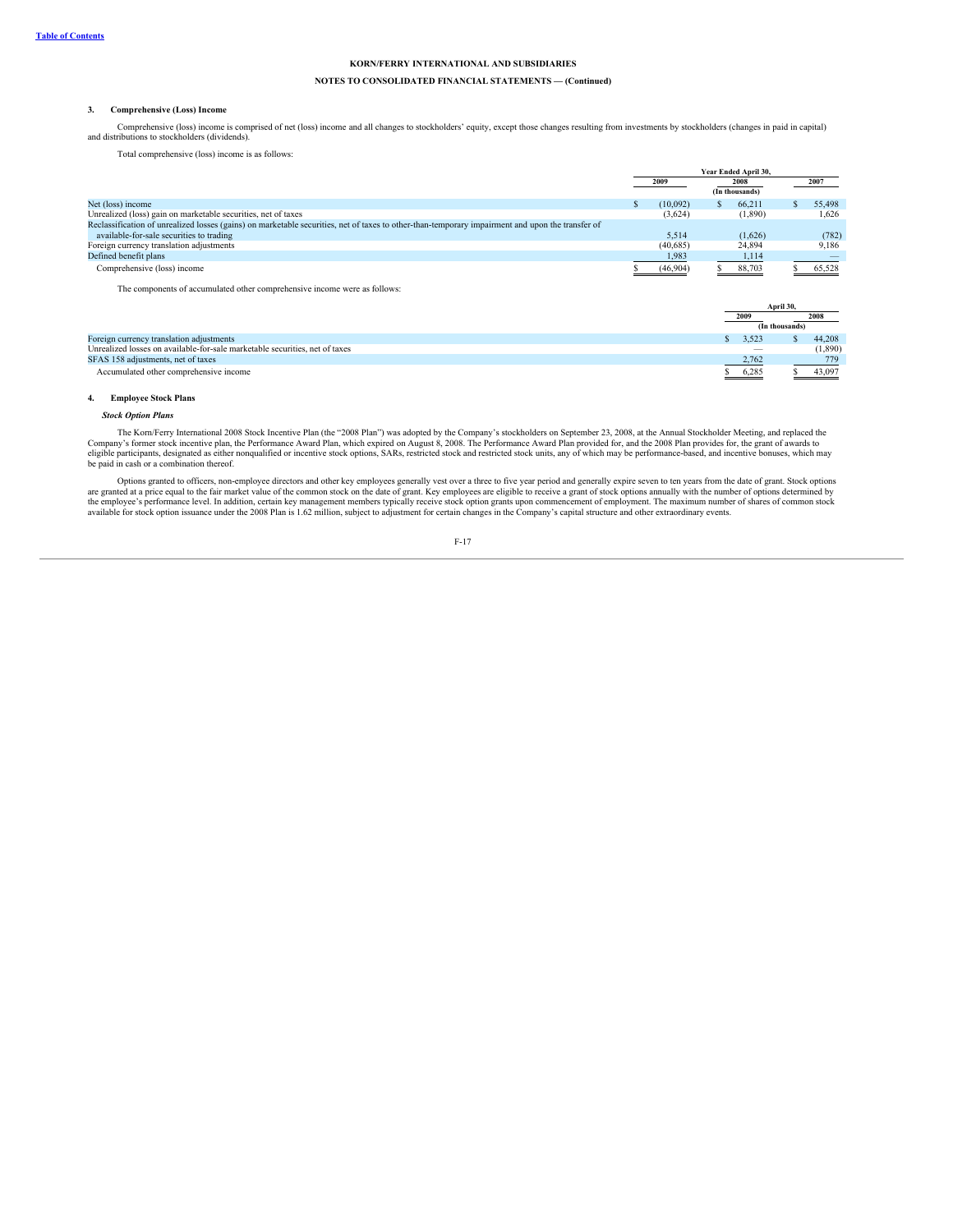### **NOTES TO CONSOLIDATED FINANCIAL STATEMENTS — (Continued)**

Stock options and SARs transactions under the plans are as follows:

|                                |                |      |                                         |                                                  | April 30, |                                         |         |      |                                         |
|--------------------------------|----------------|------|-----------------------------------------|--------------------------------------------------|-----------|-----------------------------------------|---------|------|-----------------------------------------|
|                                |                | 2009 |                                         |                                                  | 2008      |                                         |         | 2007 |                                         |
|                                |                |      | Weighted-<br>Average<br><b>Exercise</b> |                                                  |           | Weighted-<br>Average<br><b>Exercise</b> |         |      | Weighted-<br>Average<br><b>Exercise</b> |
|                                | <b>Options</b> |      | Price                                   | Options<br>(In thousands, except per share data) |           | Price                                   | Options |      | Price                                   |
| Outstanding, beginning of year | 3,564          |      | 14.79                                   | 4,738                                            | ж         | 14.52                                   | 6,742   |      | 13.42                                   |
| Granted                        | 6              |      | 14.54                                   | $\epsilon$                                       |           | 21.11                                   | 113     |      | 21.09                                   |
| Exercised                      | (127)          |      | 8.91                                    | (1,095)                                          |           | 13.29                                   | (1,945) |      | 10.88                                   |
| Forfeited/expired              | (330)          |      | 16.61                                   | (85)                                             | s         | 19.71                                   | (172)   |      | 16.74                                   |
| Outstanding, end of year       | 3,113          |      | 14.83                                   | 3,564                                            | S         | 14.79                                   | 4,738   |      | 14.52                                   |
| Exercisable, end of year       | 3,042          |      | 14.74                                   | 3,257                                            | S         | 14.41                                   | 3,973   |      | 13.72                                   |

As of April 30, 2009, the aggregate intrinsic value of options outstanding and options exercisable were both \$3.3 million.

Included in the table above are 59 SARs outstanding and exercisable as of April 30, 2009 with a weighted-average exercise price of \$12.26. As of April 30, 2009, there was \$0.2 million of total<br>unrecognized compensation cos

Outstanding stock options and SARs are summarized below:

|                                 |               |                                                           |    |                                                  | April 30, 2009                                         |                                                           |                                                  |
|---------------------------------|---------------|-----------------------------------------------------------|----|--------------------------------------------------|--------------------------------------------------------|-----------------------------------------------------------|--------------------------------------------------|
|                                 |               | <b>Options Outstanding</b>                                |    |                                                  |                                                        | <b>Options Exercisable</b>                                |                                                  |
|                                 |               | Weighted-                                                 |    |                                                  |                                                        | Weighted-                                                 |                                                  |
| <b>Range of Exercise Prices</b> | <b>Shares</b> | Average<br>Remaining<br>Contractual<br>Life<br>(In years) |    | Weighted-<br>Average<br><b>Exercise</b><br>Price | <b>Shares</b><br>(In thousands, except per share data) | Average<br>Remaining<br>Contractual<br>Life<br>(In Years) | Weighted-<br>Average<br><b>Exercise</b><br>Price |
| $$6.28 - $8.08$                 | 538           | 2.9                                                       |    | 7.40                                             | 538                                                    | 2.9                                                       | 7.40                                             |
| $$8.09 - $15.50$                | 866           | 3.8                                                       |    | 9.71                                             | 863                                                    | 3.8                                                       | 9.70                                             |
| $$15.51 - $19.25$               | 815           | 5.1                                                       | S. | 17.63                                            | 766                                                    | 5.0                                                       | 17.55                                            |
| $$19.26 - $36.19$               | 894           | 3.5                                                       | S  | 21.73                                            | 875                                                    | 3.4                                                       | 21.75                                            |
|                                 | 3,113         | 3.9                                                       |    | 14.83                                            | 3,042                                                  | 3.8                                                       | 14.74                                            |

Additional information pertaining to stock options and SARs:

|                                                      |       | Year Ended April 30.                  |        |  |
|------------------------------------------------------|-------|---------------------------------------|--------|--|
|                                                      | 2009  | 2008                                  | 2007   |  |
|                                                      |       | (In thousands, except per share data) |        |  |
| Weighted-average fair value of stock options granted | 5.77  | 8.54                                  | 9.12   |  |
| Total fair value of stock options and SARs vested    | 1.986 | 4.103                                 | 10.245 |  |
| Total intrinsic value of stock options exercised     | 640   | 12.552                                | 20,422 |  |
| Total intrinsic value of SARs paid                   |       | $\overline{\phantom{a}}$              | 319    |  |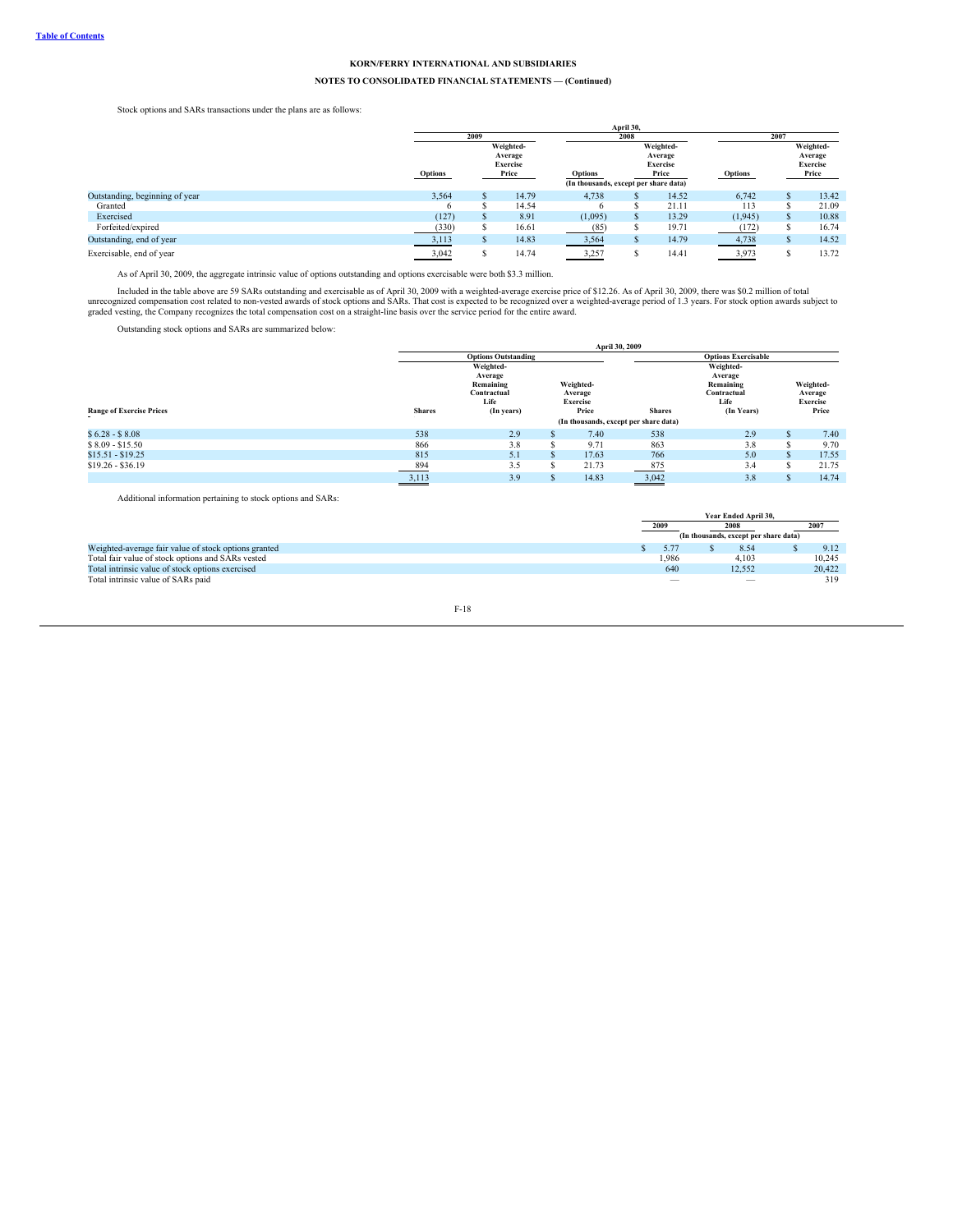#### **NOTES TO CONSOLIDATED FINANCIAL STATEMENTS — (Continued)**

#### *Restricted Stock Plan*

The Company grants restricted stock to executive officers and other senior employees generally vesting over a three to four year period. Restricted stock is granted at a price equal to the fair market<br>value of the Company

Restricted stock activity is summarized below:

|                               |               |      |                   |                                       | April 30, |                   |               |      |                   |
|-------------------------------|---------------|------|-------------------|---------------------------------------|-----------|-------------------|---------------|------|-------------------|
|                               |               | 2009 |                   |                                       | 2008      |                   |               | 2007 |                   |
|                               |               |      | Weighted-         |                                       |           | Weighted-         |               |      | Weighted-         |
|                               |               |      | Average           |                                       |           | Average           |               |      | Average           |
|                               |               |      | <b>Grant Date</b> |                                       |           | <b>Grant Date</b> |               |      | <b>Grant Date</b> |
|                               | <b>Shares</b> |      | <b>Fair Value</b> | <b>Shares</b>                         |           | <b>Fair Value</b> | <b>Shares</b> |      | <b>Fair Value</b> |
|                               |               |      |                   | (In thousands, except per share data) |           |                   |               |      |                   |
| Non-vested, beginning of year | 1,952         |      | 22.01             | 1,356                                 |           | 19.26             | 687           |      | 16.63             |
| Granted                       | 1,288         |      | 17.57             | 1,216                                 |           | 24.16             | 1,187         |      | 19.64             |
| Vested                        | (602)         |      | 21.25             | (506)                                 |           | 19.88             | (444)         |      | 16.35             |
| Forfeited/expired             | (251)         | э    | 19.67             | (114)                                 |           | 22.49             | (74)          |      | 18.38             |
| Non-vested, end of year       | 2,387         |      | 15.50             | 1,952                                 |           | 22.01             | 1,356         |      | 19.26             |

As of April 30, 2009, there was \$33.4 million of total unrecognized compensation cost related to non-vested awards of restricted stock, which is expected to be recognized over a weighted-average period of 2.5 years. For re

### *Employee Stock Purchase Plan*

In October 2003, the Company implemented an ESPP that, in accordance with Section 423 of the Internal Revenue Code, allows eligible employees to authorize payroll deductions of up to 15% of their salary to purchase shares of the Company's common stock at 85% of the fair market price of the common stock on the last day of the enrollment period. The maximum number of shares of common stock<br>reserved for ESPP iss purchased 0.2 million shares at \$11.78 per share, 0.15 million shares at \$19.06 per share, and 0.14 million shares at \$17.81 per share, respectively. At April 30, 2009, the ESPP had approximately 0.6 million<br>shares availab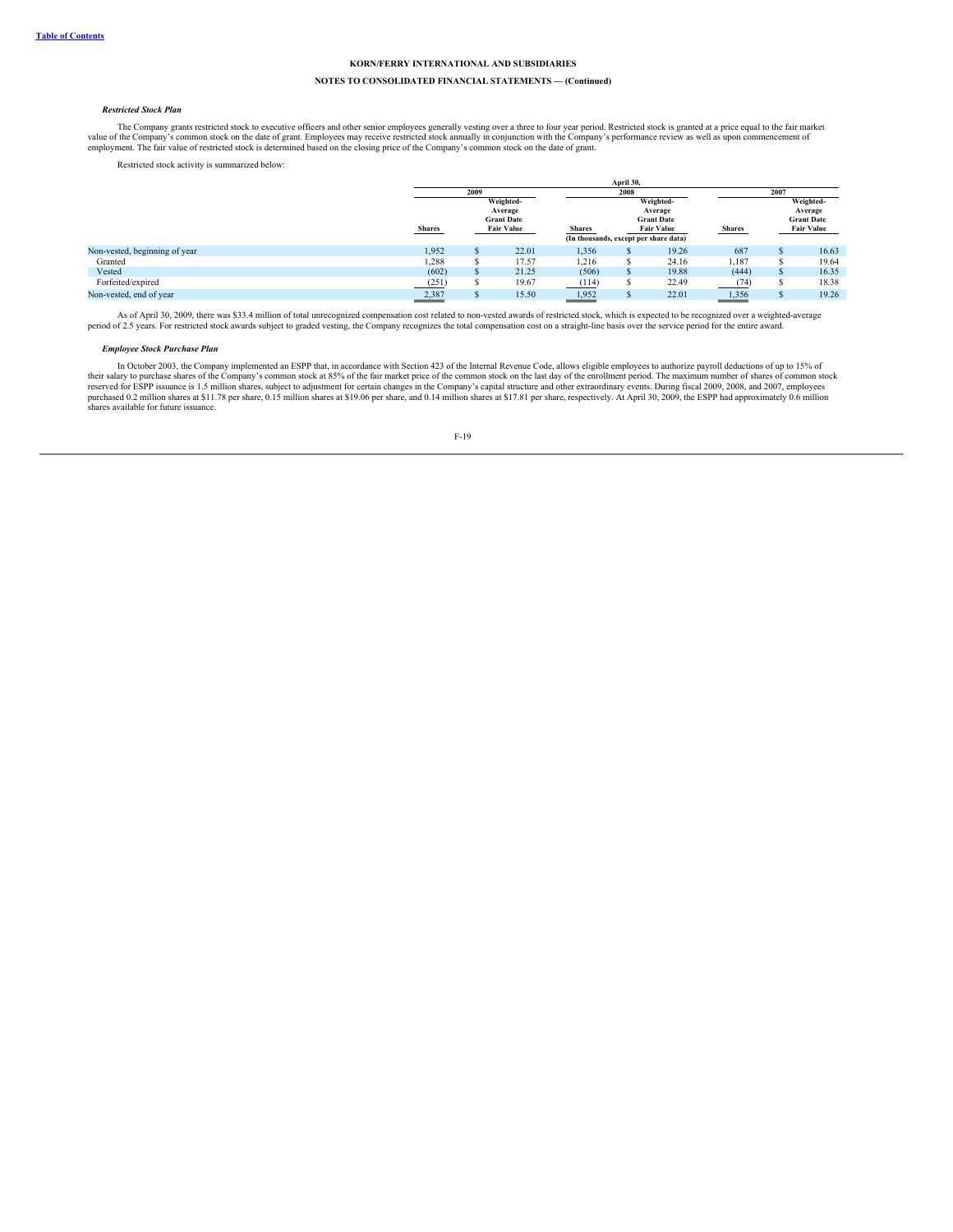#### **NOTES TO CONSOLIDATED FINANCIAL STATEMENTS — (Continued)**

## **5. Marketable Securities**

As of April 30, 2009 marketable securities consisted of the following:

|                                                |         | April 30, 2009                              |         |
|------------------------------------------------|---------|---------------------------------------------|---------|
|                                                | Trading | Available-for-<br>Sale(1)<br>(In thousands) | Total   |
| Auction rate securities                        | 11,329  | $\qquad \qquad \longleftarrow$              | 11,329  |
| Auction rate securities put option             | 1,096   | $-$                                         | 1,096   |
| Equity securities(2)                           | 23,816  | $\overline{\phantom{0}}$                    | 23,816  |
| Fixed income mutual fund(2)                    | 14.320  | -                                           | 14,320  |
| Non-current money market(2)                    | 22,692  |                                             | 22,692  |
| Time deposits                                  |         | 2,002                                       | 2,002   |
| Total                                          | 73.253  | 2,002                                       | 75,255  |
| Less: current portion of marketable securities | (2,261) | (2,002)                                     | (4,263) |
| Long-term marketable securities                | 70,992  |                                             | 70,992  |

(1) Due to the short maturities for these instruments fair value approximates amortized cost.

(2) These investments are held in trust for settlement of the Company's obligations under certain of its deferred compensation plans with \$2.3 million classified as current assets (see Note 8).

As of April 30, 2008, marketable securities were classified as available-for-sale and amortized cost and fair values of available-for-sale investments were are as follows:

|                                |                   | April 30, 2008                                 |                                  |                                       |  |
|--------------------------------|-------------------|------------------------------------------------|----------------------------------|---------------------------------------|--|
|                                | Amortized<br>Cost | Gross<br>Unrealized<br>Gains<br>(In thousands) | Gross<br>Unrealized<br>Losses(2) | <b>Estimated</b><br><b>Fair Value</b> |  |
| Auction rate securities        | 21,450            | $\qquad \qquad \longleftarrow$                 | (975)                            | 20,475                                |  |
| Equity securities(1)           | 39,469            | 529                                            | (2, 459)                         | 37,539                                |  |
| Fixed income mutual fund(1)    | 11,993            | 337                                            | $\overline{\phantom{m}}$         | 12,330                                |  |
| Non-current money market $(1)$ | 13,622            |                                                | __                               | 13,622                                |  |
| Total                          | 86,534            | 866                                            | (3, 434)                         | 83,966                                |  |

(1) These investments are held in trust for settlement of the Company's obligations under certain of its deferred compensation plans with \$5.9 million classified as current assets (see Note 8).

(2) The Company's gross unrealized losses of \$3.4 million related to its ARS and equity securities as of April 30, 2008 had been in a loss position for less than twelve months.

Investments in marketable securities are made based on the Company's investment policy which restricts the types of investment shat can be made. The Company's investments associated with cash equivalents and marketable sec

As of April 30, 2009 and 2008, the Company's marketable securities included \$60.8 million (net of unrealized losses of \$10.0 million) and \$63.5 million (net of unrealized losses of \$1.6 million) respectively, held in trust for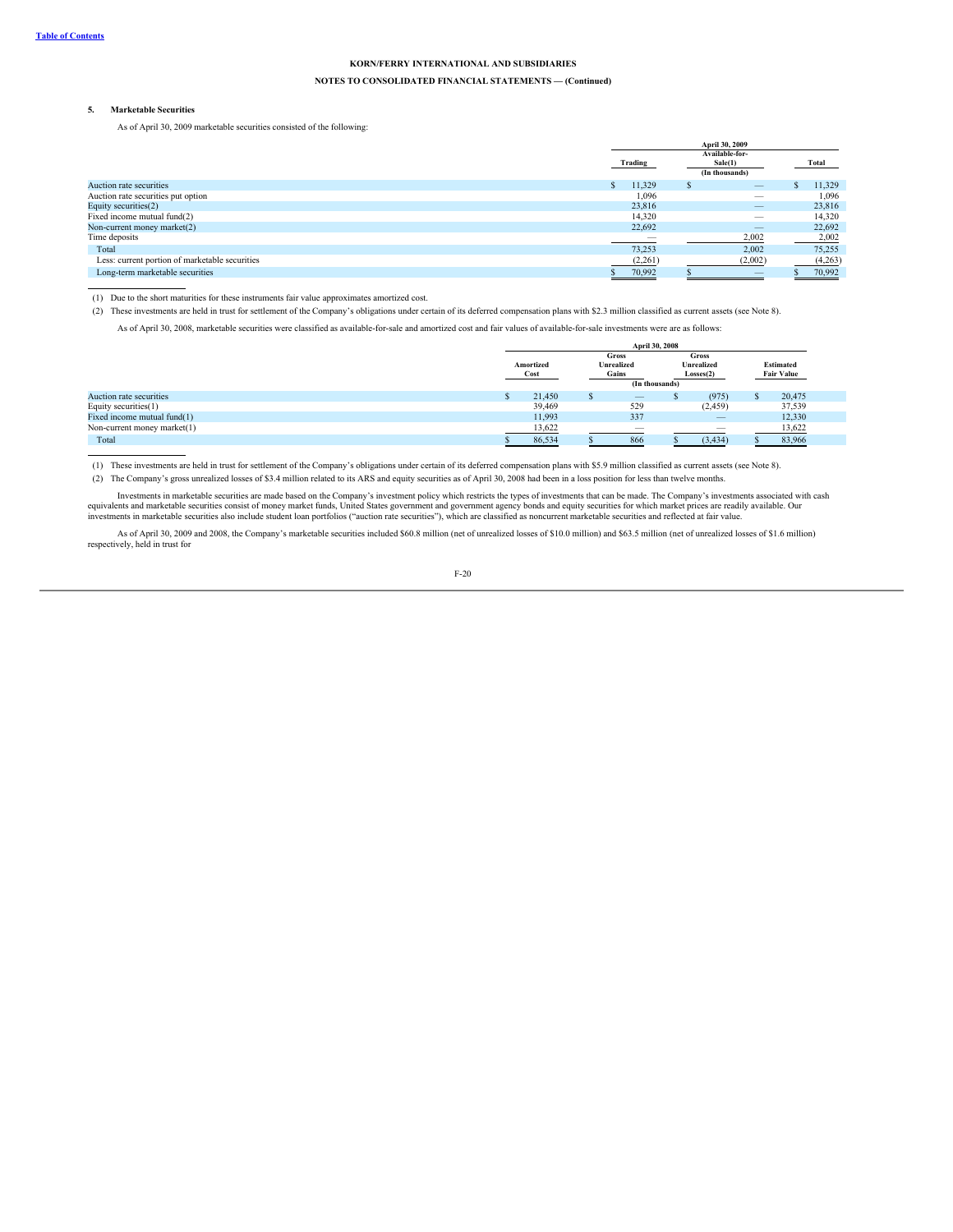#### **NOTES TO CONSOLIDATED FINANCIAL STATEMENTS — (Continued)**

settlement of the Company's obligations under certain of its deferred compensation plans, of which \$58.5 million and \$57.6 million are classified as noncurrent. The Company's obligations for which these<br>assets were held in determined that the unrealized losses were other-than-temporary as a result of the severity and duration of the change in fair value of these securities. Therefore, during the year ended April 30, 2009, the<br>Company recorde now classified as trading (see Note 1).

As of April 30, 2009, \$12.4 million par value (with a fair value of \$11.3 million) of the Company's marketable securities consisted of auction rate securities, of which all were securities collateralized by student loan portfolios, which are guaranteed by the United States government. The Company continues to earn interest on all of its auction rate securities as of April 30, 2009. Due to events in credit responses in a ma about future cash flows and likelihood of redemption. The Company concluded that the pricing model, given the lack of market available pricing, provided a reasonable basis for determining fair value of the auction rate securities as of April 30, 2009 and 2008.

In August 2008, the Company received notification from one of its investment securities firms ("Investment Firm") announcing a proposed settlement to repurchase all of the Company's auction rate security holdings at par value. The Company formally accepted the settlement agreement and entered into a repurchase agreement ("Agreement") with the Investment Firm on October 28, 2008 ("Acceptance Date"). By accepting the Agreement, the Company (1) received the right ("Put Option") to sell its auction rate securities at par value to the Investment Firm between June 30, 2010 and July 2, 2012 and<br>(2) gave the Investme

The Agreement covers \$12.4 million par value (fair value of \$11.3 million) of the Company's auction rate securities as of April 30, 2009. The Company has accounted for the Put Option as a freestanding financial instrument and elected to record the value under the fair value option of SFAS 159. This resulted in the recording of a receivable with a corresponding credit to income for the value of the<br>Put Optio prior unrealized losses, net of taxes, on the auction rate securities from accumulated other comprehensive (loss) income and the recognition of the unrealized losses as a charge to income of \$1.6 million in the<br>six months Option.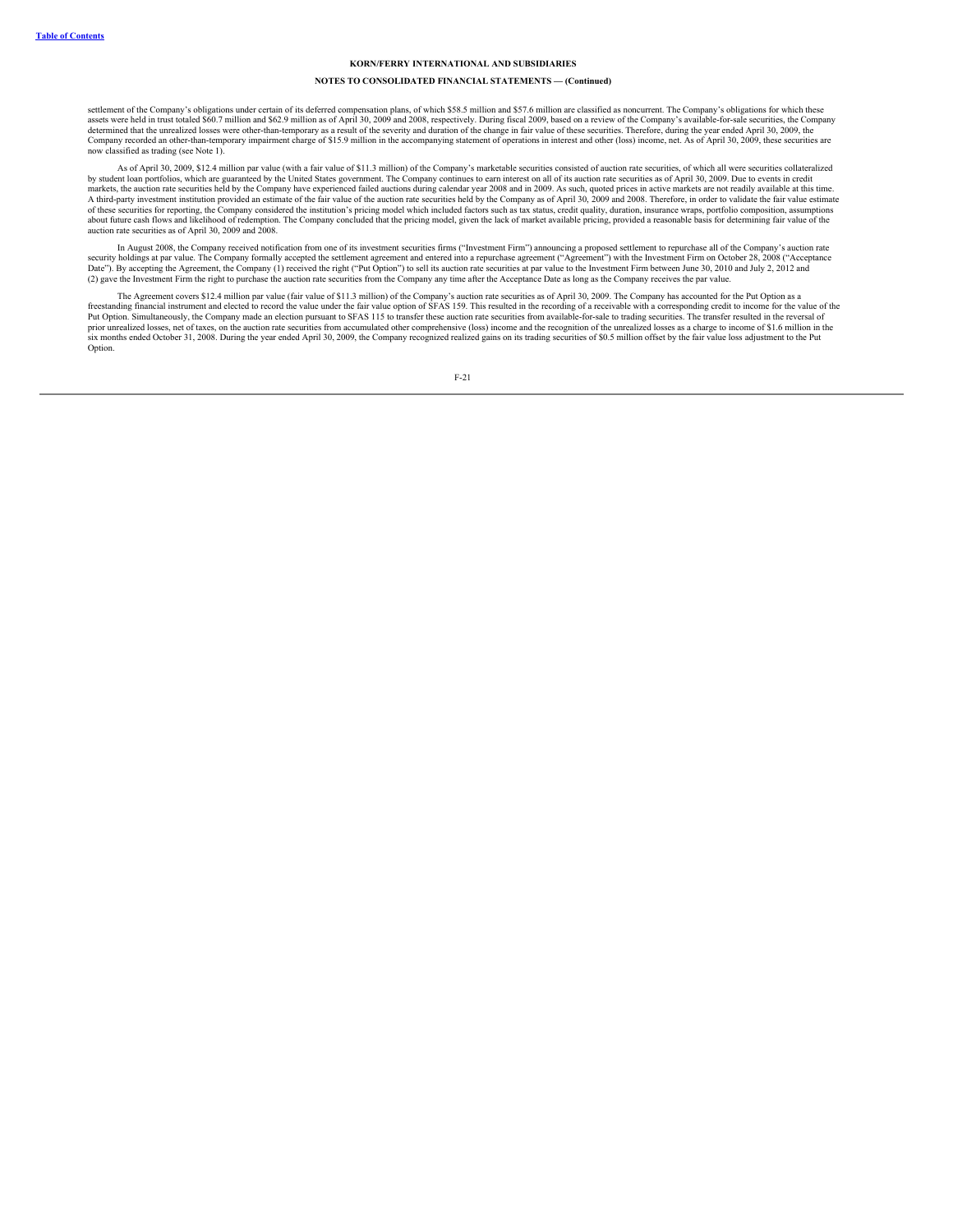## **NOTES TO CONSOLIDATED FINANCIAL STATEMENTS — (Continued)**

The following table represents the Company's fair value hierarchy for financial assets measured at fair value on a recurring basis:

|                                      |                |         |  | April 30, 2009 |         |                                 |  |         |
|--------------------------------------|----------------|---------|--|----------------|---------|---------------------------------|--|---------|
|                                      |                | Total   |  | Level 1        | Level 2 |                                 |  | Level 3 |
|                                      | (In thousands) |         |  |                |         |                                 |  |         |
| Cash equivalents                     | э              | 165,590 |  | 165,590        |         | $\overline{\phantom{m}}$        |  | $-$     |
| Auction rate securities              |                | 11,329  |  |                |         | $\hspace{0.1mm}-\hspace{0.1mm}$ |  | 11,329  |
| Auction rate securities put option   |                | 1,096   |  | $-$            |         | $\overline{\phantom{m}}$        |  | 1,096   |
| Equity securities                    |                | 23,816  |  | 23,816         |         |                                 |  | $-$     |
| Fixed income mutual fund             |                | 14.320  |  | 14,320         |         | $\overline{\phantom{a}}$        |  | $-$     |
| Noncurrent money market mutual funds |                | 22,692  |  | 22,692         |         |                                 |  | _       |
| Time deposits                        |                | 2,002   |  | 2,002          |         | $\overline{\phantom{a}}$        |  |         |
| Total                                |                | 240,845 |  | 228,420        |         | $\overline{\phantom{a}}$        |  | 12,425  |

The following table presents the Company's assets measured at fair value on a recurring basis using significant unobservable inputs (Level 3) as defined in SFAS 157 during fiscal 2009:

|                                                                               | Aucuva isan       |
|-------------------------------------------------------------------------------|-------------------|
|                                                                               | <b>Securities</b> |
|                                                                               | (In thousands)    |
| Balance, beginning of year                                                    | 20,475            |
| Auction rate securities put option                                            | 1,096             |
| Reversal of unrealized loss associated with transfer of securities to trading | 780               |
| Unrealized gain (loss) included income                                        | (1,096)           |
| Unrealized loss included in accumulated other comprehensive (loss) income     | (586)             |
| Sale of securities                                                            | (9,025)           |
| Reversal of unrealized loss associated with sales of securities at par        | 781               |
| Balance, end of year                                                          | 12,425            |

**Auction Rate**

## **6. Restructuring Charges**

Due to deteriorating economic conditions encountered in the third quarter of fiscal 2009, the Company implemented a restructuring plan to reduce its cost structure by reducing the work force and<br>consolidating premises. In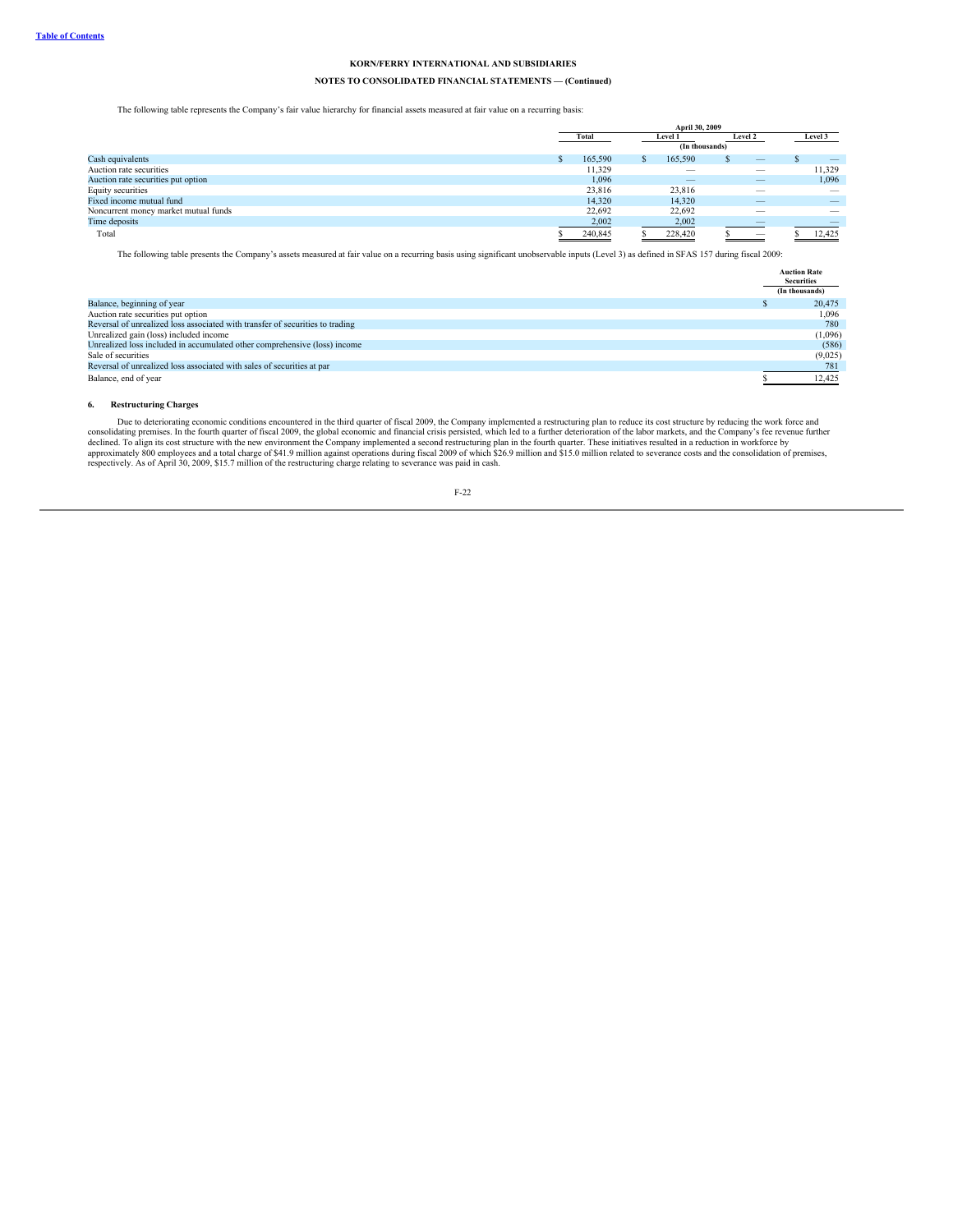## **NOTES TO CONSOLIDATED FINANCIAL STATEMENTS — (Continued)**

Changes in the restructuring liability are as follows:

|                                | Severance | <b>Facilities</b><br>(In thousands) | Total    |
|--------------------------------|-----------|-------------------------------------|----------|
| Liability as of May 1, 2007    | 60        | 2.963                               | 3.023    |
| Reductions for cash payments   | (60)      | (699)                               | (759)    |
| Liability as of April 30, 2008 |           | 2,264                               | 2,264    |
| Additions charged to expense   | 26,857    | 15,058                              | 41.915   |
| Non-cash items                 | (678)     | (2.921)                             | (3,599)  |
| Reductions for cash payments   | (15,668)  | (1,692)                             | (17,360) |
| Exchange rate fluctuations     | 43        | 98                                  | 141      |
| Liability as of April 30, 2009 | 10,554    | 12.807                              | 23,361   |

The accrued liability is included in current portion of other accrued liabilities on the consolidated balance sheet, except for \$5.4 million of facilities costs which primarily relate to commitments under operating leases,

Restructuring liability by segment is summarized below:

|                                             |    | Severance                |   | April 30, 2009<br><b>Facilities</b><br>(In thousands) |   | Total    |
|---------------------------------------------|----|--------------------------|---|-------------------------------------------------------|---|----------|
| <b>Executive Recruitment</b>                |    |                          |   |                                                       |   |          |
| North America                               | s  | 3,052                    | s | 3,187                                                 | s | 6,239    |
| Europe, Middle East and Africa ("EMEA")     |    | 4,714                    |   | 2,514                                                 |   | 7,228    |
| Asia Pacific                                |    | 48                       |   | 1,243                                                 |   | 1,291    |
| South America                               |    | 787                      |   | 334                                                   |   | 1,121    |
| <b>Total Executive Recruitment</b>          |    | 8,601                    |   | 7,278                                                 |   | 15,879   |
| <b>Futurestep</b>                           |    | 1,953                    |   | 5,529                                                 |   | 7,482    |
| Corporate                                   |    | -                        |   | $\overline{\phantom{a}}$                              |   |          |
| Liability as of April 30, 2009              |    | 10,554                   |   | 12,807                                                |   | 23,361   |
|                                             |    |                          |   |                                                       |   |          |
|                                             |    | Severance                |   | April 30, 2008<br><b>Facilities</b><br>(In thousands) |   | Total    |
| <b>Executive Recruitment</b>                |    |                          |   |                                                       |   |          |
| North America                               | \$ | $\overline{\phantom{m}}$ | s | 768                                                   |   | S<br>768 |
| <b>EMEA</b>                                 |    |                          |   | 489                                                   |   | 489      |
| Asia Pacific                                |    | $\overline{\phantom{a}}$ |   | $\overline{\phantom{a}}$                              |   |          |
| South America                               |    |                          |   |                                                       |   |          |
| <b>Total Executive Recruitment</b>          |    | $\overline{\phantom{a}}$ |   | 1,257                                                 |   | 1,257    |
| <b>Futurestep</b>                           |    | $\qquad \qquad - \qquad$ |   | 1,007                                                 |   | 1,007    |
| Corporate<br>Liability as of April 30, 2009 |    |                          |   | 2,264                                                 |   | 2,264    |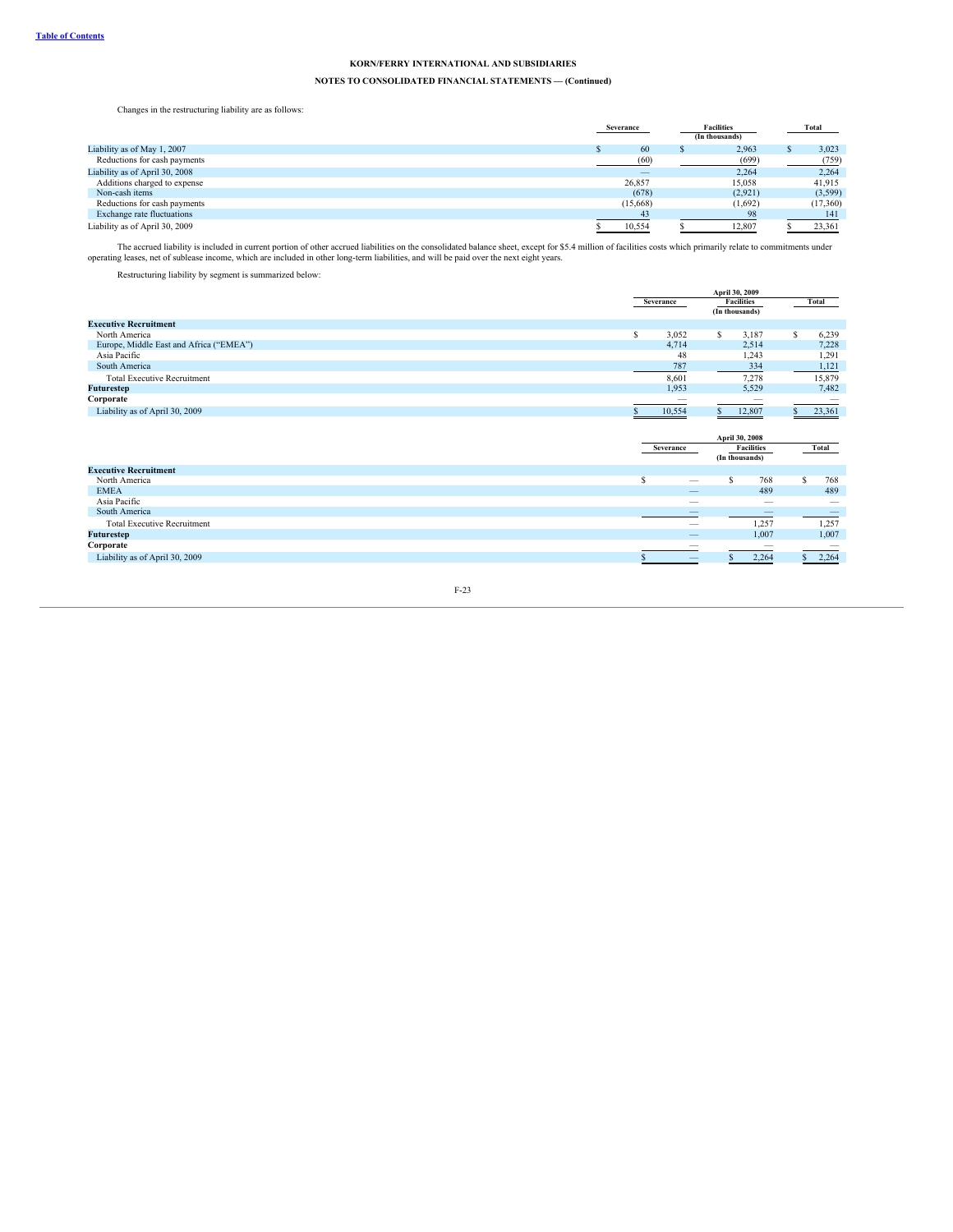#### **NOTES TO CONSOLIDATED FINANCIAL STATEMENTS — (Continued)**

#### **7. Employee Tax Deferred Savings Plan**

The Company has an Employee Tax Deferred Savings Plan that covers eligible employees in the U.S. The discretionary accrued contribution to this plan was \$1.5 million and \$1.2 million during fiscal 2008 and 2007, respectively. As of April 30, 2009 there was no accrued contribution to the plan.

### **8. Deferred Compensation and Retirement Plans**

The Company has several deferred compensation and retirements plans for vice-presidents that provide defined benefits to participants based on the deferral of current compensation subject to vesting<br>and retirement or termi

|                                    | Year Ended April 30. |                |  |         |  |
|------------------------------------|----------------------|----------------|--|---------|--|
|                                    |                      | 2009           |  | 2008    |  |
|                                    |                      | (In thousands) |  |         |  |
| Deferred compensation plans        |                      | 48.367         |  | 51.465  |  |
| Pension plans                      |                      | 2,974          |  | 2,986   |  |
| Retirement plans                   |                      | 2.854          |  | 3,701   |  |
| ECAP                               |                      | 45,043         |  | 47,567  |  |
| Total long-term benefit obligation |                      | 99,238         |  | 105,719 |  |

### *Deferred Compensation Plans*

The Enhanced Wealth Accumulation Plan ("EWAP") was established in fiscal 1994. Certain vice presidents elected to participate in a "deferral unit" that required the participant to contribute a portion of their compensation for an eight year period, or in some cases, make an after tax contribution, in return for defined benefit payments from the Company over a fifteen year period generally at retirement age of 65 or late

The Company also maintains a Senior Executive Incentive Plan ("SEIP") for participants approved by the Board. Generally, to be eligible, the vice president must be participating in the EWAP. Participation in the SEIP required the participant to contribute a portion of their compensation during a four-year period, or in some cases make an after tax contribution, in return for a defined benefit paid by the Company generally over a fifteen year period after ten years of participation in the plan or such later date as elected by the participant. In June 2003, the Company amended the SEIP plan, so as not to allow<br>new partic

#### *Pension Plan*

The Company has a defined benefit pension plan, referred to as the Worldwide Executive Benefit Plan ("WEB"), covering certain executives in the United States and foreign countries. The WEB is<br>designed to integrate with gov vested in one-twentieth of the targeted benefits expressed as a percentage set by the Company for that year. Upon retirement, a participant receives a monthly benefit payment equal to the sum of the<br>percentages accrued ove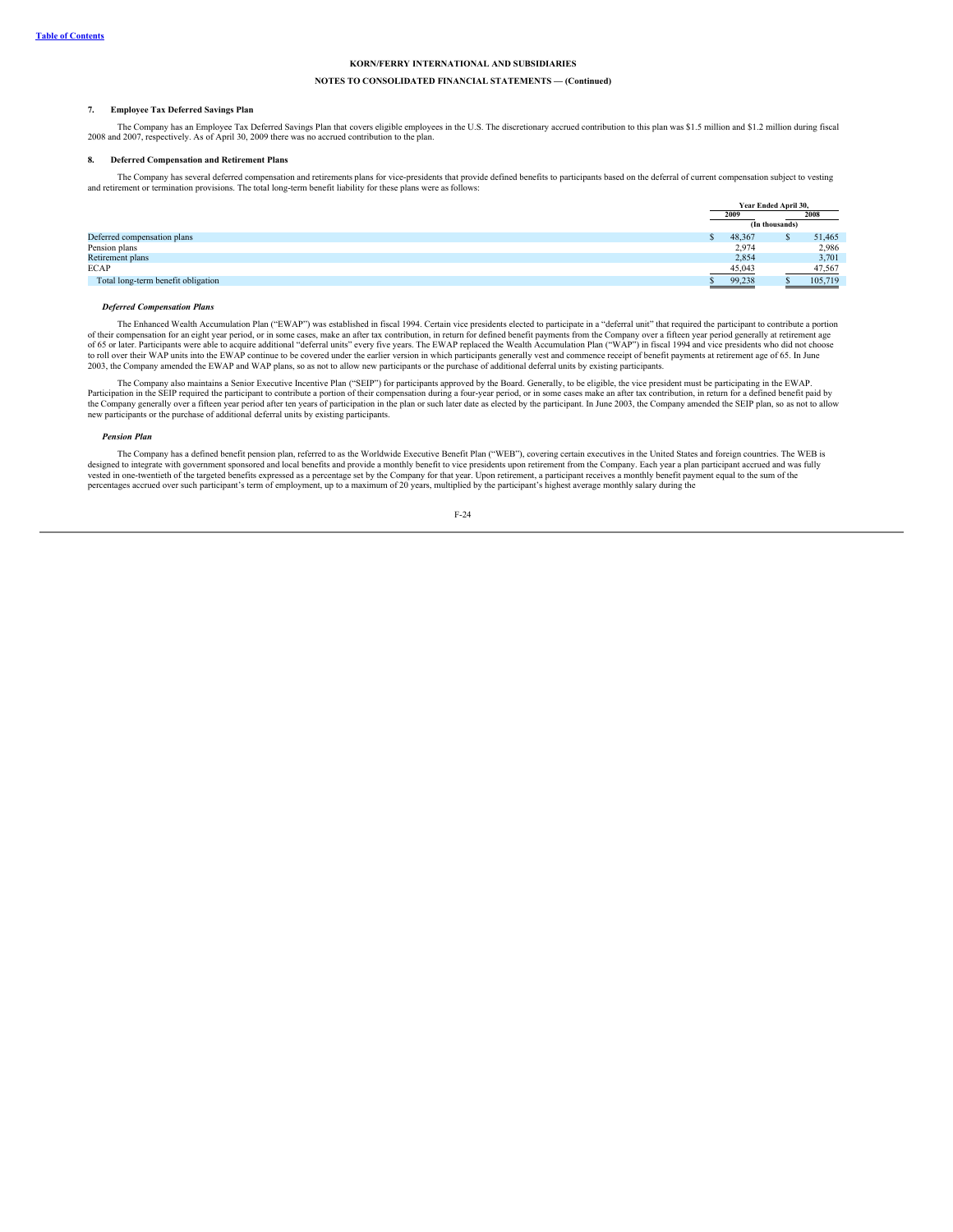### **NOTES TO CONSOLIDATED FINANCIAL STATEMENTS — (Continued)**

36 consecutive months in the final 72 months of active full-time employment through June 2003. In June 2003, the Company froze the WEB, so as to not allow new participants, future accruals and future salary increases.

## *Accounting for Deferred Compensation and Pension Plans*

For financial accounting purposes, the Company estimates the present value of the future benefits payable under these plans as of the estimated payment commencement date. The Company also estimates the remaining number of years a participant will be employed by the Company. Then, each year during the period of estimated employment, the Company accrues a liability and recognizes expense<br>for a portion of the

In calculating the accrual for future benefit payments, management has made assumptions regarding employee turnover, participant vesting, violation of non-competition provisions and the discount rate. Management periodically reevaluates all assumptions. If assumptions change in future reporting periods, the changes may impact the measurement and recognition of benefit liabilities and related compensation expense.

The Company adopted SFAS 158 on April 30, 2007 which resulted in an increase in deferred compensation and pension plan liabilities of \$0.71 million, a decrease in accumulated other comprehensive income of \$0.34 million and a net increase of \$0.38 million in deferred taxes.

During the year ended April 30, 2009, the Company recorded a decrease in deferred compensation and pension plan liabilities of \$3.4 million, an increase in accumulated other comprehensive income of \$2.0 million and a net d

#### *Deferred Compensation Plan*

The following tables reconcile the benefit obligation for the deferred compensation plans:

|                                                | Year Ended April 30, |                        |          |  |         |
|------------------------------------------------|----------------------|------------------------|----------|--|---------|
|                                                | 2009                 | 2008<br>(In thousands) |          |  | 2007    |
| Change in benefit obligation:                  |                      |                        |          |  |         |
| Benefit obligation, beginning of year          | 54,749               | S                      | 54,873   |  | 50,031  |
| Service cost                                   | 696                  |                        | 1,067    |  | 1,210   |
| Interest cost                                  | 3,432                |                        | 3,140    |  | 3,030   |
| Plan participants' contributions with interest | 367                  |                        | 561      |  | 798     |
| Actuarial (gain) loss                          | (3,263)              |                        | (1, 560) |  | 3,199   |
| Benefits paid                                  | (3,832)              |                        | (3,332)  |  | (3,395) |
| Benefit obligation, end of year                | 52,149               |                        | 54,749   |  | 54,873  |
| Less: current portion of benefit obligation    | (3,782)              |                        | (3,284)  |  | (3,069) |
| Long-term benefit obligation                   | 48,367               |                        | 51,465   |  | 51,804  |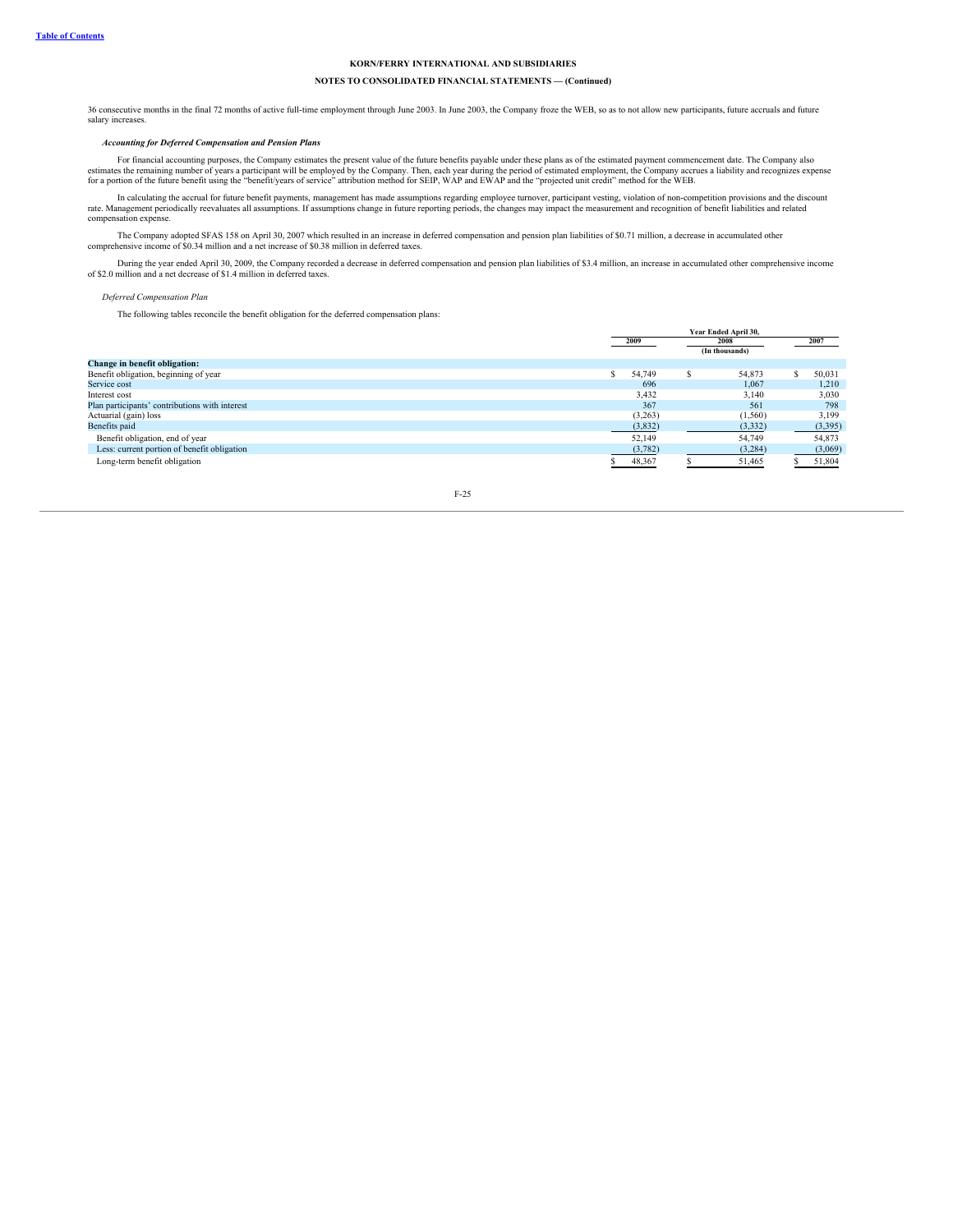## **NOTES TO CONSOLIDATED FINANCIAL STATEMENTS — (Continued)**

The components of net periodic benefits costs are as follows:

|                                                                                               | 2009  |      | 2008<br>(In thousands) | 2007  |
|-----------------------------------------------------------------------------------------------|-------|------|------------------------|-------|
| Service cost                                                                                  | 696   |      | 1.067                  | 1.210 |
| Interest cost                                                                                 | 3,432 |      | 3,140                  | 3,030 |
| Amortization of net transition obligation                                                     | 212   |      | 212                    | 212   |
| Net periodic benefit cost                                                                     | 4,340 |      | 4,419                  | 4,452 |
| The weighted-average assumptions used in calculating the benefit obligations were as follows: |       |      |                        |       |
|                                                                                               |       | 2009 | 2008                   | 2007  |

| Discount rate, beginning of year | 6.50% | 5.90%    | 6.25%    |
|----------------------------------|-------|----------|----------|
| Discount rate, end of year       | 7.10% | 6.50%    | 5.90%    |
| Rate of compensation increase    | 0.00% | $0.00\%$ | $0.00\%$ |
|                                  |       |          |          |

## *Pension Plan*

The following tables reconcile the benefit obligation for the pension plan:

|                                                                                               |            | Year Ended April 30, |                |             |
|-----------------------------------------------------------------------------------------------|------------|----------------------|----------------|-------------|
|                                                                                               | 2009       |                      | 2008           | 2007        |
|                                                                                               |            |                      | (In thousands) |             |
| Change in benefit obligation:                                                                 |            |                      |                |             |
| Benefit obligation, beginning of year                                                         | S<br>3,119 | s                    | 3,300          | S.<br>3,098 |
| Interest cost                                                                                 | 196        |                      | 188            | 188         |
| Actuarial (gain) loss                                                                         |            | (4)                  | (152)          | 136         |
| Benefits paid                                                                                 | (186)      |                      | (217)          | (122)       |
| Benefit obligation, end of year                                                               | 3,125      |                      | 3,119          | 3,300       |
| Less: current portion of benefit obligation                                                   | (151)      |                      | (133)          | (140)       |
| Long-term benefit obligation                                                                  | 2,974      | s                    | 2,986          | 3,160       |
|                                                                                               |            |                      |                |             |
| The components of net periodic benefits costs are as follows:                                 |            |                      |                |             |
|                                                                                               |            |                      |                |             |
|                                                                                               |            | 2009                 | 2008           | 2007        |
|                                                                                               |            |                      | (In thousands) |             |
| Interest cost                                                                                 |            | \$196                | \$188          | \$188       |
| Amortization of actuarial gain                                                                |            | (84)                 | (71)           | (95)        |
| Net periodic benefit cost                                                                     |            | \$112                | \$117          | \$93        |
|                                                                                               |            |                      |                |             |
| The weighted-average assumptions used in calculating the benefit obligations were as follows: |            |                      |                |             |
|                                                                                               |            |                      |                |             |
|                                                                                               |            | 2009                 | 2008           | 2007        |
| Discount rate, beginning of year                                                              |            | 6.50%                | 5.90%          | 6.25%       |
| Discount rate, end of year                                                                    |            | 7.10%                | 6.50%          | 5.90%       |
| Rate of compensation increase                                                                 |            | $0.00\%$             | $0.00\%$       | $0.00\%$    |
|                                                                                               |            |                      |                |             |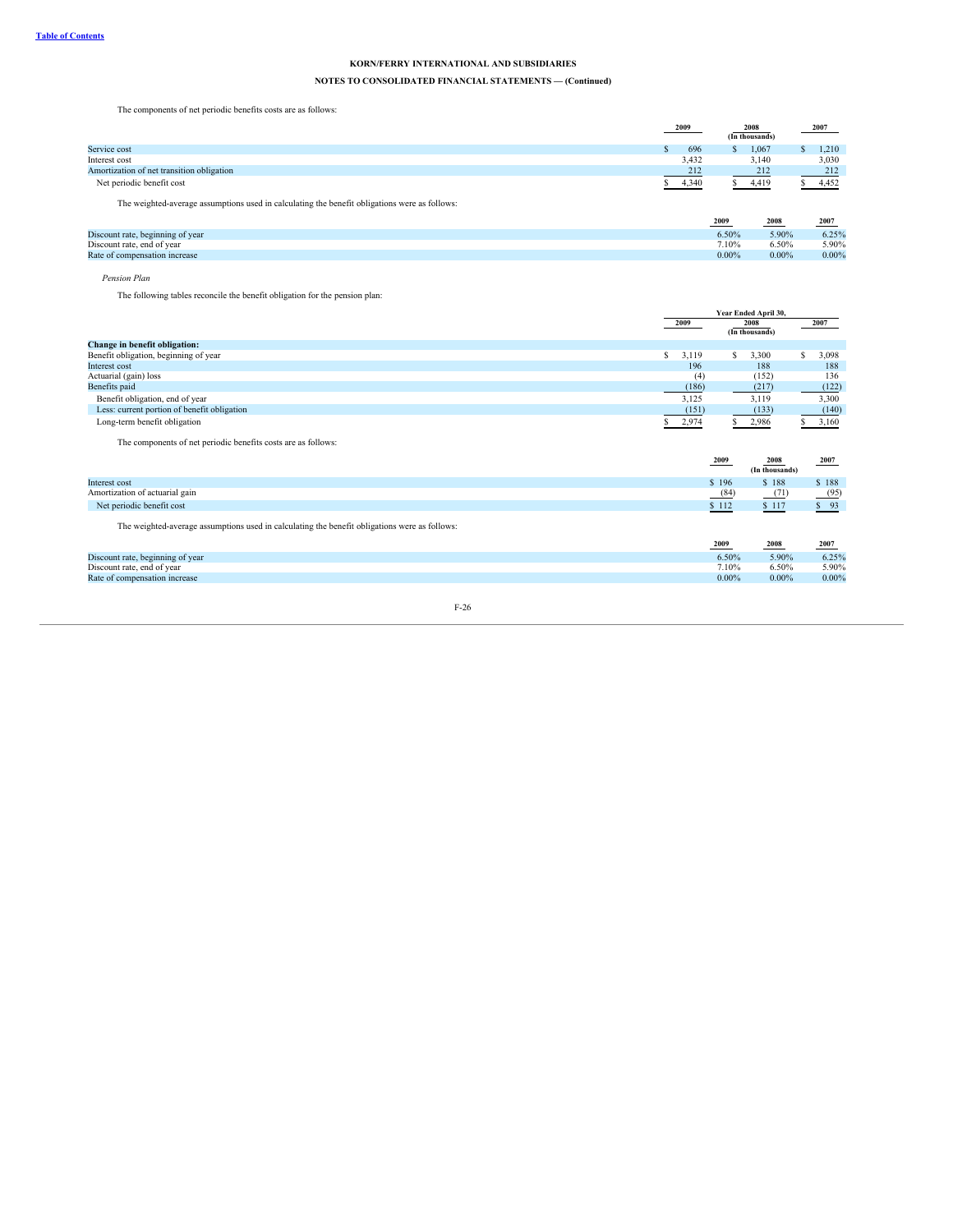#### **NOTES TO CONSOLIDATED FINANCIAL STATEMENTS — (Continued)**

The following benefit payments, which reflect expected future service, as appropriate, are expected to be paid over the next ten years as follows:

| Year Ending April 30,<br>$\qquad \qquad$ | <b>Deferred</b><br>Compensation<br>Plans<br>(In thousands) | Pension<br><b>Benefits</b> |       |
|------------------------------------------|------------------------------------------------------------|----------------------------|-------|
| 2010                                     | 4,026                                                      |                            | 216   |
| 2011                                     | 4,511                                                      |                            | 246   |
| 2012                                     | 4,514                                                      |                            | 256   |
| 2013                                     | 4,657                                                      |                            | 265   |
| 2014                                     | 4,869                                                      |                            | 282   |
| 2015-2019                                | 23,613                                                     |                            | 1,310 |

#### *International Retirement Plans*

The Company also maintains various retirement plans statutorily required in five foreign jurisdictions. The aggregate of the long-term benefit obligation accrued at April 30, 2009 and 2008 is<br>S2.9 million for 108 participa

#### *Executive Capital Accumulation Plan ("ECAP")*

In January 2004, the Company implemented the ECAP, which is intended to provide certain employees an opportunity to defer salary and/or bonus on a pre-tax basis, or make an after-tax contribution.<br>Company contributions int contributions upon commencement of employment. Participants generally vest in Company contributions over a three to four year period. Participants have the ability to allocate their deferrals among a<br>number of investment o two similar plans in the Company's Asia Pacific and Canadian regions.

The Company made contributions to the ECAP during fiscal 2009, 2008 and 2007, of \$15.1 million, \$18.4 million and \$7.7 million, respectively. The Company expects to make an ECAP contribution<br>of approximately \$10.0 million

The ECAP is accounted for in accordance with EITF 97-14, *Accounting for Deferred Compensation Arrangements Where Amounts Earned Are Held in a Rabbi Trust and Invested ("EITF 97-14"), where the charges in the fair value of* 

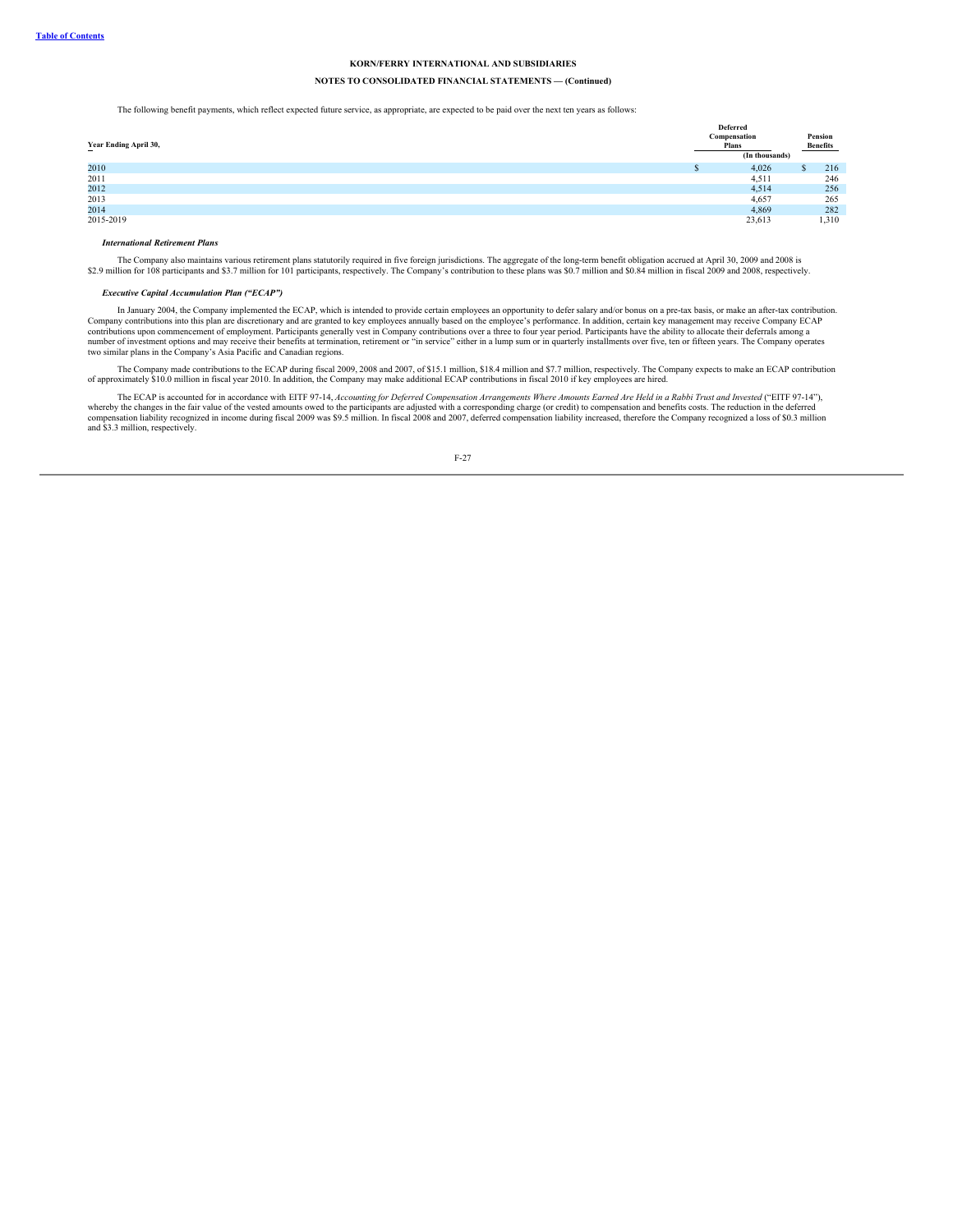## **NOTES TO CONSOLIDATED FINANCIAL STATEMENTS — (Continued)**

Changes in the ECAP liability are as follows:

|                                        | Year Ended April 30, |         |  |  |  |
|----------------------------------------|----------------------|---------|--|--|--|
|                                        | 2009                 | 2008    |  |  |  |
|                                        | (In thousands)       |         |  |  |  |
| Balance, beginning of year             | 48,655               | 33,732  |  |  |  |
| Employee contributions                 | 5,071                | 6,985   |  |  |  |
| Amortization of employer contributions | 6,692                | 8,935   |  |  |  |
| (Loss) gain on investment              | (10, 468)            | 115     |  |  |  |
| <b>Employee distributions</b>          | (4,929)              | (1,112) |  |  |  |
| Exchange rate translations             | 81                   |         |  |  |  |
| Balance, end of year                   | 45.102               | 48,655  |  |  |  |
| Current portion                        | (59)                 | (1,088) |  |  |  |
| Long-term portion, end of year         | 45,043               | 47,567  |  |  |  |
|                                        |                      |         |  |  |  |

## *Company Owned Life Insurance ("COLI")*

The Company purchased COLI contracts insuring employees eligible to participate in the deferred compensation and pension plans. The gross CSV of these contracts of \$124.7 million and<br>\$142.1 million ins offset by outstandin

#### **9. Income Taxes**

The provision for income taxes is based on reported income before income taxes. Deferred income tax assets and liabilities reflect the impact of temporary differences between the amounts of assets and liabilities recognized for financial reporting purposes and the amounts recognized for tax purposes, as measured by applying the currently enacted tax laws.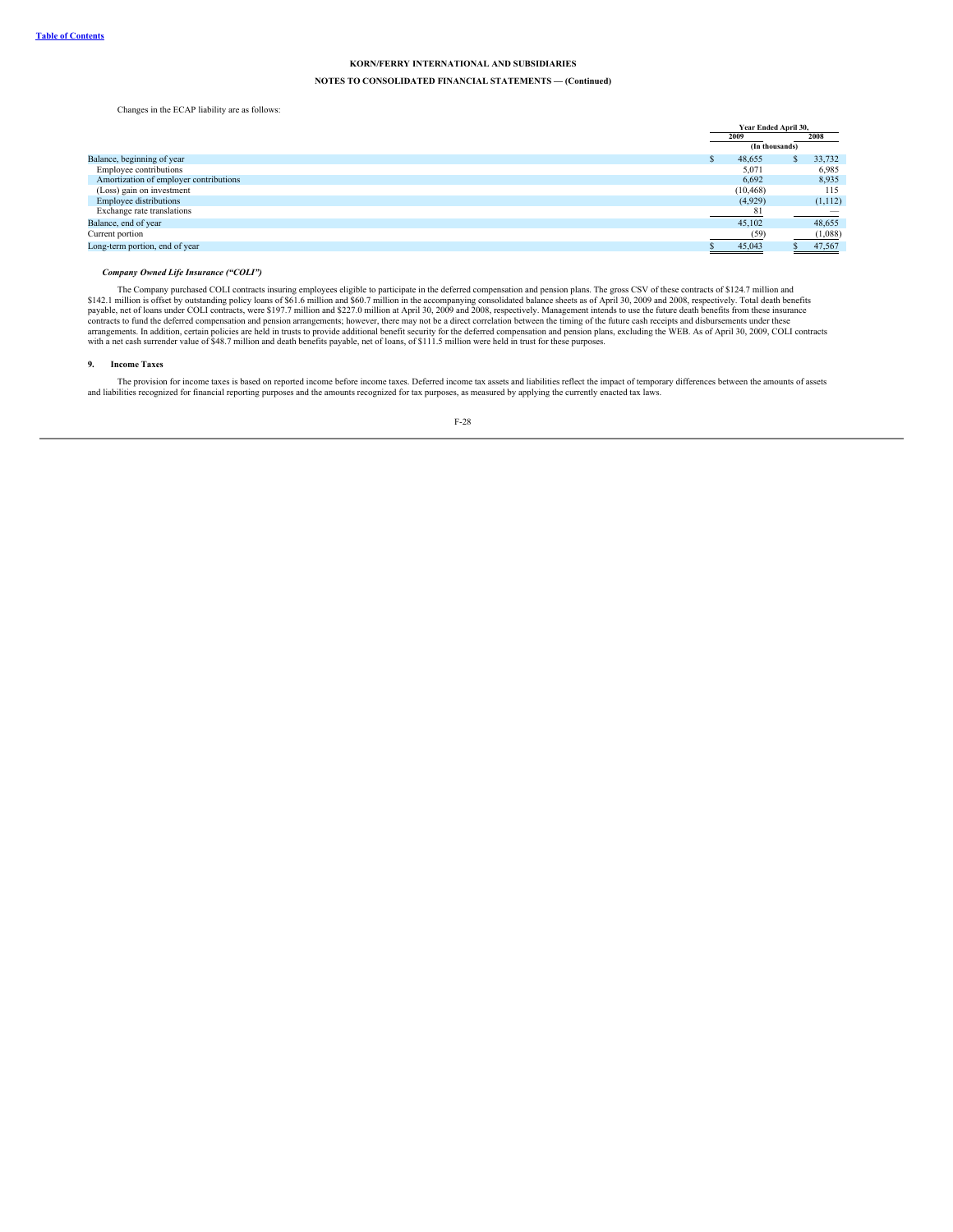## **NOTES TO CONSOLIDATED FINANCIAL STATEMENTS — (Continued)**

The (benefit) provision for domestic and foreign income taxes were as follows:

|                                               | Year Ended April 30, |              |   |                |      |          |
|-----------------------------------------------|----------------------|--------------|---|----------------|------|----------|
|                                               |                      | 2009<br>2008 |   |                | 2007 |          |
|                                               |                      |              |   | (In thousands) |      |          |
| Current income taxes:                         |                      |              |   |                |      |          |
| Federal                                       |                      | 3,378        | ъ | 14,788         | \$   | 18,353   |
| State                                         |                      | 601          |   | 5,658          |      | 6,543    |
| Foreign                                       |                      | 4,859        |   | 21,627         |      | 14,869   |
| Current provision for income taxes            |                      | 8,838        |   | 42,073         |      | 39,765   |
| Deferred income taxes:                        |                      |              |   |                |      |          |
| Federal                                       |                      | (4, 459)     |   | (1,699)        |      | (5,525)  |
| State                                         |                      | (1,002)      |   | (1,805)        |      | (1, 543) |
| Foreign                                       |                      | (2,993)      |   | (2,488)        |      | (2, 533) |
| Deferred (benefit) provision for income taxes |                      | (8, 454)     |   | (5,992)        |      | (9,601)  |
| Total provision for income taxes              |                      | 384          |   | 36,081         |      | 30,164   |

The domestic and foreign components of income from continuing operations before domestic and foreign income and other taxes and equity in earnings of unconsolidated subsidiaries were as follows:

|                                                                                                                 | Year Ended April 30. |  |                |      |        |  |
|-----------------------------------------------------------------------------------------------------------------|----------------------|--|----------------|------|--------|--|
|                                                                                                                 | 2009<br>2008         |  |                | 2007 |        |  |
|                                                                                                                 |                      |  | (In thousands) |      |        |  |
| Domestic                                                                                                        | (7,806)              |  | 38.865         |      | 38,008 |  |
| Foreign                                                                                                         | (4.267)              |  | 60.125         |      | 44.491 |  |
| (Loss) income before (benefit) provision for income taxes and equity in earnings of unconsolidated subsidiaries | (12,073)             |  | 98,990         |      | 82,499 |  |

The reconciliation of the statutory federal income tax rate to the effective consolidated tax rate is as follows:

|                                                       | Year Ended April 30,     |       |       |
|-------------------------------------------------------|--------------------------|-------|-------|
|                                                       | 2009                     | 2008  | 2007  |
| U.S. federal statutory income tax rate                | 35.0%                    | 35.0% | 35.0% |
| Foreign source income, net of credits used            | 1.8                      |       | 3.1   |
| Income subject to net differing foreign tax rates     | (27.8)                   | (1.9) | (3.9) |
| Foreign tax credits generated                         | 47.0                     |       |       |
| COLI increase, net                                    | (1.3)                    | (1.7) | (2.6) |
| Repatriation of foreign earnings                      | $\overline{\phantom{a}}$ | 0.3   | 1.9   |
| State income taxes, net of federal benefit            | 2.2                      | 3.9   | 5.9   |
| Non-deductible interest expense                       |                          | __    | 0.4   |
| Adjustments for contingencies and valuation allowance | (54.7)                   | (1.5) | (2.5) |
| Tax exempt interest income                            | 2.0                      | (0.5) | (0.5) |
| <b>Expense disallowances</b>                          | (3.4)                    | 0.5   | 0.4   |
| Other                                                 | (4.0)                    | 0.2   | (0.6) |
| Effective income tax rate                             | $(3.2)\%$                | 36.4% | 36.6% |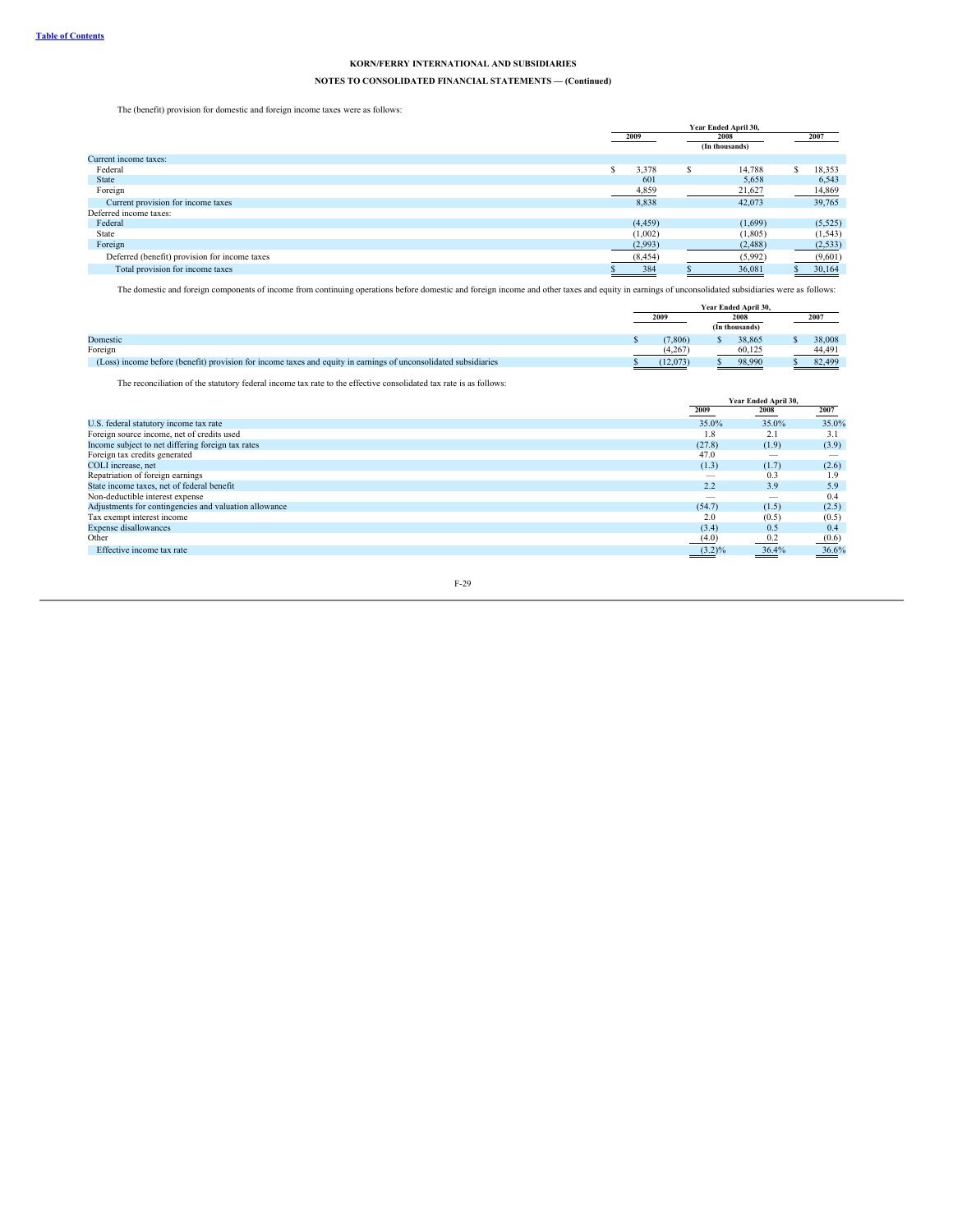## **NOTES TO CONSOLIDATED FINANCIAL STATEMENTS — (Continued)**

Deferred income taxes reflect the net effects of temporary difference between the carrying amounts of assets and liabilities for financial reporting purposes and the amounts used for income tax<br>purposes. Components of the

|                                 |   | April 30,      |   |          |
|---------------------------------|---|----------------|---|----------|
|                                 |   | 2009           |   | 2008     |
|                                 |   | (In thousands) |   |          |
| Deferred tax assets:            |   |                |   |          |
| Deferred compensation           | S | 40,861         | s | 46,240   |
| Allowance for doubtful accounts |   | 1,658          |   | 1,450    |
| <b>Unrealized</b> losses        |   | 4,130          |   |          |
| Property and equipment          |   | 1,315          |   | 1,961    |
| Loss and credit carryforwards   |   | 24,513         |   | 15,003   |
| Other                           |   | 8,198          |   | 6,116    |
| Gross deferred tax assets       |   | 80,675         |   | 70,770   |
| Deferred tax liabilities:       |   |                |   |          |
| Intangibles                     |   | (5,513)        |   | (4,730)  |
| Other                           |   | (5,703)        |   | (6, 474) |
| Gross deferred tax liabilities  |   | (11,216)       |   | (11,204) |
| Valuation allowances            |   | (9,735)        |   | (2,037)  |
| Net deferred tax asset          |   | 59,724         |   | 57,529   |

Certain deferred tax amounts and valuation allowances were adjusted during fiscal 2009 based on differences between fiscal 2008 provision and related tax return filings. Changes to the valuation allowance balances are reco

The deferred tax amounts have been classified in the consolidated balance sheets as follows:

|                                       | April 30,      |             |  |
|---------------------------------------|----------------|-------------|--|
|                                       | 2009           | 2008        |  |
|                                       | (In thousands) |             |  |
| Current:                              |                |             |  |
| Deferred tax assets<br>S.             | 15,447         | 11,197<br>ς |  |
| Deferred tax liabilities              | (864)          | (796)       |  |
| Current deferred tax asset, net       | 14,583         | 10,401      |  |
| Non-current:                          |                |             |  |
| Deferred tax asset                    | 65.228         | 59,594      |  |
| Deferred tax liabilities              | (10, 352)      | (10, 444)   |  |
| Non-current deferred tax asset, gross | 54,876         | 49,150      |  |
| Valuation allowance                   | (9, 735)       | (2,022)     |  |
| Non-current deferred tax asset, net   | 45,141         | 47,128      |  |
| Net deferred tax assets               | 59,724         | 57,529      |  |

SFAS 109 requires that deferred tax assets be reduced by a valuation allowance if it is more likely than not that some portion or all of the deferred tax asset will not be realized. Management believes uncertainty exists r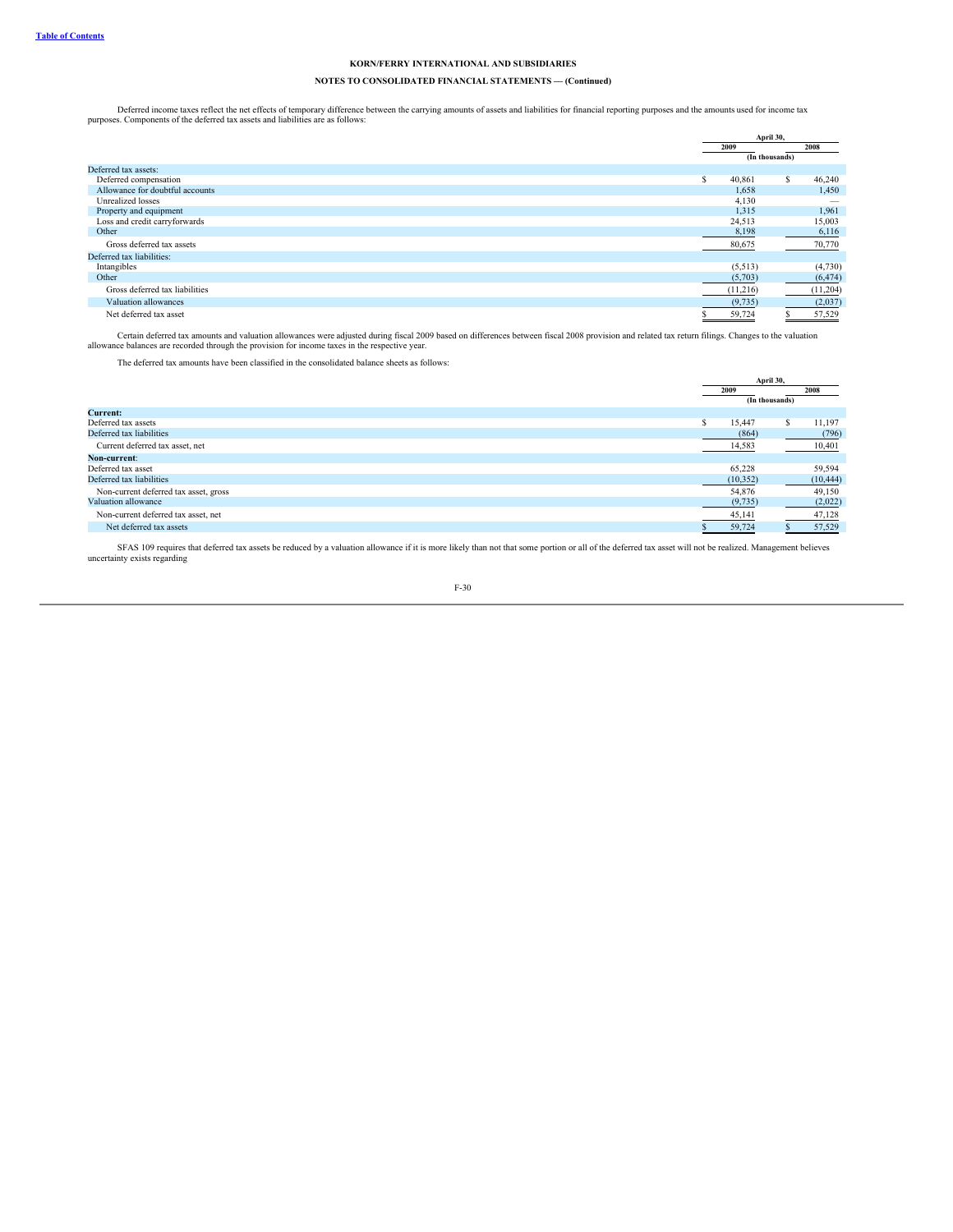#### **NOTES TO CONSOLIDATED FINANCIAL STATEMENTS — (Continued)**

the realizability of certain foreign tax credit carry-forwards and capital losses and has therefore established a valuation allowance for this portion of the deferred tax asset. Realization of the deferred income<br>tax asset Although realization is not assured, management believes that it is more likely than not that the net deferred income tax asset will be realized.

At April 30, 2009, the Company had state net operating loss carryforwards of approximately \$22.6 million to offset future tax liabilities. The losses attributable to the various states may be carried forward 5 to 20 years.

During fiscal 2008 and 2007, the Company made an accrual in accordance with APB 23 to reflect the Company's decision to repatriate an additional portion of its previously undistributed foreign<br>earnings. No accrual was made of any allowable foreign tax credits or deductions. However, an estimate of these taxes is not practicable.

The Company's income tax returns are subject to audit by the IRS and various state and foreign tax authorities. Significant disputes may arise with these tax authorities involving issues of the timing and amount of deductions and allocations of income among various tax jurisdictions because of differing interpretations of tax laws and regulations. The Company periodically evaluates its exposures<br>associated with tax fili

As a result of the adoption of FIN 48, the Company recorded a cumulative effect adjustment for unrecognized uncertain tax positions which reduced retained earnings by \$3.5 million as of May 1, 2007. As of April 30, 2009, the Company had unrecognized tax benefits of \$13.4 million which are included in the Company's consolidated balance sheet — income taxes payable. This amount, if recognized,<br>would have a favorab

|                                                              |        | April 30.      |        |
|--------------------------------------------------------------|--------|----------------|--------|
|                                                              | 2009   |                | 2008   |
|                                                              |        | (In thousands) |        |
| Unrecognized tax benefits, beginning of year                 | 10,770 |                | 10,150 |
| Additions based on tax positions related to the current year | 2.000  |                |        |
| Estimated interest for the year                              | 622    |                | 620    |
| Unrecognized tax benefits, end of year                       | 13.392 |                | 10.770 |

Estimated interest and penalties beyond April 30, 2007 related to uncertain tax positions are recorded to the provision for income taxes. For the year fiscal year ending April 30, 2009, the Company accrued interest related to FIN 48 of \$0.6 million.

The total liability for unrecognized tax benefits is expected to change by up to \$10.1 million within the next twelve months. The Company's United States federal and state tax return filings remain subject to examination from 2010 through 2013.

# F-31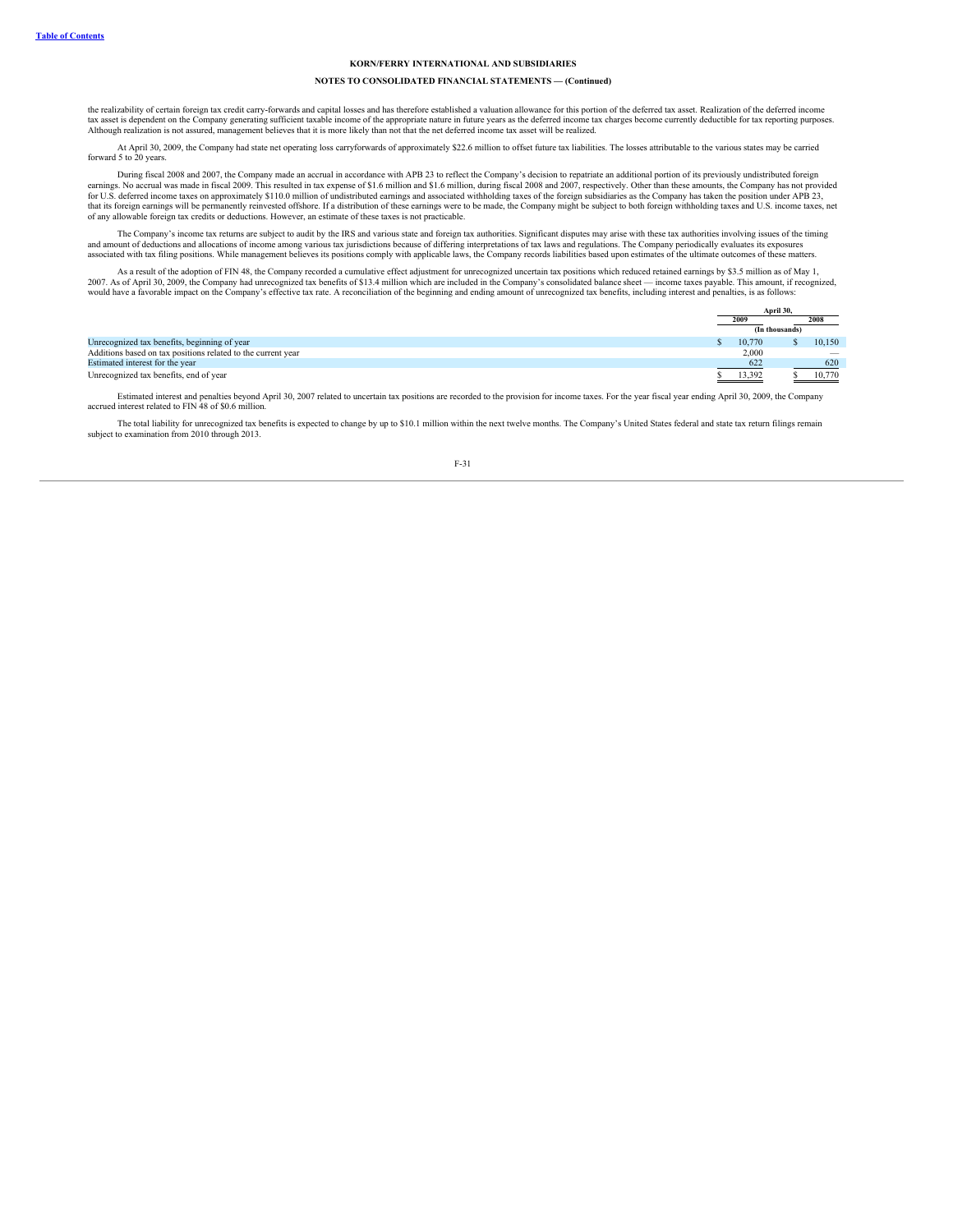#### **NOTES TO CONSOLIDATED FINANCIAL STATEMENTS — (Continued)**

#### **10. Property and Equipment**

Property and equipment include the following:

|                                                 |          | April 30,      |           |
|-------------------------------------------------|----------|----------------|-----------|
|                                                 | 2009     |                | 2008      |
|                                                 |          | (In thousands) |           |
| Computer equipment and software                 | 60,274   |                | 65,005    |
| Furniture and fixtures                          | 21,757   |                | 24,397    |
| Leasehold improvements                          | 21,865   |                | 24,644    |
| Automobiles                                     | 2,414    |                | 3,193     |
|                                                 | 106.310  |                | 117,239   |
| Less: accumulated depreciation and amortization | (78,340) |                | (84, 777) |
| Property and equipment, net                     | 27,970   |                | 32,462    |

#### **11. Stockholders Equity**

In June 2002, the Company issued 7.5% Convertible Subordinated Notes ("Convertible Notes") in an aggregate principal amount of \$40,000 and 10,000 shares of 7.5% Convertible Series A Preferred Stock") at an aggregate purcha warrants expire in 2012. The warrants were recorded at fair value resulting in discounts on the Convertible Notes and Convertible Preferred Stock (together "the Securities") of \$1.2 million and \$0.3 million, respectively, and are amortized over the life of the Securities.

On March 7, 2007, the Company issued notice for the redemption of its Convertible Notes and Convertible Preferred Stock. As of March 7, 2007, \$45.6 million of the Convertible Prefered Stock was outstanding. The Securities

#### **12. Long-Term Debt**

In March 2008, the Company amended its Senior Secured Revolving Credit Facility (the "Facility") with Wells Fargo Bank. The Facility has a \$50.0 million borrowing capacity with no borrowing<br>base restrictions, expiring Marc 3.25% and 1.90%, respectively, at April 30, 2009. The Company pays quarterly commitment fees of 0.20% on the Facility's unused balance. The Facility is secured by substantially all of the Company's assets, including certain accounts receivable balances and guarantees by and pledges of the capital stock of significant subsidiaries. The financial covenants include a minimum fixed charge ratio, a maximum<br>leverage ratio occurrence of an event of default that remains uncured after an applicable cure period. The Company had no borrowings under its Facility at April 30, 2009 and 2008.

The Company has outstanding borrowings against the cash surrender value of COLI contracts of \$61.6 million and \$60.7 million at April 30, 2009 and 2008, respectively. These borrowings are secured<br>by the cash surrender valu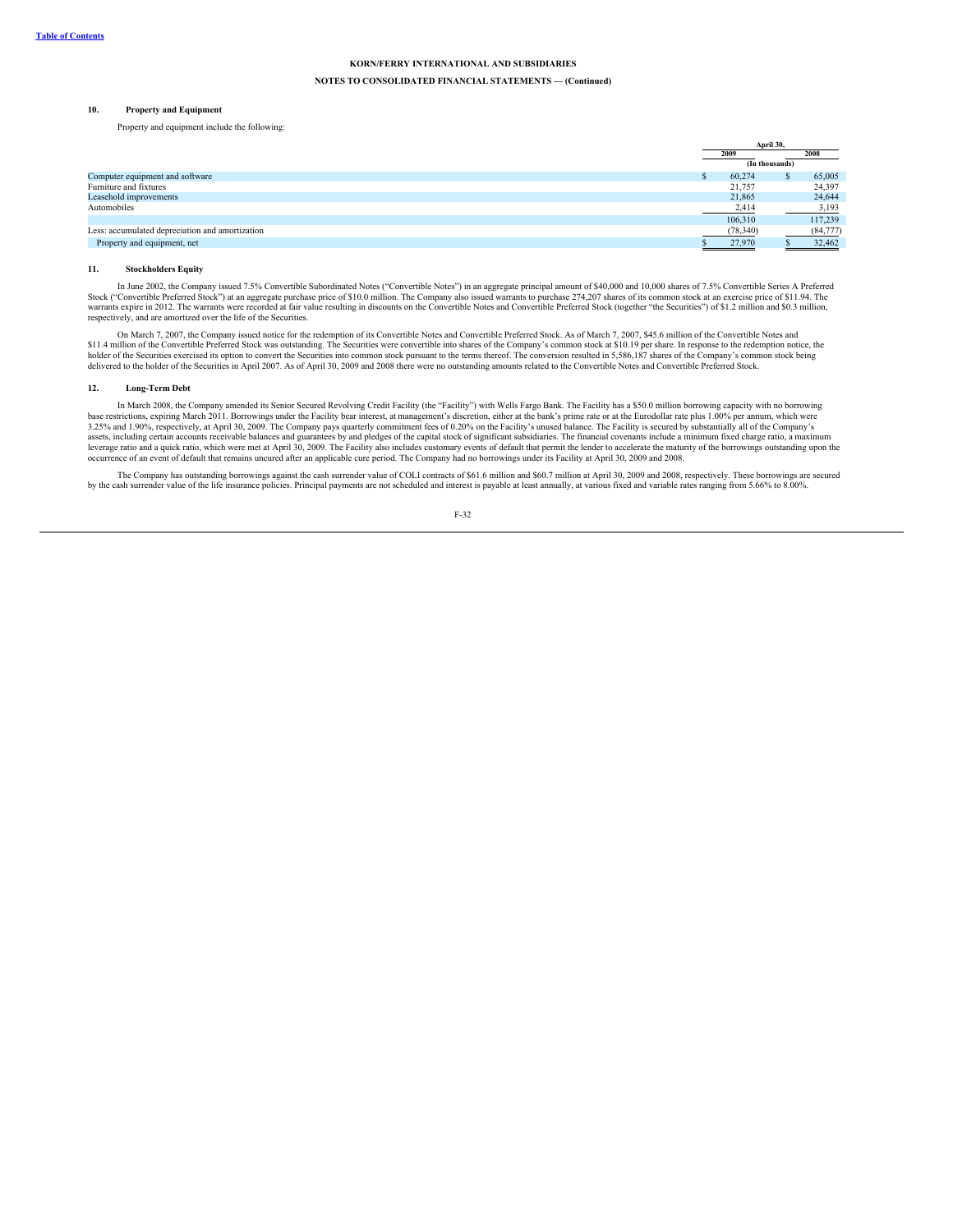## **NOTES TO CONSOLIDATED FINANCIAL STATEMENTS — (Continued)**

# **13. Business Segments**

The Company operates in two global business segments; executive recruitment and Futurestep. The executive recruitment segment focuses on recruiting board-level, chief executive and other senior executive positions for clie Company also operates a Corporate segment to record global expenses of the Company.

Financial highlights by business segment are as follows:

|                               |                  |             |                              |   |                  |                | Year Ended April 30, 2009 |            |                          |              |  |  |
|-------------------------------|------------------|-------------|------------------------------|---|------------------|----------------|---------------------------|------------|--------------------------|--------------|--|--|
|                               |                  |             | <b>Executive Recruitment</b> |   |                  |                |                           |            |                          |              |  |  |
|                               | North<br>America | <b>EMEA</b> | Asia<br>Pacific              |   | South<br>America |                | Subtotal                  | Futurestep | Corporate                | Consolidated |  |  |
|                               |                  |             |                              |   |                  | (In thousands) |                           |            |                          |              |  |  |
| Fee revenue                   | 309.514          | 143.184     | 66.332                       |   | 24.323           |                | 543.353                   | 94,870     | $\overline{\phantom{0}}$ | 638,223      |  |  |
| Total revenue                 | 330,453          | 149,016     | 67.983                       |   | 24.841           |                | 572.293                   | 103.835    | $\overline{\phantom{a}}$ | 676,128      |  |  |
| Operating income (loss)       | 37.516           | 2.061       | 5.396                        | æ | 2.441            | N.             | 47,414                    | (12.003)   | (31,683)                 | 3,728        |  |  |
| Depreciation and amortization | 4.003            | 2.003       | 1.621                        |   | 371              |                | 7.998                     | 1.873      | 1,712                    | 11,583       |  |  |
| Identifiable assets(1)        | 254.123          | 113.489     | 70.463                       |   | 20.236           |                | 458.311                   | 65,094     | 217,474                  | 740,879      |  |  |
| Long-lived assets(1)          | 8.621            | 3.120       | 1.850                        |   | 1.100            |                | 14,691                    | 3.112      | 10.167                   | 27,970       |  |  |
| Goodwill(1)                   | 71.131           | 31.331      | 972                          |   | $-$              |                | 103.434                   | 29.897     |                          | 133,331      |  |  |
|                               |                  |             |                              |   |                  |                |                           |            |                          |              |  |  |

|                               |                        |  |         |  |                              |                |         |  | Year Ended April 30, 2008 |  |            |  |                          |     |              |
|-------------------------------|------------------------|--|---------|--|------------------------------|----------------|---------|--|---------------------------|--|------------|--|--------------------------|-----|--------------|
|                               |                        |  |         |  | <b>Executive Recruitment</b> |                |         |  |                           |  |            |  |                          |     |              |
|                               | North                  |  |         |  | Asia                         |                | South   |  |                           |  |            |  |                          |     |              |
|                               | <b>EMEA</b><br>America |  |         |  | Pacific                      |                | America |  | Subtotal                  |  | Futurestep |  | Corporate                |     | Consolidated |
|                               |                        |  |         |  |                              | (In thousands) |         |  |                           |  |            |  |                          |     |              |
| Fee revenue                   | 374,891                |  | 183,042 |  | 95.915                       |                | 25.556  |  | 679,404                   |  | 111.166    |  | $\qquad \qquad =\qquad$  |     | 790,570      |
| Total revenue                 | 395.320                |  | 189.203 |  | 98.288                       |                | 25,964  |  | 708,775                   |  | 126,867    |  |                          |     | 835,642      |
| Operating income (loss)       | 70.628                 |  | 29,820  |  | 19.299                       |                | 2.230   |  | 121,977                   |  | 8,545      |  | (38,669)                 | - 5 | 91,853       |
| Depreciation and amortization | 2.915                  |  | 2.299   |  | 1,766                        |                | 371     |  | 7,351                     |  | 1.816      |  | 1.274                    |     | 10.441       |
| Identifiable assets(1)        | 269,407                |  | 162,756 |  | 97,762                       |                | 19.072  |  | 548,997                   |  | 87,665     |  | 243.552                  |     | 880.214      |
| Long-lived assets $(1)$       | 9,000                  |  | 5.578   |  | 3.209                        |                | 1.504   |  | 19.291                    |  | 4.540      |  | 8.631                    |     | 32,462       |
| Goodwill(1)                   | 69.533                 |  | 37,379  |  | 972                          |                |         |  | 107.884                   |  | 34.815     |  | $\overline{\phantom{m}}$ |     | 142,699      |

# F-33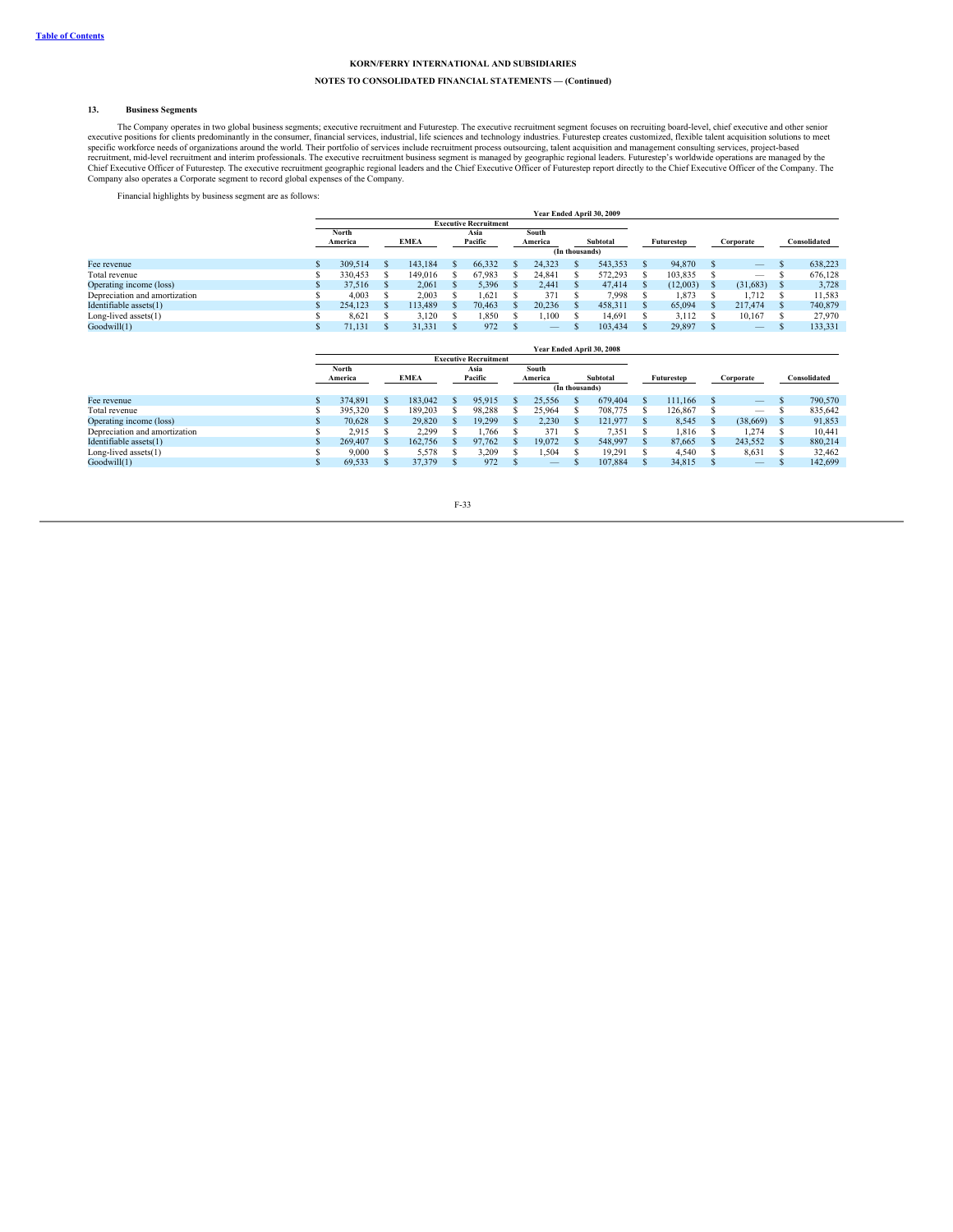## **NOTES TO CONSOLIDATED FINANCIAL STATEMENTS — (Continued)**

|                               |                  |  |             |  |                              |  |                  |                | Year Ended April 30, 2007 |  |            |           |                          |          |              |
|-------------------------------|------------------|--|-------------|--|------------------------------|--|------------------|----------------|---------------------------|--|------------|-----------|--------------------------|----------|--------------|
|                               |                  |  |             |  | <b>Executive Recruitment</b> |  |                  |                |                           |  |            |           |                          |          |              |
|                               | North<br>America |  | <b>EMEA</b> |  | Asia<br>Pacific              |  | South<br>America |                | Subtotal                  |  | Futurestep | Corporate |                          |          | Consolidated |
|                               |                  |  |             |  |                              |  |                  | (In thousands) |                           |  |            |           |                          |          |              |
| Fee revenue                   | 329,065          |  | 146.155     |  | 74.987                       |  | 7.426            |                | 567.633                   |  | 85,789     |           | $\qquad \qquad -$        |          | 653,422      |
| Total revenue                 | 348,780          |  | 151,606     |  | 76.650                       |  | 7.912            |                | 594,948                   |  | 94.253     |           | $\overline{\phantom{m}}$ |          | 689.201      |
| Operating income (loss)       | 69.815           |  | 24,166      |  | 16.010                       |  | 1.894            |                | 111.885                   |  | 7.854      |           | (37.484)                 | <b>D</b> | 82,255       |
| Depreciation and amortization | 3.032            |  | 2.344       |  | 1.317                        |  | 317              |                | 7.010                     |  | 1.502      |           | 768                      |          | 9,280        |
| Identifiable assets(1)        | 287.024          |  | 123,904     |  | 75.883                       |  | 12.589           |                | 499,400                   |  | 68.841     |           | 193.250                  |          | 761.491      |
| Long-lived assets $(1)$       | 7.841            |  | 6.184       |  | 2.685                        |  | 1.146            |                | 17.856                    |  | 4,391      |           | 3.752                    |          | 25,999       |
| Goodwill(1)                   | 63.767           |  | 31.721      |  | 972                          |  |                  |                | 96,460                    |  | 27,808     |           | $\overline{\phantom{m}}$ |          | 124,268      |

(1) As of the end of the fiscal year.

The Company's clients were not concentrated in any specific geographic region and no single client accounted for a significant amount of the Company's revenue during fiscal 2009, 2008 or 2007.

# **14. Acquisitions**

Following is a summary of acquisitions the Company completed during the periods indicated:

|                                                |   | 2009(2) | 2008(3) |                |    | 2007(4) |
|------------------------------------------------|---|---------|---------|----------------|----|---------|
|                                                |   |         |         | (In thousands) |    |         |
| Assets acquired                                |   | 4,676   |         | 406            |    | 4,935   |
| Intangibles acquired                           |   | 2,115   |         | –              |    | 16,000  |
| Liabilities acquired                           |   | 2,451   |         | 307            |    | 5,000   |
| Net assets acquired                            |   | 4,340   |         | 99             |    | 15,935  |
| Purchase price                                 |   | 13,189  |         | 3,622          |    | 28,355  |
| Goodwill                                       |   | 8,849   |         | 3,523          |    | 12,420  |
| Goodwill by segment:                           |   |         |         |                |    |         |
| Executive recruitment                          | Ś | 8,849   |         | 493            | 'N | 12,420  |
| Futurestep                                     |   |         |         | 3,030          |    |         |
| Goodwill                                       |   | 8,849   |         | 3,523          |    | 12,420  |
| Acquisition costs (included in purchase price) |   | 535     |         | 323            |    | 355     |
|                                                |   |         |         |                |    |         |

(1) Certain employees who joined the Company through these acquisitions will be eligible to receive earn-out payments of up to \$10.2 million over the next three years if certain financial metrics are achieved during that period.

(2) On November 3, 2008, the Company acquired Lore International, Inc, a Delaware corporation ("Lore"). Actual results of operations of Lore are included in the Company's consolidated financial statements from November 3,

(3) During fiscal 2009, adjustments to the preliminary purchase price allocation for an acquisition in fiscal 2008 resulted in a \$1.9 million reduction in goodwill.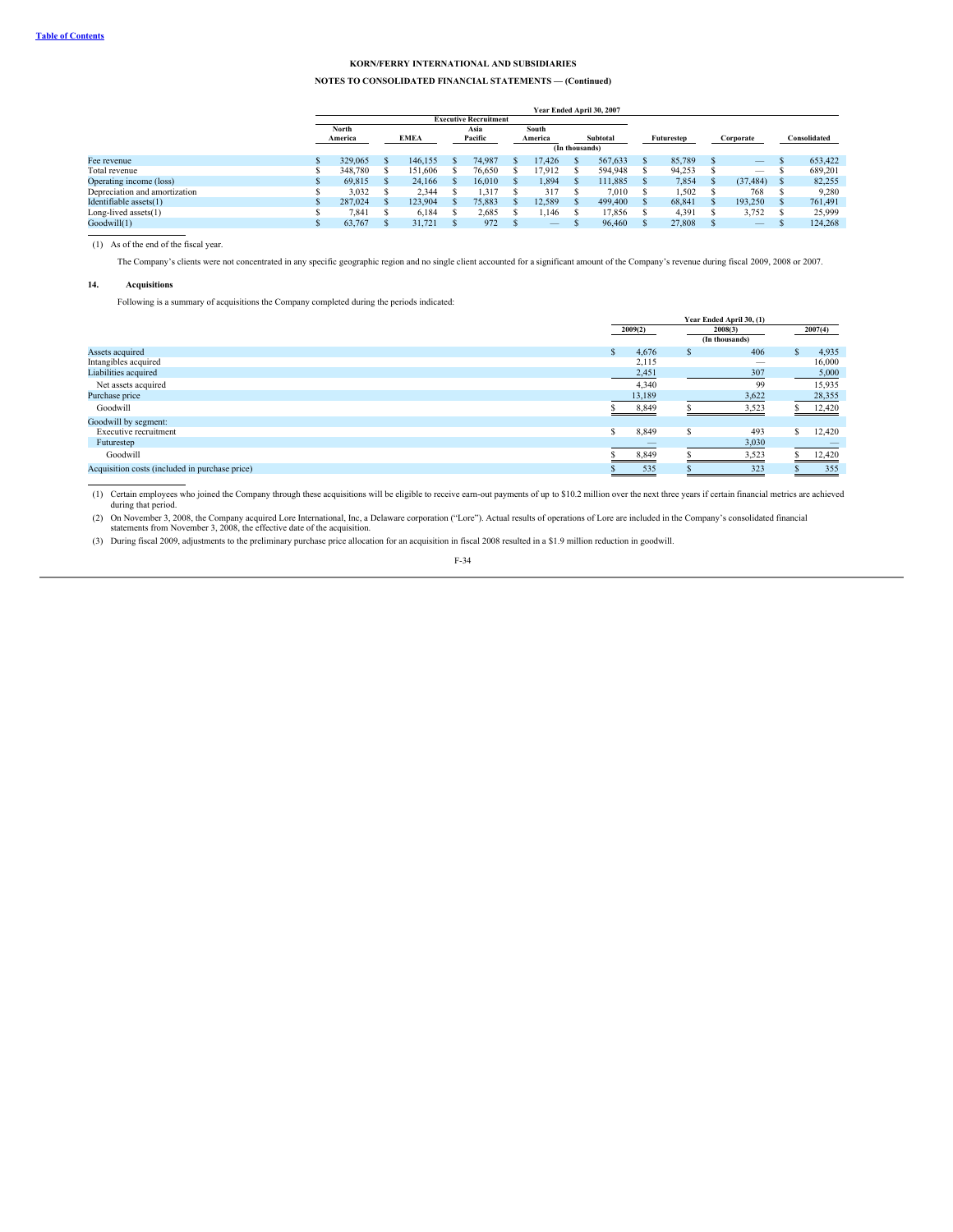## **NOTES TO CONSOLIDATED FINANCIAL STATEMENTS — (Continued)**

(4) On August 8, 2006, the Company acquired Lominger Limited, Inc., a Minnesota corporation, and Lominger Consulting, Inc., a Minnesota corporation (together referred to as the "Lominger Entities"), as well as all of the i

# **15. Goodwill and Intangible Assets**

Changes in the carrying value of goodwill by reportable operating segment are as follows:

|                              |                  | <b>Executive Recruitment</b> |  |                          |                |           |    |            |              |
|------------------------------|------------------|------------------------------|--|--------------------------|----------------|-----------|----|------------|--------------|
|                              | North<br>America | <b>EMEA</b>                  |  | Asia<br>Pacific          | (In thousands) | Subtotal  |    | Futurestep | Consolidated |
| Balance as of April 30, 2007 | 63.767           | 31.721                       |  | 972                      |                | 96,460    | S. | 27,808     | 124,268      |
| Additions                    | 493              | 1,230                        |  | $\overline{\phantom{a}}$ |                | 1,723     |    | 3,030      | 4,753        |
| Reclassifications            | 2.100            |                              |  | $-$                      |                | 2.100     |    | $-$        | 2,100        |
| Exchange rate fluctuations   | 3,173            | 4,428                        |  | $-$                      |                | 7,601     |    | 3,977      | 11,578       |
| Balance as of April 30, 2008 | 69.533           | 37,379                       |  | 972                      |                | 107.884   |    | 34,815     | 142,699      |
| <b>Additions</b>             | 8,849            |                              |  |                          |                | 8.849     |    |            | 8,849        |
| Reclassifications            | (1, 834)         |                              |  | $\overline{\phantom{a}}$ |                | (1,834)   |    |            | (1, 834)     |
| Exchange rate fluctuations   | (5, 417)         | (6,048)                      |  |                          |                | (11, 465) |    | (4,918)    | (16, 383)    |
| Balance as of April 30, 2009 | 71,131           | 31,331                       |  | 972                      |                | 103,434   |    | 29,897     | 133,331      |

Intangible assets include the following:

|                                | Weighted-Average           |         | April 30,      |
|--------------------------------|----------------------------|---------|----------------|
|                                | <b>Amortization Period</b> | 2009    | 2008           |
|                                |                            |         | (In thousands) |
| Amortized intangible assets:   |                            |         |                |
| Non-compete agreements         | 5 years                    | 400     | э              |
| Customer lists(1)              | 9 years                    | 2,060   | 800            |
| Proprietary databases          | 10 years                   | 450     |                |
| Intellectual property          | 24 years                   | 11,400  | 11,400         |
|                                |                            | 14,310  | 12,200         |
| Accumulated amortization       |                            | (1,182) | (481)          |
|                                |                            | 13,128  | 11,719         |
| Unamortized intangible assets: |                            |         |                |
| Trademarks                     |                            | 3,800   | 3,800          |
| Intangible assets              |                            | 16,928  | 15,519         |
|                                |                            |         |                |

(1) During fiscal 2008, customer list was reduced by \$2.1 million as a result of the final purchase price allocation related to the Company's acquisition of the Lominger Entities.

## F-35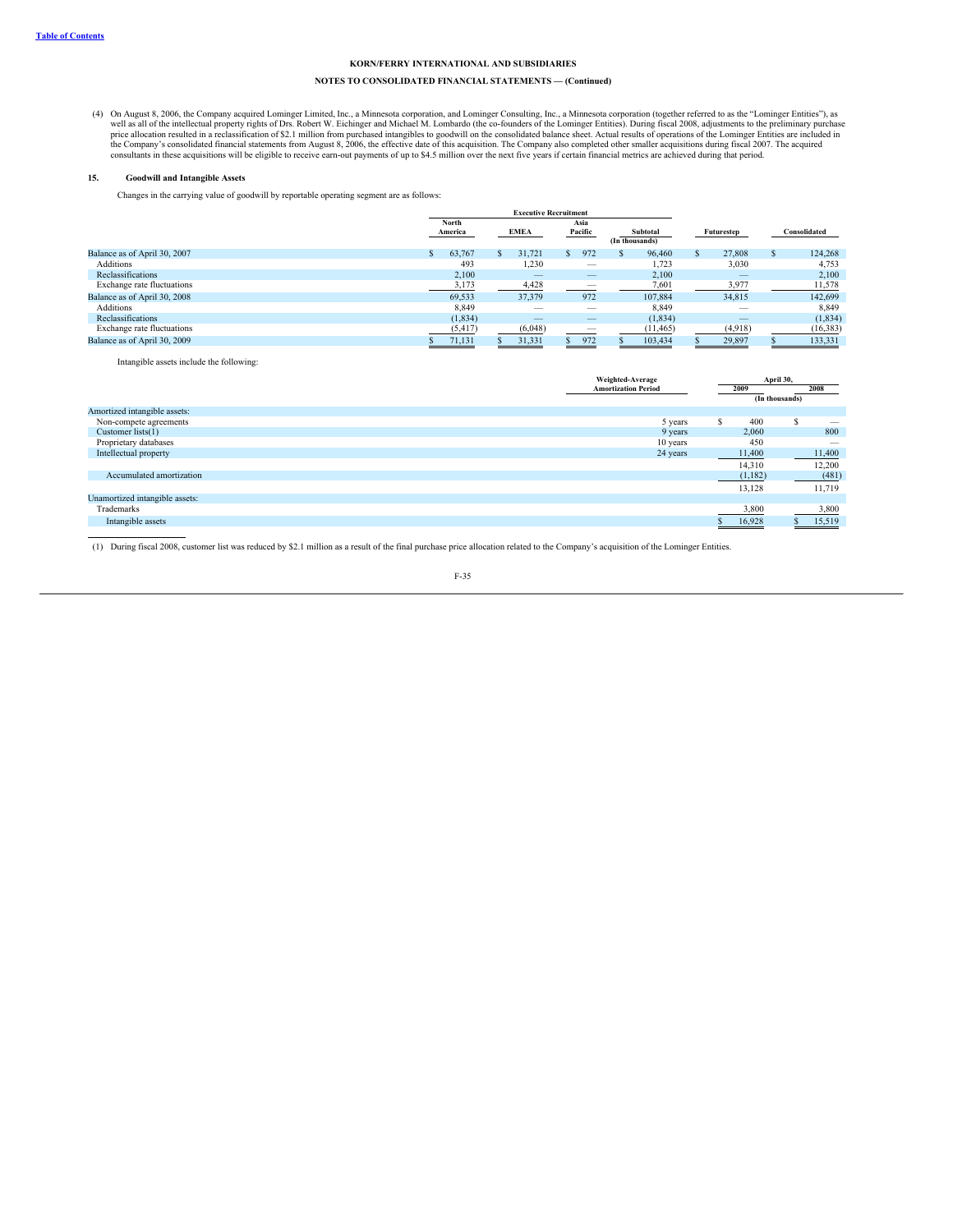## **NOTES TO CONSOLIDATED FINANCIAL STATEMENTS — (Continued)**

Amortization expense for amortized intangible assets was \$0.70 million and \$0.36 million during fiscal 2009 and 2008, respectively. Estimated annual amortization expense related to amortizing intangible assets is as follows:

|                       | Estimated      |
|-----------------------|----------------|
|                       | Annual         |
|                       | Amortization   |
| Year Ending April 30, | <b>Expense</b> |
|                       | (In thousands) |
| 2010                  | 838            |
| 2011                  | 838            |
| 2012                  | 838            |
|                       | 838            |
| $\frac{2013}{2014}$   | 838            |
| Thereafter            | 8,938          |
|                       | 13,128         |

All amortizable intangible assets will be fully amortized by the end of fiscal 2032.

#### **16. Commitments and Contingencies**

# *Lease Commitment*

The Company leases office premises and certain office equipment under leases expiring at various dates through May 2016. Total rental expense during fiscal 2009, 2008 and 2007 amounted to \$35.0 million, \$32.6 million and \$28.0 million, respectively.

Future minimum commitments under non-cancelable operating leases with lease terms in excess of one year excluding commitments accrued in the restructuring liability are as follows:

| Year Ending April 30, |  | <b>Lease Commitment</b> |
|-----------------------|--|-------------------------|
|                       |  | (In thousands)          |
| 2010                  |  | 26,717                  |
| 2011                  |  | 17,000                  |
| 2012                  |  | 12,142                  |
| 2013                  |  | 8,940                   |
| 2014                  |  | 8,630                   |
| Thereafter            |  | 17,053                  |
|                       |  | 90,482                  |

# *Letters of Credit*

The Company has standby letters of credit in the aggregate amount of \$20.0 million in conjunction with the Senior Secured Revolving Credit Facility arrangement. As of April 30, 2009, the Company has outstanding standby let

## *Employment Agreements*

As of April 30, 2009, the Company has employment agreements with certain of its executive officers, that provide certain benefits if these executives are terminated or resign under certain limited circumstances. The maximu

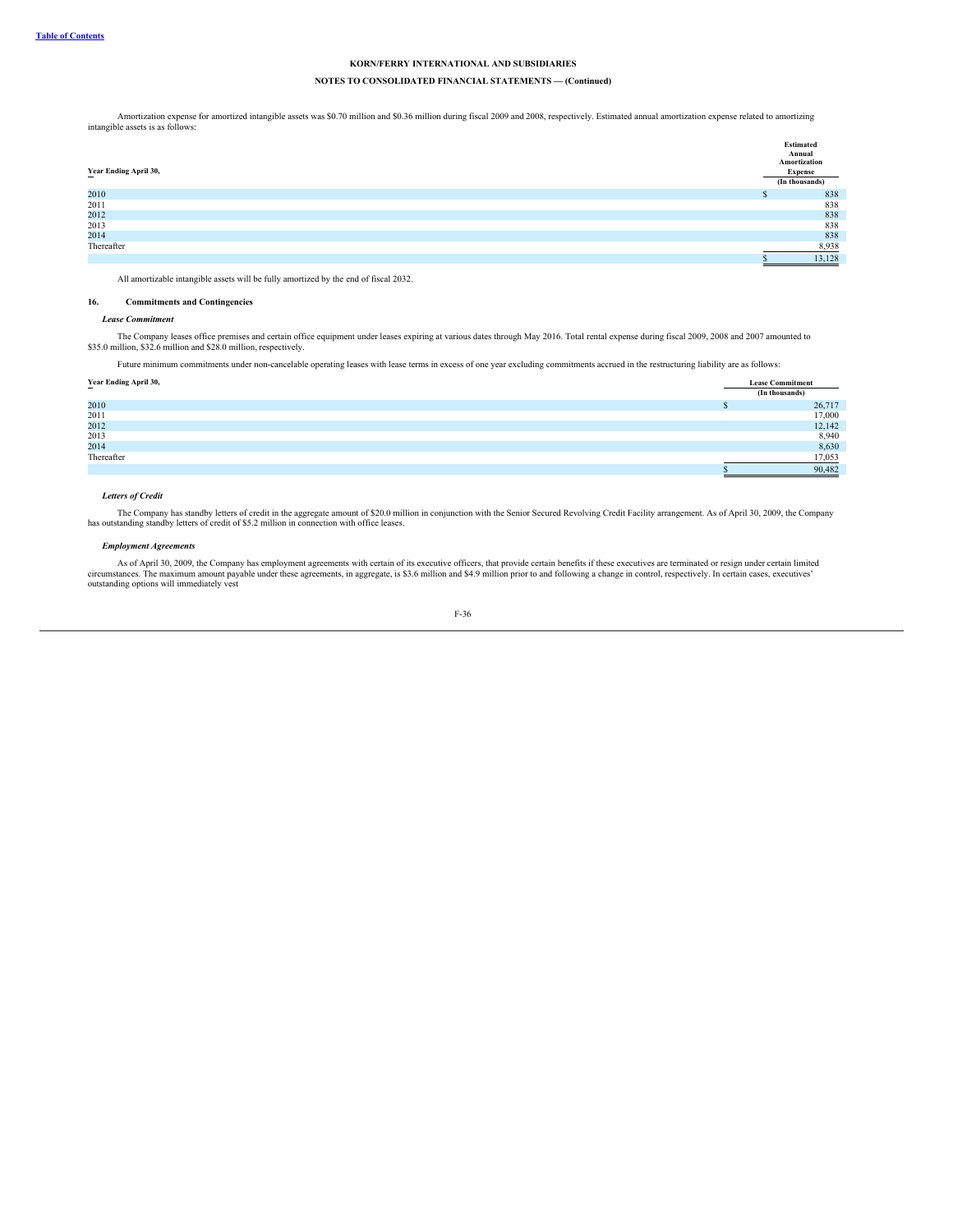#### **NOTES TO CONSOLIDATED FINANCIAL STATEMENTS — (Continued)**

and remain exercisable for periods ranging from three months to their original expiration date following termination of employment.

The Company has a policy of entering into offer letters of employment or letters of promotion with vice presidents which provide for an annual base salary and iscretionary and incentive bonus payments. Certain key vice presidents who typically have been employed by the firm for several years may also have a standard form employment agreement. In addition, the Company has a severance policy<br>for all of its vice p employment agreement, if any, or the severance policy. The Company also requires its vice presidents to agree in their employment letters and their employment agreement, if applicable, not to compete with<br>the Company both presidents are prohibited from soliciting employees of the Company for employment outside of the Company.

From time to time the Company has been and is involved in litigation incidental to its business. The Company is currently not a party to any litigation which, if resolved adversely against the Company, would, in the opinio

## **17. Quarterly Results (Unaudited)**

The following table sets forth certain unaudited statement of operations data for the quarters in fiscal 2009 and 2008. The unaudited quarterly information has been prepared on the same basis as the annual financial statements and, in management's opinion, includes all adjustments necessary to present fairly the information for the quarters presented.

|                             | <b>Ouarters Ended</b> |          |  |            |  |            |         |                                       |             |          |  |            |            |         |  |                |
|-----------------------------|-----------------------|----------|--|------------|--|------------|---------|---------------------------------------|-------------|----------|--|------------|------------|---------|--|----------------|
|                             | Fiscal 2009           |          |  |            |  |            |         |                                       | Fiscal 2008 |          |  |            |            |         |  |                |
|                             |                       | April 30 |  | January 31 |  | October 31 | July 31 |                                       |             | April 30 |  | January 31 | October 31 |         |  | <b>July 31</b> |
|                             |                       |          |  |            |  |            |         | (In thousands, except per share data) |             |          |  |            |            |         |  |                |
| Fee revenue                 |                       | 106.980  |  | 136,210    |  | 189,300    |         | 205,733                               |             | 208,204  |  | 201.156    |            | 195.857 |  | 185,353        |
| Operating (loss) income     |                       | (30.256) |  | (11,258)   |  | 21.488     |         | 23.754                                |             | 20.178   |  | 21.180     |            | 25.382  |  | 25.113         |
| Net (loss) income           |                       | (17,200) |  | (22, 356)  |  | 13,560     |         | 15.904                                |             | 15,746   |  | 16,256     |            | 17,109  |  | 17,100         |
| Net (loss) income per share |                       |          |  |            |  |            |         |                                       |             |          |  |            |            |         |  |                |
| Basic                       |                       | (0.40)   |  | (0.52)     |  | 0.31       |         | 0.37                                  |             | 0.36     |  | 0.38       |            | 0.38    |  | 0.38           |
| Diluted                     |                       | (0.40)   |  | (0.52)     |  | 0.30       |         | 0.36                                  |             | 0.36     |  | 0.37       |            | 0.37    |  | 0.36           |

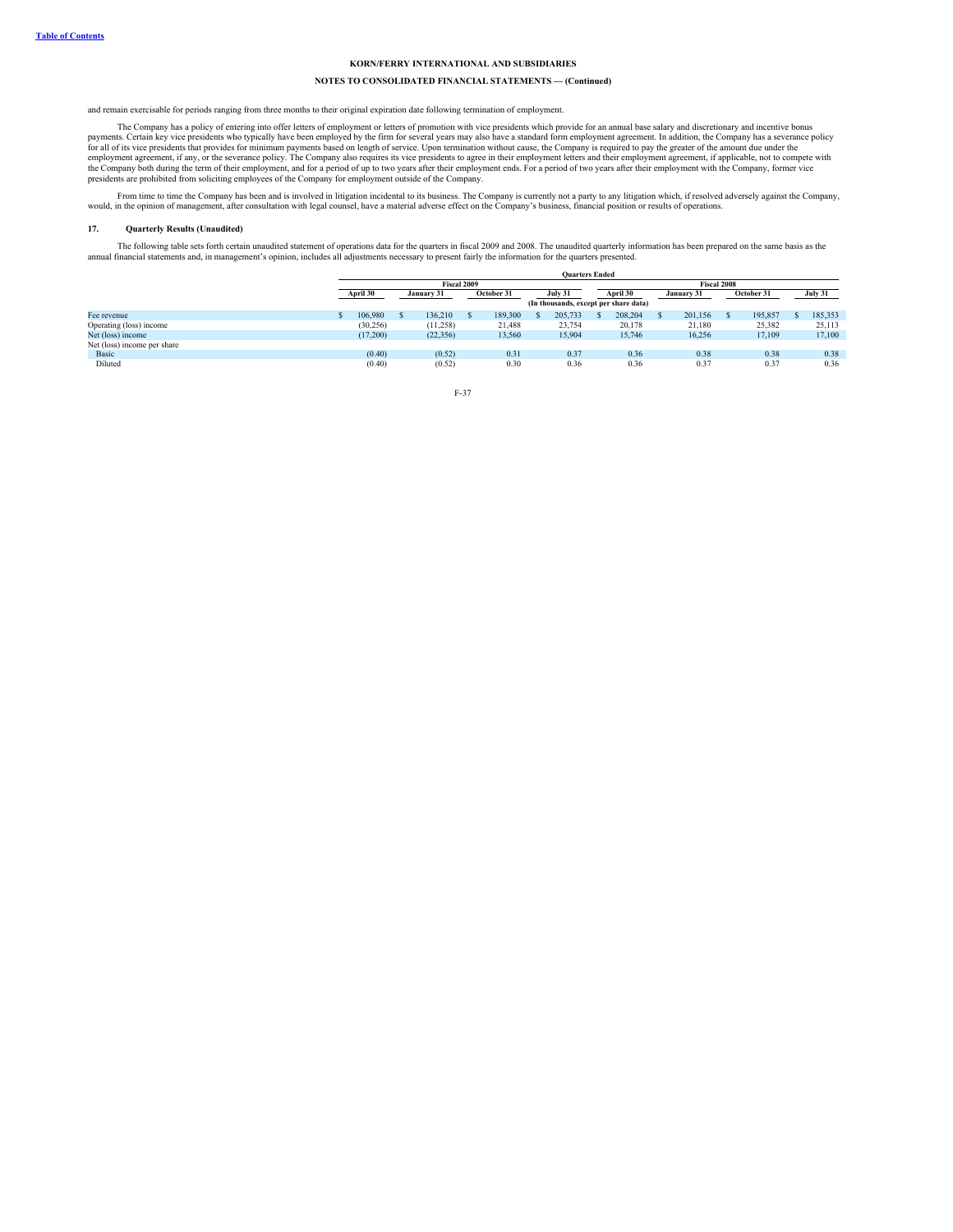**EMPLOYMENT AGREEMENT BETWEEN KORN/FERRY INTERNATIONAL AND STEPHEN J. GIUSTO**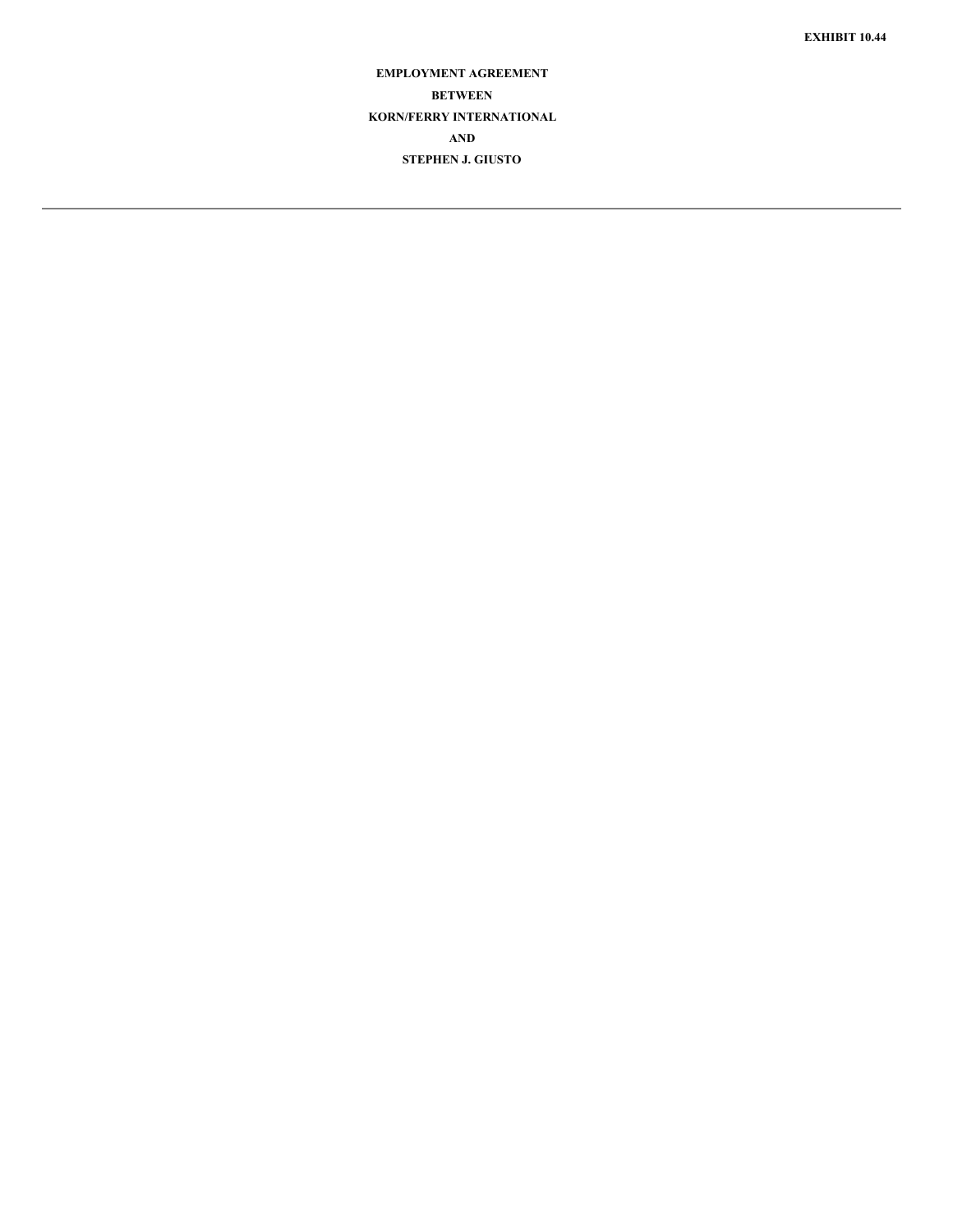| 1. Employment                                                                                                                                                                                                                                                                                                                                                                                        | Page                                                                                               |
|------------------------------------------------------------------------------------------------------------------------------------------------------------------------------------------------------------------------------------------------------------------------------------------------------------------------------------------------------------------------------------------------------|----------------------------------------------------------------------------------------------------|
| 2. At-Will Employment                                                                                                                                                                                                                                                                                                                                                                                | 1                                                                                                  |
| 3. Position, Duties and Responsibilities                                                                                                                                                                                                                                                                                                                                                             | -1                                                                                                 |
| 4. Annual Compensation<br>(a) Base Salary<br>(b) Bonus Award                                                                                                                                                                                                                                                                                                                                         | 2<br>$\overline{2}$<br>2                                                                           |
| 5. Employee Benefit Programs and Perquisites<br>(a) General<br>(b) Reimbursement of Business Expenses<br>(c) Conditions of Employment                                                                                                                                                                                                                                                                | $\overline{c}$<br>$\overline{2}$<br>$\overline{2}$<br>2                                            |
| 6. Termination of Employment<br>(a) Death<br>(b) Disability<br>(c) Termination by the Company for Cause<br>(d) Voluntary Termination by Executive<br>(e) Termination by the Company Without Cause<br>(f) Automatic Termination Upon Executive's Commencement of Other Full-Time Employment<br>(g) Other Programs<br>(h) Conditions to Receipt of Benefits Under Section 6<br>(i) Certain Definitions | $\overline{c}$<br>$\overline{2}$<br>$\overline{3}$<br>3<br>3<br>4<br>$\overline{4}$<br>5<br>5<br>6 |
| 7. Application of Section 409A                                                                                                                                                                                                                                                                                                                                                                       | 6                                                                                                  |
| 8. No Mitigation; No Offset                                                                                                                                                                                                                                                                                                                                                                          | 7                                                                                                  |
| 9. Confidential Information; Cooperation with Regard to Litigation<br>(a) Nondisclosure of Confidential Information<br>(b) Definition of Confidential Information<br>(c) Cooperation in Litigation                                                                                                                                                                                                   | 7<br>$\tau$<br>$\tau$<br>$\tau$                                                                    |
| 10. Nonsolicitation                                                                                                                                                                                                                                                                                                                                                                                  | 8                                                                                                  |
| 11. Remedies                                                                                                                                                                                                                                                                                                                                                                                         | 8                                                                                                  |
| 12. Resolution of Disputes                                                                                                                                                                                                                                                                                                                                                                           | 8                                                                                                  |
| $\mathbf{i}$                                                                                                                                                                                                                                                                                                                                                                                         |                                                                                                    |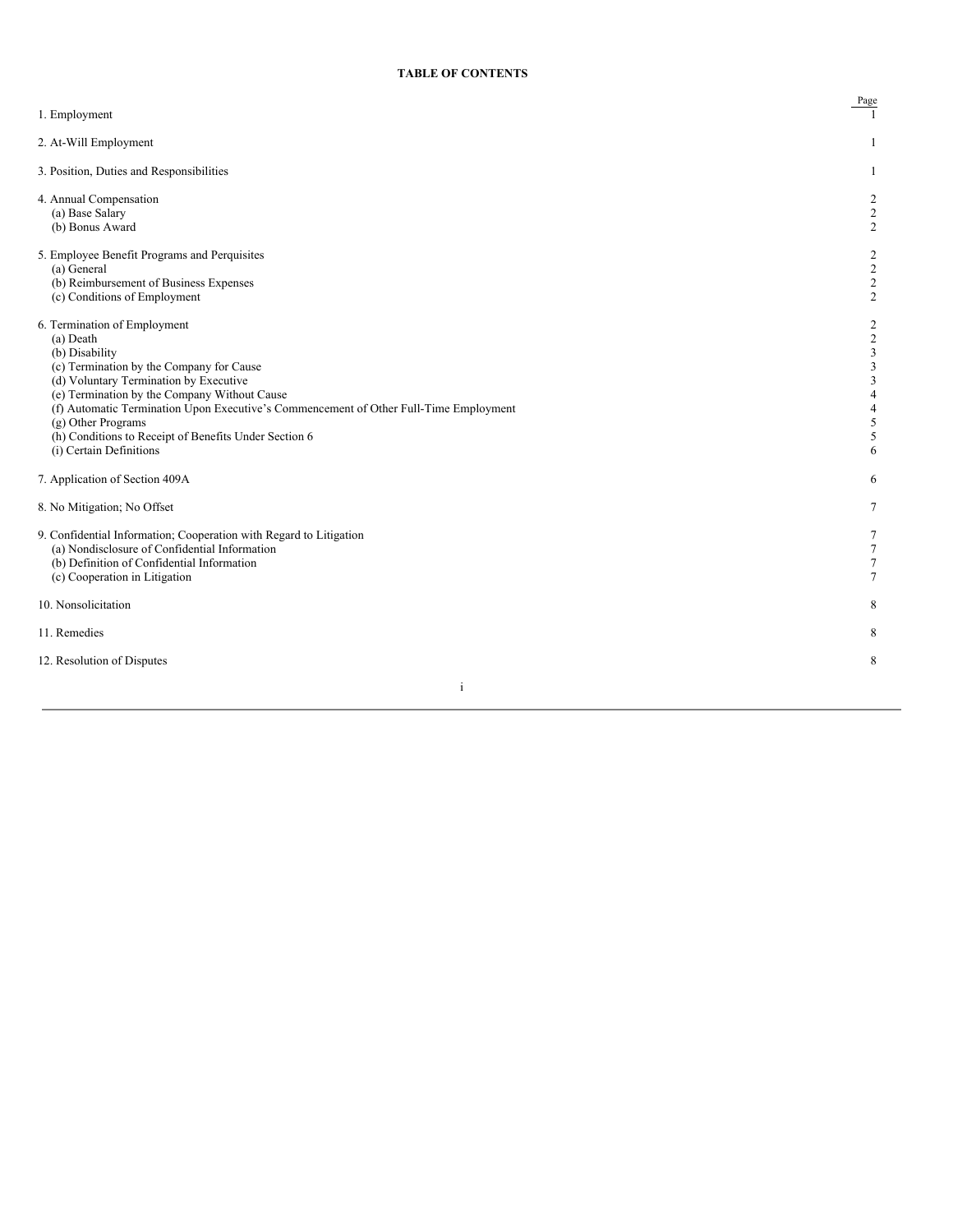| 13. Indemnification<br>(a) Company Indemnity<br>(b) No Presumption Regarding Standard of Conduct<br>(c) Liability Insurance | Page<br>8<br>8<br>9<br>9 |
|-----------------------------------------------------------------------------------------------------------------------------|--------------------------|
| 14. Effect of Agreement on Other Benefits                                                                                   | 9                        |
| 15. Expenses of Counsel for Executive                                                                                       | 9                        |
| 16. Assignment; Binding Nature                                                                                              | 9                        |
| 17. Representations                                                                                                         | 10                       |
| 18 Entire Agreement                                                                                                         | 10                       |
| 19. Amendment or Waiver                                                                                                     | 10                       |
| 20. Severability                                                                                                            | 10                       |
| 21. Non-Disparagement                                                                                                       | 10                       |
| 22. Survivorship                                                                                                            | 10                       |
| 23. Beneficiaries/References                                                                                                | 10                       |
| 24. Governing Law                                                                                                           | 11                       |
| 25. Counterparts and Facsimile                                                                                              | 11                       |
| 26. Notices                                                                                                                 | 11                       |
| $\rm ii$                                                                                                                    |                          |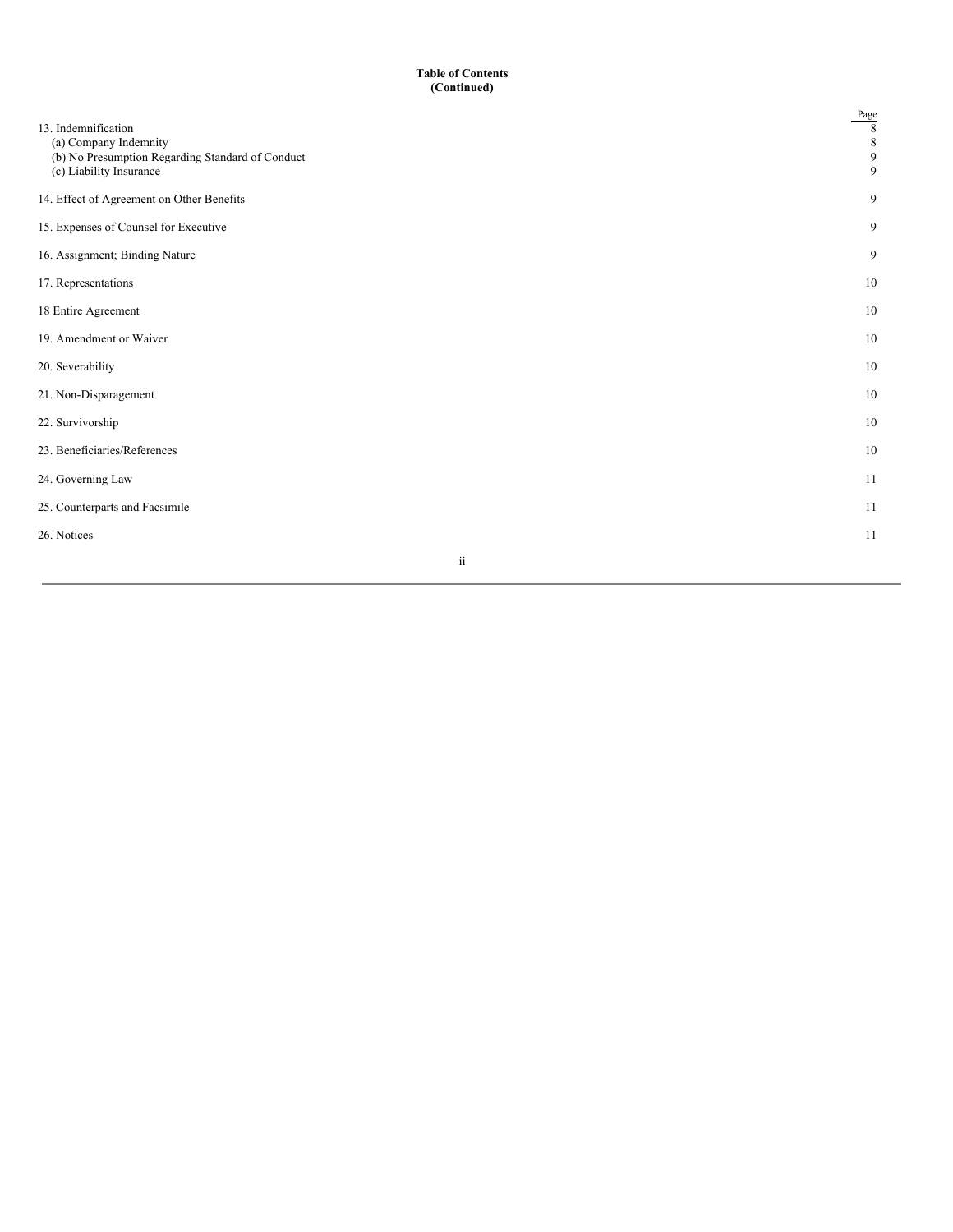# **EMPLOYMENT AGREEMENT**

This EMPLOYMENT AGREEMENT (this "Agreement") is made and entered into as of March 17, 2009, by and between KORN/FERRY INTERNATIONAL, a Delaware corporation with its principal offices in Los Angeles, California (the "Company"), and STEPHEN J. GIUSTO, an individual (the "Executive").

1. Employment. The Company agrees to employ Executive and Executive agrees to be employed by the Company upon the terms and conditions set forth in this Agreement for a period through May 31, 2010 only. Executive's employment automatically terminates at the end of this Agreement's stated period, on May 31, 2010. This Agreement is renewable only upon the mutual written agreement of the Executive and the Chief Executive Officer (the "CEO") of the Company.

2. At-Will Employment. Executive's employment under this Agreement will begin on March 17, 2009 (the 'Start Date''). As of the Start Date, this Agreement supersedes any and all prior Employment Agreements between Executive and the Company, including, but not limited to, the October 10, 2007 Employment Agreement between the Company and the Executive. Subject to compliance with this Agreement, the Company may terminate Executive's employment, with or without Cause (as defined in Section 6(i) of this Agreement), for any reason or no reason and with or without advance notice at any time during the period of this Agreement. Executive may terminate his employment at any time, for any or no reason, upon thirty (30) days advance written notice to the Company.

3. Position, Duties and Responsibilities. Effective May 1, 2009, or at such earlier time as the CEO, in his sole and absolute discretion, directs, Executive will resign his position as Chief Financial Officer of the Company. As of that date, Executive will assume the title of Senior Advisor to the CEO with such duties and responsibilities assigned to him by the CEO and shall report to the CEO. At the request of the CEO, Executive will serve as an officer or director of the Company's subsidiaries and other affiliates without additional compensation. Executive will devote substantially all of Executive's business time and attention to the performance of Executive's obligations, duties and responsibilities under this Agreement. Subject to Company policies applicable to senior executives generally, Executive may engage in personal, charitable, professional and investment activities to the extent such activities do not conflict or interfere with Executive's obligations to, or Executive's ability to perform the normal duties and functions of Executive pursuant to this Agreement.

The Company acknowledges and understands that, as of the effective date of this Agreement, Executive engages in the following non-profit, civic activities: (i) member of the board of trustees of Cate School; (ii) member of the Dean's Advisory Council for the Business School at Cal Poly; and (iii) member of the board of directors of the Orange County Chapter of the American Cancer Society. Upon approval of the Company (which approval may be granted by the Company's Compensation and Personnel Committee), which will not be unreasonably withheld, Executive may also serve as a member of the board of directors and/or advisory boards of no more than two (2) forprofit entities, provided that such entities are not engaged in business activities that are competitive with the Company.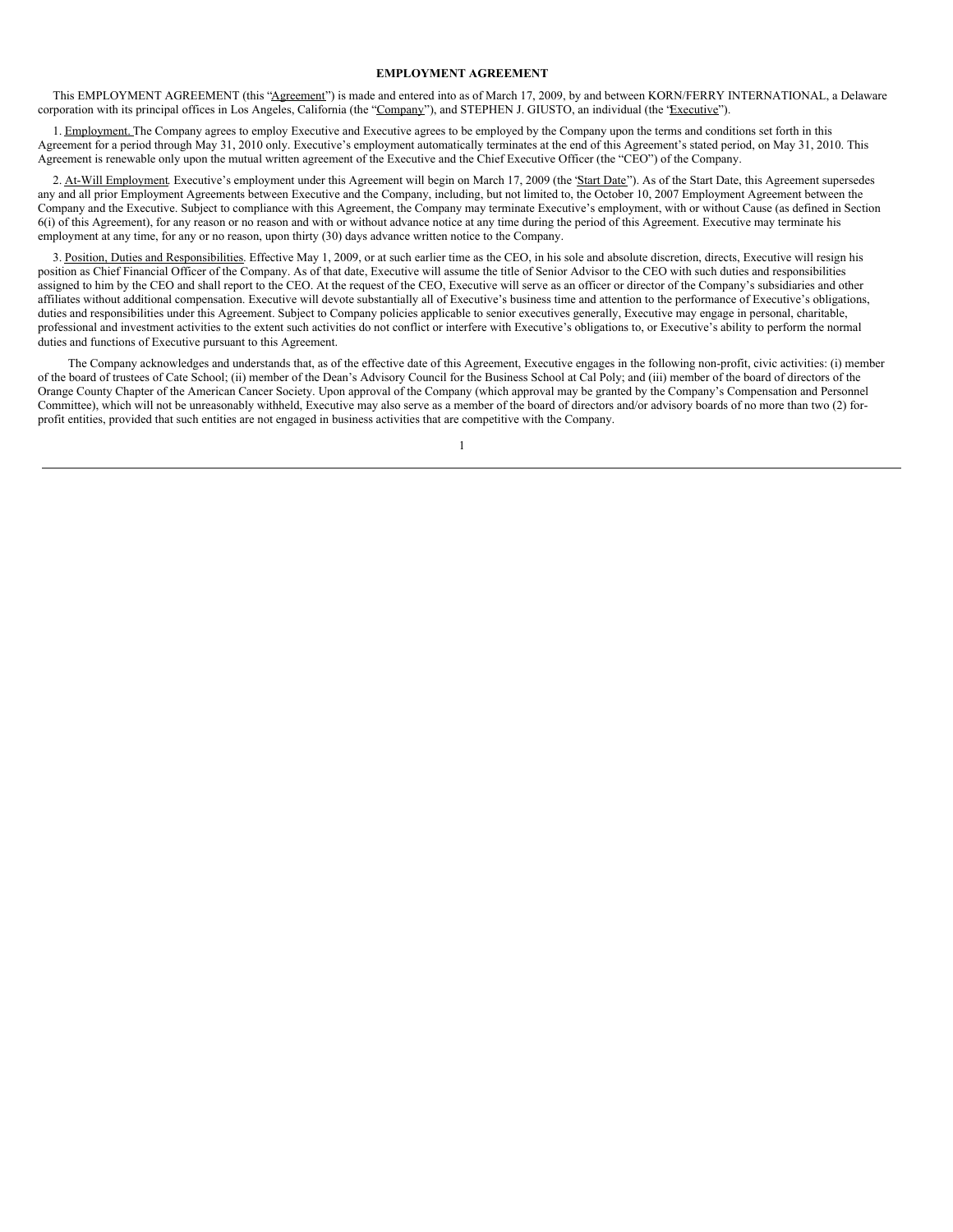#### 4. Annual Compensation. In consideration of Executive's services to the Company pursuant to this Agreement, Executive's annual compensation shall be as follows:

(a) Base Salary. Executive shall be entitled to receive a base salary of \$33,333.33 per month (his 'Base Salary') (\$400,000 on an annualized basis) (such annualized amount, his "Annual Base Salary"), paid in accordance with the Company's regular payroll practices.

(b) Bonus Award. Executive's bonus for the Company's fiscal year 2009 (which ends on April 30, 2009), will be no less than \$400,000, payable in cash unless mutually agreed otherwise in writing by the Executive and the CEO. For the period of May 1, 2009 through the termination of this Agreement, Executive will be eligible for a bonus at the sole and absolute discretion of the CEO. Executive's bonus, if any, for the period of May 1, 2009 through May 31, 2010 will be payable in cash unless mutually agreed otherwise in writing by the Executive and the CEO, and will be payable not later than 120 days after May 31, 2010.

# 5. Employee Benefit Programs and Perquisites.

(a) General. Executive will be entitled to participate in such retirement or pension plans, group health, long term disability and group life insurance plans, and any other welfare and fringe benefit plans, arrangements, programs and perquisites sponsored or maintained by the Company from time to time for the benefit of its senior executives generally, including four weeks paid vacation and three weeks paid sick leave.

(b) Reimbursement of Business Expenses. Executive is authorized to incur reasonable expenses in accordance with the Company's written policy in carrying out Executive's duties and responsibilities under this Agreement. The Company will promptly reimburse Executive for all such expenses that are so incurred upon presentation of appropriate vouchers or receipts, subject to the Company's expense reimbursement policies applicable to senior executive officers generally.

(c) Conditions of Employment. Executive's primary place of employment will be at the Company's offices in Orange County, California, subject to the need for reasonable business travel, including to the Company's corporate headquarters in Los Angeles, California. The conditions of Executive's employment, including, without limitation, office space, office appointments, secretarial, administrative and other support, will be consistent with Executive's status as a Senior Advisor to the CEO of the Company.

# 6. Termination of Employment.

(a) Death. If Executive's employment with the Company terminates by reason of Executive's death, then (i) the Company will pay to Executive's estate Executive's "Accrued Compensation" (as defined in Section 6(i)) within the time period permitted by applicable law, (ii) the Company will continue to pay Executive's Base Salary for the remaining portion of the period of this Agreement and (iii) all outstanding stock options and other equity-type incentives held by Executive (but expressly excluding Performance Shares) and all of Executive's benefits under the Executive Capital Accumulation Plan at the time of Executive's death will become fully vested and shall remain exercisable until, in the case of an option,

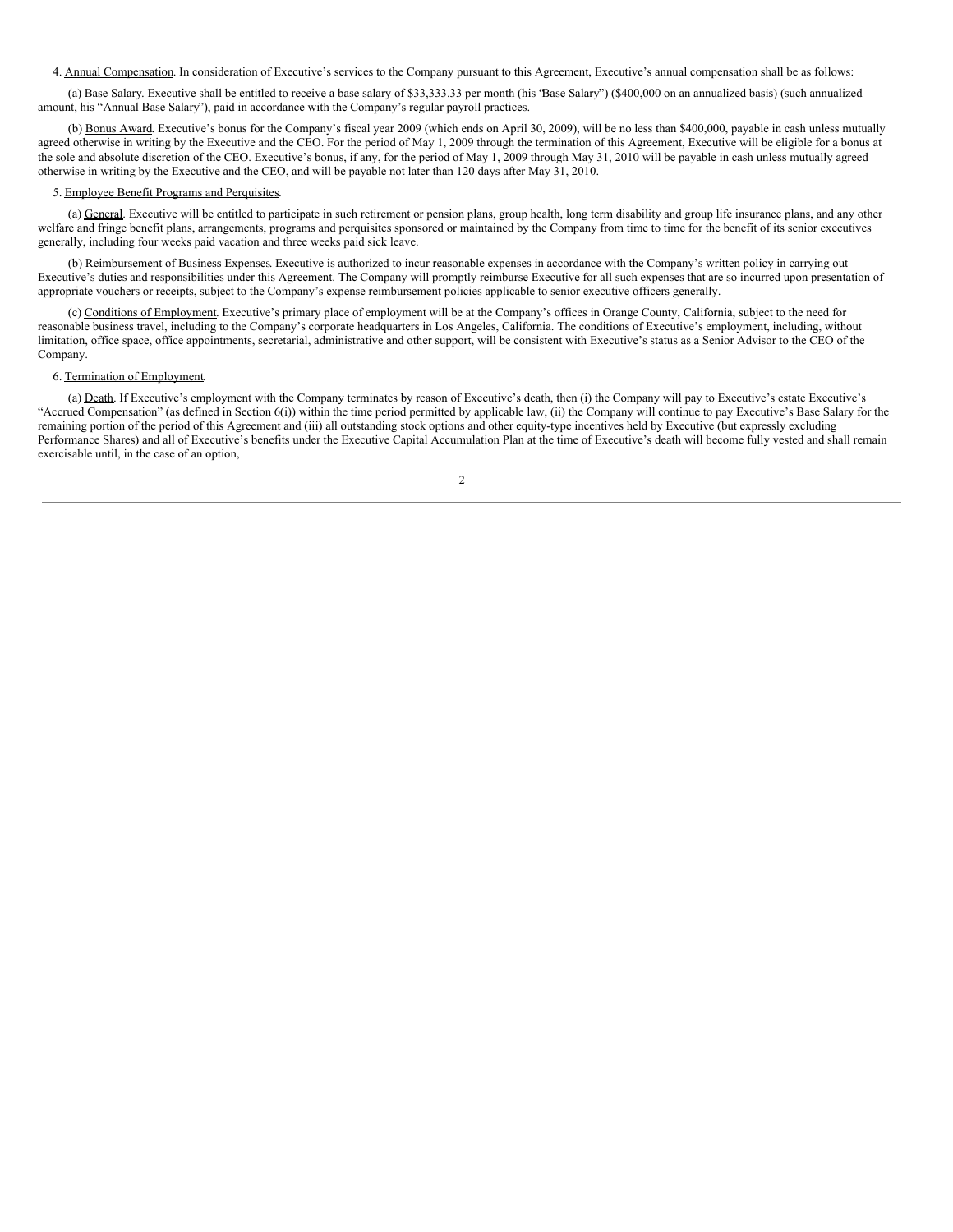incentive or benefit granted prior to the Start Date, its originally scheduled expiration date. To the extent Executive's covered dependent(s) continue to participate in the Company's group health plan(s) after Executive's death pursuant to COBRA, the Company will provide reimbursement of COBRA coverage premiums paid by Executive's covered dependent(s) so that such covered dependent(s) enjoy coverage at the same benefit level and to the same extent and for the same effective contribution, if any, as participation is available to other executive officers of the Company, for as long as such coverage is available under COBRA. Following the expiration of COBRA coverage, the Company will provide reimbursement of private insurance coverage premiums actually paid by Executive's covered dependent(s), if such insurance is available and purchased by Executive's covered dependent(s), for up to eighteen (18) additional months, with such reimbursement by the Company to be no more than \$2,000 per month. However, any entitlement to reimbursement of COBRA or private insurance coverage premiums paid by Executive's covered dependent(s) shall cease if and when Executive's covered dependent(s) become entitled to group health insurance benefits through an employer.

(b) Disability. If the Company terminates Executive's employment by reason of Executive's Disability (as defined in Section 6(i)), then the Company will pay to Executive his Accrued Compensation within the time period permitted by applicable law and all outstanding stock options and other equity-type incentives (but expressly excluding Performance Shares) held by Executive and all of Executive's benefits under the Executive Capital Accumulation Plan at Executive's termination date will become fully vested and shall remain exercisable until, in the case of an option, incentive or benefit granted prior to the Start Date, its originally scheduled expiration date. To the extent Executive and/or Executive's covered dependent(s) continue to participate in the Company's group health plan(s) pursuant to COBRA after Executive's termination of employment by reason of Disability, the Company will provide reimbursement of COBRA coverage premiums paid by Executive and Executive's dependent(s) so that Executive and Executive's covered dependent(s) enjoy coverage at the same benefit level and to the same extent and for the same effective contribution, if any, as participation is available to other executive officers of the Company, for as long as such coverage is available under COBRA.

(c) Termination by the Company for Cause. If the Company terminates Executive's employment for Cause (as defined in Section 6(i)), then the Company shall pay to Executive Executive's Accrued Compensation through the date Executive's employment terminates within the time period permitted by applicable law. Upon termination by the Company for Cause, all outstanding stock options and other equity-type incentives held by Executive, including any restricted stock, and all of Executive's benefits under the Executive Capital Accumulation Plan at the time of Executive's termination shall cease to vest as of the date of termination, and shall terminate in accordance with their terms.

(d) Voluntary Termination by Executive. If Executive voluntarily terminates Executive's employment, then the Company shall pay to Executive's Accrued Compensation through the date Executive's employment terminates within the time period permitted by applicable law. Upon voluntary termination, all outstanding stock options and other equity-type incentives held by Executive, including any restricted stock, and all of Executive's benefits under the Executive Capital Accumulation Plan at the time of Executive's termination shall cease to vest as of the date of termination, and shall terminate in accordance with their terms. After such voluntary termination, to the extent Executive and/or Executive's

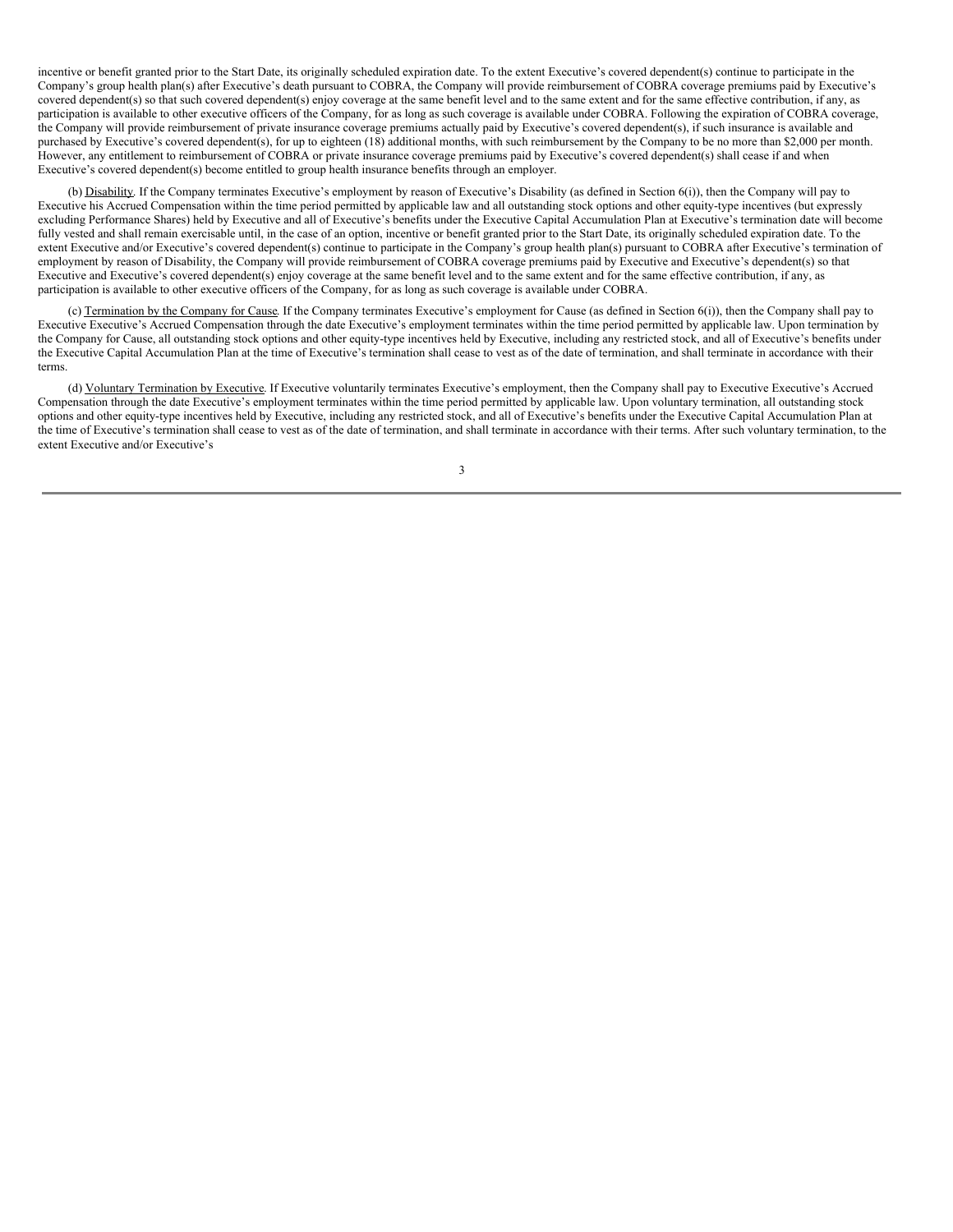covered dependent(s) continue to participate in the Company's group health plan(s) pursuant to COBRA after Executive's termination of employment, the Company will provide reimbursement of COBRA coverage premiums paid by Executive and Executive's covered dependent(s) for up to eighteen(18) months and will provide reimbursement of private insurance coverage premiums actually paid by Executive and Executive's covered dependent(s), if such insurance is available and purchased by Executive, for up to thirty-six (36) additional months, with such reimbursement by the Company to be no more than \$2,000 per month. However, any entitlement to reimbursement of COBRA or private insurance coverage premiums paid by Executive and Executive's covered dependent(s) shall cease if and when Executive becomes entitled to group health insurance benefits at a new employer.

(e) Termination by the Company Without Cause. If Executive's employment is terminated prior to May 31, 2010 by the Company without Cause and for a reason other than Executive's Death or Disability, then the Company shall pay to Executive within the time period permitted by applicable law Executive's Accrued Compensation, and

(1) continue his Base Salary for the remaining portion of the period of this Agreement;

(2) after such termination, to the extent Executive and/or Executive's covered dependent(s) continue to participate in the Company's group health plan(s) pursuant to COBRA after Executive's termination of employment, the Company will provide reimbursement of COBRA coverage premiums paid by Executive and Executive's covered dependent(s) for up to eighteen (18) months and will provide reimbursement of private insurance coverage premiums actually paid by Executive and Executive's covered dependent(s), if such insurance is available and purchased by Executive, for up to thirty-six (36) additional months, with such reimbursement by the Company to be no more than \$2,000 per month, however, any entitlement to reimbursement of COBRA or private insurance coverage premiums paid by Executive and Executive's covered dependent(s) shall cease if and when Executive becomes entitled to group health insurance benefits at a new employer;

(3) all outstanding stock options and other equity-type incentives, including any restricted stock, held by Executive and all of Executive's benefits under the Executive Capital Accumulation Plan at the time of Executive's termination (but expressly excluding Performance Shares) that would have vested prior to May 31, 2010 will become fully vested as of the date Executive's employment terminates and shall remain exercisable until, in the case of an option, incentive or benefit granted prior to the Start Date, its originally scheduled expiration date.

(f) Automatic Termination Upon Executive's Commencement of Other Full-Time Employment If at any time prior to May 31, 2010, Executive commences full-time employment other than with the Company, then Executive's employment under this Agreement shall automatically terminate. The Company shall pay to Executive Executive's Accrued Compensation through the date Executive's employment terminates within the time period permitted by applicable law. Upon termination due to Executive's commencement of other full-time employment, all outstanding stock options and other equity-type incentives held by Executive, including any restricted stock, and all of Executive's benefits under the Executive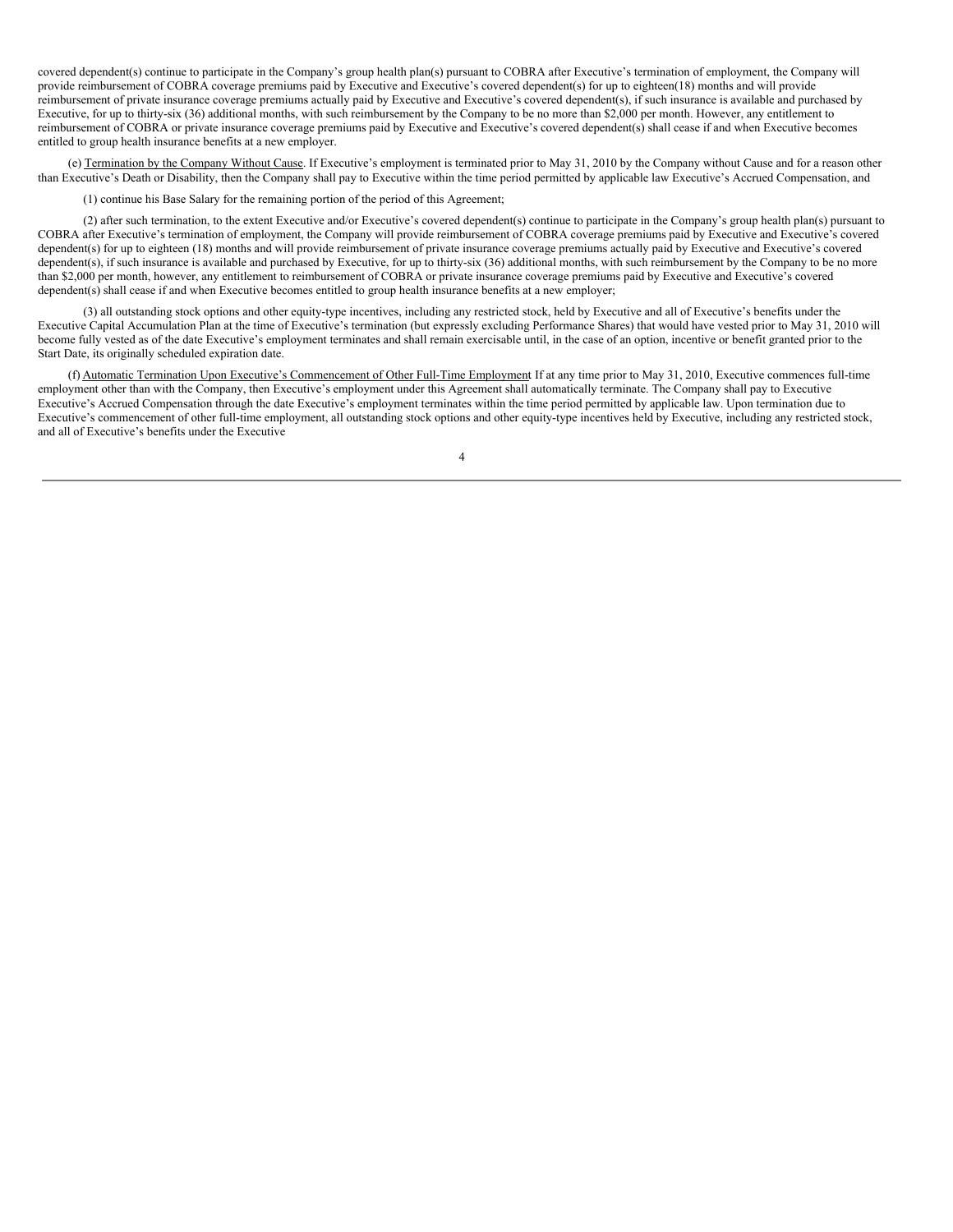Capital Accumulation Plan at the time of Executive's termination shall cease to vest as of the date of termination, and shall terminate in accordance with their terms. After such termination, to the extent Executive and/or Executive's covered dependent(s) continue to participate in the Company's group health plan(s) pursuant to COBRA after Executive's termination of employment, the Company will provide reimbursement of COBRA coverage premiums paid by Executive and Executive's covered dependent(s) for up to eighteen (18) months and will provide reimbursement of private insurance coverage premiums actually paid by Executive and Executive's covered dependent(s), if such insurance is available and purchased by Executive, for up to thirty-six (36) additional months, with such reimbursement by the Company to be no more than \$2,000 per month. However, any entitlement to reimbursement of COBRA or private insurance coverage premiums paid by Executive and Executive's covered dependent(s) shall cease if and when Executive becomes entitled to group health insurance benefits at a new employer.

(g) Other Programs. Except as otherwise provided in this Agreement, Executive's entitlements under applicable plans and programs of the Company following termination of Executive's employment will be determined under the terms of those plans and programs.

(h) Conditions to Receipt of Benefits Under Section 6. Notwithstanding anything in this Agreement to the contrary, other than the payment of Executive's Accrued Compensation through the date of termination of Executive's employment, Executive shall not be entitled to any payments or benefits under this Section 6 unless and until Executive (or the representative of Executive's estate, in the case of termination due to Executive's death), executes and delivers to the Company, within thirty (30) days of the date of termination of Executive's employment, a unilateral general release of all known and unknown claims against the Company and its officers, directors, employees, agents and affiliates in a form acceptable to the Company, and such release becomes fully effective and irrevocable under applicable law. Additionally, Executive shall not be entitled to payments and benefits under this Section 6 on or after the date, if any, during the twelve (12) months following the date Executive's employment terminates (the "Restricted Period"), that Employee (1) breaches or otherwise fails to comply with any of Executive's obligations under Section 9(a) (Nondisclosure of Confidential Information), Section 10 (Nonsolicitation) or Section 21 (Non-Disparagement) under this Agreement, or (2) Executive elects to, directly or indirectly, (a) own, manage, operate, sell, control or participate in the ownership, management, operation, sales or control of any of the following: Heidrick & Struggles, Manpower, Kelly Services, Spencer Stuart, Russell Reynolds, Egon Zender and/or Spherion (each a "Listed Entity") provided that the foregoing shall not be applicable to the ownership of not more than 1% of the publicly traded equity securities of any of the foregoing or to the indirect ownership of any of the foregoing through the ownership of mutual funds; or (b) request or advise any of the clients, vendors or other business contacts of the Company with which Executive had contact while employed by the Company to withdraw, curtail, cancel or not increase their business with the Company. Executive agrees to notify the Company of each employment or consulting engagement he accepts during the Restricted Period (including the name and address of the hiring party) and will, upon request by the Company, describe in reasonable detail the nature of his duties in each such position.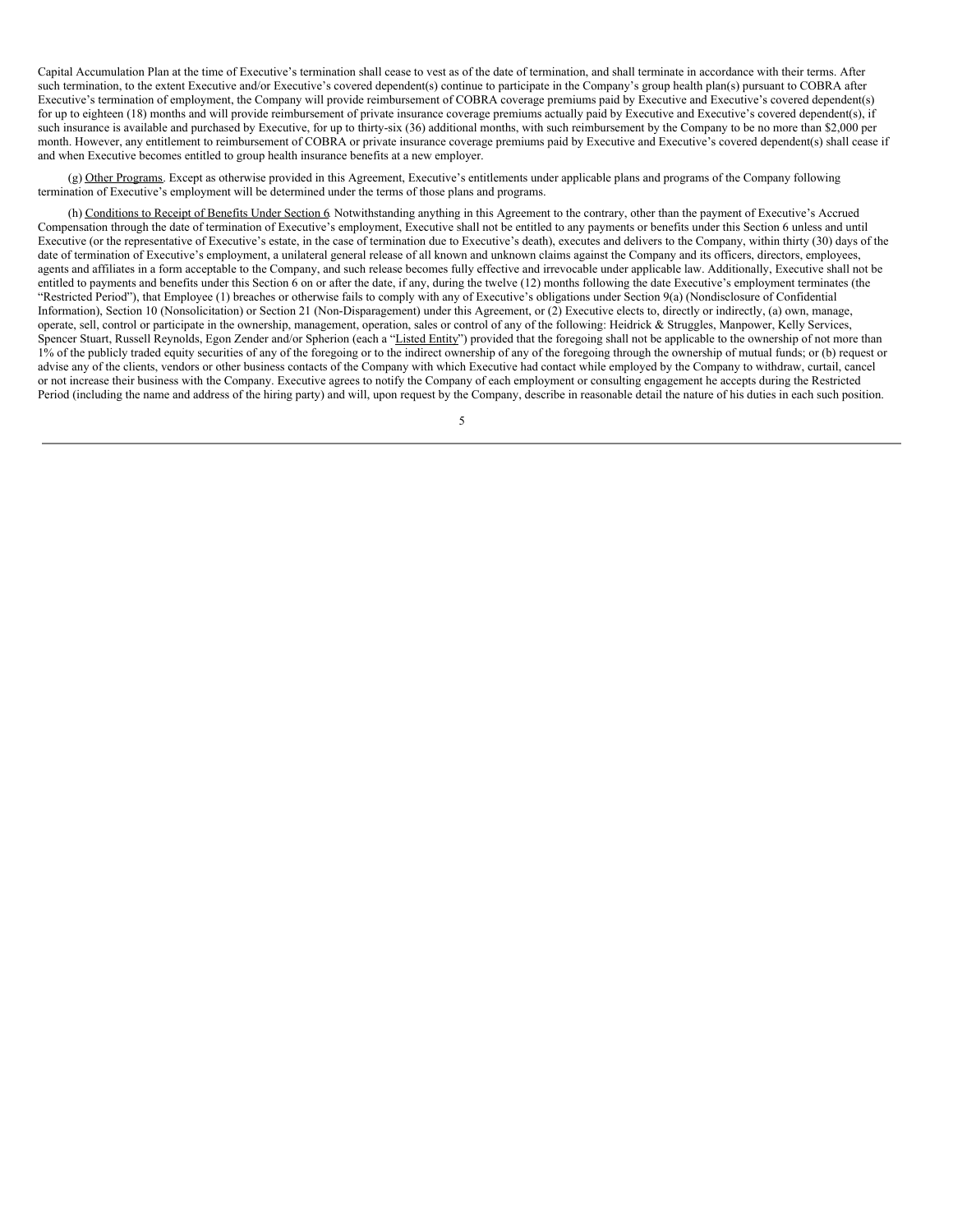(i) Certain Definitions. For purposes of this Agreement, the following terms shall have the meanings set forth herein:

(1) "Accrued Compensation" means, as of any date, the amount of any unpaid Base Salary earned by Executive through the date of Executive's death or the termination of Executive's employment, plus any additional amounts and/or benefits payable to or in respect of Executive under and in accordance with the provisions of any employee plan, program or arrangement under which Executive is covered immediately prior to Executive's death, disability or the termination of Executive's employment.

(2) "Cause" shall mean (a) conviction of any felony or other crime involving fraud, dishonesty or acts of moral turpitude or pleading guilty or nolo contendere to such charges, or (b) reckless or intentional behavior or conduct that causes or is reasonably likely to cause the Company material harm or injury or exposes or is reasonably likely to expose the Company to any material civil, criminal or administrative liability, or (c) any material misrepresentation or false statement made by Executive in any application for employment, employment history, resume or other document submitted to the Company, either before, during or after employment. Prior to terminating the Executive for Cause, the Company shall be required to provide Executive with 90 days advance written notice of its intention to terminate Executive for Cause, but Executive shall be permitted to cure any performance deficiencies during such 90 day period (if the termination is not due to performance deficiencies, then the Company is permitted to put Executive on paid leave during such 90 day period).

(3) "Disability" means any medically determinable physical or mental condition or impairment which prevents Executive from performing the principal functions of Executive's duties with the Company that can be expected to result in death or that has lasted or can be expected to last for a period of 90 consecutive days or for shorter periods aggregating 180 days in any consecutive 12-month period, with such determination to be made by an approved medical doctor. For this purpose, an approved medical doctor shall mean a medical doctor selected by the Company and Executive. If the parties cannot agree on a medical doctor, each party shall select a medical doctor and the two doctors shall select a third medical doctor who shall be the approved medical doctor for this purpose.

7. Application of Section 409A. Notwithstanding any inconsistent provision of this Agreement, to the extent the Company determines in good faith that (a) one or more of the payments or benefits received or to be received by Executive pursuant to this Agreement in connection with Executive's termination of employment would constitute deferred compensation subject to the rules of Internal Revenue Code Section 409A ("Section 409A"), and (b) that Executive is a "specified employee" under Section 409A, then only to the extent required to avoid the Executive's incurrence of any additional tax or interest under Section 409A, such payment or benefit will be delayed until the date which is six (6) months after Executive's "separation from service" within the meaning of Section 409A. The Company and Executive agree to negotiate in good faith to reform any provisions of this Agreement to maintain to the maximum extent practicable the original intent of the applicable provisions without violating the provisions of Section 409A, if the Company deems such reformation necessary or advisable pursuant to guidance under Section 409A to avoid the incurrence of any such interest and penalties. Such reformation shall not result in a reduction of the aggregate amount of payments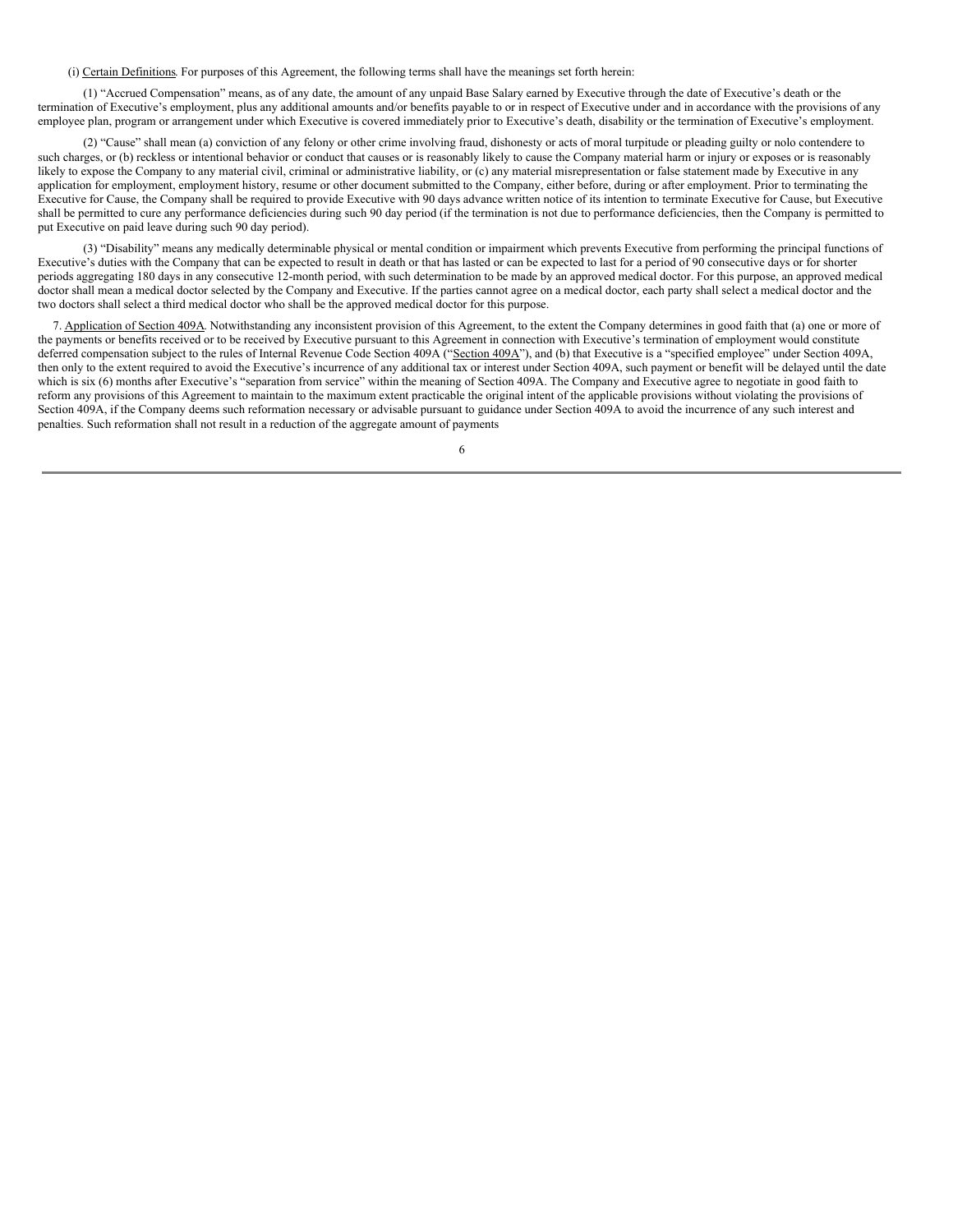or benefits under this Agreement, nor the obligation of the Company to pay interest on any payments delayed for the purposes of avoiding a violation of Section 409A.

8. No Mitigation; No Offset. Executive will have no obligation to seek other employment or to otherwise mitigate the Company's obligations to Executive arising from the termination of Executive's employment, and no amounts paid or payable to Executive by the Company under this Agreement shall be subject to offset for any remuneration in which Executive may become entitled from any other source after Executive's employment with the Company terminates, whether attributable to subsequent employment, self-employment or otherwise except that subsequent employment during the term of this Agreement with an employer providing benefit plans shall result in an offset against benefits payable by the Company hereunder to the extent of the benefits paid by the new employer.

# 9. Confidential Information; Cooperation with Regard to Litigation.

(a) Nondisclosure of Confidential Information. During Executive's employment and thereafter, Executive will not, without the prior written consent of the Company, disclose to anyone (except in good faith in the ordinary course of business to a person who, to Executive's knowledge, is obligated to keep such information confidential) or make use of any Confidential Information (as defined below) except in the performance of Executive's duties hereunder or when required to do so by legal process, by any governmental agency having supervisory authority over the business of the Company or any of its Affiliates (as defined below) or by any administrative or legislative body (including a committee thereof) that requires Executive to divulge, disclose or make accessible such information. If Executive is so ordered, to divulge Confidential Information, he will give prompt written notice to the Company in order to allow the Company the opportunity to object to or otherwise resist such order.

(b) Definition of Confidential Information. For purposes of this Agreement, "Confidential Information" means information concerning the business of the Company or any corporation or other entity that, directly or indirectly, controls, is controlled by or under common control with the Company (an "Affiliate") relating to any of its or their products, product development, trade secrets, customers, suppliers, finances, and business plans and strategies. Excluded from the definition of Confidential Information is information (1) that is or becomes part of the public domain, other than through the breach of this Agreement by Executive or (2) regarding the Company's business or industry properly acquired by Executive in the course of Executive's career as an executive in the Company's industry and independent of Executive's employment by the Company. For this purpose, information known or available generally within the trade or industry of the Company or any Affiliate shall be deemed to be known or available to the public and not to be Confidential Information.

(c) Cooperation in Litigation. Executive will cooperate with the Company, during Executive's employment (and following Executive's termination of employment for any reason for a period of two years thereafter), by making Executive reasonably available to testify on behalf of the Company or any Affiliate in any action, suit, or proceeding, whether civil, criminal, administrative, or investigative, and to reasonably assist the Company or any such Affiliate in any such action, suit, or proceeding by providing information and meeting and consulting with the Board or its representatives or counsel, or representatives or counsel to the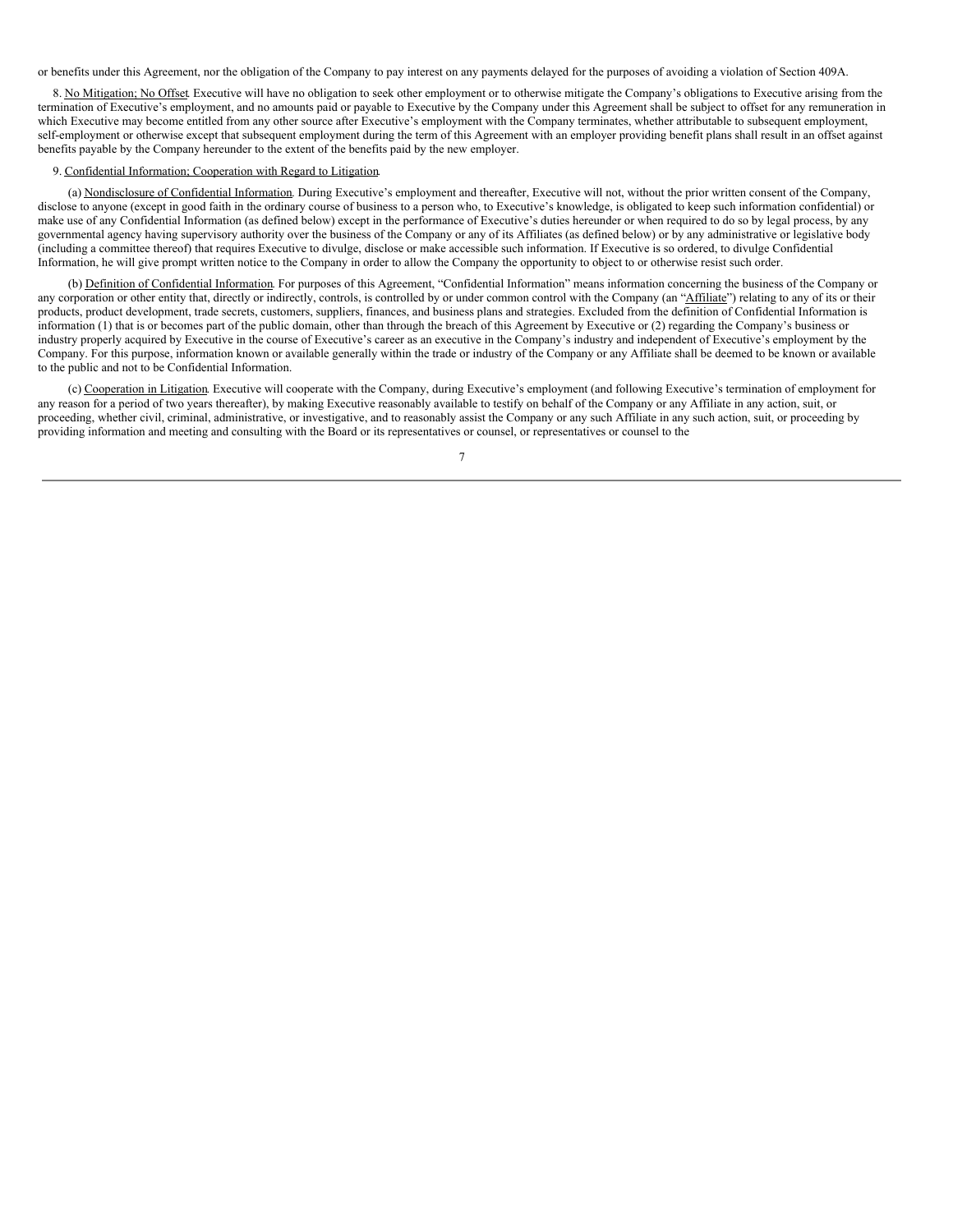Company or any such Affiliate, as reasonably requested; provided, however, that the same does not materially interfere with Executive's then current professional activities. The Company will reimburse Executive for all expenses reasonably incurred by Executive in connection with Executive's provision of testimony or assistance (including the fees of any counsel that may be retained by Executive) and if such assistance is provided after Executive's termination of employment, will pay Executive a per diem rate of \$2,000.

10. Nonsolicitation. Executive shall not induce or solicit, directly or indirectly, any employee of or consultant to the Company or any Affiliate to terminate such person's employment or consulting engagement with the Company or any Affiliate during Executive's employment under this Agreement and for a period of 12 months following the termination of Executive's employment under this Agreement.

11. Remedies. If Executive commits a material breach of any of the provisions contained in Sections 9 and 10 above, then the Company will have the right to seek injunctive relief. Executive acknowledges that such a breach of Section 9 or 10 could cause irreparable injury and that money damages may not provide an adequate remedy for the Company. Nothing contained herein will prevent Executive from contesting any such action by the Company on the ground that no violation or threatened violation of either such Section has occurred.

12. Resolution of Disputes. Any controversy or claim arising out of or relating to this Agreement or any breach or asserted breach hereof or questioning the validity and binding effect hereof arising under or in connection with this Agreement, other than seeking injunctive relief under Section 11, shall be resolved by binding arbitration, to be held in Los Angeles, California in accordance with the rules and procedures of the JAMS. Judgment upon the award rendered by the arbitrator(s) may be entered in any court having jurisdiction thereof. All costs and expenses of any arbitration or court proceeding (including fees and disbursements of counsel) shall be borne by the respective party incurring such costs and expenses, but the Company shall reimburse Executive for all reasonable costs and expenses by Executive if Executive substantially prevails in such arbitration or court proceeding. Notwithstanding the foregoing, if any applicable law requires different or additional rules or procedures to be applied in order for this Agreement to arbitrate to be enforceable, or prohibits any expense allocation provided herein, such rules or procedures shall take precedence and such prohibitions shall be a part of this Agreement to the to the extent necessary to render this Agreement enforceable.

## 13. Indemnification.

(a) Company Indemnity. If Executive is made a party, or is threatened to be made a party, to any action, suit or proceeding, whether civil, criminal, administrative or investigative (a "Proceeding"), by reason of the fact that he is or was a director, officer or employee of the Company or any Affiliate or was serving at the request of the Company or any Affiliate as a director, officer, member, employee or agent of another corporation, partnership, joint venture, trust or other enterprise, including service with respect to employee benefit plans, whether or not the basis of such Proceeding is Executive's alleged action in an official capacity while serving as a director, officer, member, employee or agent, then the Company will indemnify Executive and hold Executive harmless to the fullest extent legally permitted or authorized by the Company's articles of incorporation, certificate of incorporation or bylaws or

| I            |
|--------------|
| ï<br>×<br>۰, |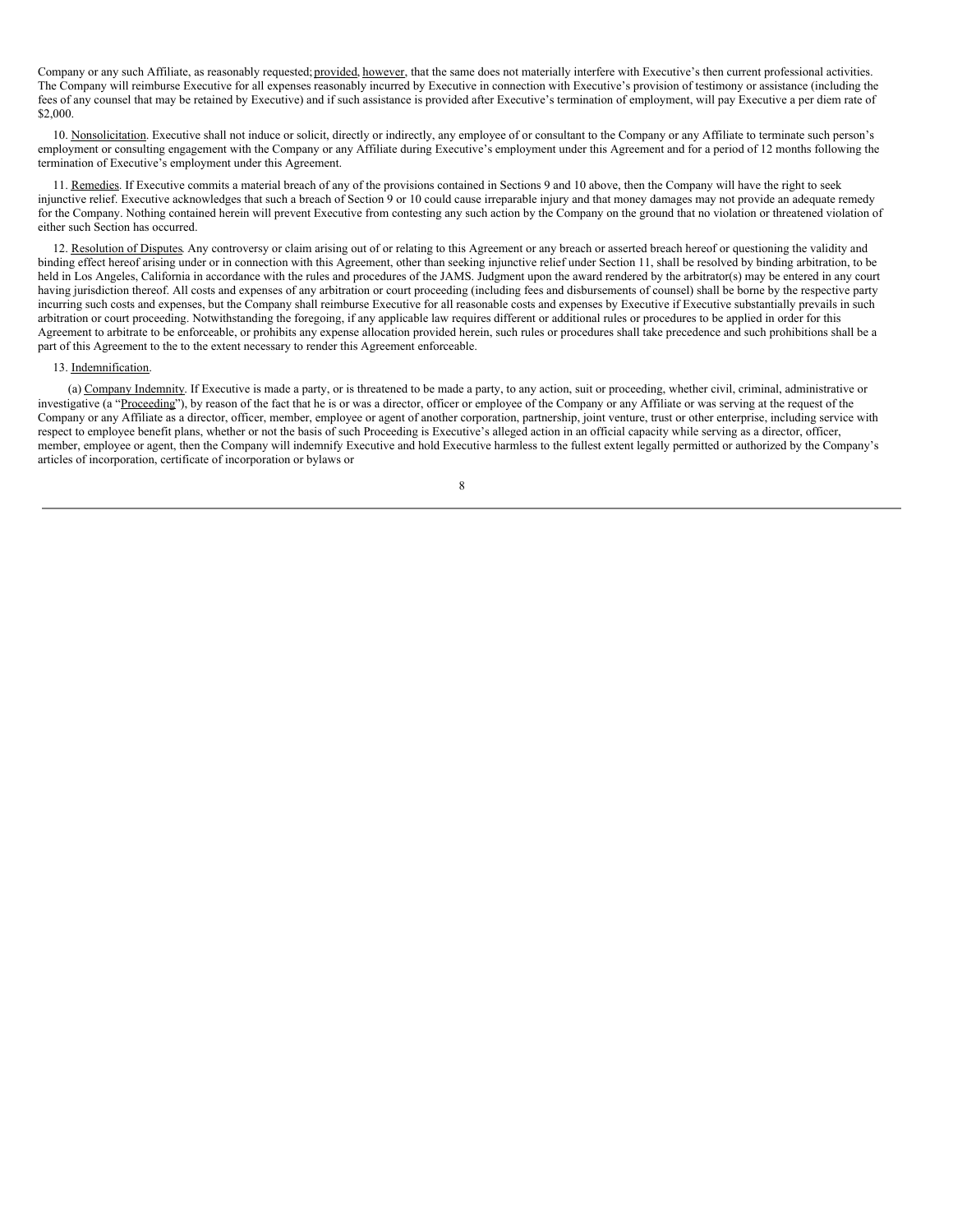resolutions of the Company's Board to the extent not inconsistent with state laws, against all costs, expense, liability and loss (including, without limitation, attorney's fees, judgments, fines, ERISA excise taxes or penalties and amounts paid or to be paid in settlement) reasonably incurred or suffered by Executive in connection therewith, except to the extent attributable to Executive's gross negligence or fraud, and such indemnification shall continue as to Executive even if he has ceased to be a director, member, officer, employee or agent of the Company or Affiliate and shall inure to the benefit of Executive's heirs, executors and administrators. The Company will advance to Executive all reasonable costs and expenses to be incurred by Executive in connection with a Proceeding within 20 days after receipt by the Company of a written request for such advance. Such request shall include an undertaking by Executive to repay the amount of such advance if it shall ultimately be determined that he is not entitled to be indemnified against such costs and expenses. The provisions of this section shall not be deemed exclusive of any other rights of indemnification to which Executive may be entitled or which may be granted to Executive and shall be in addition to any rights of indemnification to which he may be entitled under any policy of insurance.

(b) No Presumption Regarding Standard of Conduct. Neither the failure of the Company (including its Board, independent legal counsel or shareholders) to have made a determination prior to the commencement of any proceeding concerning payment of amounts claimed by Executive under the preceding subsection (a) of this section that indemnification of Executive is proper because Executive has met the applicable standard of conduct, nor a determination by the Company (including its Board, independent legal counsel or shareholders) that Executive has not met such applicable standard of conduct, shall create a presumption that Executive has not met the applicable standard of conduct.

(c) Liability Insurance. The Company will continue and maintain a directors and officers liability insurance policy covering Executive to the extent the Company provides such coverage for its other senior executive officers.

14. Effect of Agreement on Other Benefits. Except as specifically provided in this Agreement, the existence of this Agreement shall not be interpreted to preclude, prohibit or restrict Executive's participation in any other employee benefit or other plans or programs in which he currently participates.

15. Expenses of Counsel for Executive. The Company and Executive will each bear their own respective legal and other expenses incurred in connection with the negotiation, execution and delivery of this Agreement.

16. Assignment; Binding Nature. This Agreement shall be binding upon and inure to the benefit of the parties and their respective successors, heirs (in the case of Executive) and permitted assigns. No rights or obligations of the Company under this Agreement may be assigned or transferred by the Company except that such rights or obligations may be assigned or transferred to the successor of the Company or its business if the assignee or transferee assumes the liabilities, obligations and duties of the Company, as contained in this Agreement, either contractually or as a matter of law. No rights or obligations of Executive under this Agreement may be assigned or transferred by Executive other than Executive's rights to compensation and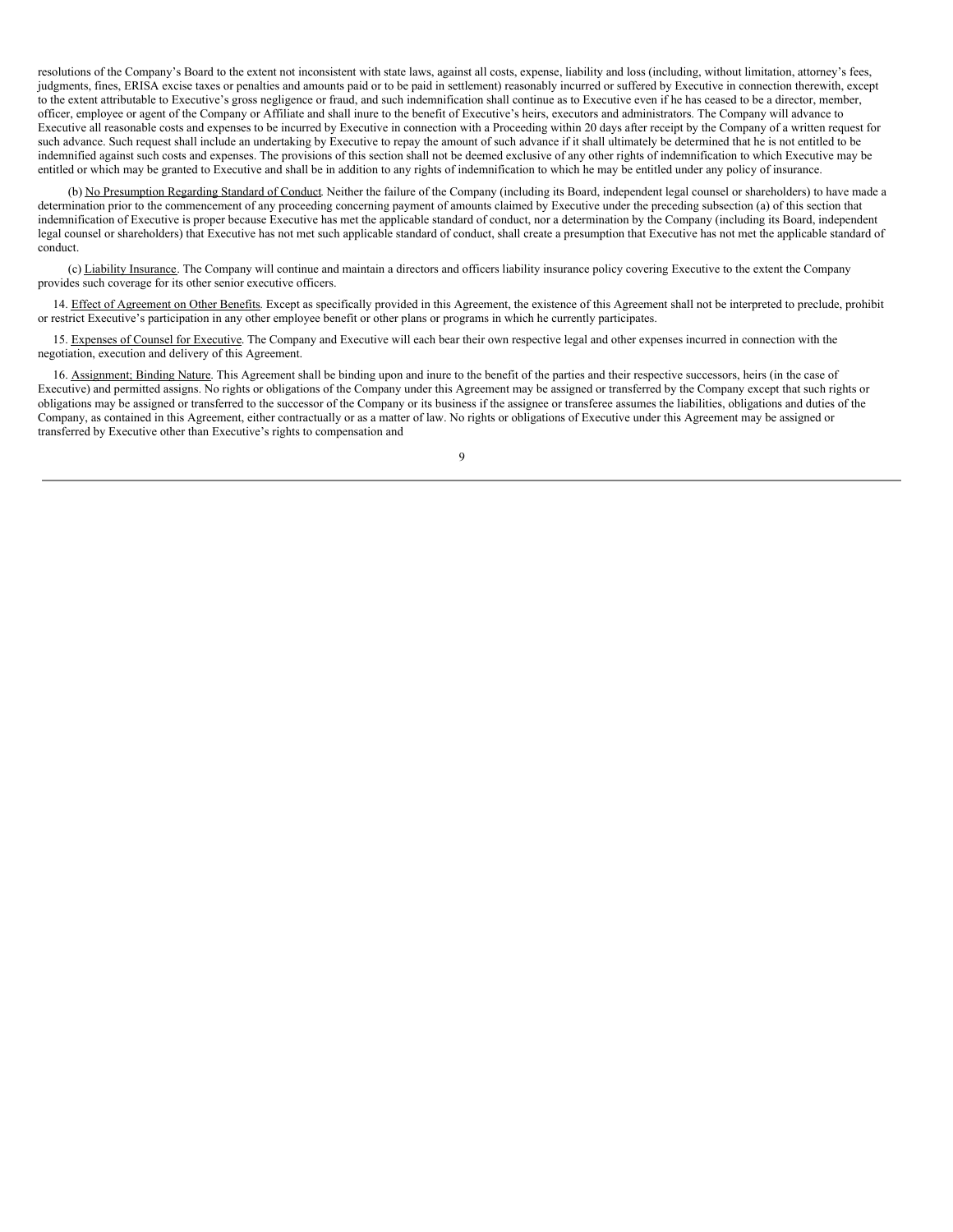benefits, which may be transferred only by will or operation of law, except as otherwise specifically provided or permitted hereunder.

17. Representations. The Company represents and warrants that it is fully authorized and empowered to enter into this Agreement and that the performance of its obligations under this Agreement will not violate any Agreement between it and any other person, firm or organization. Executive represents and warrants that there is no legal or other impediment which would prohibit Executive from entering into this Agreement or which would prevent Executive from fulfilling Executive's obligations under this Agreement.

18. Entire Agreement. This Agreement contains the entire understanding and agreement between the parties concerning the subject matter hereof and supersedes all prior agreements, understandings, discussions, negotiations and undertakings, whether written or oral, between the parties with respect thereto, including, but not limited to, the prior October 10, 2007 Employment Agreement between the Company and the Executive.

19. Amendment or Waiver. No provision in this Agreement may be amended unless such amendment is agreed to in writing and signed by Executive and an authorized officer of the Company. Except as set forth herein, no delay or omission to exercise any right, power or remedy accruing to any party shall impair any such right, power or remedy or shall be construed to be a waiver of or an acquiescence to any breach hereof. No waiver by either party of any breach by the other party of any condition or provision contained in this Agreement to be performed by such other party shall be deemed a waiver of a similar or dissimilar condition or provision at the same or any prior or subsequent time. Any waiver must be in writing and signed by Executive or an authorized officer of the Company, as the case may be.

20. Severability. In the event that any provision or portion of this Agreement shall be determined to be invalid or unenforceable for any reason, in whole or in part, the remaining provisions of this Agreement shall be unaffected thereby and shall remain in full force and effect to the fullest extent permitted by law.

21. Non-Disparagement. Executive agrees not to make directly, or indirectly, any derogatory, disparaging, or negative statement (oral, written, or otherwise) about the professional or personal reputation of the Company, its employees, officers, directors, management, products, or services and the Company agrees to instruct its officers, directors, and management not to make, directly or indirectly, any derogatory, disparaging, or negative statement (oral, written, or otherwise) about the Executive's professional or personal reputation.

22. Survivorship. The respective rights and obligations of the parties hereunder shall survive any termination of Executive's employment to the extent necessary to the intended preservation of such rights and obligations.

23. Beneficiaries/References. Executive shall be entitled, to the extent permitted under any applicable law, to select and change a beneficiary or beneficiaries to receive any compensation or benefit payable hereunder following Executive's death by giving the Company written notice thereof. In the event of Executive's death or a judicial determination of

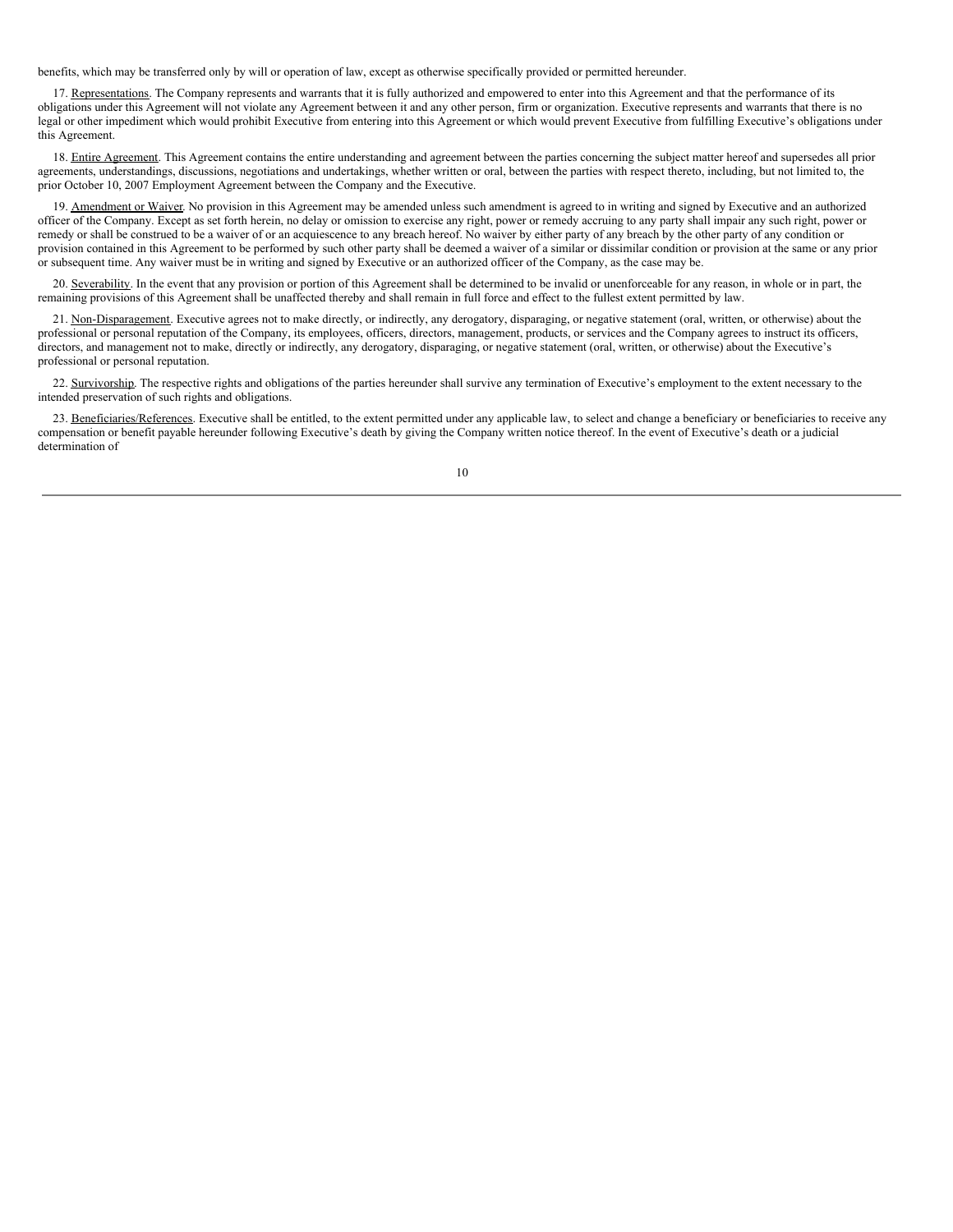Executive's incompetence, reference in this Agreement to Executive shall be deemed, where appropriate, to refer to Executive's beneficiary, estate or other legal representative.

24. Governing Law. This Agreement shall be governed by and construed and interpreted in accordance with the laws of California without reference to principles of conflict of laws.

25. Counterparts and Facsimile. This Agreement may be executed in any number of counterparts, each such counterpart shall be deemed to be an original instrument, and all such counterparts together shall constitute but one agreement. Any such counterpart may contain one or more signature pages. A copy of this Agreement executed by any party and transmitted by facsimile shall be binding upon the parties as if executed and delivered in person.

26. Notices. Any notice given to a party shall be in writing and shall be deemed to have been given when delivered personally or sent by certified or registered mail, postage prepaid, return receipt requested, duly addressed to the party concerned at the address of the party indicated below or to such changed address as such party may subsequently give such notice of:

If to Executive: Stephen Giusto

If to the Company: KORN/FERRY INTERNATIONAL Its: Chief Executive Officer 1900 Avenue of the Stars, Suite 2600 Los Angeles, CA 90067 Attention: Corporate Secretary

> 360 Pinecrest Drive Laguna Beach, CA 92651

with a copy to:

Larry A. Walraven Walraven & Lehman LLP 120 Vantis, Suite 535 Aliso Viejo, CA 92656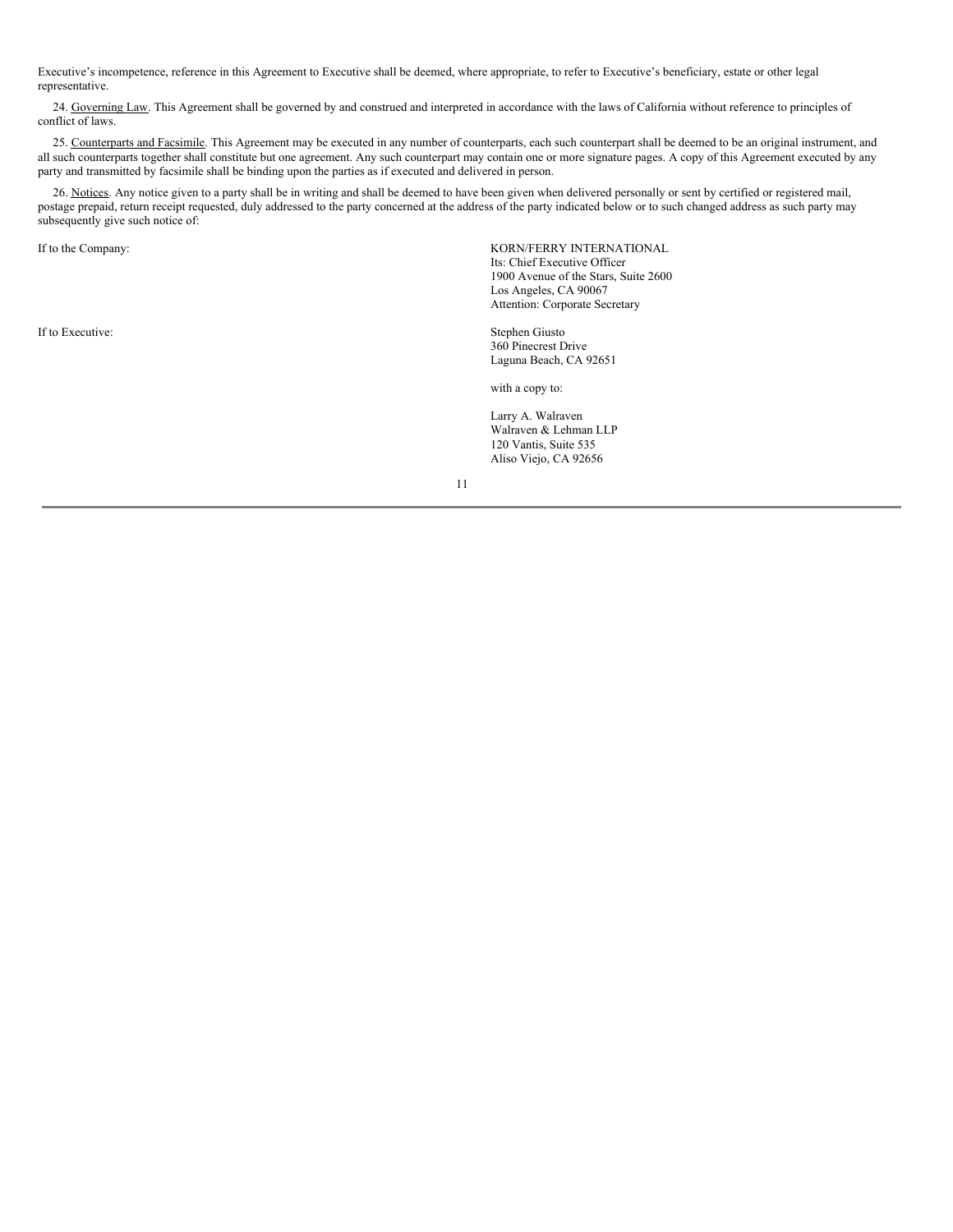IN WITNESS WHEREOF, the undersigned have executed this Employment Agreement on the date first above written.

The Company: KORN/FERRY INTERNATIONAL

/s/ Gary D. Burnison By: Gary D. Burnison Its: Chief Executive Officer

Executive: STEPHEN J. GIUSTO

/s/ Stephen J. Giusto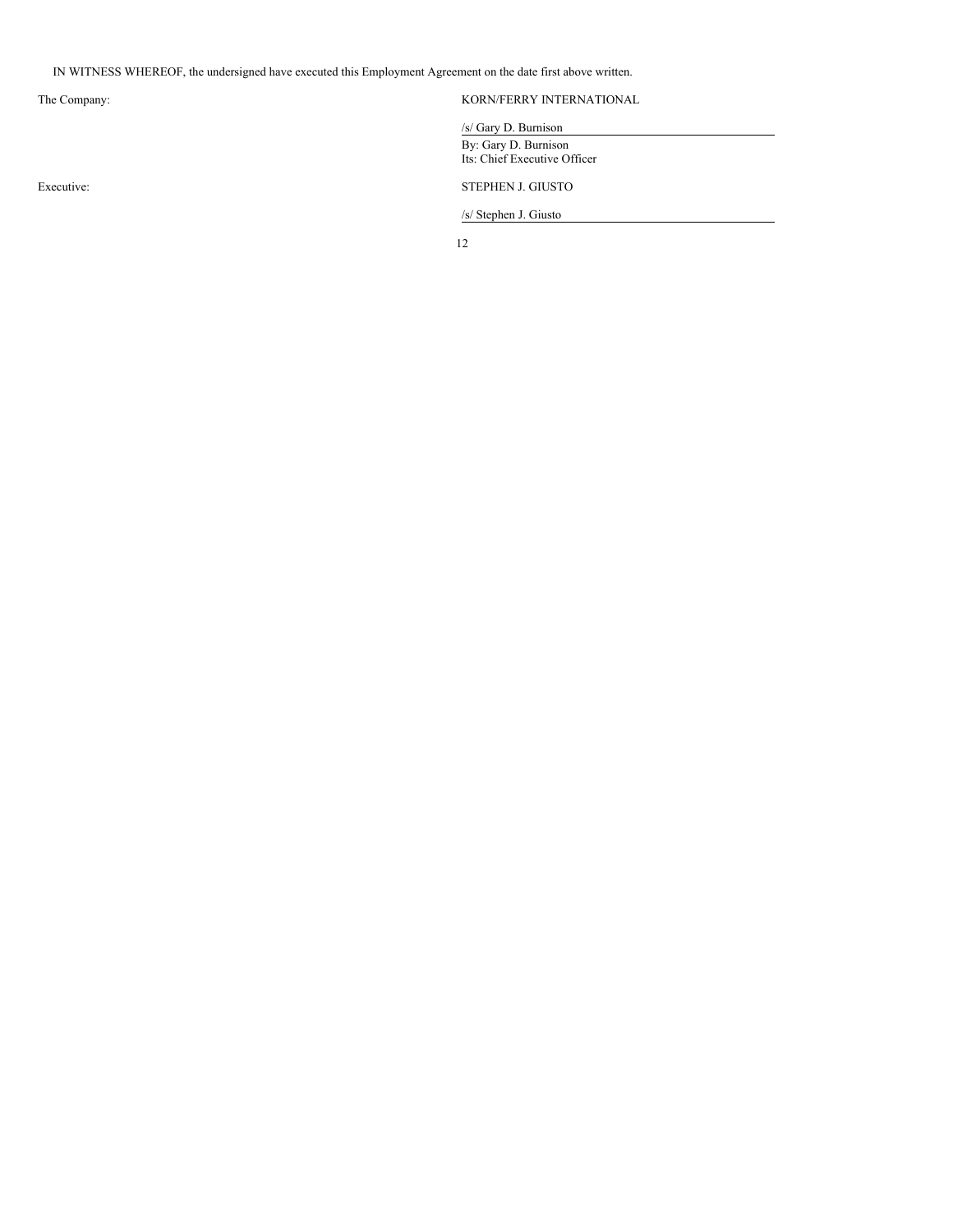**EMPLOYMENT AGREEMENT BETWEEN KORN/FERRY INTERNATIONAL AND MICHAEL DiGREGORIO**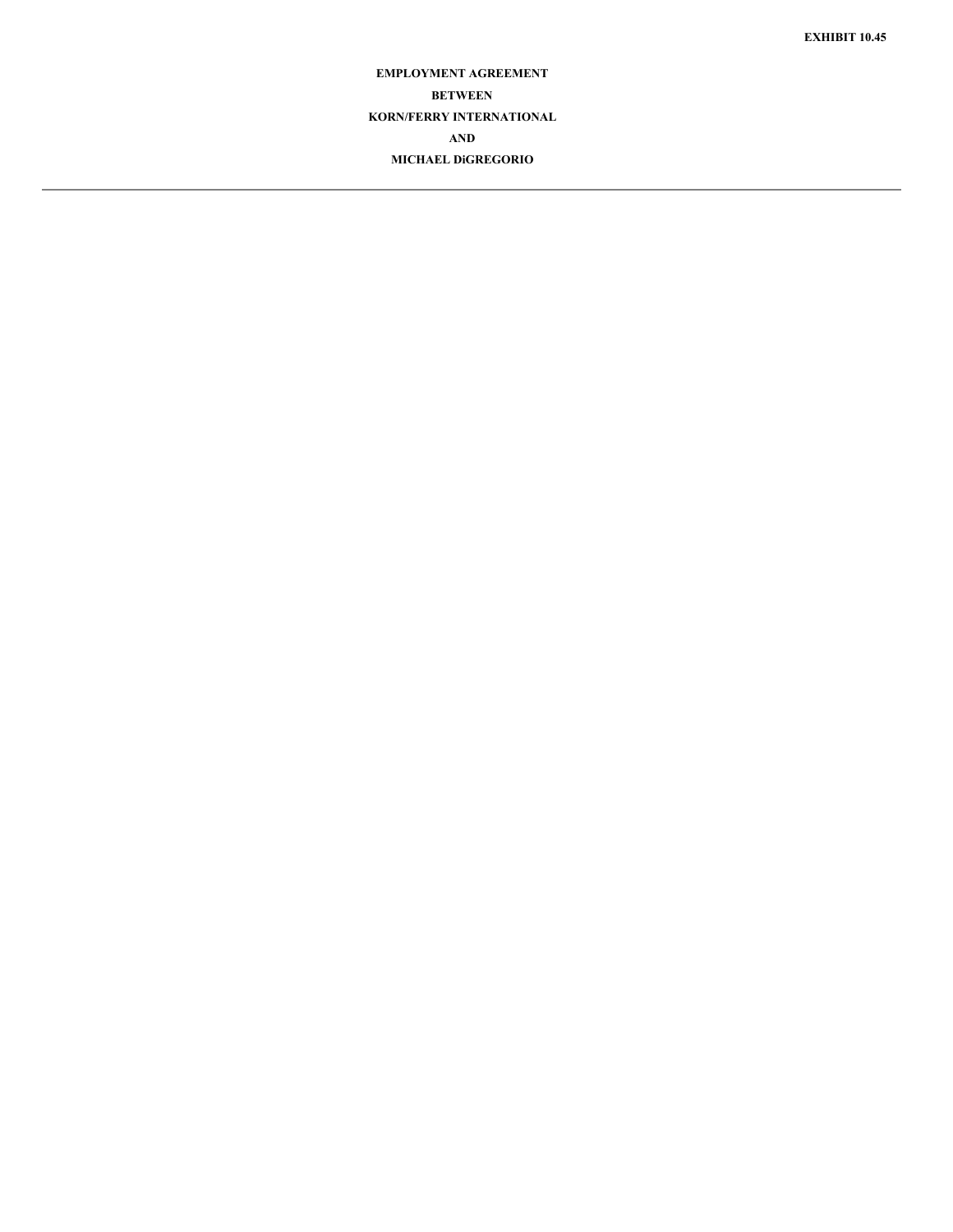| 1. Employment                                                                                                                                                                                                                                                                                | Page                       |
|----------------------------------------------------------------------------------------------------------------------------------------------------------------------------------------------------------------------------------------------------------------------------------------------|----------------------------|
| 2. At-Will Employment                                                                                                                                                                                                                                                                        | 1                          |
| 3. Position, Duties and Responsibilities                                                                                                                                                                                                                                                     |                            |
| 4. Annual Compensation                                                                                                                                                                                                                                                                       | Ι.                         |
| (a) Base Salary<br>(b) Annual Cash Incentive Award<br>(c) Equity Incentive Program                                                                                                                                                                                                           | 1<br>2<br>2                |
| 5. Employee Benefit Programs and Perquisites                                                                                                                                                                                                                                                 | 3                          |
| (a) General<br>(b) Reimbursement of Business Expenses<br>(c) Conditions of Employment                                                                                                                                                                                                        | 3<br>3<br>3                |
| 6. Termination of Employment                                                                                                                                                                                                                                                                 | 3                          |
| (a) Death<br>(b) Disability<br>(c) Termination by the Company for Cause or Voluntary Termination by Executive<br>(d) Termination by the Company Without Cause or by Executive for Good Reason Prior to Change in Control or More Than 12 Months After a                                      | 3<br>4<br>4                |
| Change in Control<br>(e) Following a Change in Control, Termination by the Company Without Cause or by Executive for Good Reason<br>(f) Certain Additional Payments by the Company<br>(g) Other Programs<br>(h) Conditions to Receipt of Benefits Under Section 6<br>(i) Certain Definitions | 4<br>5<br>7<br>7<br>$\tau$ |
| 7. Application of Section 409A                                                                                                                                                                                                                                                               | 8                          |
| 8. No Mitigation; No Offset                                                                                                                                                                                                                                                                  | 9.                         |
| 9. Confidential Information; Cooperation with Regard to Litigation                                                                                                                                                                                                                           | 9                          |
| (a) Nondisclosure of Confidential Information<br>(b) Definition of Confidential Information<br>(c) Cooperation in Litigation                                                                                                                                                                 | 9<br>9<br>10               |
| 10. Nonsolicitation                                                                                                                                                                                                                                                                          | 10                         |
| 11. Remedies                                                                                                                                                                                                                                                                                 | 10                         |

i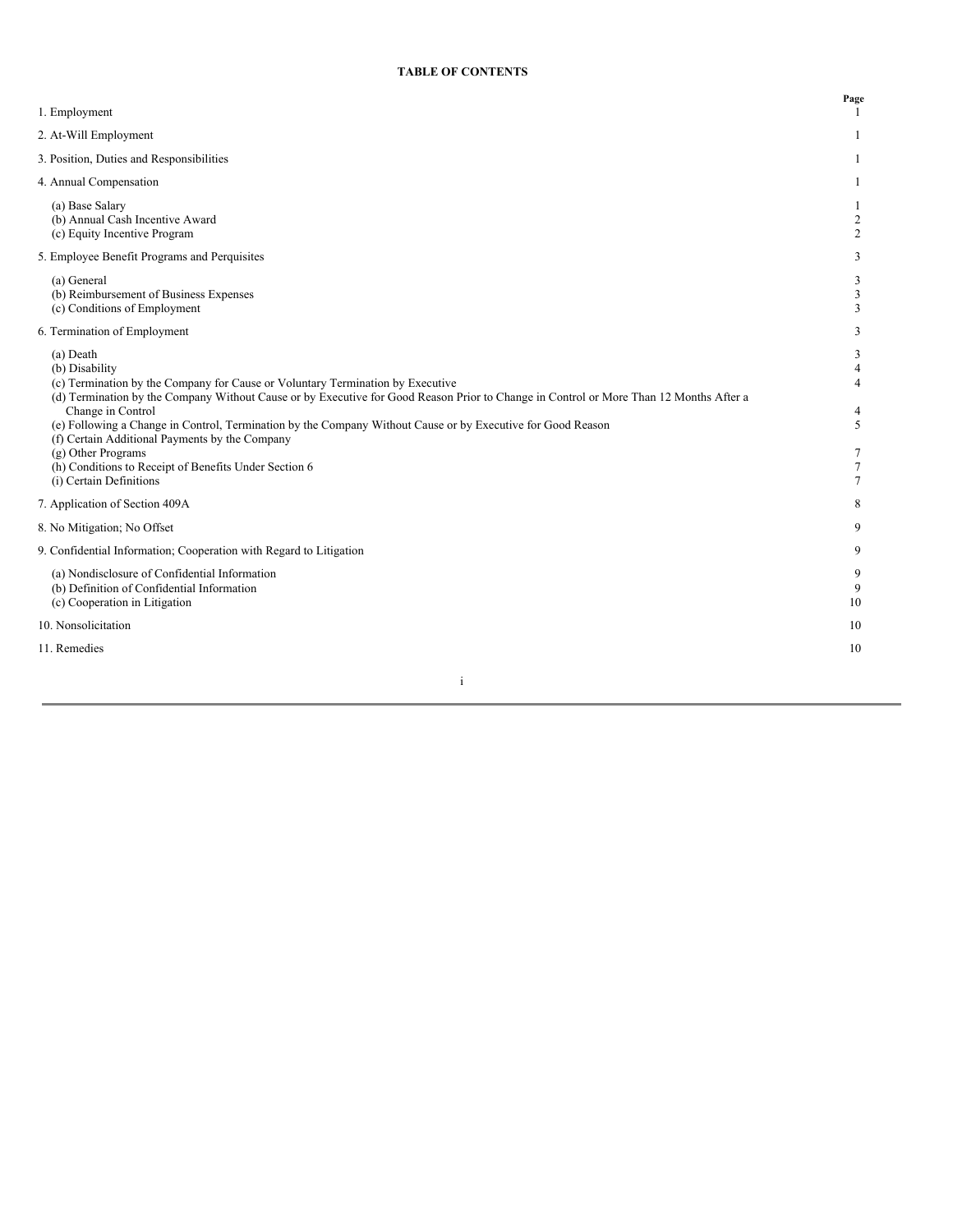# **TABLE OF CONTENTS** (continued)

| 12. Resolution of Disputes                                                                           | Page<br>10     |
|------------------------------------------------------------------------------------------------------|----------------|
| 13. Indemnification                                                                                  | 10             |
| (a) Company Indemnity<br>(b) No Presumption Regarding Standard of Conduct<br>(c) Liability Insurance | 10<br>11<br>11 |
| 14. Effect of Agreement on Other Benefits                                                            | 11             |
| 15. Expenses of Counsel for Executive                                                                | 11             |
| 16. Assignment; Binding Nature                                                                       | 12             |
| 17. Representations                                                                                  | 12             |
| 18. Entire Agreement                                                                                 | 12             |
| 19. Amendment or Waiver                                                                              | 12             |
| 20. Severability                                                                                     | 12             |
| 21. Survivorship                                                                                     | 12             |
| 22. Beneficiaries/References                                                                         | 12             |
| 23. Governing Law                                                                                    | 13             |
| 24. Counterparts and Facsimile                                                                       | 13             |
| 25. Notices                                                                                          | 13             |
|                                                                                                      |                |

# ii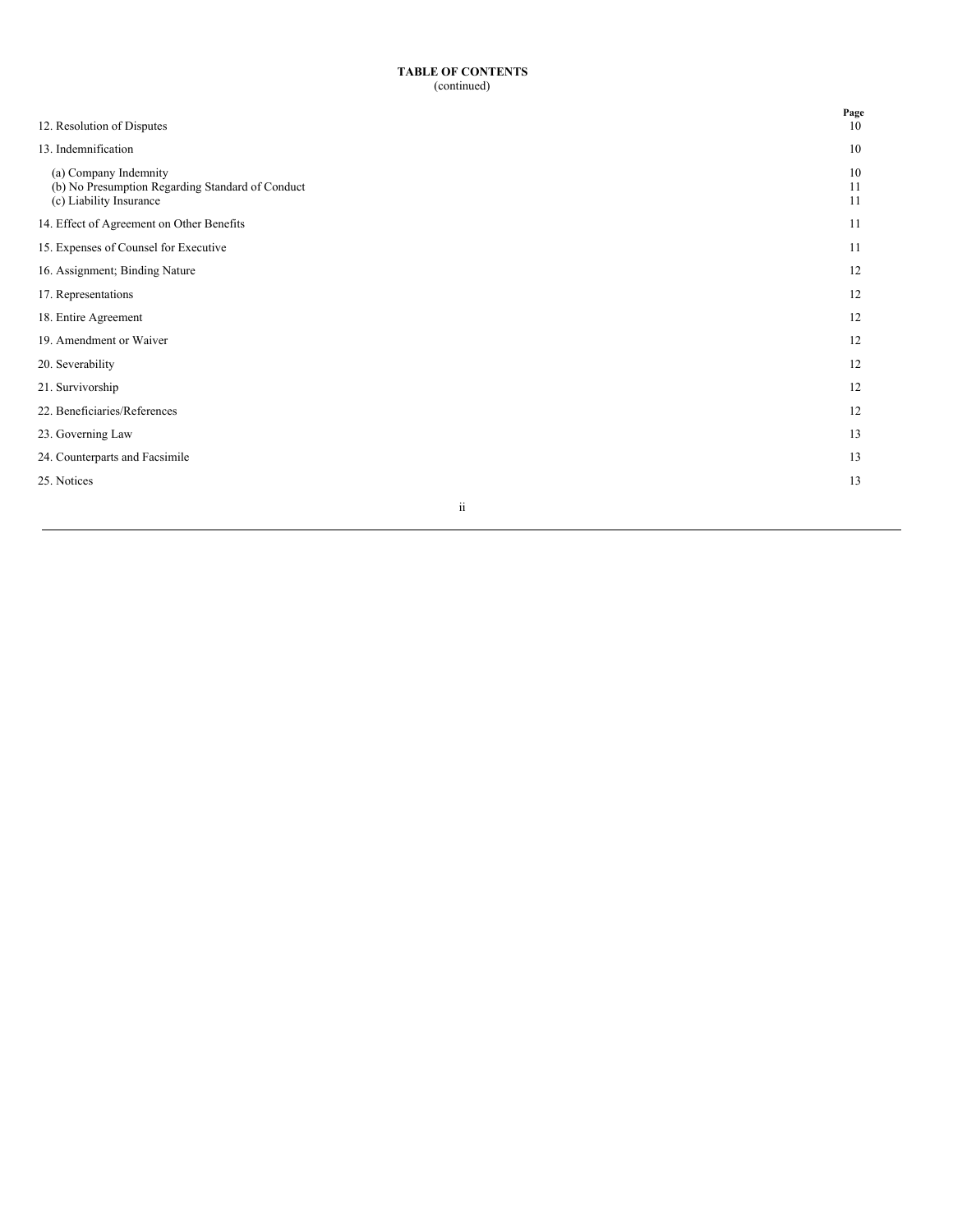# **EMPLOYMENT AGREEMENT**

This EMPLOYMENT AGREEMENT (this "Agreement") is made and entered into as of April 30, 2009, by and between KORN/FERRY INTERNATIONAL, a Delaware corporation with its principal offices in Los Angeles, California (the "Company"), and MICHAEL DiGREGORIO, an individual (the "Executive") and will, subject to Section 2, become effective on the Start Date.

1. Employment. Subject to Section 2, the Company agrees to employ Executive and Executive agrees to be employed by the Company upon the terms and conditions set forth in this Agreement.

2. At-Will Employment. Subject to the satisfactory completion (in the Company's sole determination) of the Company's background screening process of the Executive, Executive's employment under this Agreement will begin on June 1, 2009 (the "Start Date"), unless otherwise mutually agreed by the Company and Executive; provided that in the event the background screening process of the Executive referred to above is not satisfactorily completed (in the Company's sole determination), the Company may deliver written notice to the Executive of the Company's termination of this Agreement, and upon the delivery of such written notice to Executive this Agreement shall terminate without liability to either party and will be of no force or effect. Subject to compliance with this Agreement, the Company may terminate Executive's employment, with or without Cause (as defined in Section 6(i) of this Agreement), for any reason or no reason and with or without advance notice. Executive may terminate his employment at any time, for any or no reason, with or without Good Reason (as defined in Section 6(i) of this Agreement) upon thirty (30) days advance written notice to the Company.

3. Position, Duties and Responsibilities. Executive will serve as Executive Vice President and Chief Financial Officer with duties and responsibilities customary to such offices and shall report to the Company's Chief Executive Officer (the "CEO"). At the request of the CEO, Executive will serve as an officer or director of the Company's subsidiaries and other affiliates without additional compensation. Executive will devote substantially all of Executive's business time and attention to the performance of Executive's obligations, duties and responsibilities under this Agreement. Subject to Company policies applicable to senior executives generally, and with the specific approval of the Board, Executive may engage in personal, charitable, professional and investment activities, including serving on the board of directors of other companies or entities, to the extent such activities do not conflict or interfere with Executive's obligations to, or Executive's ability to perform the normal duties and functions of Executive pursuant to this Agreement.

4. Annual Compensation. In consideration of Executive's services to the Company pursuant to this Agreement, Executive's annual compensation shall be as follows:

(a) Base Salary. Executive shall be entitled to receive a base salary of \$39,583.33 per month (his 'Base Salary') (\$475,000 on an annualized basis) (such annualized amount, his "Annual Base Salary"), paid in accordance with the Company's regular payroll practices. The CEO, acting in its discretion, may increase (but may not decrease) Executive's

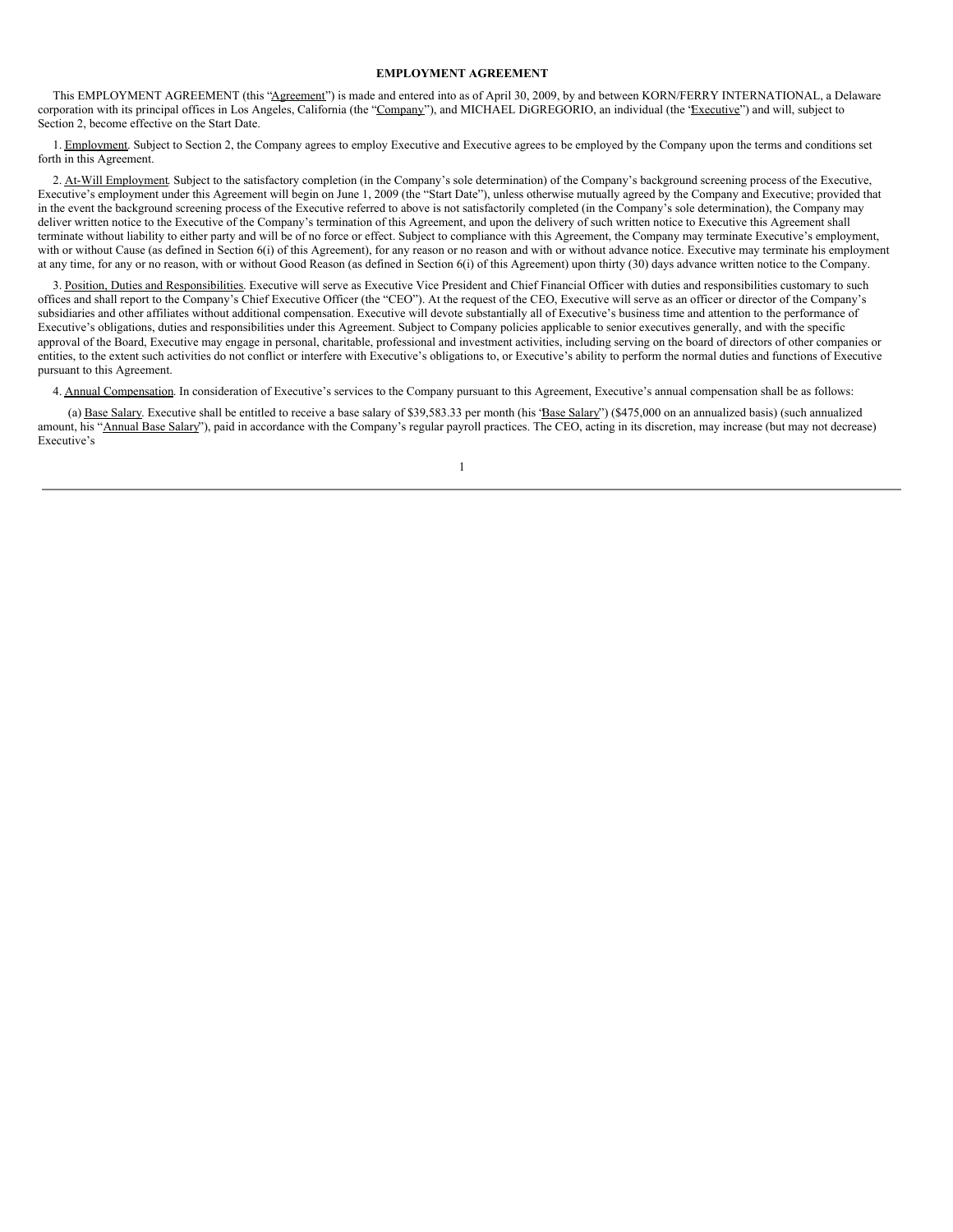Base Salary at any time, unless the CEO concludes that an across-the-board reduction in compensation is required for all executive officers of the Company, in which case Executive's compensation shall be ratably reduced, provided, however, that no such across-the-board reduction instituted within six (6) months of the Start Date shall be applicable to Executive.

(b) Annual Cash Incentive Award Executive will participate in the Company's annual cash incentive plan established for senior executives with an annual target cash award equal to 75% of Executive's Annual Base Salary, with the ability to earn additional amounts up to a maximum cash award equal to 150% of Executive's Annual Base Salary. Executive's annual cash incentive award will be payable at such time as annual cash incentive awards are paid to executive officers generally, but not later than 120 days after the end of the fiscal year for which such award is earned. The annual performance targets for the cash award shall be set by the Board and/or the Compensation Committee of the Board (the "Compensation Committee") prior to the commencement of each fiscal year of the Company.

(1) For FY2010 (May 1, 2009 through April 30, 2010), Executive will receive a guaranteed cash incentive award of no less than \$225,000. The guaranteed amount of \$225,000 will be paid in twenty-four (24) equal semi-monthly installments, with each installment contingent upon Executive's continued active and full-time employment in good standing as of each such installment date. Should Executive's actual annual cash incentive award for FY2010 exceed the guaranteed amount of \$225,000, the additional amount shall be paid as set forth in Section 4(b) above.

(c) Equity Incentive Program. Executive shall be awarded, subject to the approval of the Board, equity incentives with respect to shares of the Company's common stock ("Shares"), which shall be granted under an equity compensation plan of the Company as may be in effect from time to time. Such annual equity incentives shall be awarded at the same time annual option grants are awarded to the Company's other executive officers, beginning with grants attributable to performance for the firm's 2010 fiscal year. The terms of any equity incentives granted shall be set by the Board or the Compensation Committee.

(1) Executive shall receive a one-time stock option award subject to the discretion of and approval by the Board and /or Compensation Committee, with a target grant value of 75% of Executive's base salary. Such grant will vest in four installments on the 1st, 2nd, 3rd, and 4th anniversary of the effective date of the grant, in each case subject to Executive's continuous active full-time employment with the Company. The Stock Options award will be issued effective on the later of the start date or the date it is approved by the Board and /or Compensation Committee. Other terms of such grant shall be set by the Board and/or the Compensation Committee.

(2) Executive shall be eligible to receive an award of performance shares ('Performance Shares''), with a target grant value of 37.5% of Executive's Annual Base Salary (as determined by the Board and/or the Compensation Committee) which will be earned at the end of, and based on the Company's performance during, a performance period of 3 years (the "Performance Period"). Other terms of such performance shares grant shall be set by the Board or the Compensation Committee.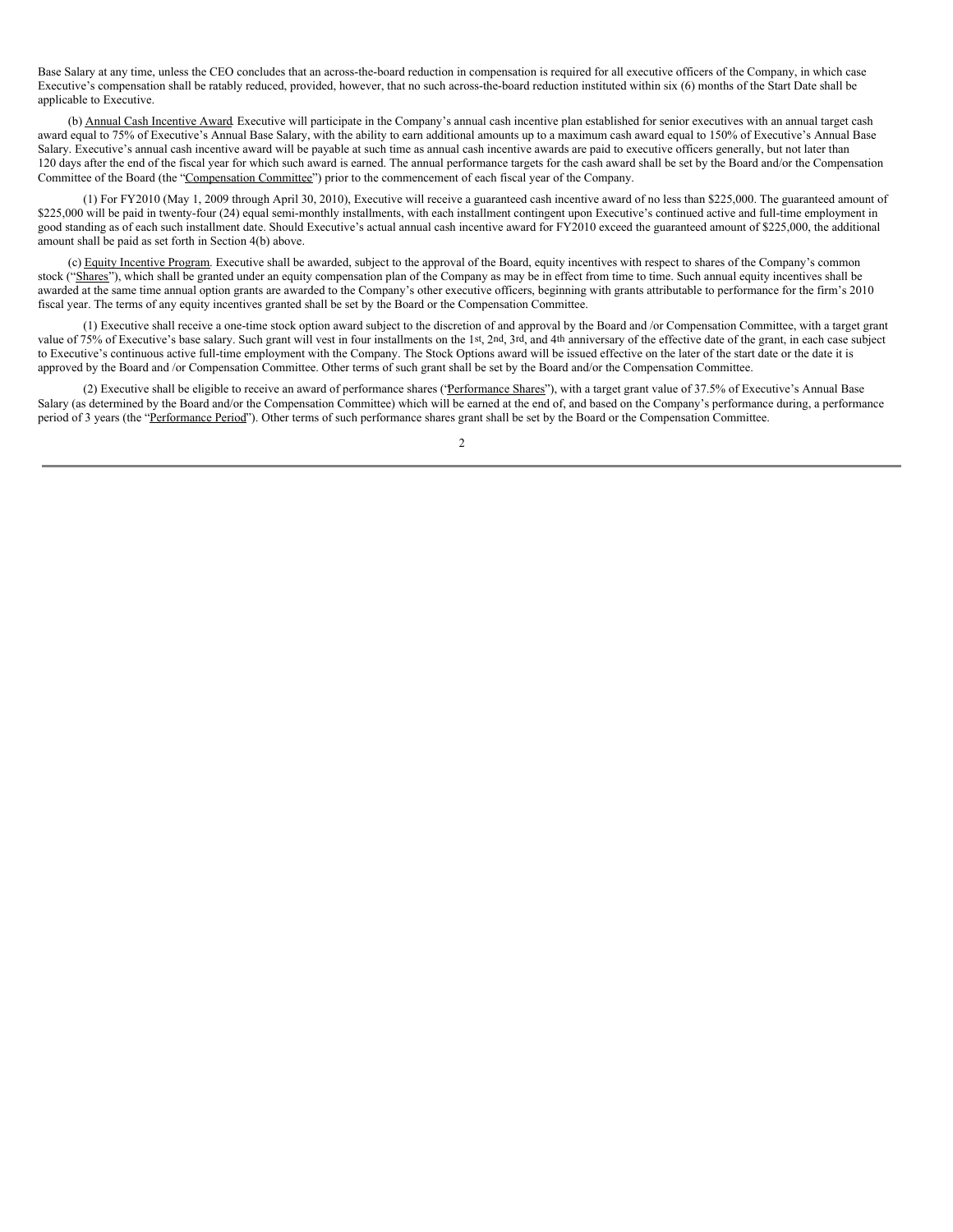(3) Executive shall be eligible to receive an annual grant of restricted stock and/or stock options, subject to the discretion of and approval of the Board and/or the Compensation Committee, with a target grant value of 37.5% of Executive's Annual Base Salary (as determined by the Board and/or the Compensation Committee). Such grant will vest in four installments on the 1st, 2nd, 3rd, and 4th anniversary of the effective date of the grant, in each case subject to Executive's continuous employment with the Company. Other terms of such restricted stock grant shall be set by the Board and/or the Compensation Committee.

# 5. Employee Benefit Programs and Perquisites.

(a) General. Executive will be entitled to participate in such retirement or pension plans, group health, long term disability and group life insurance plans, and any other welfare and fringe benefit plans, arrangements, programs and perquisites sponsored or maintained by the Company from time to time for the benefit of its senior executives generally, including four weeks paid vacation and three weeks paid sick leave.

(b) Reimbursement of Business Expenses. Executive is authorized to incur reasonable expenses in accordance with the Company's written policy in carrying out Executive's duties and responsibilities under this Agreement. The Company will promptly reimburse Executive for all such expenses that are so incurred upon presentation of appropriate vouchers or receipts, subject to the Company's expense reimbursement policies applicable to senior executive officers generally.

(c) Car Allowance. The Company shall pay to Executive a car allowance of \$450 per month.

(d) Conditions of Employment. Executive's place of employment will be at the Company's corporate headquarters in Los Angeles, California, subject to the need for reasonable business travel. The conditions of Executive's employment, including, without limitation, office space, office appointments, secretarial, administrative and other support, will be consistent with Executive's status as Chief Financial Officer of the Company.

# 6. Termination of Employment.

(a) Death. If Executive's employment with the Company terminates by reason of Executive's death, then the Company will pay to Executive's estate Executive's "Accrued Compensation" (as defined in Section 6(i)) within the time period permitted by applicable law, and all outstanding stock options and other equity-type incentives held by Executive (but expressly excluding Performance Shares) and all of Executive's benefits under the Executive Capital Accumulation Plan at the time of Executive's death will become fully vested and shall remain exercisable until the earlier of (A) the date that is two (2) years after the date of Executive's death or (B) its originally scheduled expiration date. Additionally, Executive's estate shall be entitled to a pro rata portion of Executive's target annual cash incentive award established for the fiscal year in which Executive's employment terminates due to death (based on the proportion that the number of days of Executive's actual service to the Company during such fiscal year bears to the number of days in such fiscal year). Executive's estate shall also be entitled to receive the number of Performance Shares that would have been

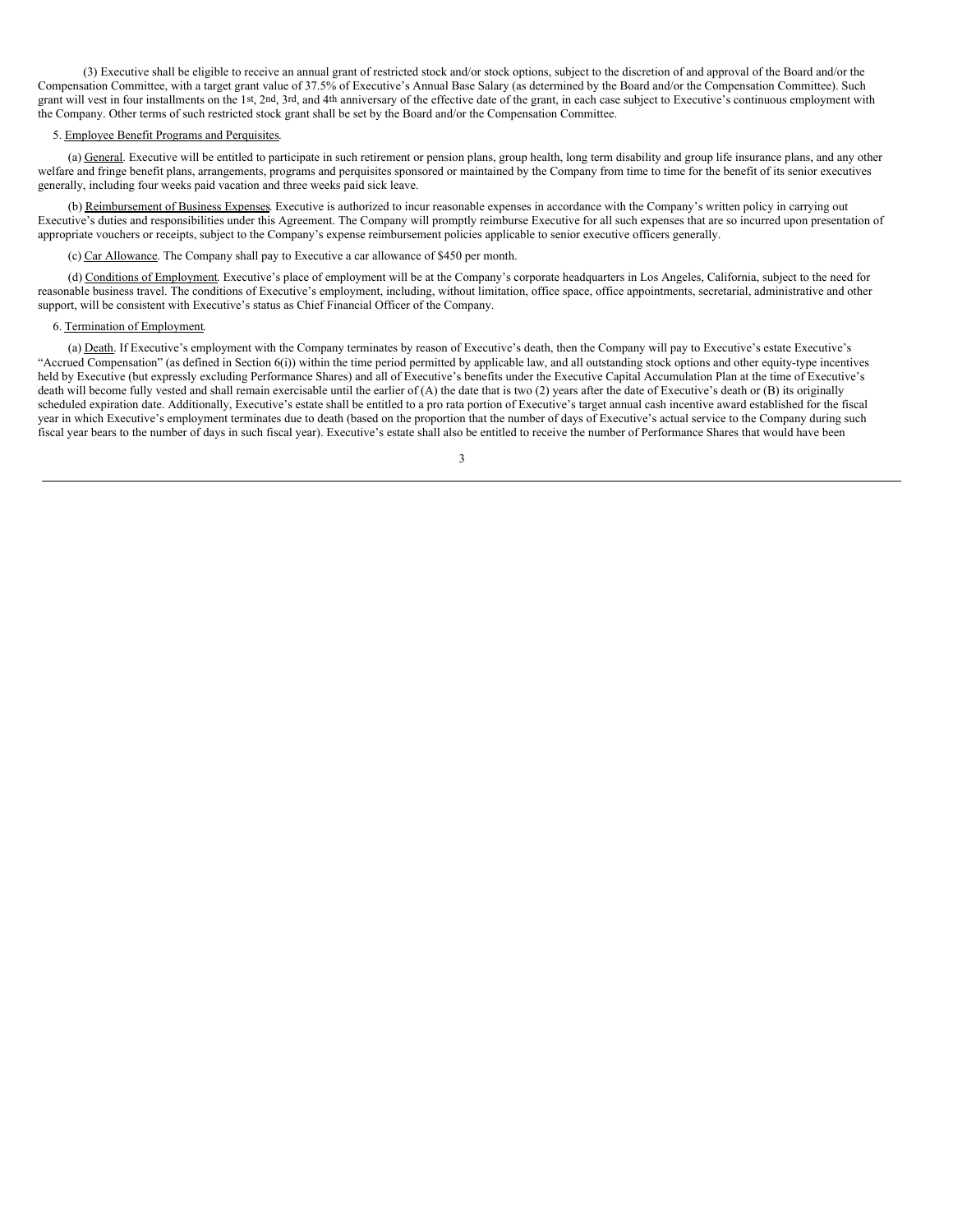earned if Executive had served the Company for the entire Performance Period and the Company's performance during such period had been the target performance for the Performance Period. To the extent Executive's covered dependent(s) continue to participate in the Company's group health plan(s) after Executive's death pursuant to COBRA, the Company will provide reimbursement of COBRA coverage premiums paid by Executive's covered dependent(s) so that such covered dependent(s) enjoy coverage at the same benefit level and to the same extent and for the same effective contribution, if any, as participation is available to other executive officers of the Company, for as long as such coverage is available under COBRA.

(b) Disability. If the Company terminates Executive's employment by reason of Executive's Disability (as defined in Section 6(i)), then the Company will pay to Executive his Accrued Compensation within the time period permitted by applicable law and all outstanding stock options and other equity-type incentives (but expressly excluding Performance Shares) held by Executive and all of Executive's benefits under the Executive Capital Accumulation Plan at Executive's termination date will become fully vested and shall remain exercisable until (i) in the case of an option, incentive or benefit granted prior to the Start Date, until its originally scheduled expiration date; or (ii) in the case of an option, incentive or benefit granted after the Start Date, the date that is the earlier of (A) two (2) years after the date Executive's employment terminates and (B) its original scheduled expiration date. Additionally, Executive shall be entitled to a pro rata portion of Executive's target annual cash incentive award established for the fiscal year in which Executive's employment terminates due to disability (based on the proportion that the number of days during such fiscal year prior to the date of termination bears to the number of days in such fiscal year). Executive shall also be entitled to receive the number of Performance Shares that would have been earned if Executive had served the Company for the entire Performance Period and the Company's performance during such period had been the target performance for the Performance Period. To the extent Executive and/or Executive's covered dependent(s) continue to participate in the Company's group health plan(s) pursuant to COBRA after Executive's termination of employment by reason of Disability, the Company will provide reimbursement of COBRA coverage premiums paid by Executive and Executive's dependent(s) so that Executive and Executive's covered dependent(s) enjoy coverage at the same benefit level and to the same extent and for the same effective contribution, if any, as participation is available to other executive officers of the Company, for as long as such coverage is available under COBRA.

(c) Termination by the Company for Cause or Voluntary Termination by Executive If (i) the Company terminates Executive's employment for Cause (as defined in Section 6(i)), or (ii) Executive voluntarily terminates Executive's employment without Good Reason (as defined in Section 6(i)), then the Company shall pay to Executive Accrued Compensation through the date Executive's employment terminates within the time period permitted by applicable law.

(d) Termination by the Company Without Cause or by Executive for Good Reason Prior to Change in Control or More Than 12 Months After a Change in Control If Executive's employment is terminated prior to a "Change in Control" (as defined in Schedule A), or more than 12 months after the date on which a Change in Control occurs, (i) by the Company without Cause and for a reason other than Executive's Death or Disability, or (ii) by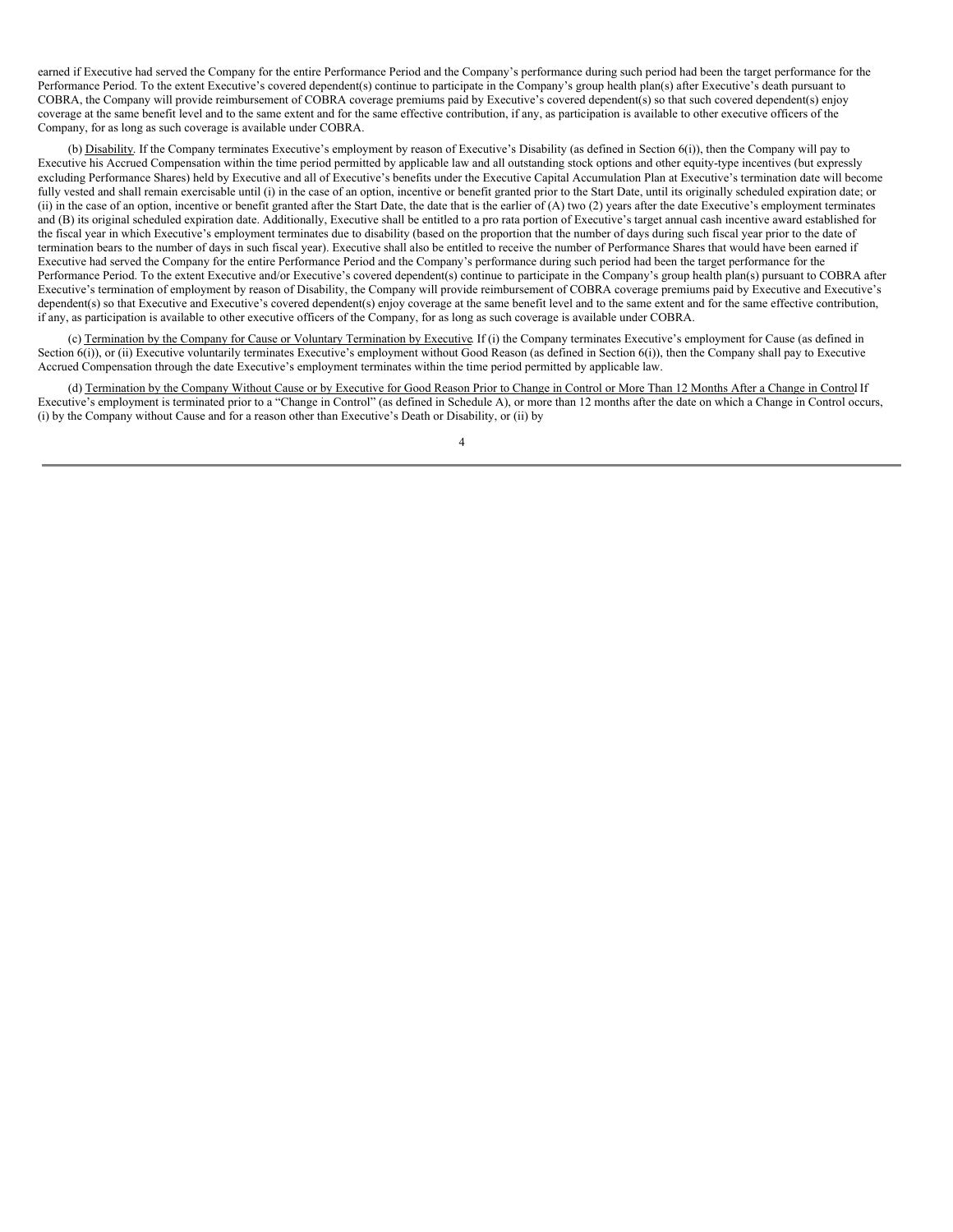Executive for Good Reason, then the Company shall pay to Executive within the time period permitted by applicable law Executive's Accrued Compensation and a pro rata portion of Executive's target annual cash incentive award established for the fiscal year in which Executive's employment terminates (based on the number of days of Executive's actual service to the Company during such fiscal year), and

(1) the Company shall pay to Executive cash payment equal to one (1) time Executive's then current Annual Base Salary, payable in equal monthly installments over a period of twelve (12) months after the date Executive's employment terminates;

(2) for up to eighteen (18) months after such termination, to the extent Executive and/or Executive's covered dependent(s) continue to participate in the Company's group health plan(s) pursuant to COBRA after Executive's termination of employment, the Company will provide reimbursement of COBRA coverage premiums paid by Executive and Executive's covered dependent(s) so that Executive and Executive's covered dependent(s) enjoy coverage at the same benefit level and to the same extent and for the same effective contribution, if any, as participation is available to other executive officers of the Company;

(3) all outstanding stock options and other equity-type incentives held by Executive and all of Executive's benefits under the Executive Capital Accumulation Plan at the time of Executive's termination (but expressly excluding Performance Shares) that would have vested in the twelve (12) months following the date Executive's employment terminates (in each case, as if such options, incentives and benefits permitted proportionate vesting in monthly increments rather than any longer increment) will become fully vested as of the date Executive's employment terminates and shall remain exercisable until the date that is the earlier of  $(x)$  two (2) years after the date Executive's employment terminates and (y) its originally scheduled expiration date; and

(4) Executive shall receive a number of Performance Shares equal to the product of (A) the Performance Shares that would have been earned if Executive had served the Company for the entire Performance Period and the Company's performance during such period had been the target performance for the Performance Period, and (B) a fraction, (x) the numerator of which fraction shall be the sum of (i) the number of days of Executive's employment during the Performance Period and (ii) 365 (provided that the numerator shall not exceed the number of days in the Performance Period) and (y) the denominator of which fraction shall be the number of days in the Performance Period.

(e) Following a Change in Control, Termination by the Company Without Cause or by Executive for Good Reason. If a Change in Control occurs and, within 12 months after the date on which the Change in Control occurs, Executive's employment is terminated (i) by the Company without Cause or (ii) by Executive for Good Reason, then the Company shall pay to Executive within the time period permitted by applicable law Executive's Accrued Compensation and a pro rata portion of Executive's target annual cash incentive award established for the fiscal year in which Executive's employment terminates (based on the number of days of Executive's actual service to the Company during such fiscal year), and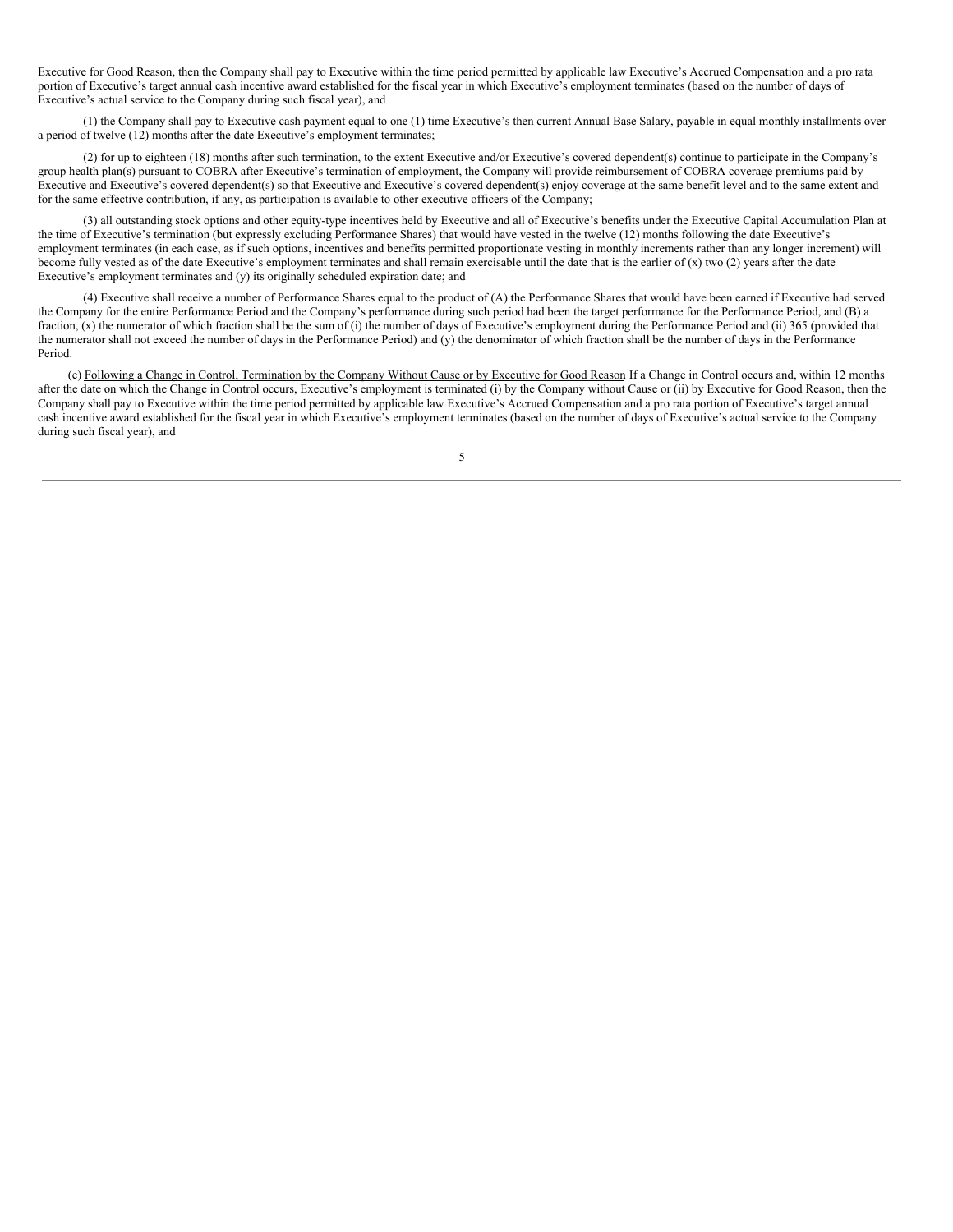(1) the Company shall pay to Executive cash payment equal to one and one-half times Executive's then current Annual Base Salary, payable in equal monthly installments over a period of twelve (12) months after the date Executive's employment terminates;

(2) for up to eighteen (18) months after such termination, to the extent Executive and/or Executive's covered dependent(s) continue to participate in the Company's group health plan(s) pursuant to COBRA after Executive's termination of employment, the Company will provide reimbursement of COBRA coverage premiums paid by Executive and Executive's dependent(s) so that Executive and Executive's covered dependent(s) enjoy coverage at the same benefit level and to the same extent and for the same effective contribution, if any, as participation is available to other executive officers of the Company; for the six (6) months thereafter, if continuing coverage under the Company's group health plan(s) is not available under COBRA, upon the written request of Executive at any time prior to or during such six (6) month period, the Company will seek to secure continuing coverage for Executive and/or Executive's covered dependent(s) under the Company's group health plan(s), or if such coverage is unavailable, substantially similar coverage through an alternative health plan provider, and in either case, if such coverage is obtained, the Company will reimburse Executive and Executive's covered dependent(s) for a portion of the cost of such coverage equal to the amount that the Company would have paid Executive and Executive's covered dependents had Executive and Executive's covered dependent(s) been eligible for COBRA coverage and the Company was obligated to provide reimbursement of COBRA coverage premiums paid by Executive and Executive's dependent(s) so that Executive and Executive's covered dependent(s) could enjoy coverage at the same benefit level and to the same extent and for the same effective contribution, if any, as participation is available to other executive officers of the Company;

(3) all outstanding stock options and other equity-type incentives held by Executive and all of Executive's benefits under the Executive Capital Accumulation Plan at the time of Executive's termination (but expressly excluding Performance Shares) will become fully vested and shall remain exercisable until the date that is the earlier of (x) two (2) years after the date Executive's employment terminates and (y) its originally scheduled expiration date;

(4) Executive shall receive a number of Performance Shares equal to the product of (A) the Performance Shares that would have been earned if Executive had served the Company for the entire Performance Period and the Company's performance during such period had been the Company's actual performance for the entire Performance Period, and (B) a fraction, (x) the numerator of which fraction shall be the number of days between the start of the Performance Period and the effective date of the Change in Control and (y) the denominator of which fraction shall be the number of days in the Performance Period.

(5) Executive shall receive a number of Performance Shares equal to the product of (A) the Performance Shares that would have been earned if Executive had served the Company for the entire Performance Period and the Company's performance during such period had been the target performance for the Performance Period, and (B) a fraction, (x) the numerator of which fraction shall the number of days between the effective date of the Change in Control and the end of the Performance Period and (y) the denominator of which fraction shall be the number of days in the Performance Period.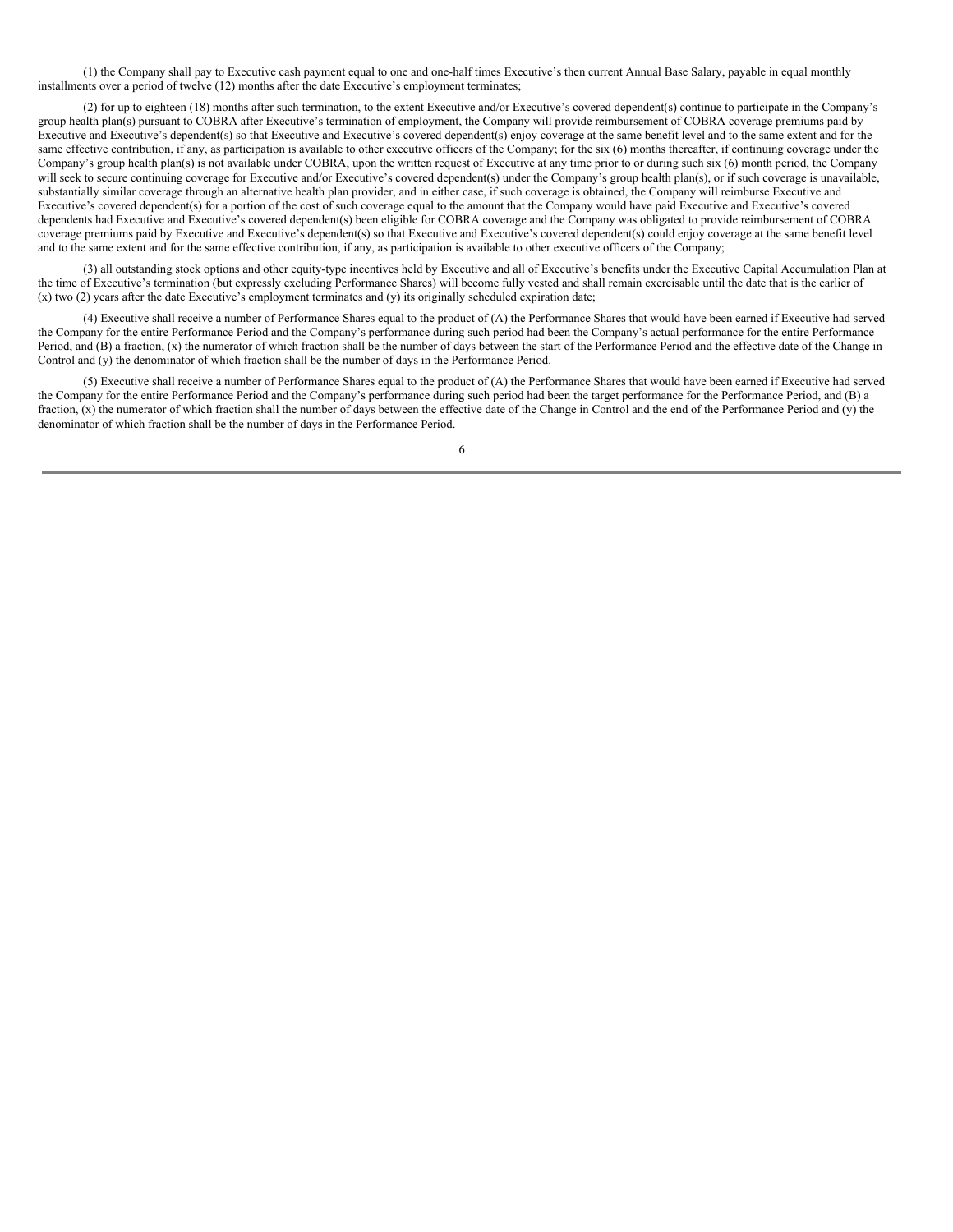(f) Other Programs. Except as otherwise provided in this Agreement, Executive's entitlements under applicable plans and programs of the Company following termination of Executive's employment will be determined under the terms of those plans and programs.

(g) Conditions to Receipt of Benefits Under Section 6. Notwithstanding anything in this Agreement to the contrary, other than the payment of Executive's Accrued Compensation through the date of termination of Executive's employment, Executive shall not be entitled to any payments or benefits under this Section 6 unless and until Executive (or the representative of Executive's estate, in the case of termination due to Executive's death), executes and delivers to the Company, within forty-five (45) days of the date of termination of Executive's employment, a unilateral general release of all known and unknown claims against the Company and its officers, directors, employees, agents and affiliates in a form acceptable to the Company, and such release becomes fully effective and irrevocable under applicable law. Additionally, Executive shall not be entitled to payments and benefits under this Section 6 on or after the date, if any, during the twelve (12) months following the date Executive's employment terminates (the "Restricted Period"), that Employee (1) breaches or otherwise fails to comply with any of Executive's obligations under Section 9(a) (Nondisclosure of Confidential Information) or Section 10 (Nonsolicitation) under this Agreement, or (2) Executive elects to, directly or indirectly, (a) own, manage, operate, sell, control or participate in the ownership, management, operation, sales or control of any of the following: Heidrick & Struggles, Manpower, Kelly Services, Spencer Stuart, Russell Reynolds, Egon Zender and/or Spherion (each a "Listed Entity") provided that the foregoing shall not be applicable to the ownership of not more than 1% of the publicly traded equity securities of any of the foregoing or to the indirect ownership of any of the foregoing through the ownership of mutual funds; or (b) request or advise any of the clients, vendors or other business contacts of the Company with which Executive had contact while employed by the Company to withdraw, curtail, cancel or not increase their business with the Company. Executive agrees to notify the Company of each employment or consulting engagement he accepts during the Restricted Period (including the name and address of the hiring party) and will, upon request by the Company, describe in reasonable detail the nature of his duties in each such position.

(h) Certain Definitions. For purposes of this Agreement, the following terms shall have the meanings set forth herein:

(1) "Accrued Compensation" means, as of any date, the amount of any unpaid Base Salary and annual cash incentive award earned by Executive through the date of Executive's death or the termination of Executive's employment, plus any additional amounts and/or benefits payable to or in respect of Executive under and in accordance with the provisions of any employee plan, program or arrangement under which Executive is covered immediately prior to Executive's death, disability or the termination of Executive's employment (it being understood and agreed that no portion of the annual cash incentive award described in Section 4(b) shall be deemed earned unless Executive was employed with the Company as of the last day of the fiscal year to which such award applies).

(2) "Cause" shall mean (a) conviction of any felony or other crime involving fraud, dishonesty or acts of moral turpitude or pleading guilty or nolo contendere to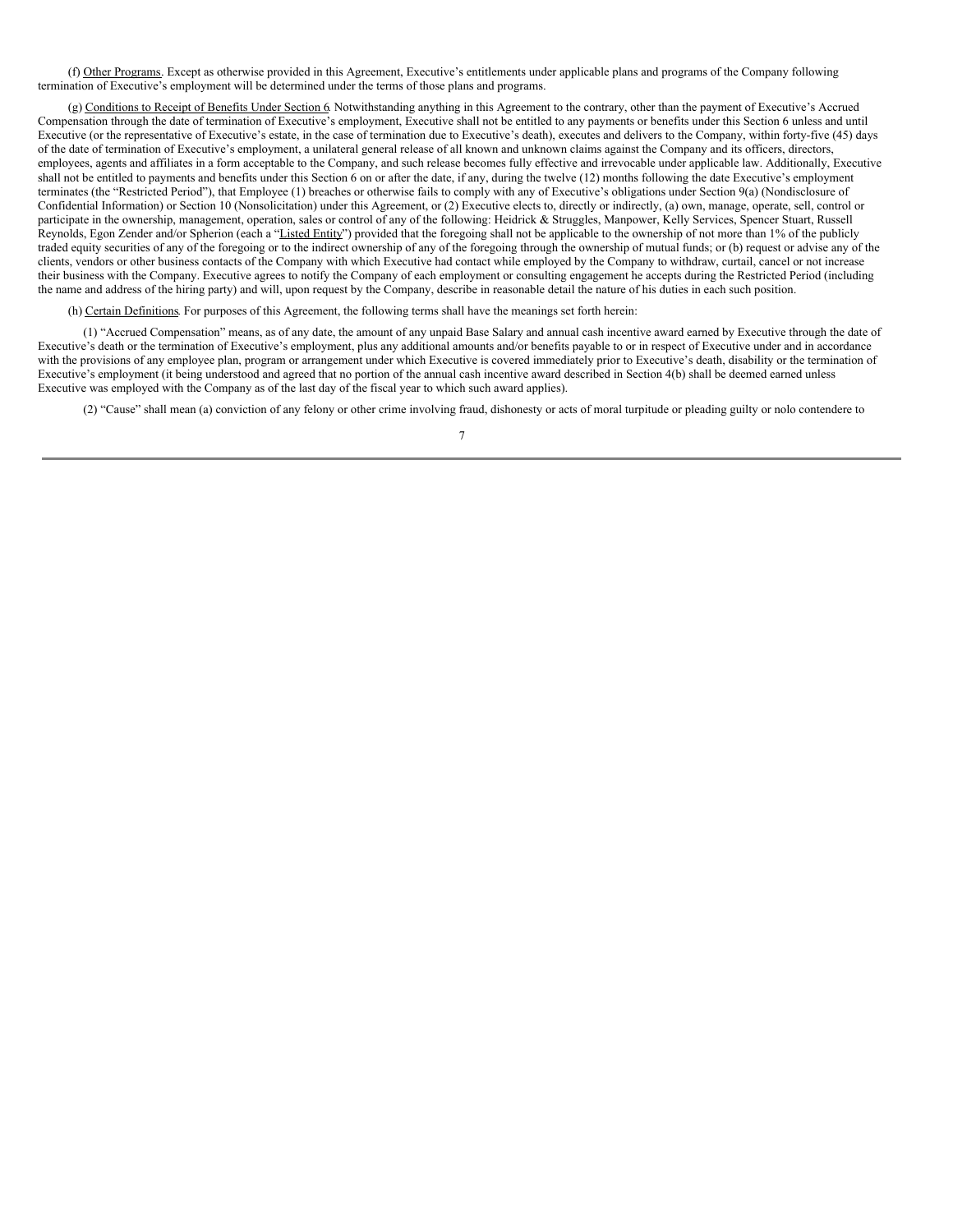such charges, or (b) reckless or willful behavior or conduct that causes or is reasonably likely to cause the Company material harm or injury or exposes or is reasonably likely to expose the Company to any material civil, criminal or administrative liability, or (c) any material misrepresentation or false statement made by Executive in any application for employment, employment history, resume or other document submitted to the Company, either before, during or after employment. Prior to terminating the Executive for Cause, the Company shall be required to provide Executive with 90 days advanced written notice of its intention to terminate Executive for Cause, but Executive shall be permitted to cure any performance deficiencies during such 90 day period (if the termination is not due to performance deficiencies, then the Company is permitted to put Executive on paid leave during such 90 day period).

(3) "Disability" means any medically determinable physical or mental condition or impairment which prevents Executive from performing the principal functions of Executive's duties with the Company that can be expected to result in death or that has lasted or can be expected to last for a period of 90 consecutive days or for shorter periods aggregating 180 days in any consecutive 12 month period, with such determination to be made by an approved medical doctor. For this purpose, an approved medical doctor shall mean a medical doctor selected by the Company and Executive. If the parties cannot agree on a medical doctor, each party shall select a medical doctor and the two doctors shall select a third medical doctor who shall be the approved medical doctor for this purpose.

(4) Executive shall be deemed to have "Good Reason" to terminate his employment hereunder if, without Executive's prior written consent, (A) the Company materially reduces Executive's duties or responsibilities as Chief Financial Officer or assigns Executive duties which are materially inconsistent with his duties or which materially impair Executive's ability to function as Chief Financial Officer, or (B) the Company reduces Executive's then current Base Salary or target award opportunity under the Company's annual cash incentive bonus plan or annual stock option award program, or terminates or materially reduces any employee benefit or perquisite enjoyed by Executive (in each case, other than as part of an across-the-board reduction applicable to all executive officers of the Company), or (C) the Company fails to perform or breaches its obligations under any other material provision of this Agreement, or (D) Executive's primary location of business is moved by more than 50 miles, or (E) the Company reduces Executive's title of Chief Financial Officer or removes him, or (F) the Company fails to obtain the assumption in writing of its obligation to perform this Agreement by any successor to all or substantially all of the assets of the Company within 15 days after a merger, consolidation, sale or similar transaction. Prior to terminating for Good Reason, the Executive shall be required to provide the Company with 30 days advanced written notice of his intention to terminate employment for Good Reason, but the Company shall be permitted to cure any events giving rise to such Good Reason during such 30 day period.

7. Application of Section 409A. Notwithstanding any inconsistent provision of this Agreement, to the extent the Company determines in good faith that (a) one or more of the payments or benefits received or to be received by Executive pursuant to this Agreement in connection with Executive's termination of employment would constitute deferred compensation subject to the rules of Internal Revenue Code Section 409A ("Section 409A"), and (b) that Executive is a "specified employee" under Section 409A, then only to the extent required to avoid the Executive's incurrence of any additional tax or interest under Section 409A, such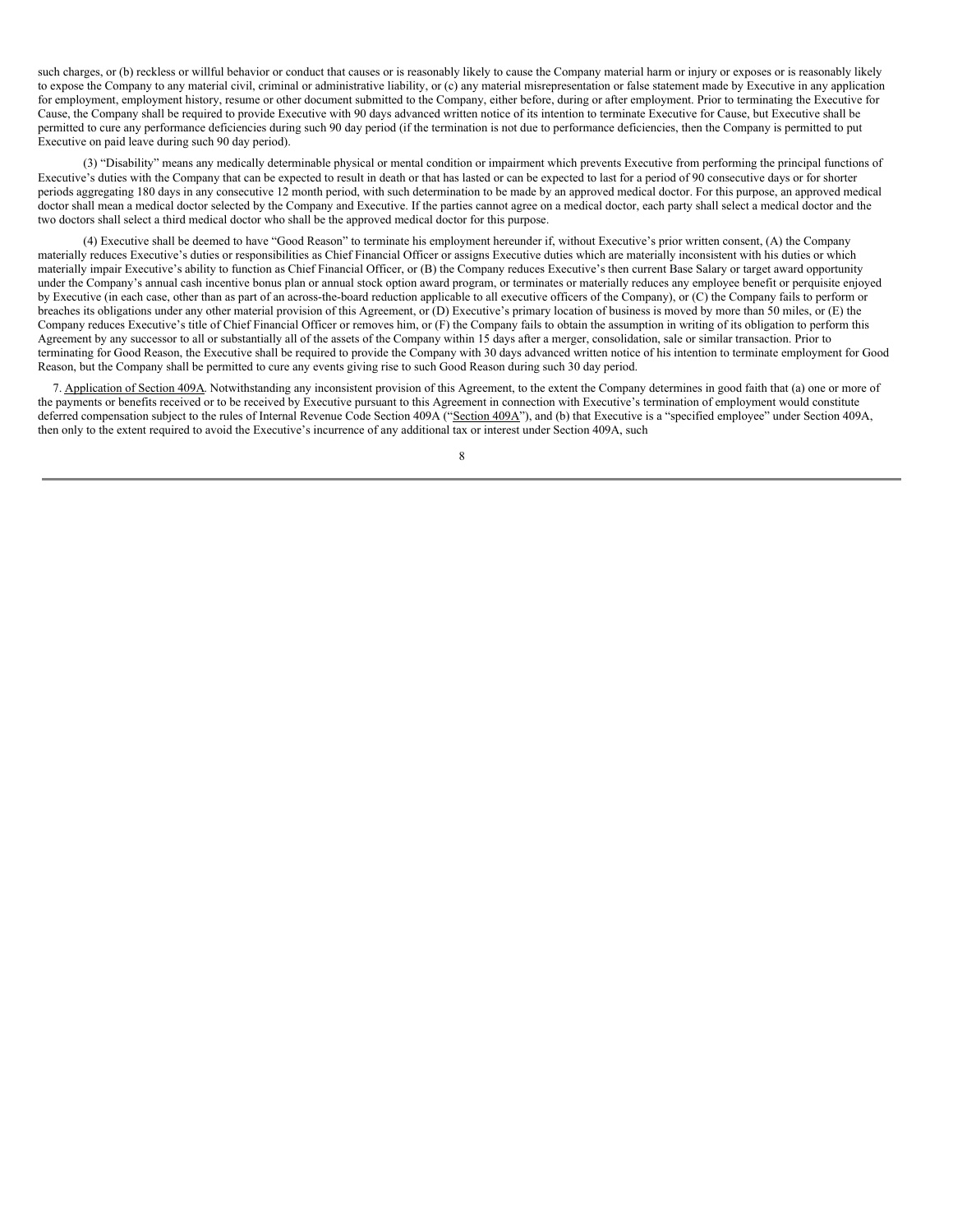payment or benefit will be delayed until the date which is six (6) months after Executive's "separation from service" within the meaning of Section 409A. The Company and Executive agree to negotiate in good faith to reform any provisions of this Agreement to maintain to the maximum extent practicable the original intent of the applicable provisions without violating the provisions of Section 409A, if the Company deems such reformation necessary or advisable pursuant to guidance under Section 409A to avoid the incurrence of any such interest and penalties. Such reformation shall not result in a reduction of the aggregate amount of payments or benefits under this Agreement, nor the obligation of the Company to pay interest on any payments delayed for the purposes of avoiding a violation of Section 409A.

8. No Mitigation; No Offset. Executive will have no obligation to seek other employment or to otherwise mitigate the Company's obligations to Executive arising from the termination of Executive's employment, and no amounts paid or payable to Executive by the Company under this Agreement shall be subject to offset for any remuneration in which Executive may become entitled from any other source after Executive's employment with the Company terminates, whether attributable to subsequent employment, self-employment or otherwise except that subsequent employment during the term of this Agreement with an employer providing benefit plans shall result in an offset against benefits payable by the Company hereunder to the extent of the benefits paid by the new employer.

# 9. Confidential Information; Cooperation with Regard to Litigation.

(a) Nondisclosure of Confidential Information. During Executive's employment and thereafter, Executive will not, without the prior written consent of the Company, disclose to anyone (except in good faith in the ordinary course of business to a person who, to Executive's knowledge, is obligated to keep such information confidential) or make use of any Confidential Information (as defined below) except in the performance of Executive's duties hereunder or when required to do so by legal process, by any governmental agency having supervisory authority over the business of the Company or any of its Affiliates (as defined below) or by any administrative or legislative body (including a committee thereof) that requires Executive to divulge, disclose or make accessible such information. If Executive is so ordered, to divulge Confidential Information, he will give prompt written notice to the Company in order to allow the Company the opportunity to object to or otherwise resist such order.

(b) Definition of Confidential Information. For purposes of this Agreement, "Confidential Information" means information concerning the business of the Company or any corporation or other entity that, directly or indirectly, controls, is controlled by or under common control with the Company (an "Affiliate") relating to any of its or their products, product development, trade secrets, customers, suppliers, finances, and business plans and strategies. Excluded from the definition of Confidential Information is information (1) that is or becomes part of the public domain, other than through the breach of this Agreement by Executive or (2) regarding the Company's business or industry properly acquired by Executive in the course of Executive's career as an executive in the Company's industry and independent of Executive's employment by the Company. For this purpose, information known or available generally within the trade or industry of the Company or any Affiliate shall be deemed to be known or available to the public and not to be Confidential Information.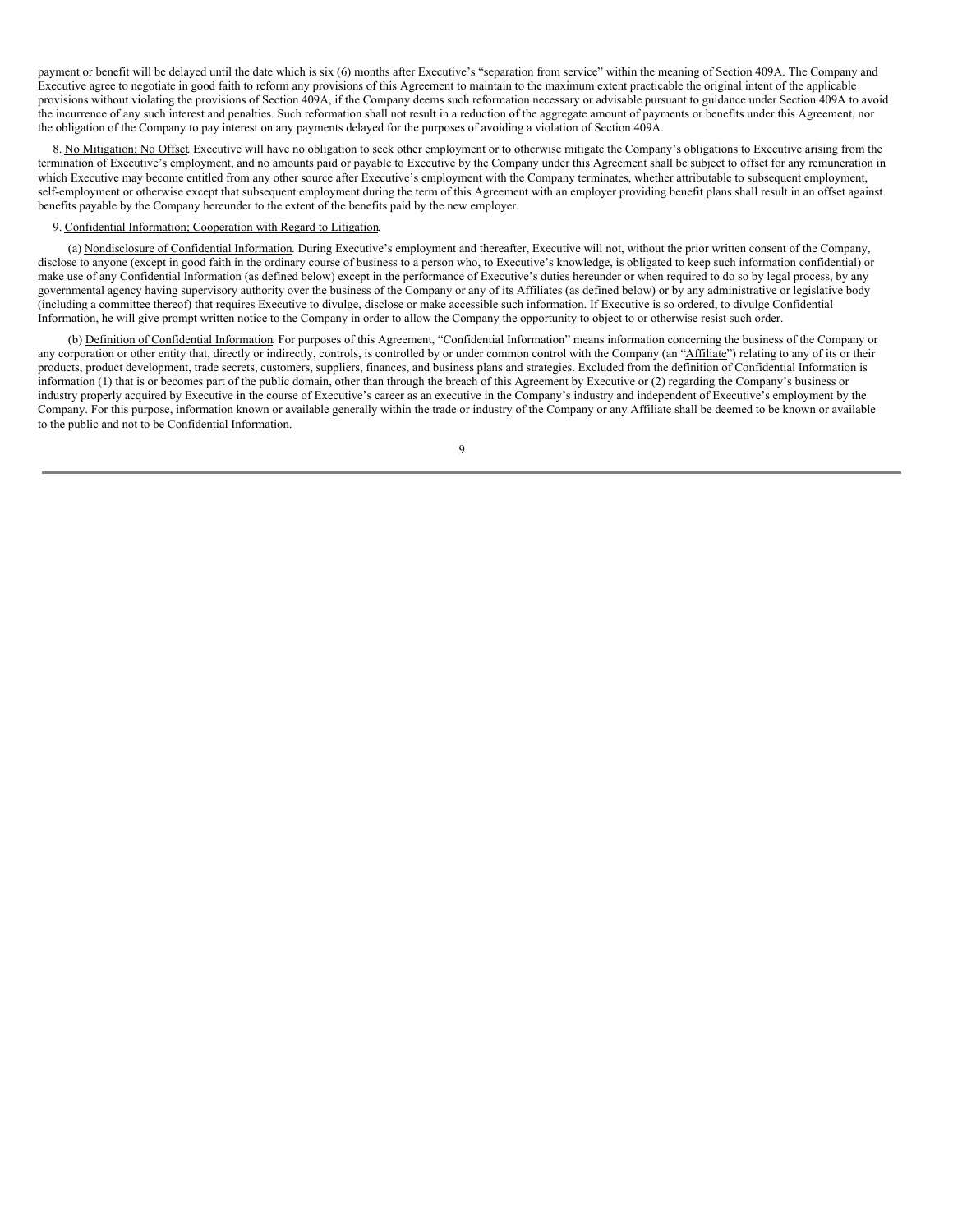(c) Cooperation in Litigation. Executive will cooperate with the Company, during Executive's employment (and following Executive's termination of employment for any reason for a period of two years thereafter), by making Executive reasonably available to testify on behalf of the Company or any Affiliate in any action, suit, or proceeding, whether civil, criminal, administrative, or investigative, and to reasonably assist the Company or any such Affiliate in any such action, suit, or proceeding by providing information and meeting and consulting with the Board or its representatives or counsel, or representatives or counsel to the Company or any such Affiliate, as reasonably requested; provided, however, that the same does not materially interfere with Executive's then current professional activities. The Company will reimburse Executive for all expenses reasonably incurred by Executive in connection with Executive's provision of testimony or assistance (including the fees of any counsel that may be retained by Executive). In addition, if such assistance is provided after Executive's termination of employment, will pay Executive a per diem rate of \$2,000.

10. Nonsolicitation. Executive shall not induce or solicit, directly or indirectly, any employee of or consultant to the Company or any Affiliate to terminate such person's employment or consulting engagement with the Company or any Affiliate during Executive's employment under this Agreement and for a period of 12 months following the termination of Executive's employment under this Agreement.

11. Remedies. If Executive commits a material breach of any of the provisions contained in Sections 9 and 10 above, then the Company will have the right to seek injunctive relief. Executive acknowledges that such a breach of Section 9 or 10 could cause irreparable injury and that money damages may not provide an adequate remedy for the Company. Nothing contained herein will prevent Executive from contesting any such action by the Company, among other reasons, on the ground that no violation or threatened violation of either such Section has occurred.

12. Resolution of Disputes. Any controversy or claim arising out of or relating to this Agreement or any breach or asserted breach hereof or questioning the validity and binding effect hereof arising under or in connection with this Agreement, other than seeking injunctive relief under Section 11, shall be resolved by binding arbitration, to be held in Los Angeles, California in accordance with the rules and procedures of the JAMS. Judgment upon the award rendered by the arbitrator(s) may be entered in any court having jurisdiction thereof. All costs and expenses of any arbitration or court proceeding (including fees and disbursements of counsel) shall be borne by the respective party incurring such costs and expenses, but the Company shall reimburse Executive for all reasonable costs and expenses by Executive if Executive substantially prevails in such arbitration or court proceeding. Notwithstanding the foregoing, if any applicable law requires different or additional rules or procedures to be applied in order for this Agreement to arbitrate to be enforceable, or prohibits any expense allocation provided herein, such rules or procedures shall take precedence and such prohibitions shall be a part of this Agreement to the extent necessary to render this Agreement enforceable.

13. Indemnification.

(a) Company Indemnity. If Executive is made a party, or is threatened to be made a party, to any action, suit or proceeding, whether civil, criminal, administrative or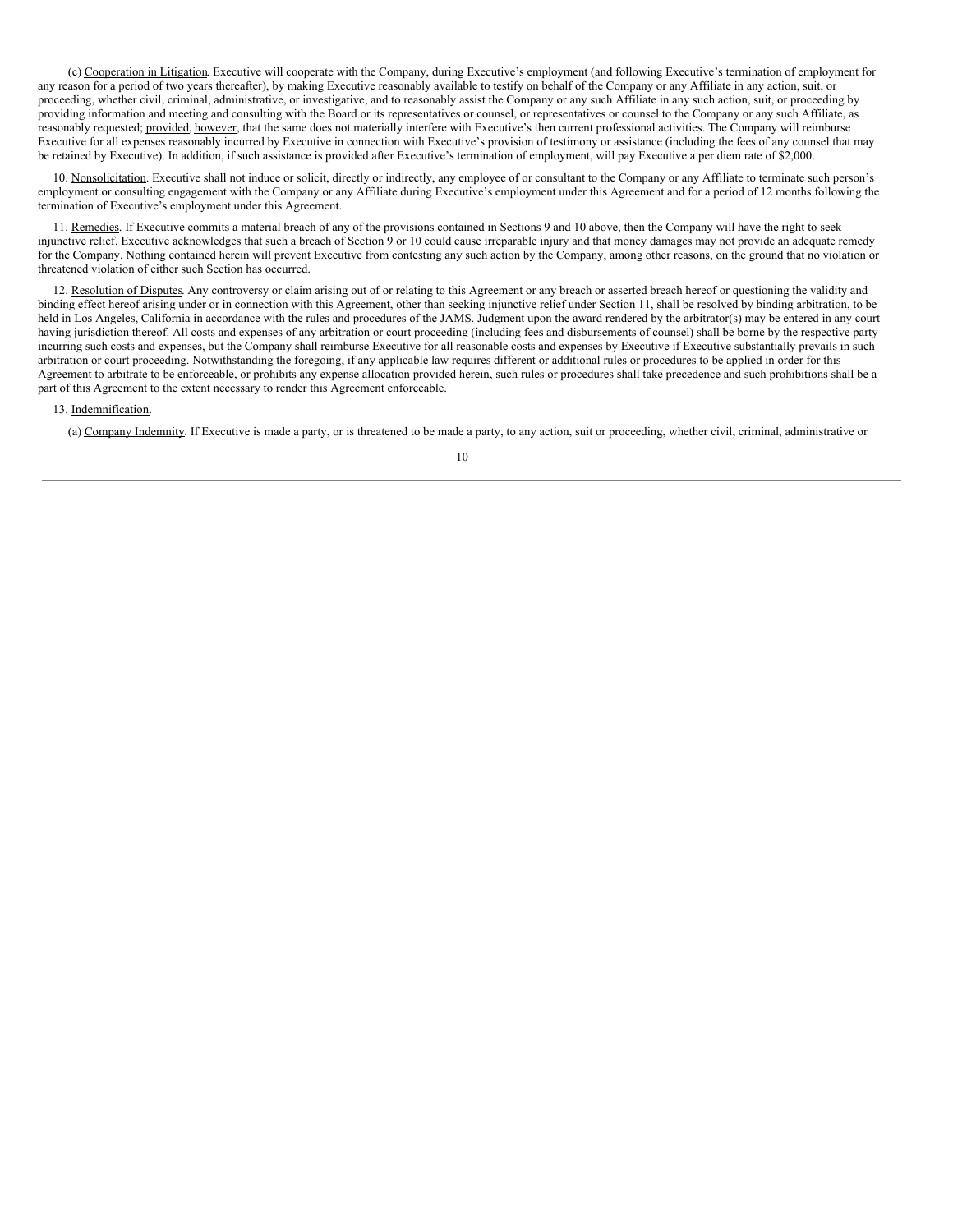investigative (a "Proceeding"), by reason of the fact that he is or was a director, officer or employee of the Company or any Affiliate or was serving at the request of the Company or any Affiliate as a director, officer, member, employee or agent of another corporation, partnership, joint venture, trust or other enterprise, including service with respect to employee benefit plans, whether or not the basis of such Proceeding is Executive's alleged action in an official capacity while serving as a director, officer, member, employee or agent, then the Company will indemnify Executive and hold Executive harmless to the fullest extent legally permitted or authorized by the Company's articles of incorporation, certificate of incorporation or bylaws or resolutions of the Company's Board to the extent not inconsistent with state laws, against all costs, expense, liability and loss (including, without limitation, attorney's fees, judgments, fines, ERISA excise taxes or penalties and amounts paid or to be paid in settlement) reasonably incurred or suffered by Executive in connection therewith, except to the extent attributable to Executive's gross negligence or fraud, and such indemnification shall continue as to Executive even if he has ceased to be a director, member, officer, employee or agent of the Company or Affiliate and shall inure to the benefit of Executive's heirs, executors and administrators. The Company will advance to Executive all reasonable costs and expenses to be incurred by Executive in connection with a Proceeding within 20 days after receipt by the Company of a written request for such advance. Such request shall include an undertaking by Executive to repay the amount of such advance if it shall ultimately be determined that he is not entitled to be indemnified against such costs and expenses. The provisions of this section shall not be deemed exclusive of any other rights of indemnification to which Executive may be entitled or which may be granted to Executive and shall be in addition to any rights of indemnification to which he may be entitled under any policy of insurance.

(b) No Presumption Regarding Standard of Conduct. Neither the failure of the Company (including its Board, independent legal counsel or shareholders) to have made a determination prior to the commencement of any proceeding concerning payment of amounts claimed by Executive under the preceding subsection (a) of this section that indemnification of Executive is proper because Executive has met the applicable standard of conduct, nor a determination by the Company (including its Board, independent legal counsel or shareholders) that Executive has not met such applicable standard of conduct, shall create a presumption that Executive has not met the applicable standard of conduct.

(c) Liability Insurance. The Company will continue and maintain a directors and officers liability insurance policy covering Executive to the extent the Company provides such coverage for any of its other senior executive officers.

14. Effect of Agreement on Other Benefits. Except as specifically provided in this Agreement, the existence of this Agreement shall not be interpreted to preclude, prohibit or restrict Executive's participation in any other employee benefit or other plans or programs in which he currently participates.

15. Expenses of Counsel for Executive**.** The Company shall reimburse Executive for his actual legal and other expenses incurred in connection with the negotiation, execution and delivery of this Agreement, up to a maximum of \$10,000.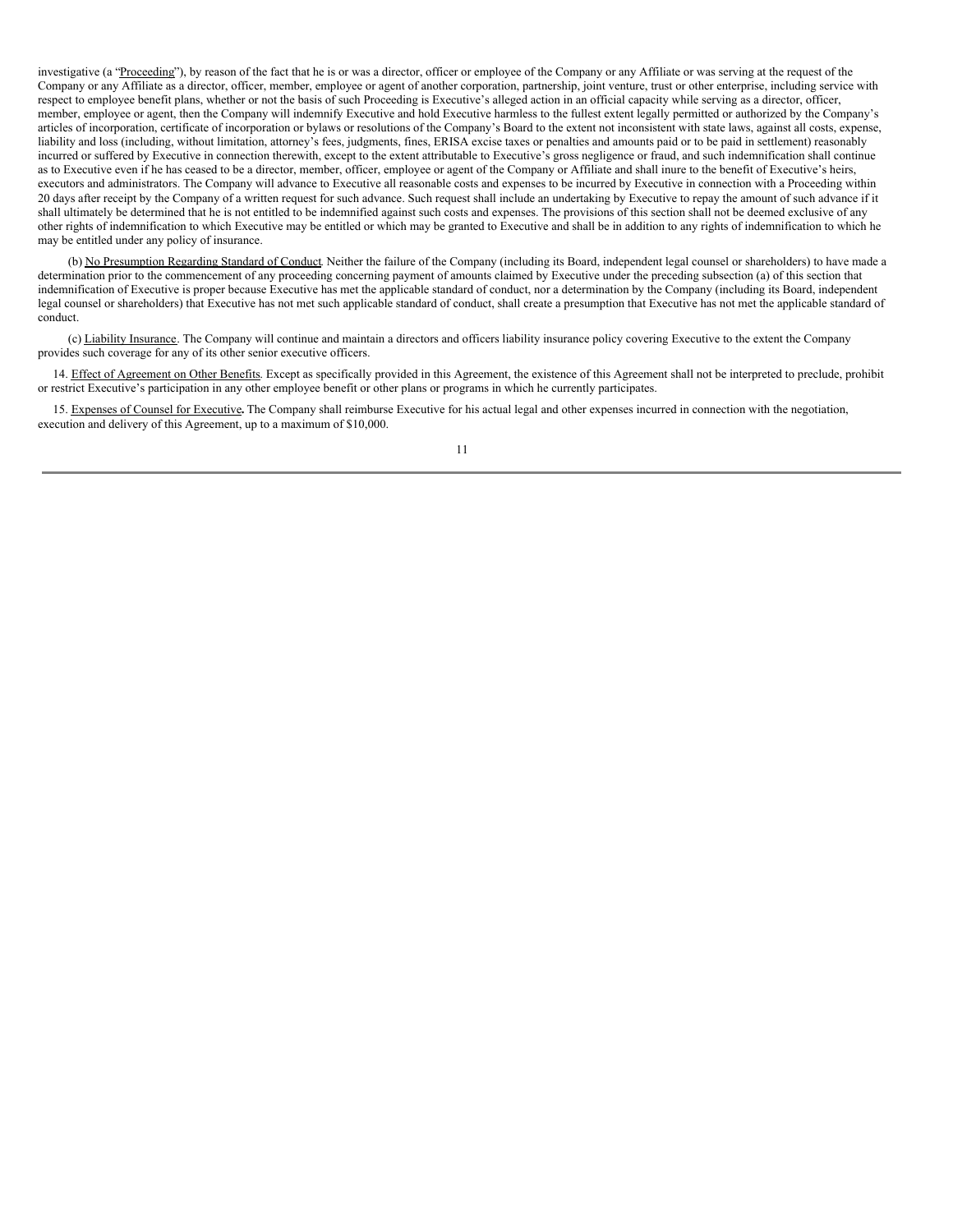16. Assignment; Binding Nature. This Agreement shall be binding upon and inure to the benefit of the parties and their respective successors, heirs (in the case of Executive) and permitted assigns. No rights or obligations of the Company under this Agreement may be assigned or transferred by the Company except that such rights or obligations may be assigned or transferred to the successor of the Company or its business if the assignee or transferee assumes the liabilities, obligations and duties of the Company, as contained in this Agreement, either contractually or as a matter of law. No rights or obligations of Executive under this Agreement may be assigned or transferred by Executive other than Executive's rights to compensation and benefits, which may be transferred only by will or operation of law, except as otherwise specifically provided or permitted hereunder.

17. Representations. The Company represents and warrants that it is fully authorized and empowered to enter into this Agreement and that the performance of its obligations under this Agreement will not violate any Agreement between it and any other person, firm or organization. Executive represents and warrants that there is no legal or other impediment which would prohibit Executive from entering into this Agreement or which would prevent Executive from fulfilling Executive's obligations under this Agreement.

18. Entire Agreement. This Agreement contains the entire understanding and agreement between the parties concerning the subject matter hereof and supersedes all prior agreements, understandings, discussions, negotiations and undertakings, whether written or oral, between the parties with respect thereto.

19. Amendment or Waiver. No provision in this Agreement may be amended unless such amendment is agreed to in writing and signed by Executive and an authorized officer of the Company. Except as set forth herein, no delay or omission to exercise any right, power or remedy accruing to any party shall impair any such right, power or remedy or shall be construed to be a waiver of or an acquiescence to any breach hereof. No waiver by either party of any breach by the other party of any condition or provision contained in this Agreement to be performed by such other party shall be deemed a waiver of a similar or dissimilar condition or provision at the same or any prior or subsequent time. Any waiver must be in writing and signed by Executive or an authorized officer of the Company, as the case may be.

20. Severability. In the event that any provision or portion of this Agreement shall be determined to be invalid or unenforceable for any reason, in whole or in part, the remaining provisions of this Agreement shall be unaffected thereby and shall remain in full force and effect to the fullest extent permitted by law.

21. Survivorship. The respective rights and obligations of the parties hereunder shall survive any termination of Executive's employment to the extent necessary to the intended preservation of such rights and obligations.

22. Beneficiaries/References. Executive shall be entitled, to the extent permitted under any applicable law, to select and change a beneficiary or beneficiaries to receive any compensation or benefit payable hereunder following Executive's death by giving the Company written notice thereof. In the event of Executive's death or a judicial determination of

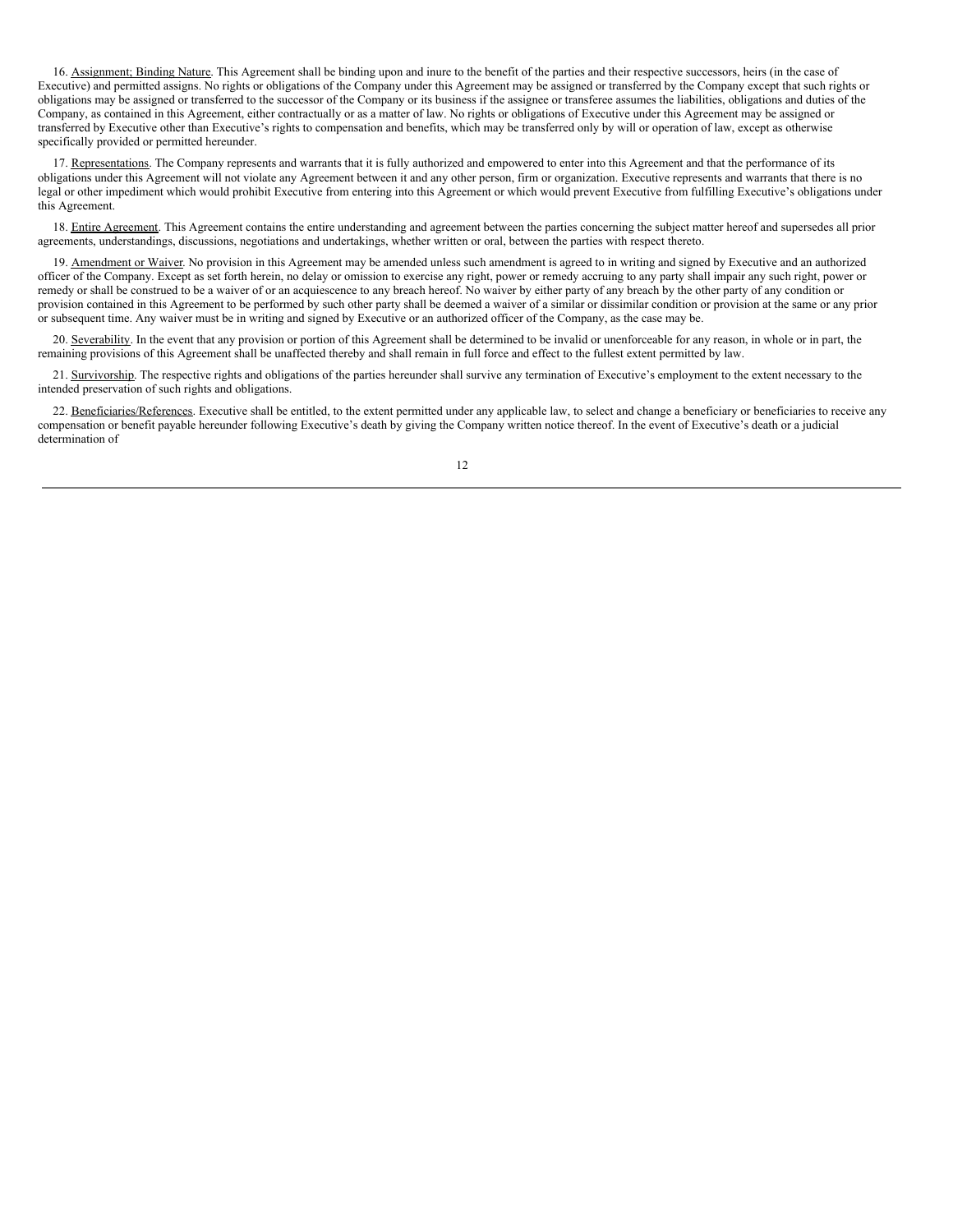Executive's incompetence, reference in this Agreement to Executive shall be deemed, where appropriate, to refer to Executive's beneficiary, estate or other legal representative.

23. Governing Law. This Agreement shall be governed by and construed and interpreted in accordance with the laws of California without reference to principles of conflict of laws.

24. Counterparts and Facsimile. This Agreement may be executed in any number of counterparts, each such counterpart shall be deemed to be an original instrument, and all such counterparts together shall constitute but one agreement. Any such counterpart may contain one or more signature pages. A copy of this Agreement executed by any party and transmitted by facsimile shall be binding upon the parties as if executed and delivered in person.

25. Notices. Any notice given to a party shall be in writing and shall be deemed to have been given when delivered personally or sent by certified or registered mail, postage prepaid, return receipt requested, duly addressed to the party concerned at the address of the party indicated below or to such changed address as such party may subsequently give such notice of:

If to the Company: KORN/FERRY INTERNATIONAL

1900 Avenue of the Stars, Suite 2600

Los Angeles, CA 90067

Attention: Corporate Secretary

If to Executive:

IN WITNESS WHEREOF, the undersigned have executed this Employment Agreement on the date first above written.

The Company: The Company: The Company: The Company: The Company: The Company: The Company: The Company: The Company: The Company: The Company: The Company: The Company: The Company: The Company: The Company: The Company: T

/s/ Gary D. Burnison By: Gary D. Burnison Its: Chief Executive Officer

Executive: MICHAEL DiGREGORIO

/s/ Michael DiGregorio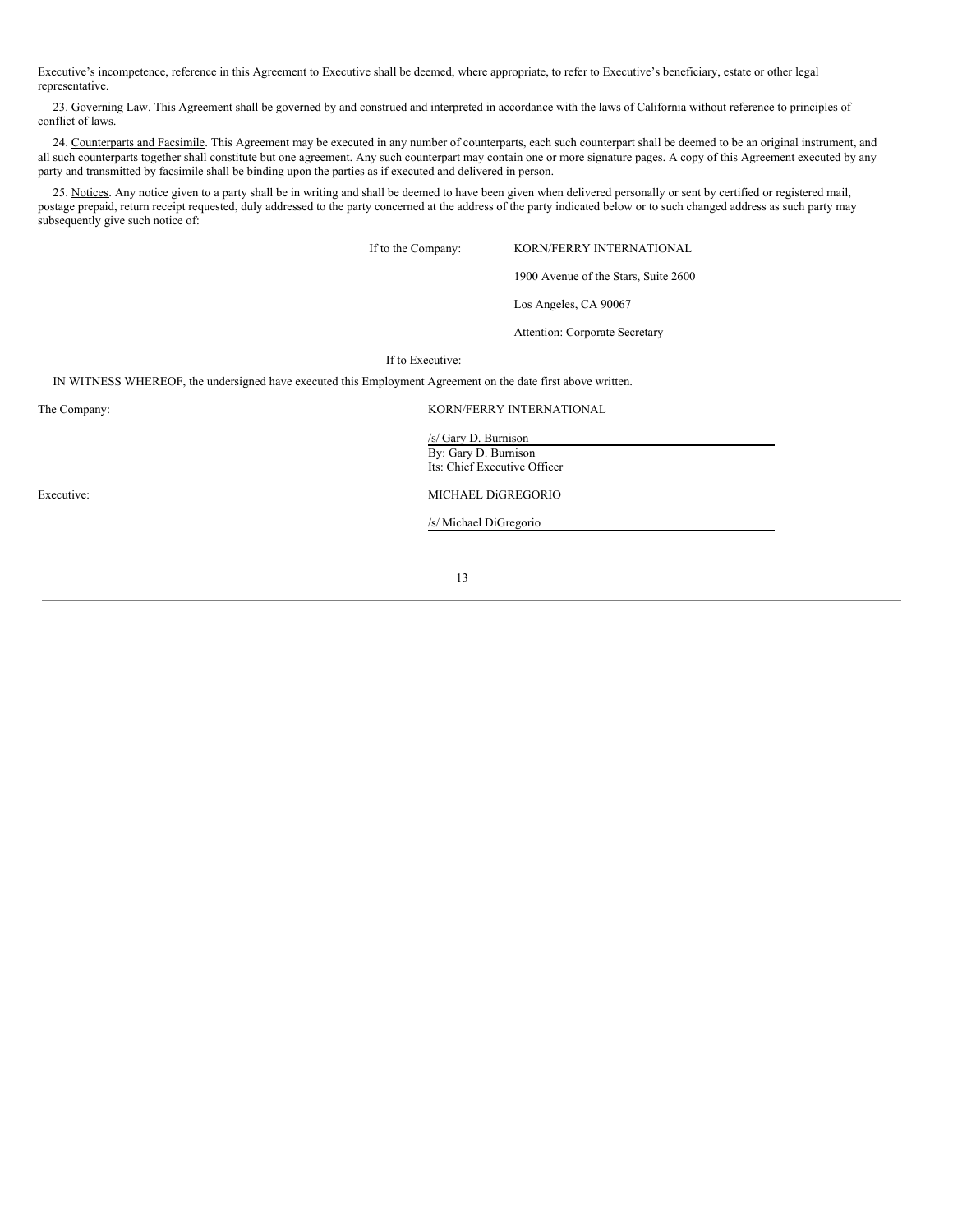### **SCHEDULE A**

## **DEFINITION OF CHANGE IN CONTROL**

For purposes of the foregoing Agreement, a "Change in Control" shall mean any of the following:

(a) an acquisition by any Person (excluding one or more Excluded Persons) of beneficial ownership (within the meaning of Rule 13d-3 under the Exchange Act) or a pecuniary interest (as defined in Section 16a-1(a)(2) of the Exchange Act) in (either comprising "ownership of") more than 30% of the Common Stock of the Company or voting securities entitled to then vote generally in the election of directors ("Voting Stock") of the Company, after giving effect to any new issue in the case of an acquisition from the Company; or

(b) consummation of merger, consolidation, or reorganization of the Company or of a sale or other disposition of all or substantially all of the Company's consolidated assets as an entirety (collectively, a "Business Combination"), other than a Business Combination (1) in which all or substantially all of the holders of Voting Stock of the Company hold or receive directly or indirectly 70% or more of the Voting Stock of the entity resulting from the Business Combination (or a parent company), and (2) after which no Person (other than any one or more of the Excluded Persons) owns more than 30% of the Voting Stock of the resulting entity (or a parent company) who did not own directly or indirectly at least that percentage of the Voting Stock of the Company immediately before the Business Combination, and (3) after which one or more Excluded Persons own an aggregate amount of Voting Stock of the resulting entity owned by any Persons who (i) own more than 5% of the Voting Stock of the resulting entity, (ii) are not Excluded Persons, (iii) did not own directly or indirectly at least the same percentage of the Voting Stock of the Company immediately before the Business Combination, and (iv) in the aggregate own more than 30% of the Voting Stock of the resulting entity; or

(c) approval by the Board of Directors of the Company and (if required by law) by shareholders of the Company of a plan to consummate the dissolution or complete liquidation of Korn/Ferry International; or

(d) during any period of two consecutive years, individuals who at the beginning of such period constituted the Board and any new directors (excluding any new director designated by a person who has entered into an agreement or arrangement with Korn/Ferry International to effect a transaction described in clause (a) or (b) of this definition) whose appointment, election, or nomination for election was approved by a vote of at least two-thirds (2/3) of the directors then still in office who either were directors at the beginning of the period or whose appointment, election or nomination for election was previously so approved (all such directors, "Incumbent Directors"), cease for any reason to constitute a majority of the Board; provided that for purposes of this clause (d), any directors elected at any time during 1999 shall be deemed to be Incumbent Directors.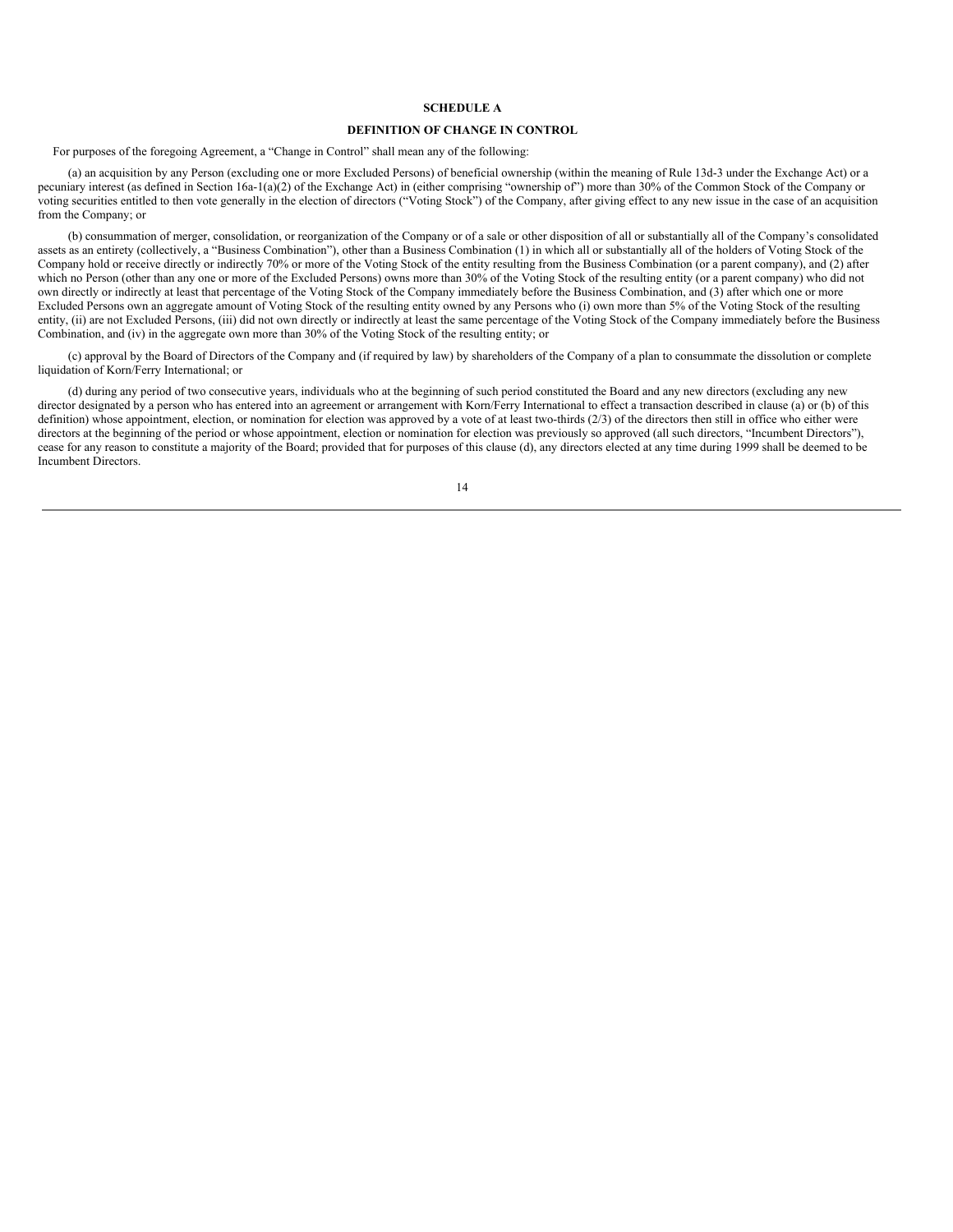Notwithstanding the above provisions in this Schedule A, no Change in Control shall be deemed to have occurred if a Business Combination, as described in paragraph (b) above, is effected and a majority of the Incumbent Directors, through the adoption of a Board resolution, determines that, in substance, no Change in Control has occurred.

The "Company" means Korn/Ferry International, a Delaware corporation, its successors, and/or its Subsidiaries, as the context requires.

"Exchange Act" means the Securities Exchange Act of 1934, as amended from time to time.

"Excluded Person" means

(i) the Company; or

(ii) any person described in and satisfying the conditions of Rule 13d-1(b)(1) under the Exchange Act; or

(iii) any employee benefit plan of the Company; or

(iv) any affiliates (within the meaning of the Exchange Act), successors, or heirs, descendants or members of the immediate families of the individuals identified in party (b) of this definition.

"Person" means an organization, a corporation, an individual, a partnership, a trust or any other entity or organization, including a governmental entity and a "person" as that term is used under Section 13(d) or  $14$ (d) of the Exchange Act.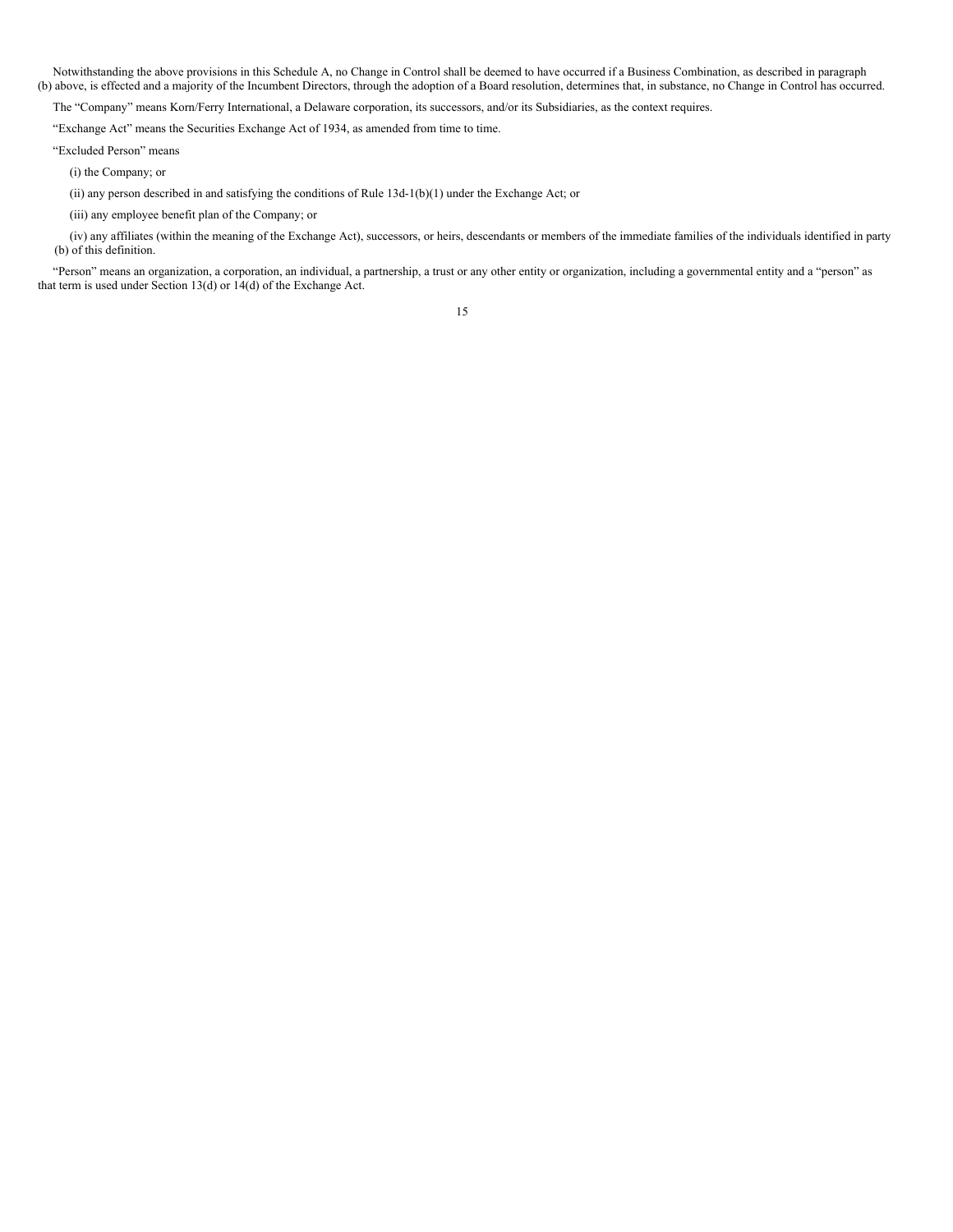June 25, 2009

## **PERSONAL AND CONFIDENTIAL**

Mr. Robert McNabb 10919 Wickline Drive Houston, TX 77024

Re Employment Agreement dated as of October 1, 2003 between Korn/Ferry International ("Company" or "Korn/Ferry") and Robert McNabb, as renewed and amended on September 29, 2006 (the "Employment Agreement")

### Dear Bob,

This letter agreement (this "Letter Agreement") serves to formalize the modification and renewal of the terms of your employment with Korn/Ferry, including your future compensation and benefits. Unless otherwise defined in this Letter Agreement, all capitalized terms used in this Letter Agreement shall have the meanings specified in the Employment Agreement.

### Term

The initial renewal term of your employment began on October 1, 2006 and will automatically expire on September 30, 2009. The Company has exercised its option to renew the Employment Agreement for a successive three (3) year period ending on September 30, 2012 (the "Second Renewal Term"), and this Letter Agreement shall be considered written notice of that renewal.

During the Second Renewal term you will continue to hold the position as Chief Executive Officer of Futurestep and Executive Vice President of the Company. During the Second Renewal Term, you will report to the Chief Executive Officer of the Company, and you will continue to receive the same Base Salary (which may reflect an adjustment made for current economic conditions) and the incentive opportunity as set forth in the Employment Agreement.

#### Changes to Termination and Severance Provisions

In lieu of the severance provided in Section 6(d) of the Employment Agreement, we have agreed that if your employment is terminated by the Company without Cause at any time during the first two years of the Second Renewal Term, within 30 days following the termination of your employment you will be entitled to receive a lump sum cash payment in an amount equal to 2 times your Base Salary If your employment is terminated by the Company without Cause during the third year of the Second Renewal Term, within 30 days following the termination of your employment you will be entitled to receive a lump sum cash payment in an amount equal to you 2 times your Base Salary prorated to reflect the number of months you were employed during that third year. For example if you were employed for 9 months of the third year, you would be entitled to receive a lump sum cash payment equal to 25% (i.e., the number of months remaining in the third year following your termination (3) divided by 12) of 2 times your Base Salary.

In addition, if your employment is terminated by the Company without Cause at any time during the first 18 months of the Second Renewal Term, following the termination of your employment you and your covered dependent(s) will be entitled to continue for a period of 18 months to participate at the expense of the Company in the Company's group health plan(s) at the same benefit level and to the same extent and for the same contribution, if any, as such continued participation is available to other executive officers of the Company from time to time. If your employment is terminated by the Company without Cause after the first 18 months of the Second Renewal Term, upon the termination of your employment you and your covered dependent(s) will be entitled to continue until the end of the Second Renewal Term to participate at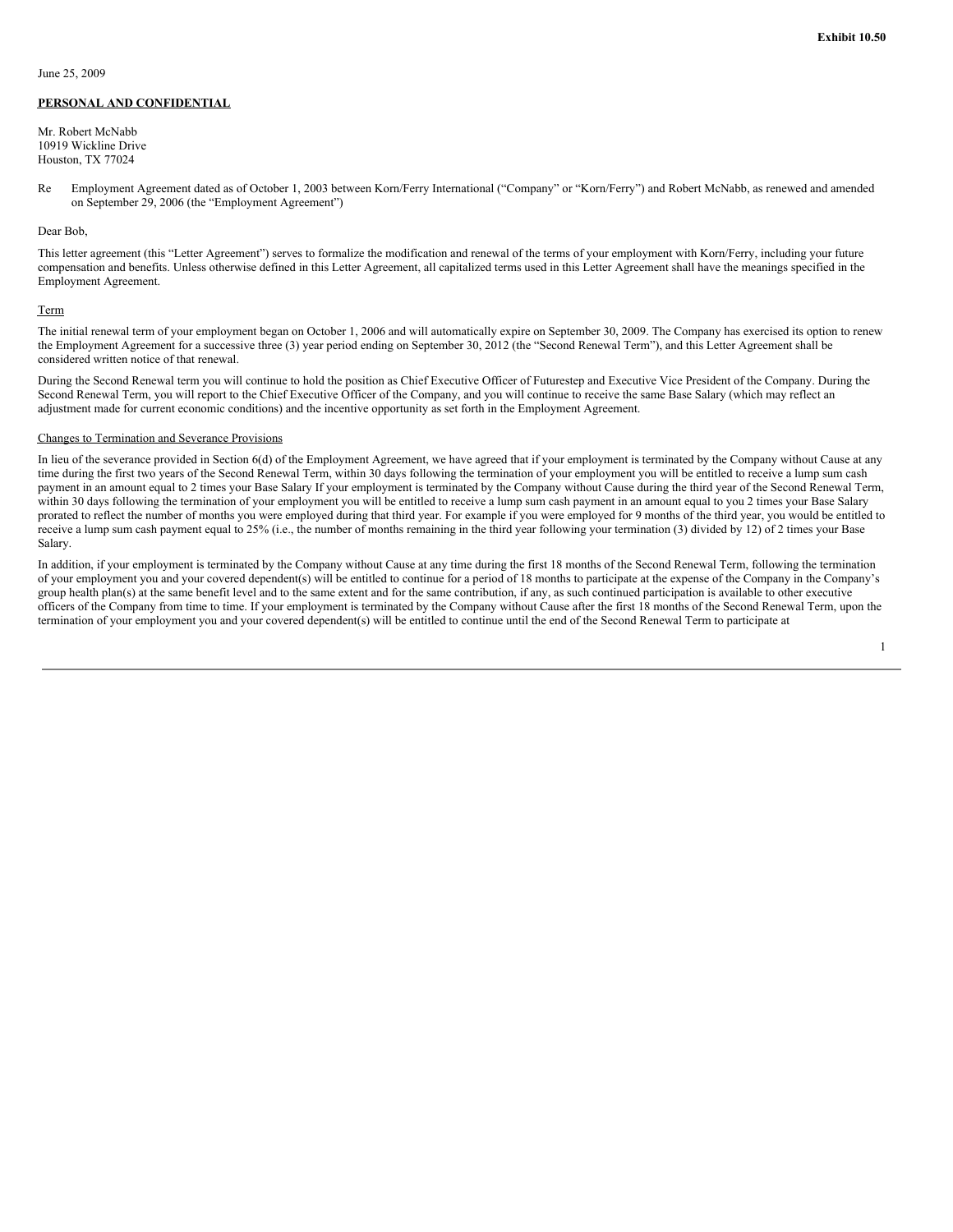the expense of the Company in the Company's group health plan(s) at the same benefit level and to the same extent and for the same contribution, if any, as such continued participation is available to other executive officers of the Company from time to time. For example if you were employed for 9 months after the first 18 months of the Second Renewal Term, such participation may continue for a period of 9 months after termination.

Further, if your employment is terminated without Cause during the Second Renewal Term, all unvested outstanding stock options and other equity-type incentives held by you at the time of such termination that would have vested during the 12 months following the date of such termination will automatically vest as of the date of such termination.

The Employment Agreement, as amended hereby, will expire on September 30, 2012, and no additional severance, benefit, or club membership payments will be due to you in any amount thereafter.

Any previous reference in the Employment Agreement to the definition of "Good Reason" contained in Section 6(h)(4)(A) is removed in its entirety. Notwithstanding anything contained in the Employment Agreement to the contrary, or any earlier understanding, you understand that the Company may, at any time during the Second Renewal Term, change (including reduce or eliminate) your titles and roles, including asking you actively participate in your Succession Planning, to transition your responsibilities or to step down as CEO of Futurestep, which you hereby agree to do when so asked, without such changes giving you the right to terminate your employment or otherwise constituting a constructive termination by the Company and without you being entitled to any severance or similar payments by reason of such changes. In such event you will either stay involved with Futurestep in a "comparable position" (as defined below) or have a "comparable position" in the Company. For purpose of this Letter Agreement, the term "comparable position" will mean a position with at least the same base salary and incentive targets and incentive potential as your salary and incentive at the time of any such change in your titles and roles.

The payment of any and all severance benefits of any type referred to above will be contingent upon your execution of the Company's standard form of severance and release agreement within 21 days following your termination of employment and such release becoming effective and irrevocable in accordance with the terms thereof. Unless earlier terminated, at the conclusion of the Second Renewal Term, your employment will terminate and there will be no further compensation (other than Accrued Compensation) or severance benefit due to you from the Company.

For the avoidance of doubt, should you terminate your employment prior to the expiration of the Second Renewal Term, other than for Good Reason within 12 months following a Change in Control in accordance with Section 6(e) of the Employment Agreement, the Company will be released from all of its obligations as outlined above or otherwise set forth in the Employment Agreement, and from that time forward you shall only be entitled to receive your Accrued Compensation as of the date of your departure.

To the extent there are any inconsistencies between this Letter Agreement and the Employment Agreement, the provisions of this Letter Agreement shall govern and control. Except as otherwise expressly provided in this Letter Agreement, the Employment Agreement remains unmodified and in full force and effect.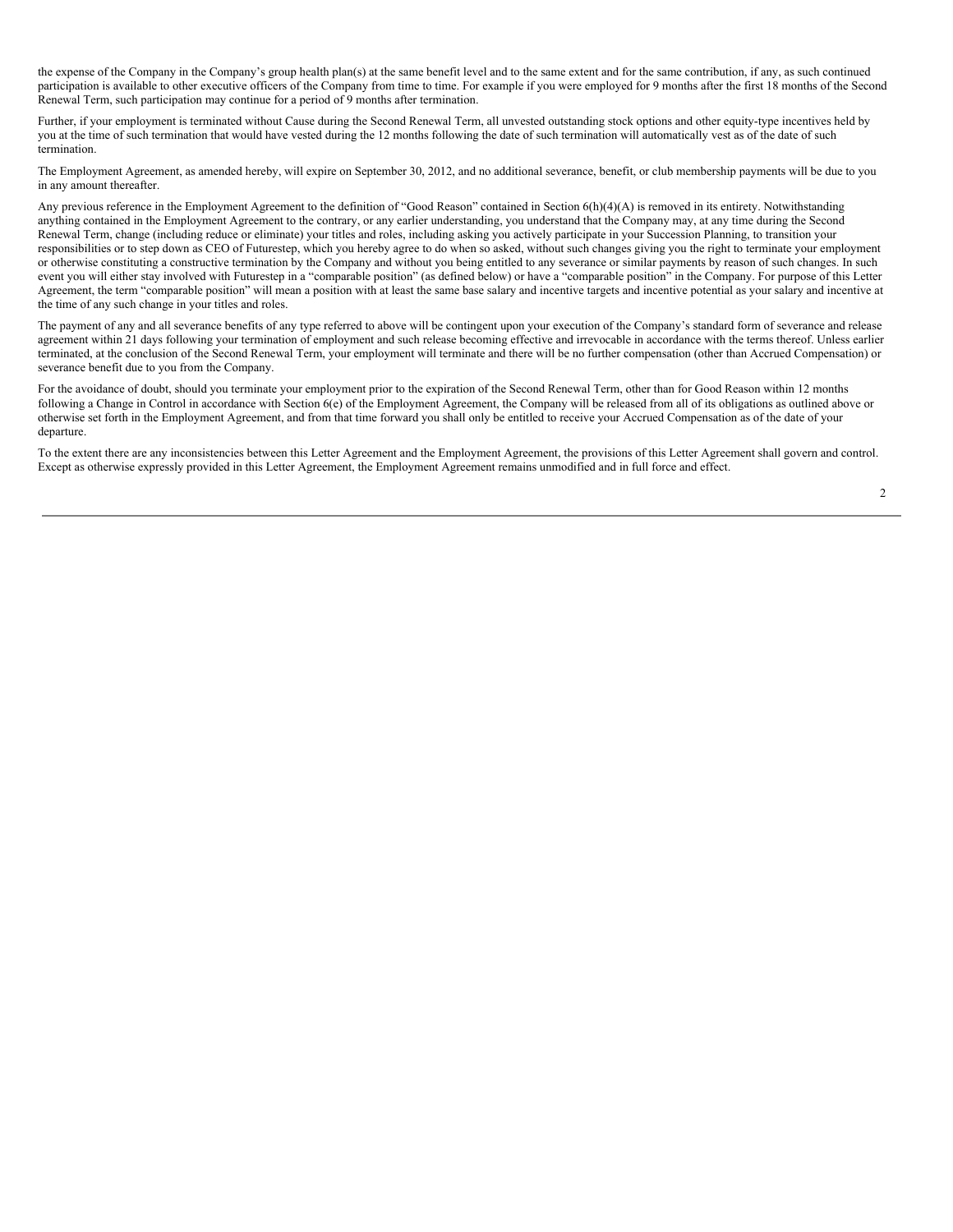Please indicate your acceptance of this Letter Agreement by signing and dating a copy of this Letter Agreement in the spaces provided below and returning such signed and dated copy to me.

Sincerely,

/s/ Gary Burnison Gary Burnison, Chief Executive Officer

ACCEPTED AND AGREED TO:

/s/ Robert McNabb *June 25* 2009

Robert McNabb Date of Signature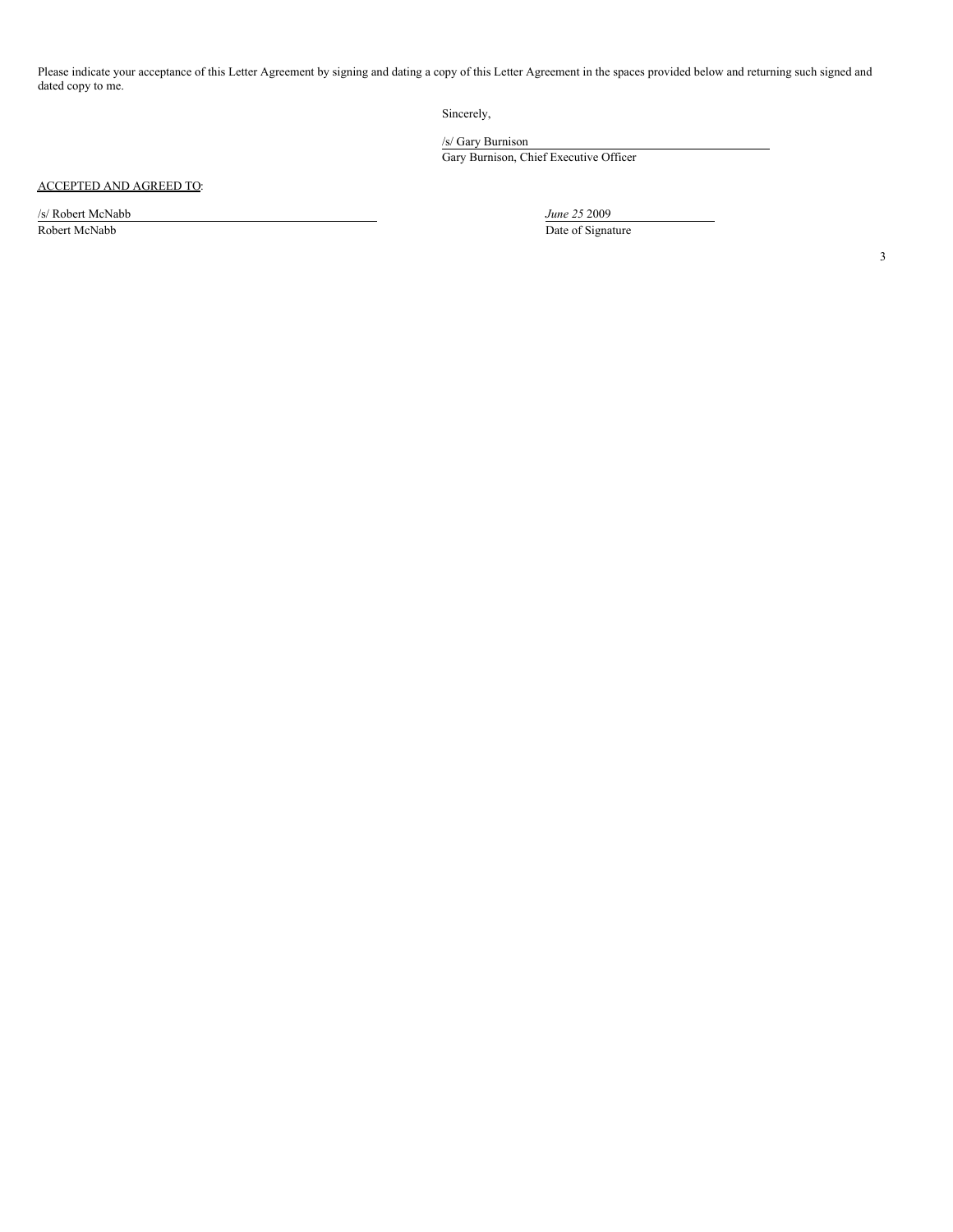June 25, 2009

Mr. Gary Burnison 5561 Partridge Court Westlake Village, CA 91362

Re: Employment Agreement dated as of April 24, 2007 between Korn/Ferry International ("Company" or "Korn/Ferry") and Gary Burnison ("Employment Agreement")

Dear Gary:

This letter serves to formalize the modifications regarding your continuing employment relationship with Korn/Ferry, including your future compensation and benefits, and the amendment of certain terms and conditions of your Employment Agreement referenced above.

Specifically, you, as Chief Executive Officer of Korn/Ferry, have requested and the Board has agreed that a temporary reduction in your salary is desirable in response to the current economic environment. As such, your base salary shall be ratably reduced by \$75,000. In addition, in accordance with Korn/Ferry's furlough policy, you will be required to take two weeks of unpaid leave this year, which will result in you forgoing approximately an additional \$25,000 in base salary. The reduction will become effective July 1, 2009, and will remain in effect through April 30, 2010, after which it will be restored to its present levels.

This temporary reduction shall have no impact on the potential for your cash and equity incentive awards for this or any other year, which will continue to be calculated off of your base salary prior to the reduction. Similarly, any other benefits, including but not limited to the severance and change in control provisions in your Employment Agreement, will be calculated off of your base salary prior to the reduction. Any severance paid under the terms of your Employment Agreement would be deemed to include any of the compensation eliminated by means of this forebearance.

It is agreed that this letter as it relates to the temporary salary forbearance and mandatory unpaid leave cannot be the basis for Good Reason or any constructive termination action and does not constitute Good reason under your Employment Agreement. It is further agreed that the reduction in salary agreed to in this letter will occur notwithstanding the last sentence of Section 4(a) of your Employment Agreement. Except as otherwise modified in this letter agreement, your Employment Agreement remains unmodified and in full force and effect.

Please indicate your acceptance of this letter agreement amending your Employment Agreement by signing and dating a copy of this letter agreement in the spaces provided below and returning such signed and dated copy to me. I thank you for your continued commitment to Korn/Ferry.

Sincerely,

/s/ Kenneth Whipple Kenneth Whipple

ACCEPTED AND AGREED TO:

/s/ Gary D. Burnison June 25, 2009

Gary D. Burnison Date of Signature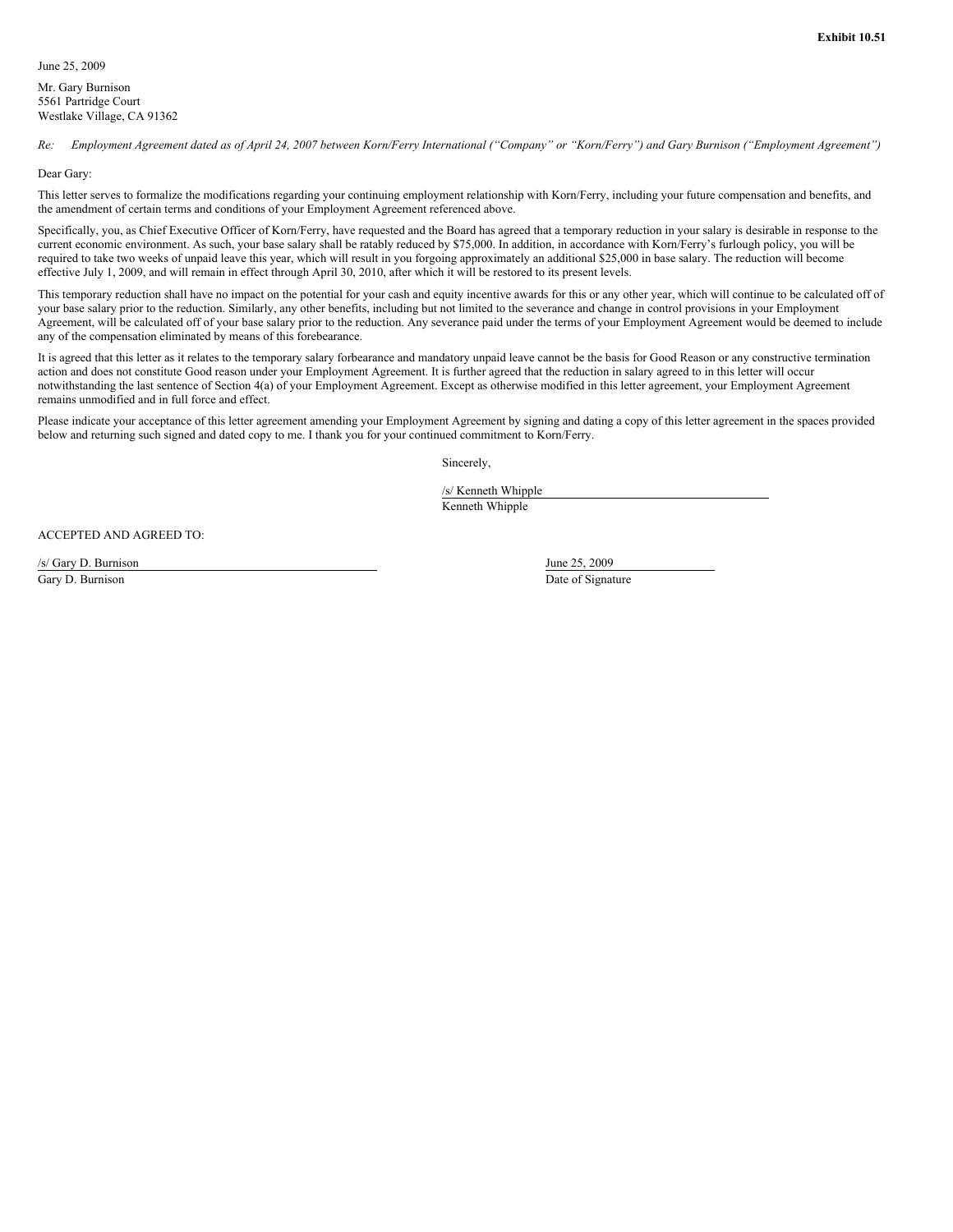# **EXHIBIT 21.1**

Note: Korn/Ferry International or one of its Subsidiaries has 100% ownership of the Subsidiaries listed below, except for Korn/Ferry International (M) Sdn. Bhd. (49%), Korn/Ferry International S.A. de C.V. (43.5%), Korn/Ferry International (H.K.) Limited (99% owned by Korn/Ferry International; 1% owned by Paul C. Reilly in trust for Korn/Ferry International), Korn/Ferry International de Venezuela, C.A. (49%), and Korn/Ferry (Thailand) Limited (48.8%).

| <b>Subsidiaries</b> |                                                                         | <b>Jurisdiction</b> |
|---------------------|-------------------------------------------------------------------------|---------------------|
| 1.                  | Korn Ferry International S.A.                                           | Argentina           |
| 2.                  | Korn/Ferry International Pty Limited                                    | Australia           |
| 3.                  | Futurestep (Australia) Pty Ltd                                          | Australia           |
| 4.                  | Korn/Ferry International Limited GmbH                                   | Austria             |
| 5.                  | Korn/Ferry International Futurestep (Belgium) BVBA                      | Belgium             |
| 6.                  | Korn/Ferry International SNC (Belgium branch)                           | Belgium             |
| 7.                  | Korn/Ferry International S/C Ltda.                                      | <b>Brazil</b>       |
| 8.                  | Korn/Ferry Canada, Inc.                                                 | Canada              |
| 9.                  | Korn/Ferry International Futurestep (Canada) Inc.                       | Canada              |
| 10.                 | Korn/Ferry International, S.A.                                          | Chile               |
| 11.                 | Korn/Ferry International s.r.o                                          | Czech Republic      |
| 12.                 | Korn/Ferry International (China) Limited                                | Hong Kong           |
| 13.                 | Korn/Ferry International Consulting (Beijing) Limited                   | Beijing, China      |
| 14.                 | Shanghai Korn/Ferry Human Capital Consulting Co., Ltd                   | Shanghai, China     |
| 15.                 | Futurestep China                                                        | China               |
| 16.                 | Korn/Ferry International A/S                                            | Denmark             |
| 17.                 | Korn/Ferry International Futurestep (Denmark) ApS                       | Denmark             |
| 18.                 | Korn/Ferry International Oy                                             | Finland             |
| 19.                 | Korn/Ferry International & Cie, S.N.C.                                  | France              |
| 20.                 | Korn/Ferry International Futurestep (France) SARL                       | France              |
| 21.                 | Hofmann, Herbold & Partners Beteiligungs GmbH                           | Germany             |
|                     |                                                                         |                     |
| 22.                 | Korn/Ferry International GmbH                                           | Germany             |
| 23.                 | Futurestep Germany GmbH                                                 | Germany             |
| 24.                 | Korn/Ferry International SA                                             | Greece              |
| 25.                 | Korn/Ferry International (Asia Pacific) Limited                         | Hong Kong           |
| 26.                 | Korn/Ferry International (H.K.) Limited                                 | Hong Kong           |
| 27.                 | Futurestep (Hong Kong) Ltd                                              | Hong Kong           |
| 28.                 | Korn/Ferry International Budapest Personnel Consulting and Service Ltd. | Hungary             |
| 29.                 | Korn/Ferry International Private Limited                                | India               |
| 30.                 | Futurestep Recruitment Services Private Ltd.                            | India               |
| 31.                 | PT. Korn/Ferry International                                            | Indonesia           |
| 32.                 | Korn/Ferry International S.R.L.                                         | Italy               |
| 33.                 | Futurestep (Italy) S.r.l.                                               | Italy               |
| 34.                 | Nihon Korn/Ferry International K.K.                                     | Japan               |
| 35.                 | Futurestep (Japan) K.K.                                                 | Japan               |
| 36.                 | Korn/Ferry International (Korea) Limited                                | Korea               |
| 37.                 | KF International (Korea) Ltd.                                           | Korea               |
| 38.                 | Agensi Pekerjaan Futurestep Worldwide (M) Sdn. Bhd.                     | Malaysia            |
| 39.                 | Korn/Ferry International (M) Sdn. Bhd.                                  | Malaysia            |
| 40.                 | Korn/Ferry Investment India Limited (Mauritius OCB)                     | Mauritius           |
| 41.                 | Korn/Ferry Internacional del Norte, S.A. de C.V.                        | Mexico              |
| 42.                 | Korn/Ferry International S.A. de C.V.                                   | Mexico              |
| 43.                 | Postgraduados y Especialistas S.A. de C.V.                              | Mexico              |
| 44.                 | Servicios Romac S.A. de C.V.                                            | Mexico              |
| 45.                 | Korn/Ferry International B.V.                                           | Netherlands         |
| 46.                 | Korn/Ferry International, Futurestep (The Netherlands) B.V.             | Netherlands         |
| 47.                 | Korn/Ferry International Futurestep (Holdings) B.V.                     | Netherlands         |
| 48.                 | John Stork BV                                                           | Netherlands         |
| 49.                 | Korn Ferry International New Zeland Limited                             | New Zealand         |
| 50.                 | Futurestep (New Zealand) Ltd                                            | New Zealand         |
|                     |                                                                         |                     |

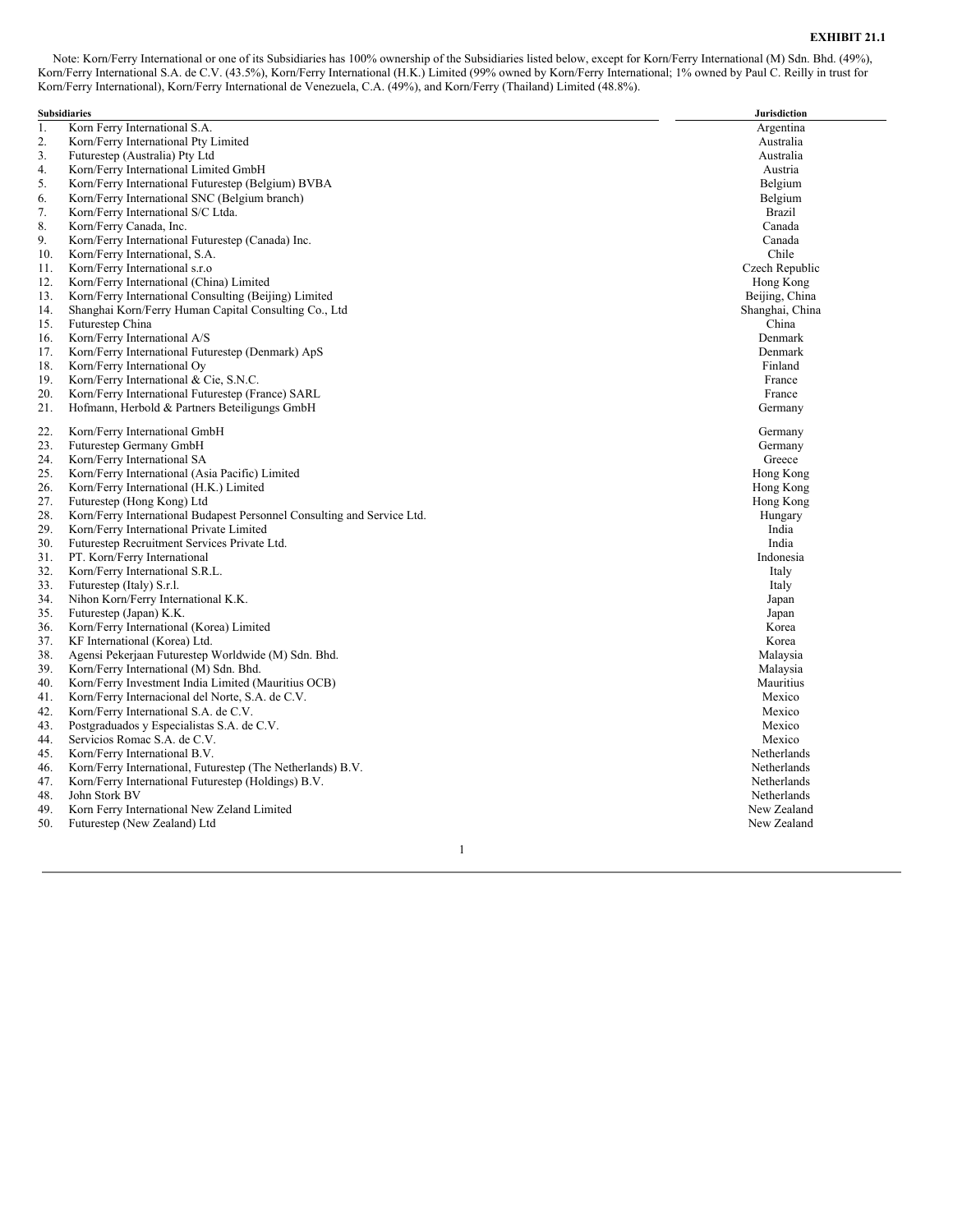| <b>Subsidiaries</b> |                                                                   | Jurisdiction              |
|---------------------|-------------------------------------------------------------------|---------------------------|
| 51.                 | Korn/Ferry International A/S                                      | Norway                    |
| 52.                 | Futurestep (Norge) AS                                             | Norway                    |
| 53.                 | Korn/Ferry International - Peru S.A.                              | Peru                      |
| 54.                 | Korn/Ferry International Sp.z.o.o.                                | Poland                    |
| 55.                 | Korn/Ferry International Pte. Ltd.                                | Singapore                 |
| 56.                 | Futurestep (Singapore) Pte Ltd                                    | Singapore                 |
| 57.                 | Korn/Ferry International, spol.s.r.o. LLC                         | Slovakia                  |
| 58.                 | Korn/Ferry International S.A.                                     | Spain                     |
| 59.                 | Korn/Ferry International Futurestep (Espana), S.L.                | Spain                     |
| 60.                 | Korn/Ferry International AB                                       | Sweden                    |
| 61.                 | Korn/Ferry (Schweiz) AG                                           | Switzerland               |
| 62.                 | Lore International Institute (Europe) AG                          | Switzerland               |
| 63.                 | Korn/Ferry (Thailand) Limited                                     | Thailand                  |
| 64.                 | Korn/Ferry International Executive Recruitment (Thailand) Limited | Thailand                  |
| 65.                 | Korn/Ferry International Musavirlik Limited Sirketi               | Turkey                    |
| 66.                 | Futurestep (UK) Limited                                           | United Kingdom            |
| 67.                 | Korn/Ferry International, Limited                                 | United Kingdom            |
| 68.                 | K/FI (UK) Limited                                                 | United Kingdom            |
| 69.                 | Carre, Orban & Partners Ltd.                                      | United Kingdom            |
| 70.                 | Carre, Orban & Partners Two Ltd.                                  | United Kingdom            |
| 71.                 | Continental American Management Corp.                             | United States, California |
| 72.                 | Korn/Ferry International Holding India                            | United States, California |
| 73.                 | Korn/Ferry S.A.                                                   | United States, California |
| 74.                 | Pearson, Caldwell & Farnsworth, Inc.                              | United States, California |
| 75.                 | <b>Strategic Compensation Associates</b>                          | United States, California |
| 76.                 | Avery & Associates, Inc.                                          | United States, California |
| 77.                 | Executive Compensations Advisors, Inc.                            | United States, Delaware   |
| 78.                 | KFI-LK, Inc.                                                      | United States, Delaware   |
| 79.                 | Korn/Ferry International Futurestep, Inc.                         | United States, Delaware   |
| 80.                 | Korn/Ferry International Futurestep (Holdings) Inc.               | United States, Delaware   |
| 81.                 | Korn/Ferry International Worldwide, Inc.                          | United States, Delaware   |
| 82.                 | JobDirect.com, Inc.                                               | United States, Delaware   |
| 83.                 | Lore International Institute, LLC                                 | United States, Delaware   |
| 84.                 | LeaderSource Limited, Inc.                                        | United States, Minnesota  |
| 85.                 | Lominger Limited, Inc.                                            | United States, Minnesota  |
| 86.                 | Lominger Consulting, Inc.                                         | United States, Minnesota  |
| 87.                 | Korn/Ferry International Consultores Asociados, C.A.              | Venezuela                 |
| 88.                 | K/F Konexion, C.A.                                                | Venezuela                 |
| 89.                 | Korn/Ferry International de Venezuela, C.A.                       | Venezuela                 |

89. 9. Korn/Ferry International de Venezuela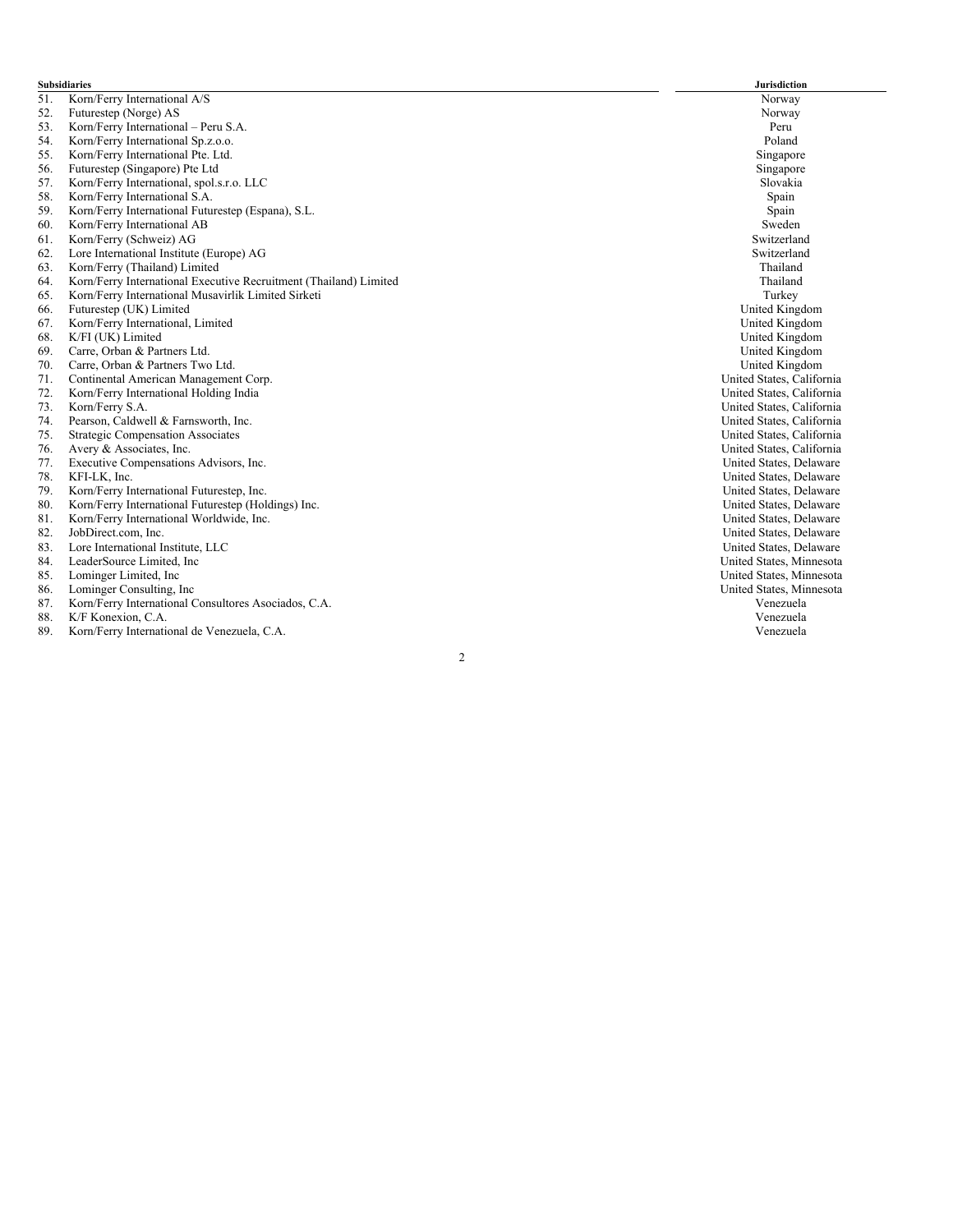## **CONSENT OF INDEPENDENT REGISTERED PUBLIC ACCOUNTING FIRM**

We consent to the incorporation by reference in the Registration Statements (Form S-8 Nos. 333-159900, 333-158632, 333-49580, 333-73147, 333-111038, 333-146346 and 333-108696 and Form S-3 No. 333-99429 and related Prospectus) of our reports dated June 26, 2009, with respect to the consolidated financial statements of Korn/Ferry International and the effectiveness of internal control over financial reporting of Korn/Ferry International and subsidiaries included in this Annual Report (Form 10-K) for the year ended April 30, 2009.

/s/ Ernst & Young LLP

Los Angeles, California June 26, 2009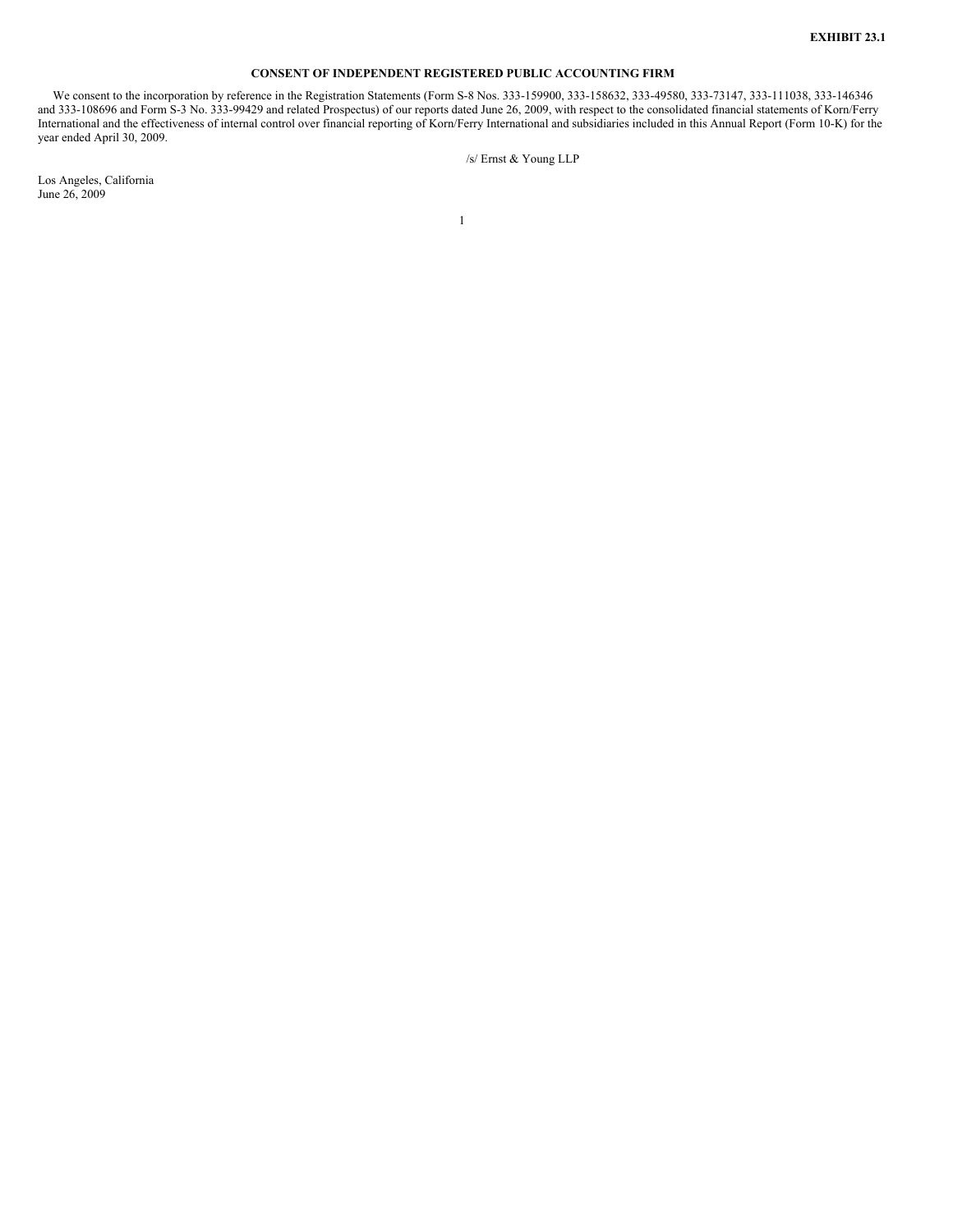## **CERTIFICATIONS**

I, Gary D. Burnison, certify that:

- 1. I have reviewed this annual report on Form 10-K of Korn/Ferry International;
- 2. Based on my knowledge, this report does not contain any untrue statement of a material fact or omit to state a material fact necessary to make the statements made, in light of the circumstances under which such statements were made, not misleading with respect to the period covered by this report;
- 3. Based on my knowledge, the financial statements, and other financial information included in this report, fairly present in all material respects the financial condition, results of operations and cash flows of the registrant as of, and for, the periods presented in this report;
- 4. The registrant's other certifying officer(s) and I are responsible for establishing and maintaining disclosure controls and procedures (as defined in Exchange Act Rules 13a-15(e) and 15d-15(e)) and internal control over financial reporting (as defined in Exchange Act Rules 13a-15(f) and 15d-15(f)) for the registrant and have:
	- a) Designed such disclosure controls and procedures, or caused such disclosure controls and procedures to be designed under our supervision, to ensure that material information relating to the registrant, including its consolidated subsidiaries, is made known to us by others within those entities, particularly during the period in which this report is being prepared;
	- b) Designed such internal control over financial reporting, or caused such internal control over financial reporting to be designed under our supervision, to provide reasonable assurance regarding the reliability of financial reporting and the preparation of financial statements for external purposes in accordance with generally accepted accounting principles;
	- c) Evaluated the effectiveness of the registrant's disclosure controls and procedures and presented in this report our conclusions about the effectiveness of the disclosure controls and procedures, as of the end of the period covered by this report based on such evaluation; and
	- d) Disclosed in this report any change in the registrant's internal control over financial reporting that occurred during the registrant's most recent fiscal quarter (the registrant's fourth fiscal quarter in the case of an annual report) that has materially affected, or is reasonably likely to materially affect, the registrant's internal control over financial reporting; and
- 5. The registrant's other certifying officer(s) and I have disclosed, based on our most recent evaluation of internal control over financial reporting, to the registrant's auditors and the audit committee of the registrant's board of directors (or persons performing the equivalent functions):
	- a) All significant deficiencies and material weaknesses in the design or operation of internal control over financial reporting which are reasonably likely to adversely affect the registrant's ability to record, process, summarize and report financial information; and
	- b) Any fraud, whether or not material, that involves management or other employees who have a significant role in the registrant's internal control over financial reporting.

1

By: /s/ GARY D. BURNISON

Name: **Gary D. Burnison**

Title: **Chief Executive Officer**

Date: June 29, 2009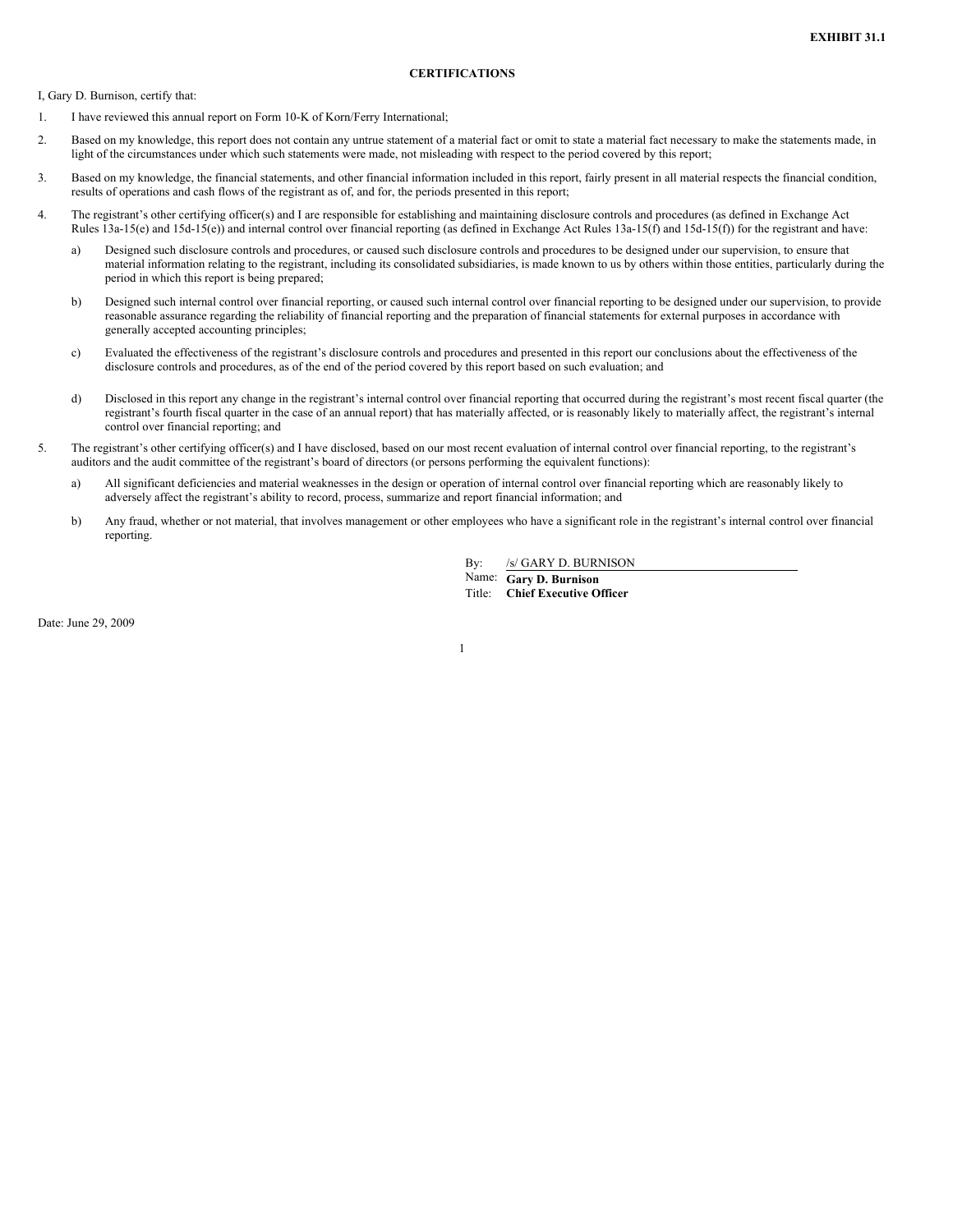## **CERTIFICATIONS**

I, Michael A. DiGregorio, certify that:

- 1. I have reviewed this annual report on Form 10-K of Korn/Ferry International;
- 2. Based on my knowledge, this report does not contain any untrue statement of a material fact or omit to state a material fact necessary to make the statements made, in light of the circumstances under which such statements were made, not misleading with respect to the period covered by this report;
- 3. Based on my knowledge, the financial statements, and other financial information included in this report, fairly present in all material respects the financial condition, results of operations and cash flows of the registrant as of, and for, the periods presented in this report;
- 4. The registrant's other certifying officer(s) and I are responsible for establishing and maintaining disclosure controls and procedures (as defined in Exchange Act Rules 13a-15(e) and 15d-15(e)) and internal control over financial reporting (as defined in Exchange Act Rules 13a-15(f) and 15d-15(f)) for the registrant and have:
	- a) Designed such disclosure controls and procedures, or caused such disclosure controls and procedures to be designed under our supervision, to ensure that material information relating to the registrant, including its consolidated subsidiaries, is made known to us by others within those entities, particularly during the period in which this report is being prepared;
	- b) Designed such internal control over financial reporting, or caused such internal control over financial reporting to be designed under our supervision, to provide reasonable assurance regarding the reliability of financial reporting and the preparation of financial statements for external purposes in accordance with generally accepted accounting principles;
	- c) Evaluated the effectiveness of the registrant's disclosure controls and procedures and presented in this report our conclusions about the effectiveness of the disclosure controls and procedures, as of the end of the period covered by this report based on such evaluation; and
	- d) Disclosed in this report any change in the registrant's internal control over financial reporting that occurred during the registrant's most recent fiscal quarter (the registrant's fourth fiscal quarter in the case of an annual report) that has materially affected, or is reasonably likely to materially affect, the registrant's internal control over financial reporting; and
- 5. The registrant's other certifying officer(s) and I have disclosed, based on our most recent evaluation of internal control over financial reporting, to the registrant's auditors and the audit committee of the registrant's board of directors (or persons performing the equivalent functions):
	- a) All significant deficiencies and material weaknesses in the design or operation of internal control over financial reporting which are reasonably likely to adversely affect the registrant's ability to record, process, summarize and report financial information; and
	- b) Any fraud, whether or not material, that involves management or other employees who have a significant role in the registrant's internal control over financial reporting.

1

By: /s/ MICHAEL A. DIGREGORIO

Name: **Michael A. DiGregorio** Title: **Chief Financial Officer**

Date: June 29, 2009